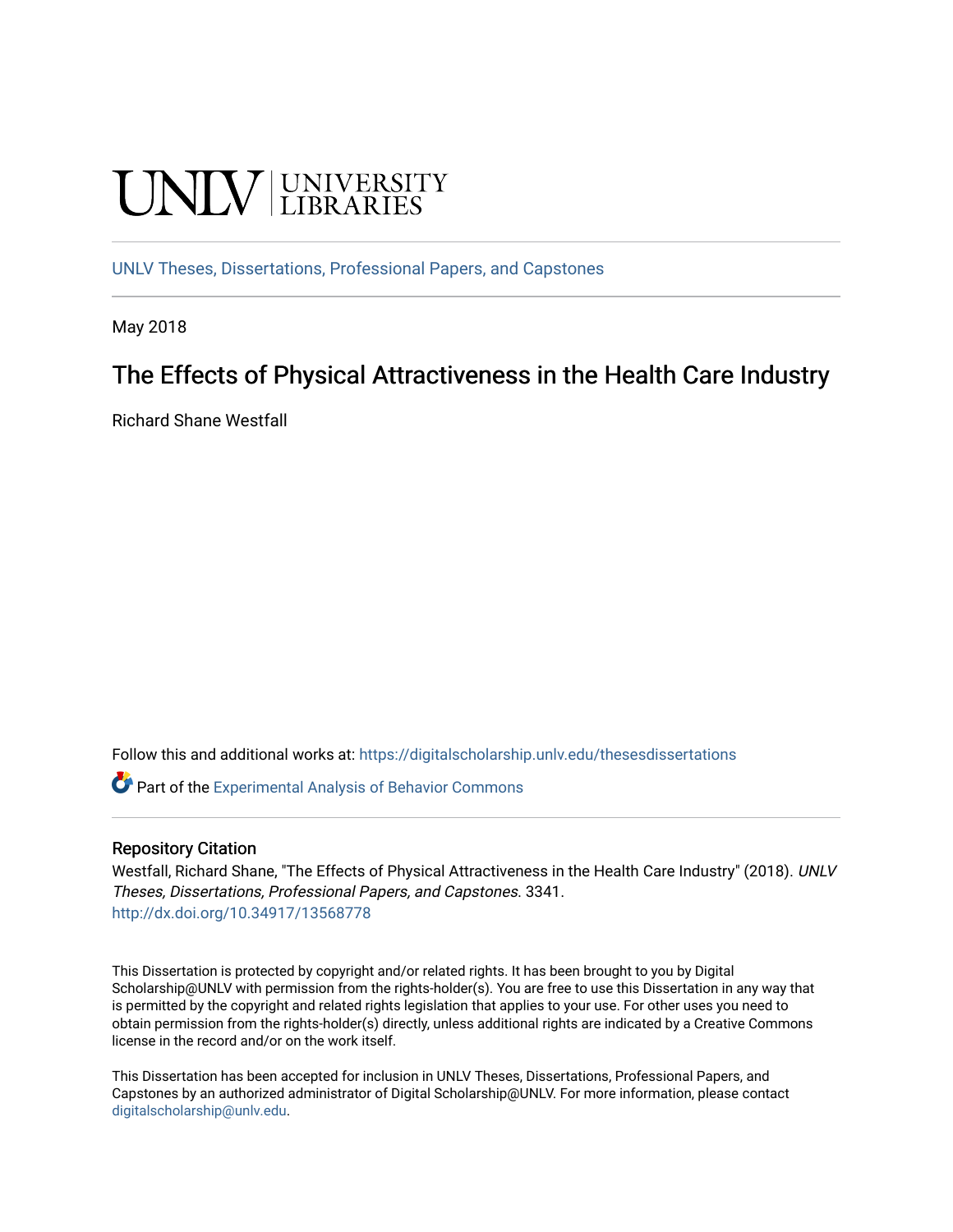## THE EFFECTS OF PHYSICAL ATTRACTIVENESS

## IN THE HEALTH CARE INDUSTRY

By

Richard Shane Westfall

Bachelor of Arts - Psychology Texas Tech University 2009

Master of Arts - Psychology University of Nevada, Las Vegas 2015

A dissertation submitted in partial fulfillment of the requirements for the

Doctor of Philosophy - Psychology

Department of Psychology College of Liberal Arts The Graduate College

University of Nevada, Las Vegas May 2018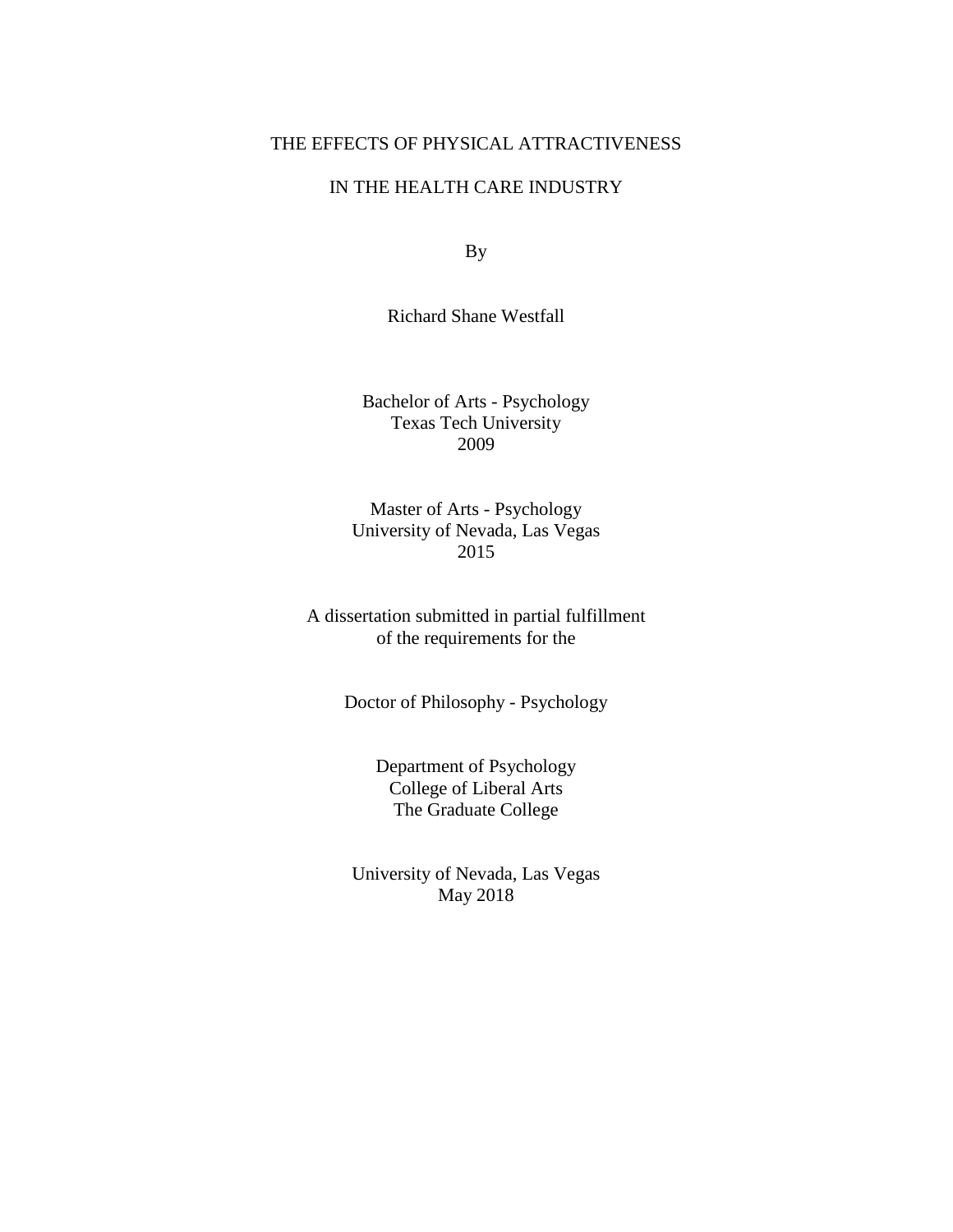Copyright 2018 by Richard Shane Westfall

All Rights Reserved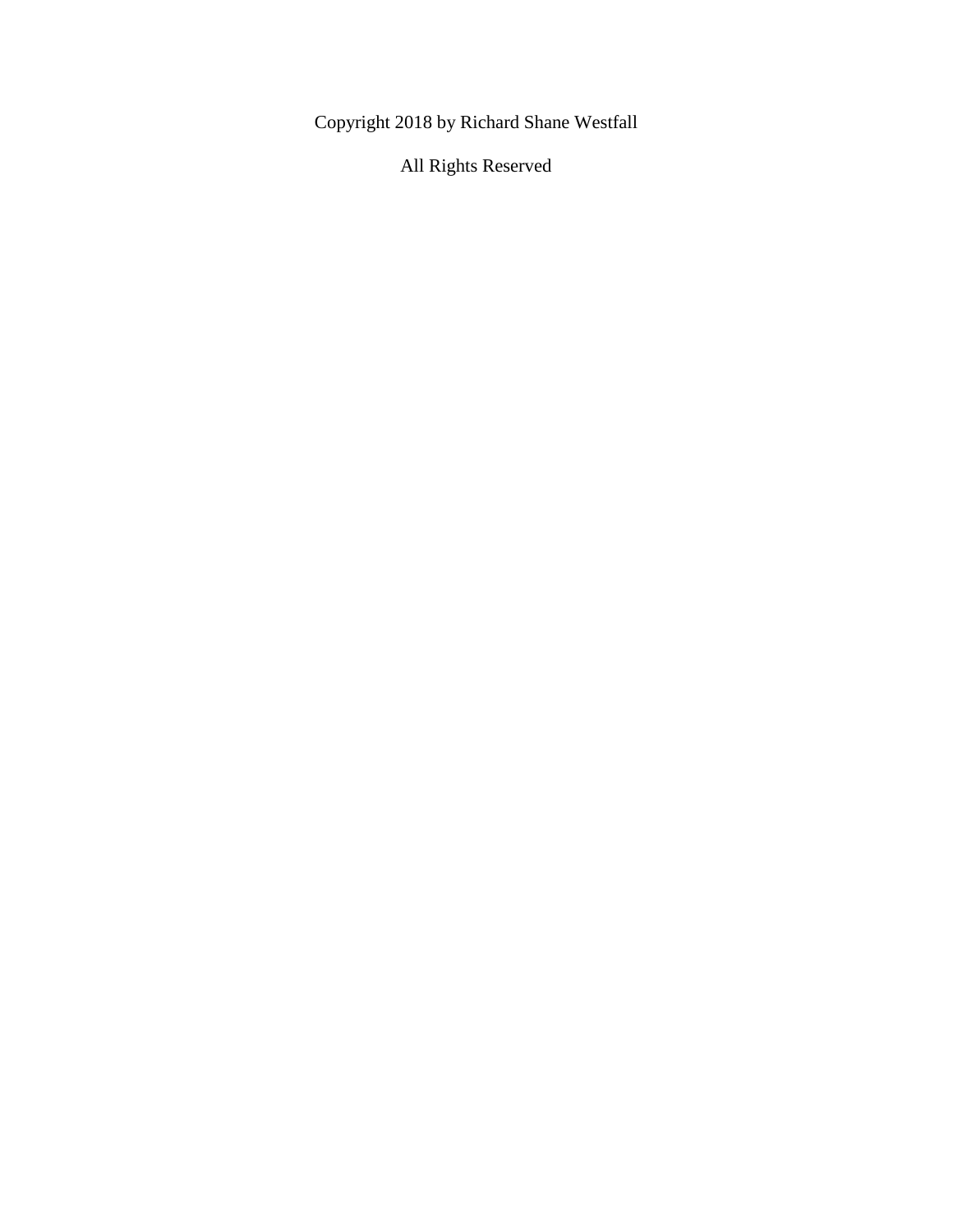

## **Dissertation Approval**

The Graduate College The University of Nevada, Las Vegas

May 1, 2018

This dissertation prepared by

Richard Shane Westfall

entitled

The Effects of Physical Attractiveness in the Health Care Industry

is approved in partial fulfillment of the requirements for the degree of

Doctor of Philosophy - Psychology Department of Psychology

Stephen D. Benning, Ph.D. *Examination Committee Member*

Janice C. McMurray, Ph.D. *Examination Committee Member*

Peter B. Gray, Ph.D. *Graduate College Faculty Representative*

Murray G. Millar, Ph.D.<br> *Examination Committee Chair*<br> *Craduate College Interim Dean Examination Committee Chair Graduate College Interim Dean*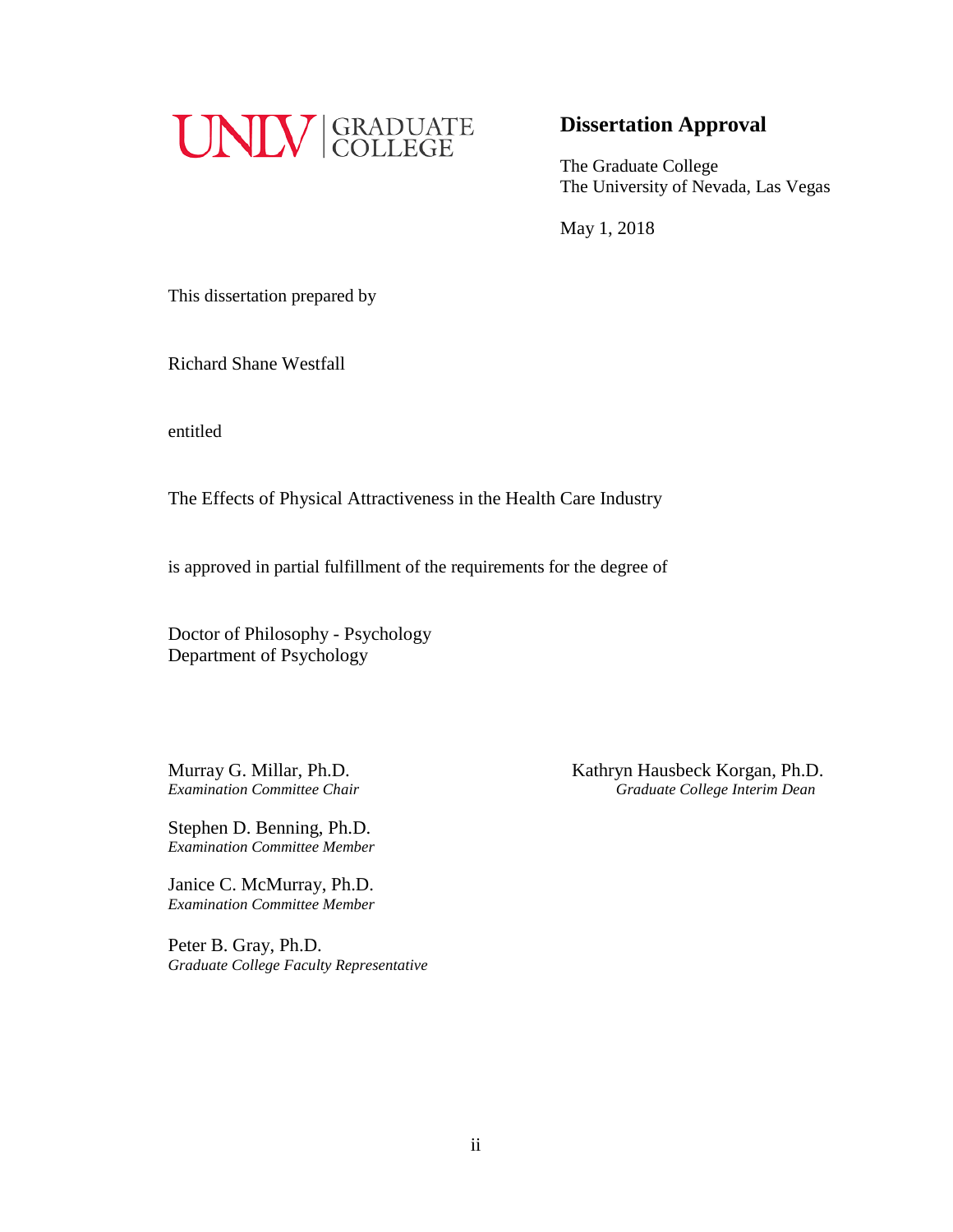## **Abstract**

<span id="page-4-0"></span>Physical appearance has a far-reaching influence on a variety of human interactions, yet the effects on one domain has been largely ignored. This dissertation examines the potential effect of physical attractiveness on health care quality. Theoretical explanations for the development of both prejudice and stereotypes are presented, with a focus on the development and effects of attractiveness-based stereotypes. Several studies have found that workers in the medical field are susceptible to the same biases as the general public and that these are associated with lower health care quality for those more marginalized by society. Therefore, two studies were conducted to establish first, that health care workers possess attractiveness-based stereotypes similar to other segments of society and second, that these stereotypes affect the quality of health care received by individual patients. Based on these findings, there is a dire need for further research into this area. Automatic stereotype activation is extremely difficult to prevent, yet even more so when individuals are unaware of these stereotypes. Although programs exist to help reduce race and gender based stereotypic behavior in fields such as medicine or law enforcement, attractiveness-based stereotypes are largely ignored. Attempts cannot be undertaken for education and corrective action until we have a larger body of substantial basic research supporting the power that attractiveness-based stereotypes have over health-related decision-making.

iii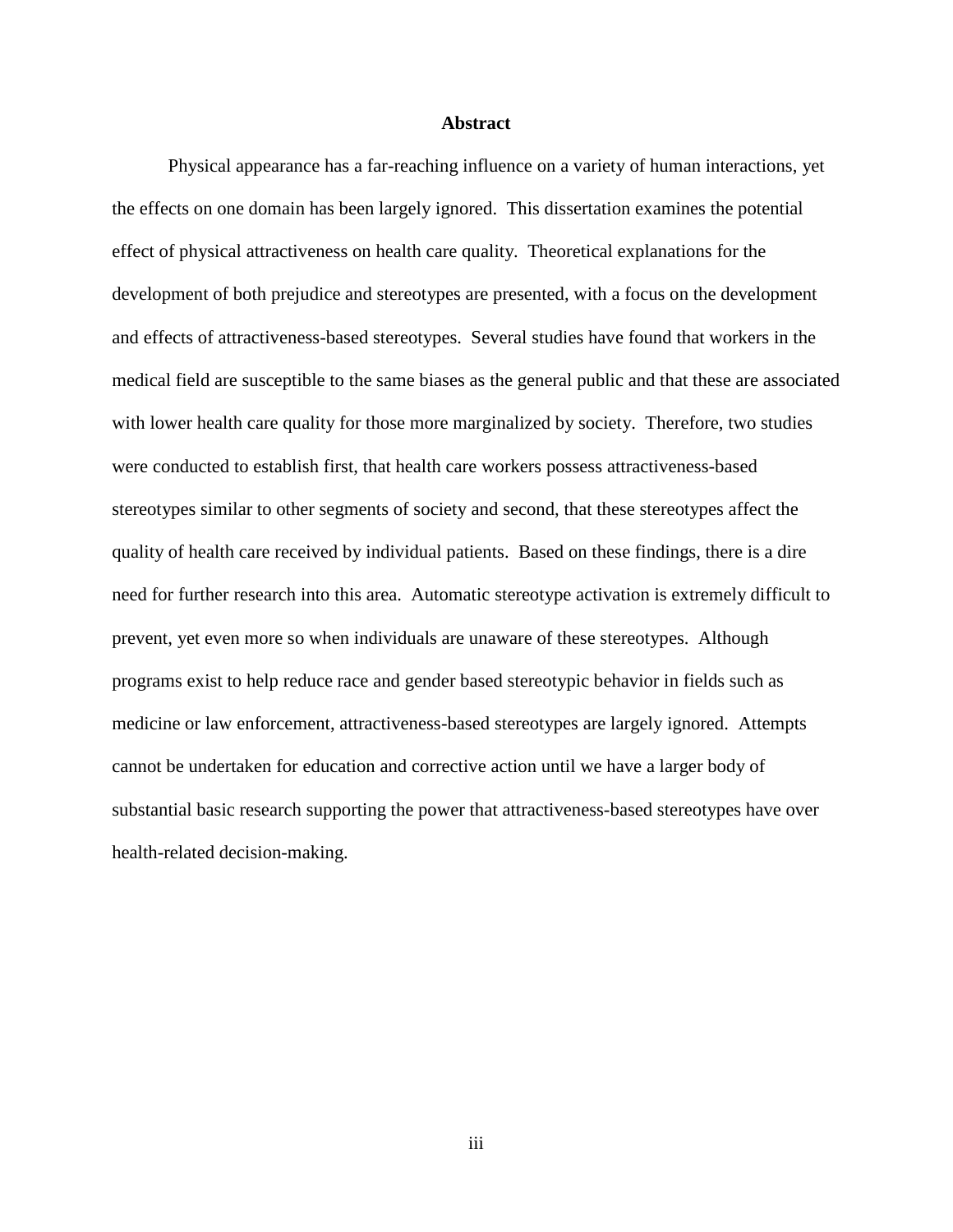| <b>Materials and Procedure </b><br>54 |
|---------------------------------------|
|                                       |
|                                       |
|                                       |
|                                       |
|                                       |
|                                       |
|                                       |
|                                       |
|                                       |

## **Table of Contents**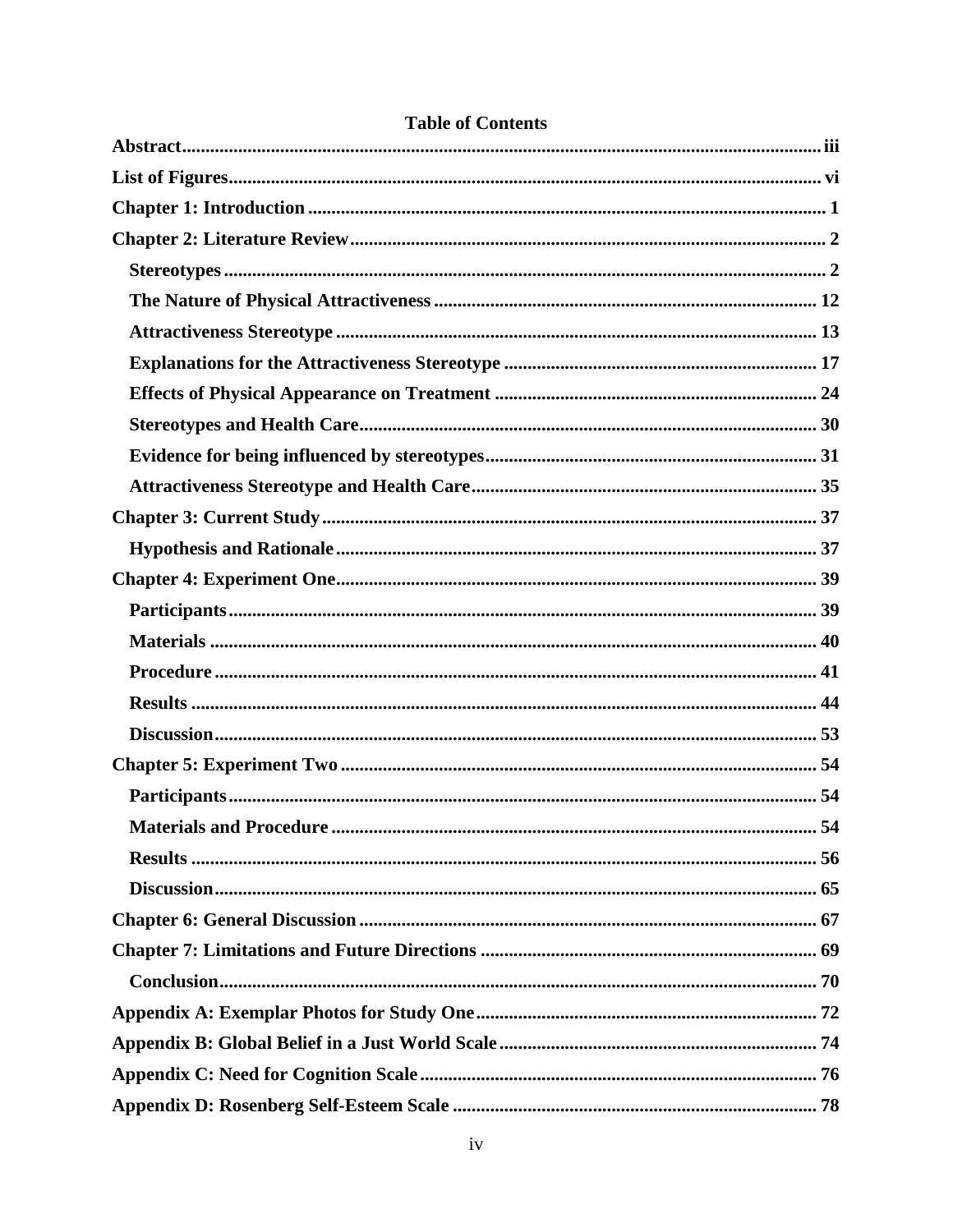| Appendix H: Interaction Among Attractiveness of the Stimuli, Gender of the Stimuli, |  |
|-------------------------------------------------------------------------------------|--|
|                                                                                     |  |
|                                                                                     |  |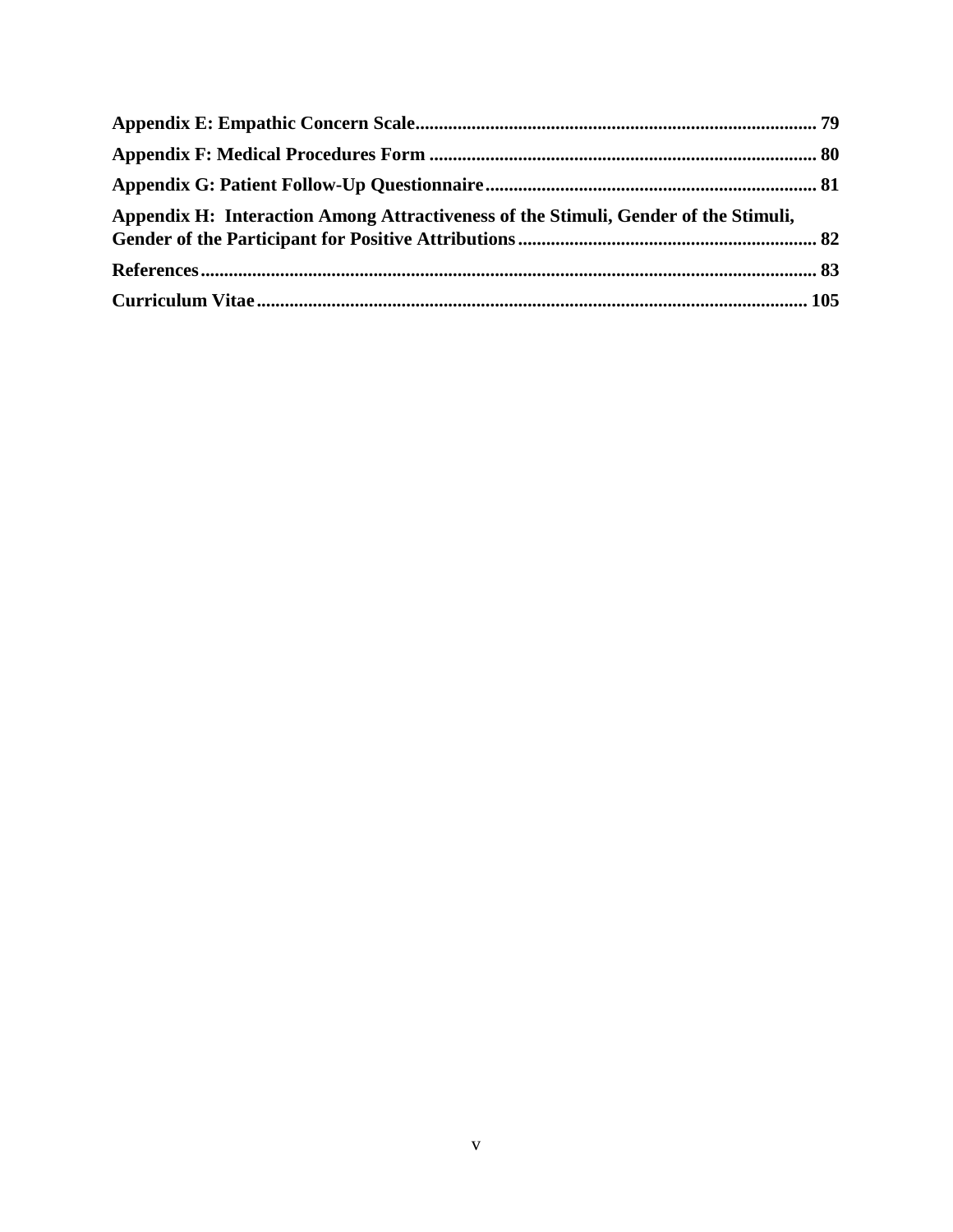## **List of Figures**

<span id="page-7-0"></span>

| Figure 4. Interaction among attractiveness of the stimuli, gender of the stimuli, gender of |  |
|---------------------------------------------------------------------------------------------|--|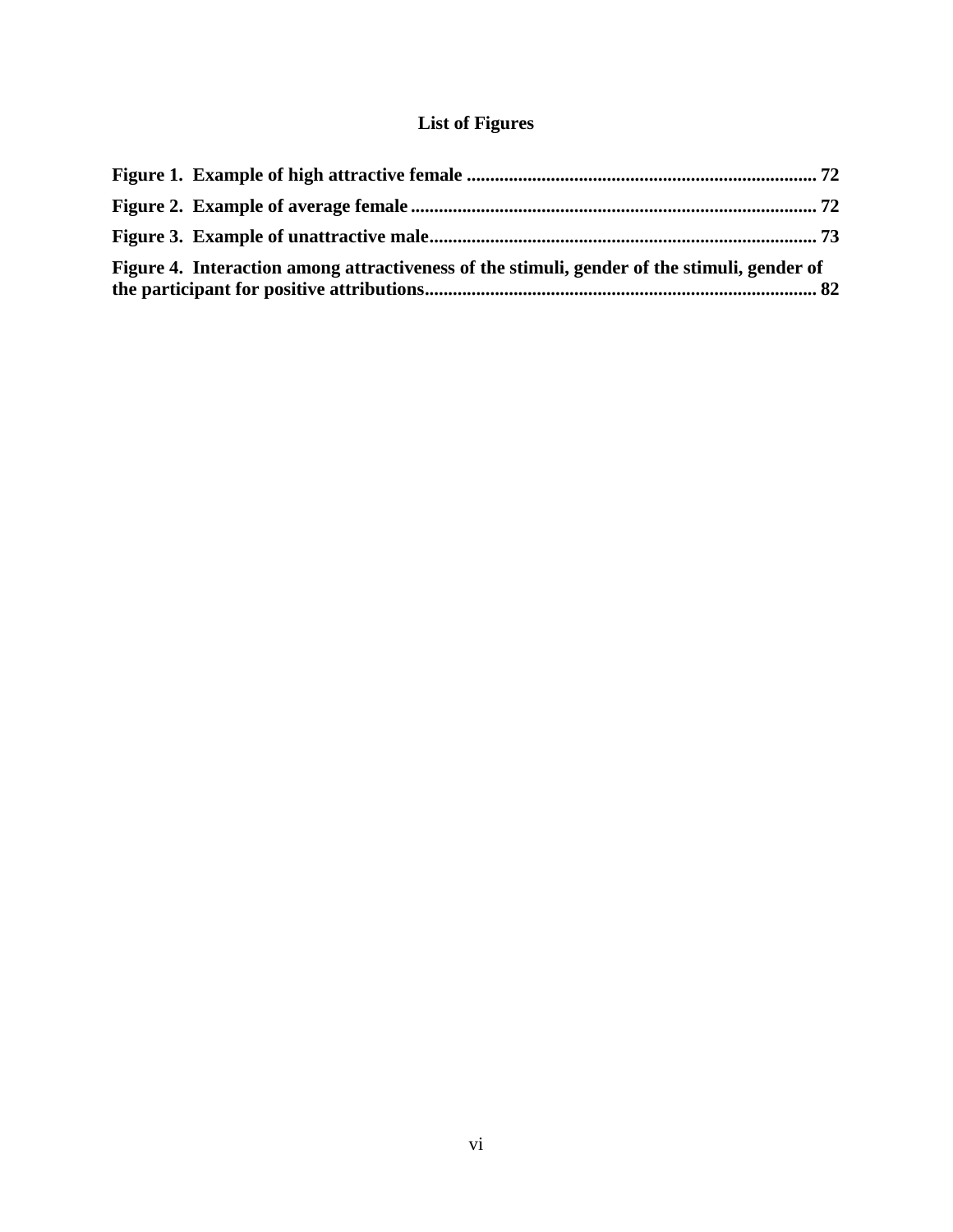#### **Chapter 1: Introduction**

<span id="page-8-0"></span>Despite mounting evidence regarding the profound impact that stereotypes have on human interaction (Lindgren, 2015), people often believe that individuals in certain occupations are immune to their effects (Rojek, 2003). Although these narratives may be comforting, this dissertation presents literature suggesting that individuals such as first responders are held just as captive to the forces of stereotypes as any other segment of society. Medical practitioners, such as nurses and doctors, are another segment of the work force where there is a presumption of reduced bias. Unfortunately, empirical research in the medical industry suggests that this is not the case. Both racial and gender-based stereotypes are shown to influence the quality of care that individuals receive as well as the specific diagnosis that one is given (Hamberg, Risberg, Johansson, & Westman, 2002; Kutner, & Brogan, 1991). Thus far, very little is documented in the literature regarding the influence that physical attractiveness may have on the health care system.

The goal of this dissertation is to explore the impact of the attractiveness stereotype on the delivery of health care, with the focus on how patient attractiveness influences the professional responses of healthcare workers. To examine this, I will first review the literature on stereotypes, exploring both the nature of stereotypes as well as the processes involved in their development. Next, I will examine the nature of attractiveness. As it comprises the focus of the paper, I will then present an overview of the attractiveness stereotype. This review details the pervasive nature of beauty-based biases, formation of the stereotype, and effects that it may have on an individual's life trajectory, such as career and mating opportunities. Finally, I propose specific hypotheses to test whether physical attractiveness stereotypes impact patient healthcare and report on the results of two experiments delving into this issue.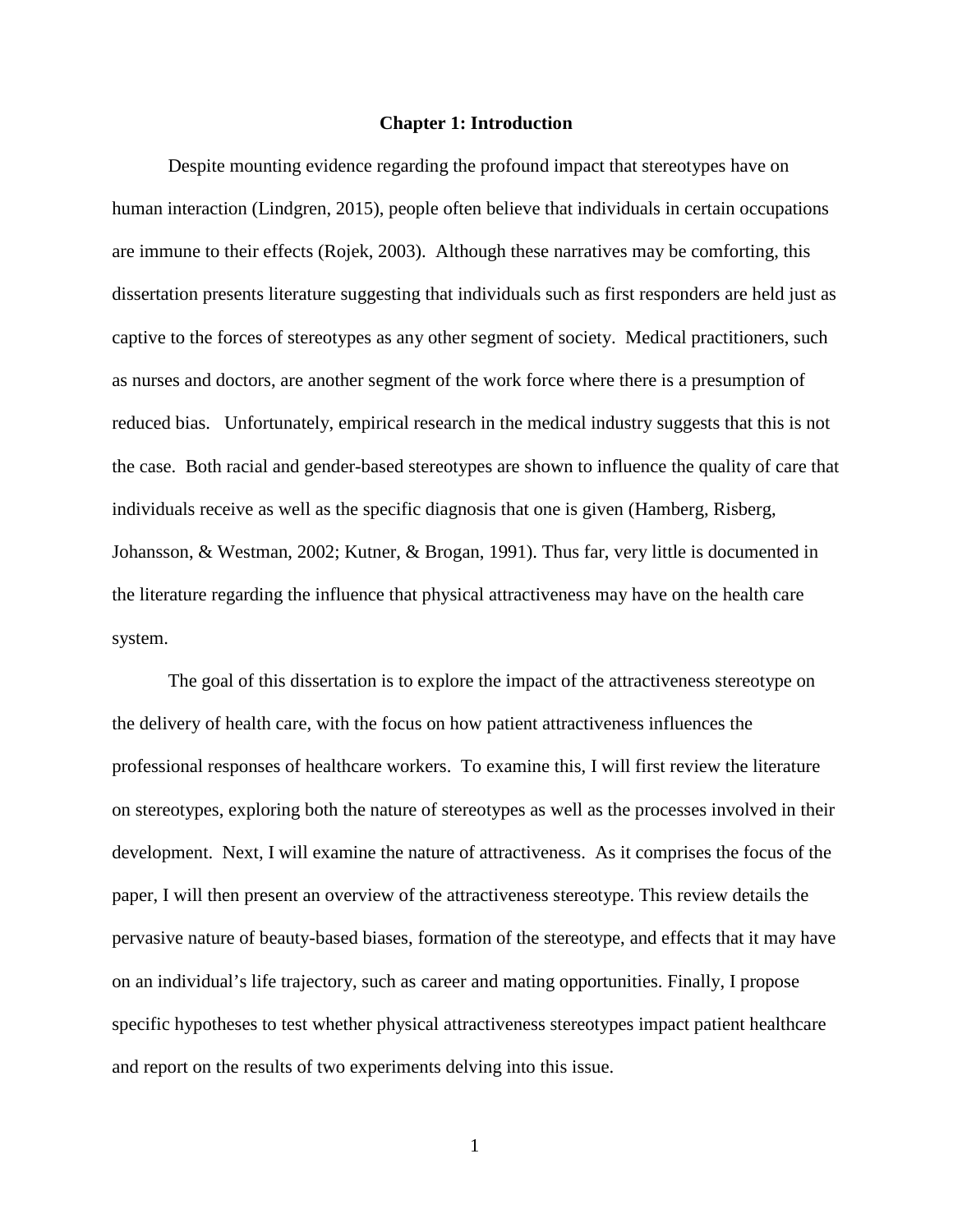## **Chapter 2: Literature Review**

## <span id="page-9-1"></span><span id="page-9-0"></span>**Stereotypes**

Researchers have offered a variety of definitions of both prejudice and stereotypes (Blum, 2004; Brigham, 1971) which has resulted in some confusion about the meaning of these terms (Kanahara, 2006). For purposes of this paper, prejudice will be defined as an attitude toward the members a specific group, leading the persons who hold this attitude to evaluate members in a characteristic fashion, solely on the basis of their membership in that group (Brown, 1995). Current models regarding the structure of human attitudes suggest that they contain both affective components (feelings) and cognitive components (beliefs) (Breckler & Wiggins, 1989). In the case of prejudice, the affective component consists of negative feelings regarding members of a particular group. The cognitive component centers on beliefs and expectations one has about members of that group. The behavioral component manifests as discrimination, such as refusing to employ members of a certain group. In this conceptualization, the cognitive component is what is referred to as a stereotype. In the following section, I will explore variables related to development of stereotypes.

**Social categorization.** To operate in the social world, persons need to answer a number of fundamental questions about the people they encounter (e.g., Will this person help me? Will this person hurt me? Is this person related to me? Will this person reciprocate? Is this person an appropriate mate?). Ideally, these questions would be answered by a thoughtful and unbiased assessment of each individual; however, a vast literature has demonstrated that most of our perceptions of other persons are a product of relatively spontaneous inferences guided by preexisting theories and beliefs about the social world (e.g., Macrae & Bodenhausen, 2000; Macrae, Bodenhausen, Schloerscheidt, & Milne, 1999). On the surface this appears to be a poor way to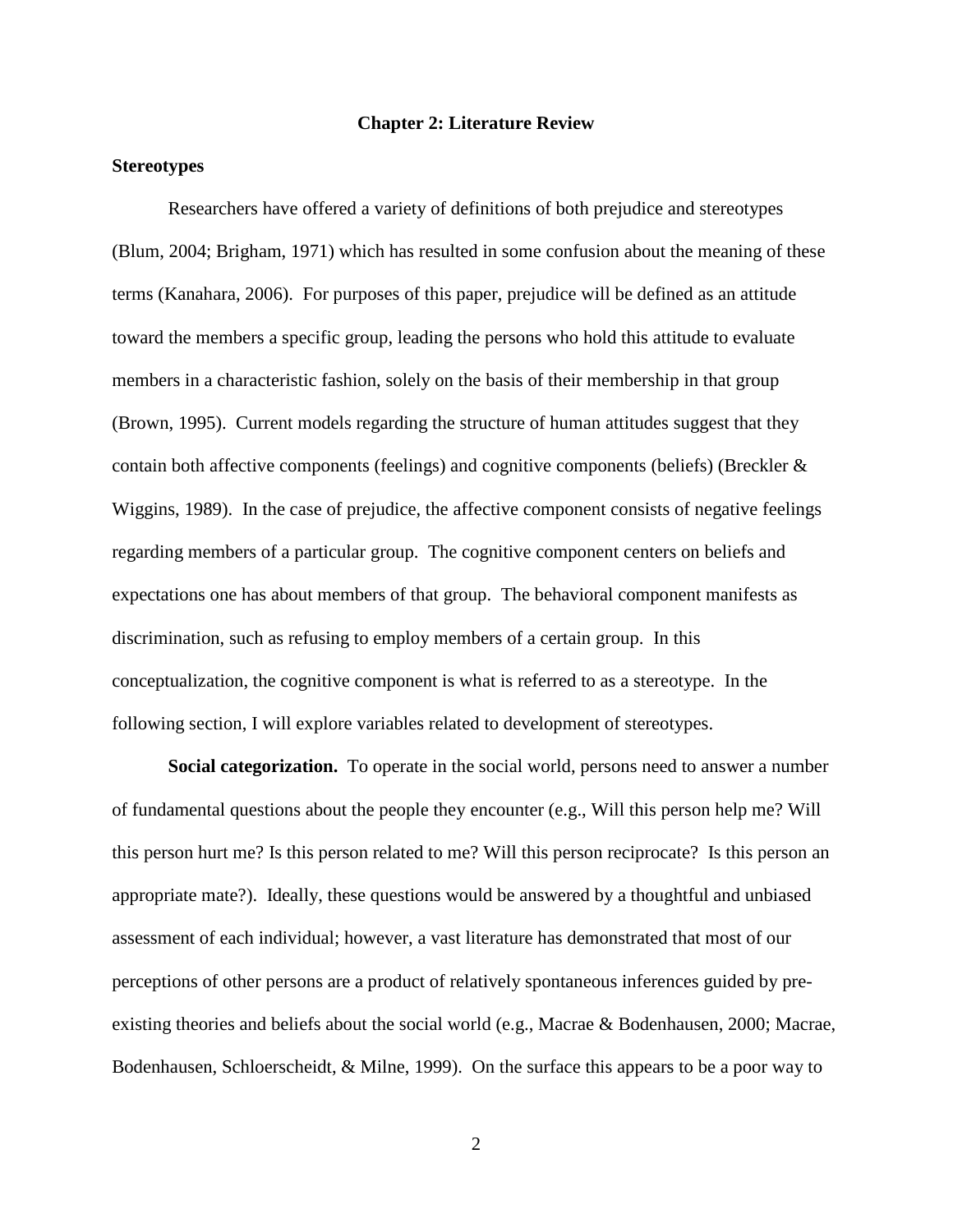operate in the world, however, this less thoughtful approach in person perception is not surprising because we often do not have direct access to important information (thoughts, motives, or feelings of other persons) and only limited processing capacity and time to form inferences (Bargh, Chen, & Burrows, 1996; Böckenholt, 2012; Tversky & Kahneman, 2004).

One of the shortcuts we often use to make inferences about others is to place individuals into categories. The categorization process is largely beneficial, in that it allows us to save cognitive effort; along this line, Ionescu and Goldstone (2007) suggest that the categorization of outside stimuli is one of the building blocks of human thought. As we group stimuli into categorizes, such as mammals, reptiles, or vegetables, we are able to make inferences about the properties of these items without the necessity to scrutinize each individual item. For example, participants are able to rapidly detect the presence of categorized objects, such as animals or vehicles, in new scenes that are presented for a very brief time. This is even true when the participants are simultaneously performing an unrelated task that is taxing their cognitive resources (Peelen, Fei-Fei, & Kastner, 2009).

The same process occurs as individuals perceive other humans. People have a natural tendency to sort others into groups based upon factors such as gender, race, education, cultures, and socio-economic status (Maner, Miller, Moss, Leo, & Plant, 2012). As is the case with nonsentient stimuli, inferences about individual characteristics are made during this categorization process.

**Ingroup/outgroup.** One special type of categorization that is applied to other persons is the ingroup/outgroup distinction. While developing a theory of social identity, Henri Tajfel conducted a series of studies in the 1970's finding that humans engage in a unique style of categorization when their perception involves other humans. Unlike the categorization of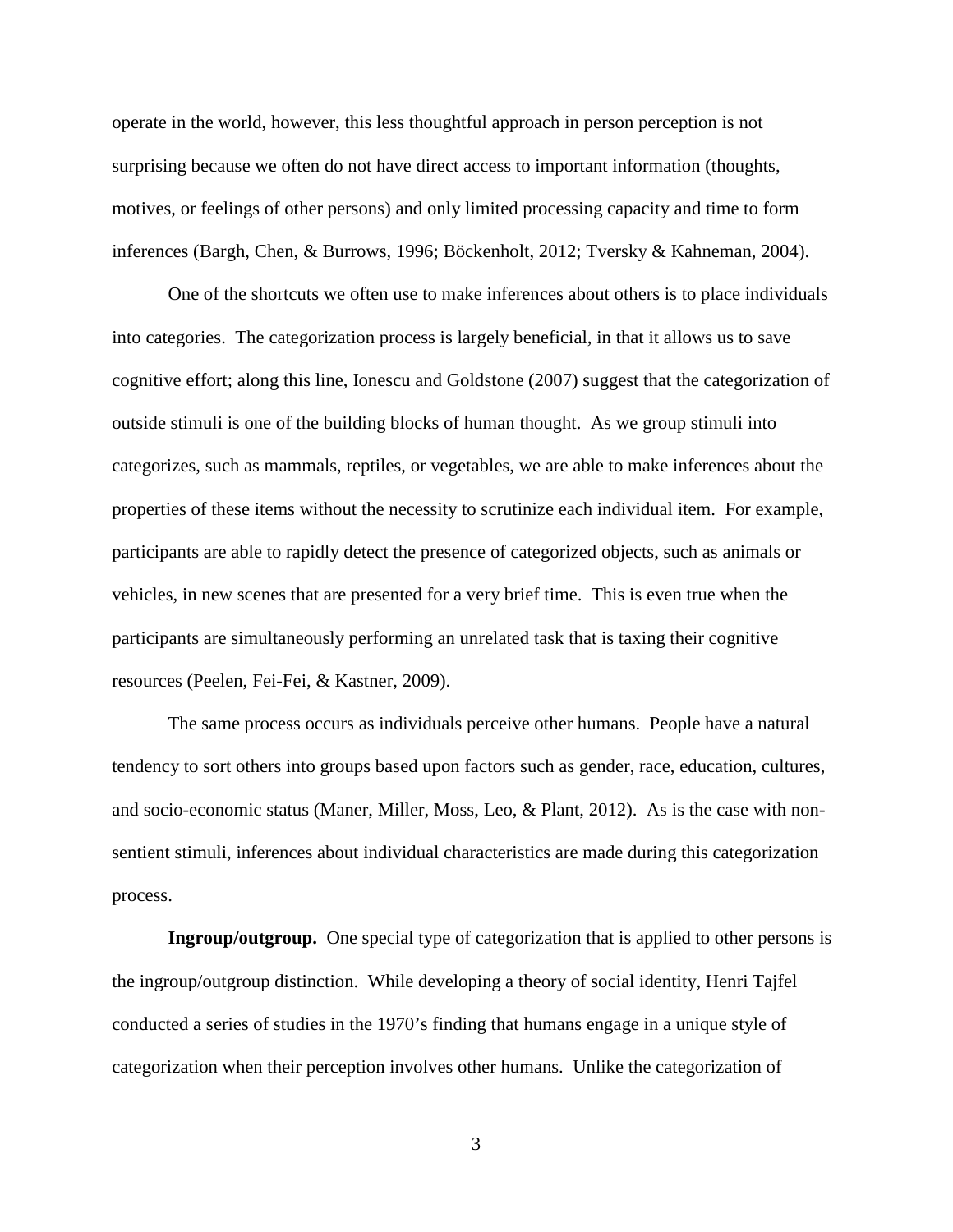objects, when perceivers engage in human categorization, the perceivers are also members of the categories. Thus, groups that people consider themselves a part of are considered to be *ingroups* and groups that people do not consider themselves to be a part of are considered to be *outgroups* (Tajfel, Billig, Bundy, & Flament, 1971; Tajfel, 1970). This distinction between the ingroup and outgroup is viewed as a fundamental element of social cognition (Haslam, Oakes, & Turner, 1996). Conceptually it is comparable to the figure/ground distinction of visual perception, in that humans use this distinction to develop their sense of social identity as distinct from other individuals.

Several studies have helped to demonstrate the automatic nature of the ingroup/outgroup distinction and how this distinction influences human behavior. One of the first to expose the often-arbitrary nature of this categorization process was the development of the Minimal Groups Paradigm (Tajfel, 1970). In this classic study, participants reported to the experiment and the researcher randomly assigned them to one of two groups. Of note, the participants were explicitly informed that group assignment was arbitrary. As conditions of the paradigm, members of the same group never interacted, and the actual identities of the participants were not known. The task for the participants was to read over a series of booklets asking them to allocate money to other participants in the study. Despite a scenario where participants could not obtain any personal gain regardless of how the assets were allocated, participants invariably awarded more assets to the group to which they were arbitrarily assigned. This minimal group situation demonstrates the manner in which our perceptual processes tend to categorize persons around us into two distinct categories, representations of us (or ingroup) and them (outgroup). Once other humans are placed into these categories, they are no longer viewed as separate individuals, but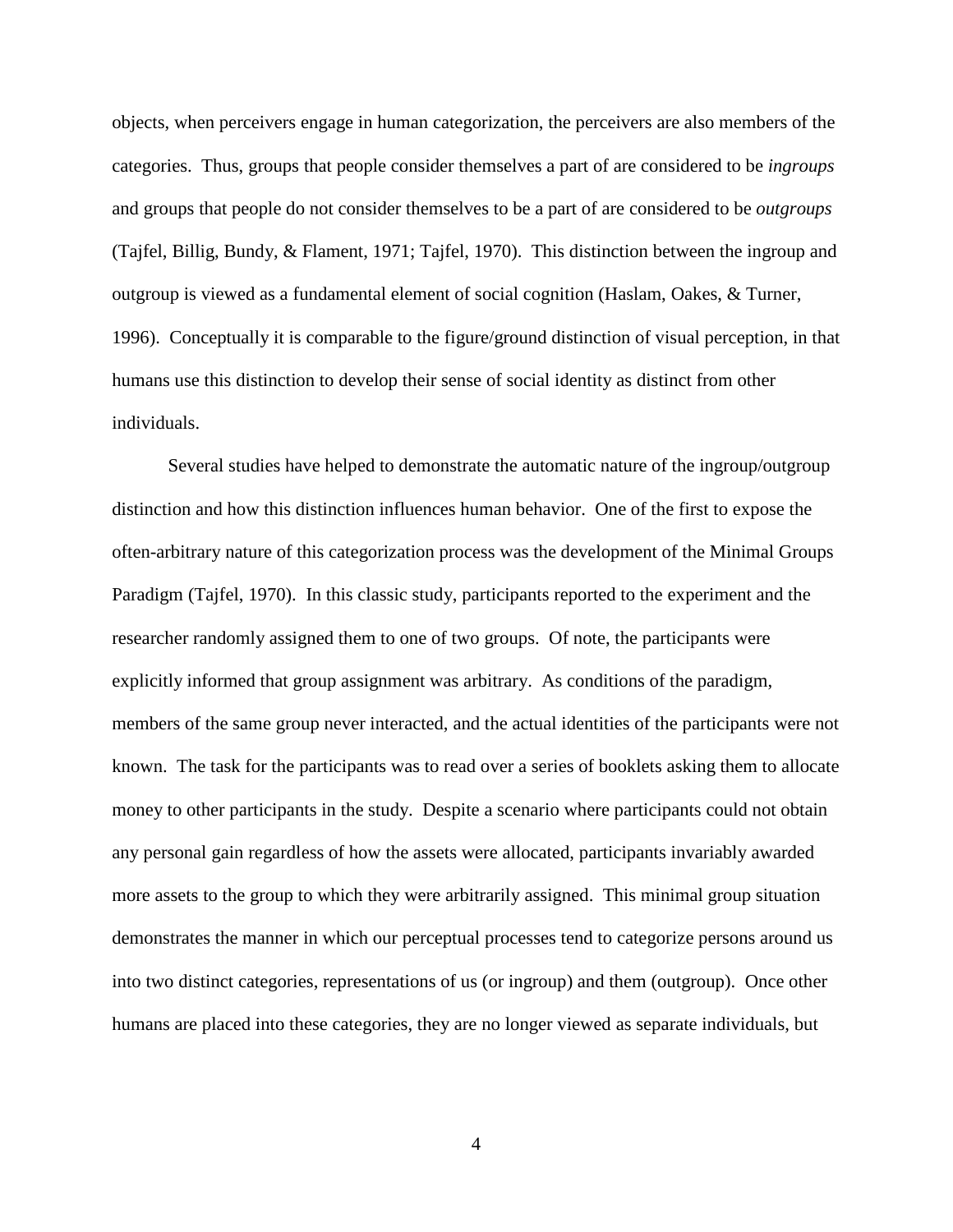are seen in the context of their label (Hewstone, Rubin, & Willis, 2002). Additionally, the minimal group situation demonstrates how easily perceptual distortions are created.

**Ingroup/outgroup perceptual distortions.** There are a number of perceptual distortions, or biases, that are associated with the ingroup/outgroup distinction. One of the most common is the Outgroup Homogeneity Bias, which is the tendency for humans to perceive of outgroup members as more homogenous or similar than ingroup members (Quattrone & Jones, 1980). Thus, not only are outgroup members seen as different from ingroup members, but also they are seen as being all the same. For example, in one study participants were tasked with estimating the proportion of men or women who would endorse a variety of personality measures that varied on stereotypic meaning (masculinity–femininity) and social desirability (favorable– unfavorable). As predicted, researchers found that out-group members perceived a group as endorsing more stereotypic views and fewer counterstereotypic views than did in-group members (Park & Rothbart, 1982). This demonstrates that persons do not only see outgroup members as physically similar, but also see them as similar in personality.

Beyond the subjective experience of trait inference, it seems that the Outgroup Homogeneity Bias affects human visual perception. Persons often report having difficulty physically distinguishing members of the outgroup. In essence, outgroup members genuinely all look alike for many individuals. Terrence Luce (1974) conducted one of the earliest studies to explore this phenomenon. He recruited participants from four racial backgrounds (Black, White, Chinese, and Japanese) and they were shown photographs of individuals of either the same race or a different race. After 1 minute, the participants were shown another set of pictures and were asked to identify which pictures had been in the first group. All four groups of participants demonstrated the own-race effect, in which they were best at the identifying individuals of their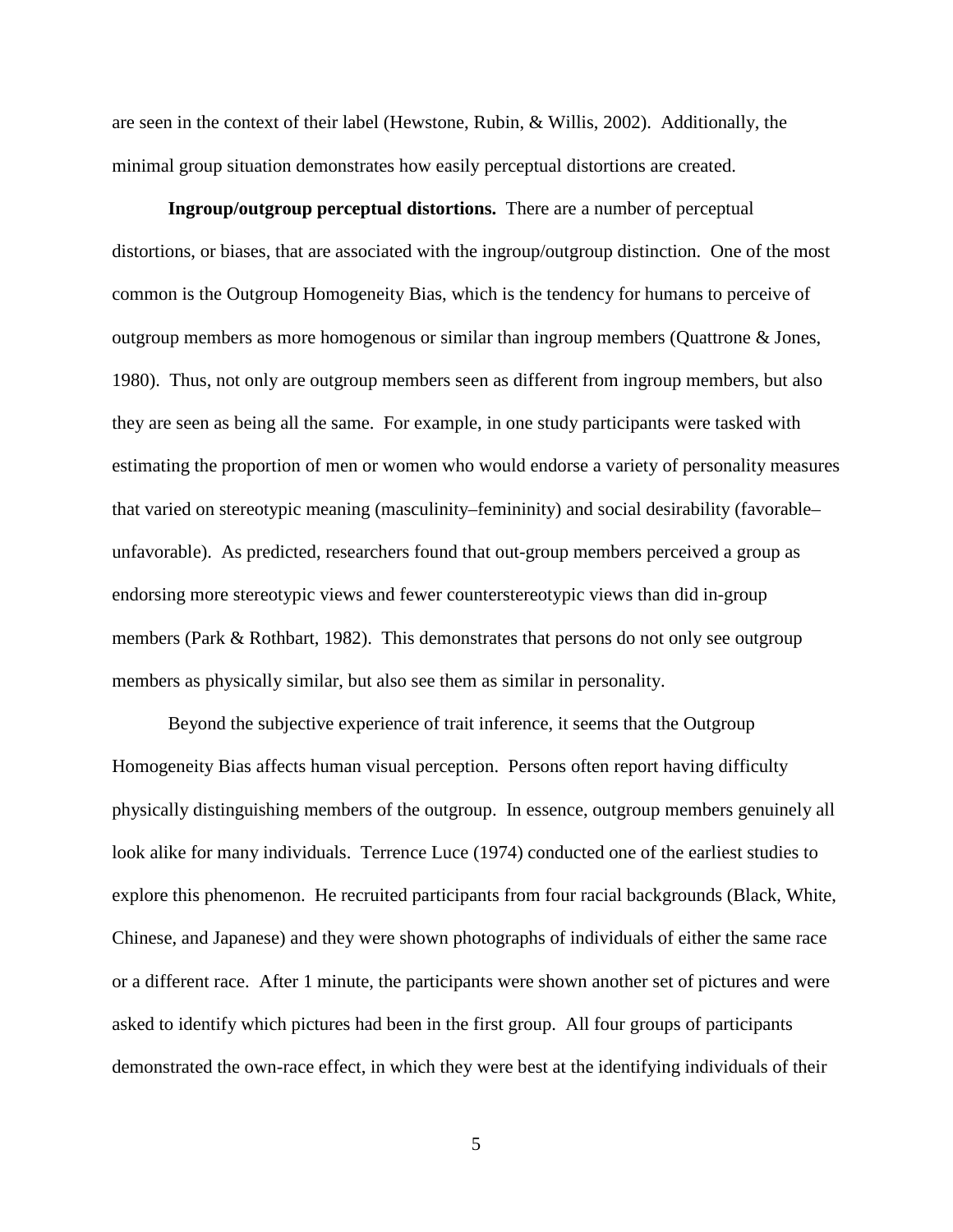own race. Additionally, previous interactions with members of other races did not demonstrate an influence on the results.

Similar results were produced in a naturalistic field study. Two opposite-race confederates, one White and one Black, visited convenience stores in which there was a single clerk working alone. Both confederates engaged in some sort of memorable activity during their visit, such as paying for their goods in all pennies or asking for detailed directions to the airport. Two hours later, the convenience store clerks were asked to look at a lineup of photographs consisting of 6 Black and 6 White individuals and identify any that they had seem in the last day. The own-race effect was seen, in that the clerks were best at correctly identifying individuals of their own race. Additionally, highly attractive and distinctive individuals were more like to be remembered (Brigham, Maass, Snyder, & Spaulding, 1982). In the ensuing years, there have been many replications of this own-race effect (see Meissner & Brigham, [2001] for a metaanalysis), indicating this to be a very robust effect. It appears to significantly affect human interactions with serious consequences, such as eyewitness testimony and police activity (Young, Hugenberg, Bernstein, & Sacco, 2012).

**Reasons for homogenous perceptions.** There are several factors that promote the tendency to experience outgroup homogeneity. Findings suggest that less complex cognitive structures are used when thinking about outgroup members compared to thoughts about the ingroup (Quinn & Rosenthal, 2012). Thus, the schemas produced when thinking about outgroup members tend to be simple and starkly basic. In one seminal study, researchers instructed participants to actively think about various ingroups and outgroups (e.g., Black and White, young and old). Next, participants were given a stack of cards with adjectives printed on them and were tasked with placing them in piles that belong together to represent the individuals that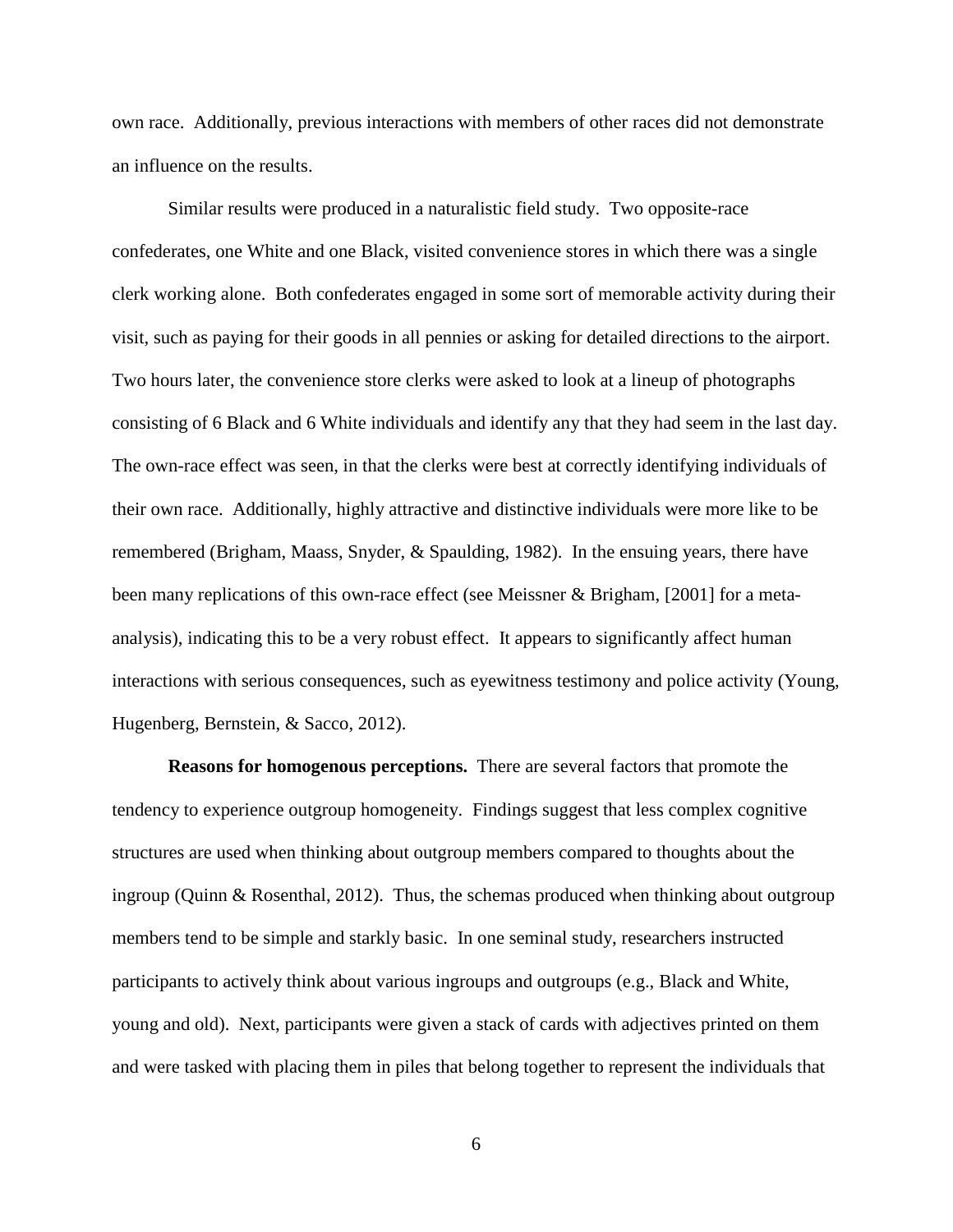they had thought of earlier. These piles were examined, so that the number of independent dimensions could be measured. Researchers found that participants created more unique dimensions for ingroup members compared to those of the outgroup (Linville, 1982); thus, outgroup members are perceived as homogenous because the structures used to think about them result in lumping them all together.

The simplicity of cognitive structures created when evaluating outgroup members creates a tendency to not only see them as more similar but also as more extreme. In her work on complexity, Linville noted that simple structures tend to lead to more extreme evaluations. Therefore, if a person uses simple structures to think about outgroup members, then it should be expected that those resultant evaluations would be extreme (1982). To explore this hypothesis, researchers presented scenarios to participants that depicted either an ingroup member or an outgroup member engaging in a minor transgression or describing an accomplishment. The participants then rated the severity of these events on a Likert-type scale. As expected, scenarios depicting outgroup members resulted in more polarized judgments. Linville explained these findings by suggesting that due to the few number of dimensions used to think about an outgroup member, a single instance has a more powerful effect on person perception. For example, if we learn that a student has an F in a course and academic performance is one of only three things that we know about the individual, this will have a greater influence on our perception of them than if we know 10 things about the student. The relative simplicity of these cognitive structures results in more sensitivity to the limited amount of available information.

**Development of negative beliefs.** Biases in the perception of outgroup members then tends to result in viewing them as both similar and extreme. Although these are strong contributing factors, these findings do not directly address the development of prejudice, which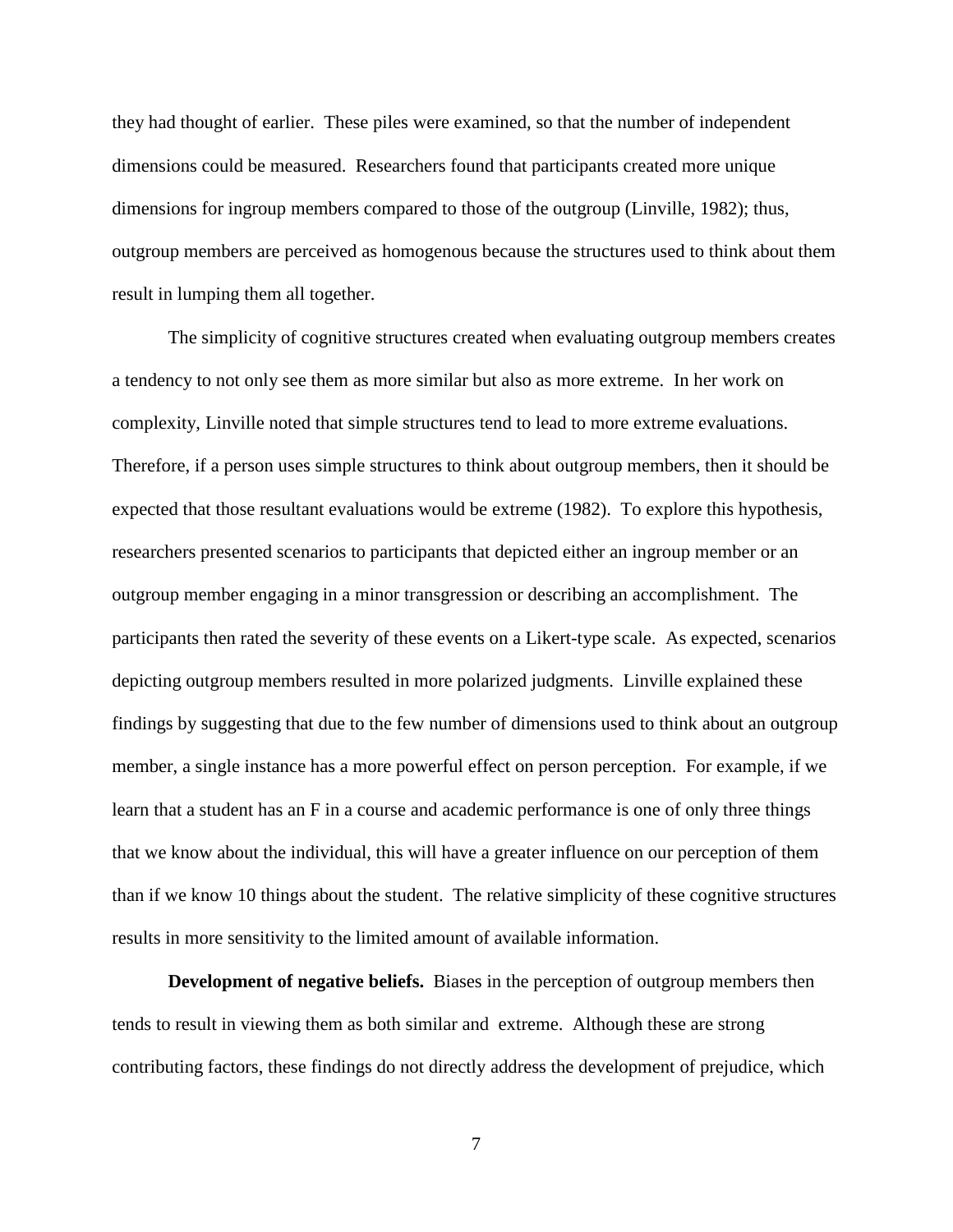would involve unfounded negative beliefs about the members of a group. For this to develop, there must also be the development of undesirable views regarding the outgroup. Several theoretical explanations have been posited in regard to the development of prejudice. One of the earliest explanations put forth is simply the idea that prejudice is a culturally transmitted phenomenon. There is strong empirical support for this notion, both cross-culturally (Pettigrew, 2001) and in a variety of contexts such as the military and the police force (Guimond, 2000). Additionally, it has been suggested that the pernicious nature of prejudice can explained through the tendency for children to learn prejudice at an early age. As children develop, they learn from their parents and peers that certain other groups possess negative traits (Hughes & Chen, 1997). Once these mental associations are made, they can be extremely difficult to remove later in life.

Although concepts regarding socialization do an adequate job of explaining how prejudice is transmitted, they still fail to explain how these prejudices originate. One contributing factor simply seems to be the law of small numbers. Most of our personal experiences are with ingroup members and most of our experiences with outgroup members are through the media, where there is often a focus on the reporting of negative instances (Allport, 1954; Combs & Griffith, 2007). Additionally, since we tend to have fewer interactions with outgroup members, cultural differences often lead to negative experiences due to misunderstandings. As a natural extension of social categorization, we then tend to generalize from a few experiences with exemplars of an outgroup, extending these assumptions to encompass the entire outgroup. Thus, if one experiences a couple of Caucasian individuals that are thieves, one often erroneously concludes that all 800 million Caucasian people are thieves.

Social Identity Theory, developed in the 1970s, based largely on the work of Henri Tajfel, may also help to explain the development of these negative beliefs. According to Social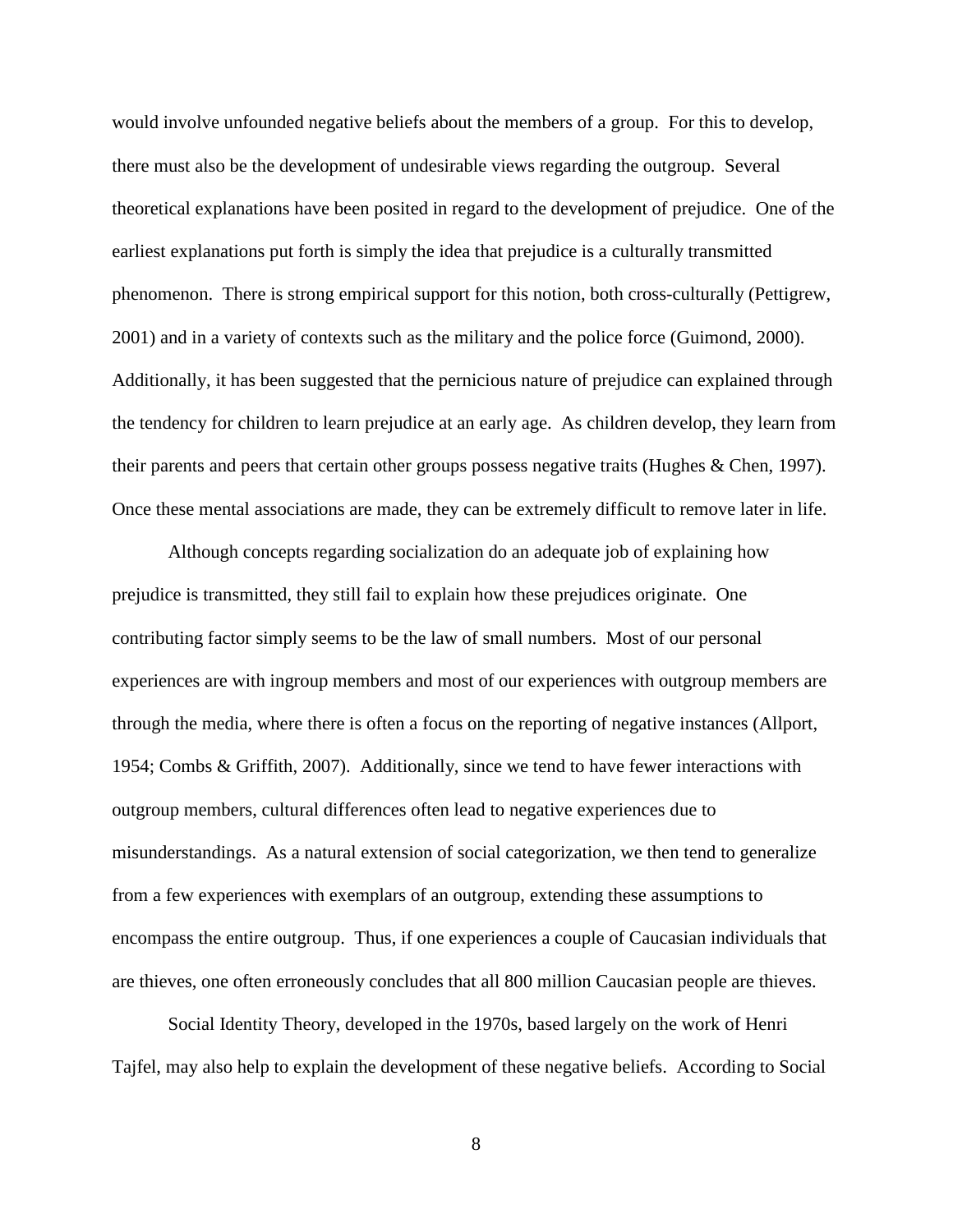Identity Theory, our self-identity is largely defined by membership in various overlapping groups (Tajfel & Turner, 1986). Accordingly, many biases originate from the motivation to see one's own group as positively distinct from other groups. For example, recent work has found support for Social Identity Theory in team-based health-care organizational settings. Surveys of doctors, nurses, and psychologists employed in this environment revealed significant amounts of outgroup discrimination that could be predicted by measures of ingroup favoritism (Hennessy & West, 1999). Overlapping with Social Identity Theory, Optimal Distinctiveness Theory posits that humans face two competing drives, the need to assimilate with others and the need to maintain uniqueness (Brewer, 1991). A key component of this model is that individual identification with a particular group hinges upon the distinctiveness of that group. In many cases, associations with groups that are too encompassing, or welcoming of others, will leave the individual unsatisfied, as their social identity lacks uniqueness. Conversely, should group membership remain too restrictive then the individual will yearn to be part of a larger collective, although it should be noted that individual differences do exist in preferences regarding the level of group restrictiveness (Wheeler, Mennecke, & Scudder, 1993). Taken together, these models indicate that individual self-identity paradoxically hinges on identification as a member of a group and seeing that group as significantly different from nonmembers.

**Attribution errors.** Attribution errors may also play a pivotal role in the development of prejudice. Attribution refers to the process by which we as individuals attempt to explain the causes of events or behavior. As is the case with many cognitive processes, biases exert a great deal of influence over the attribution process. Chief among the attribution errors affecting group processes is the Ultimate Attribution Error, in which there is a tendency to attribute negative behavior of the outgroup member to internal disposition and attribute positive behavior to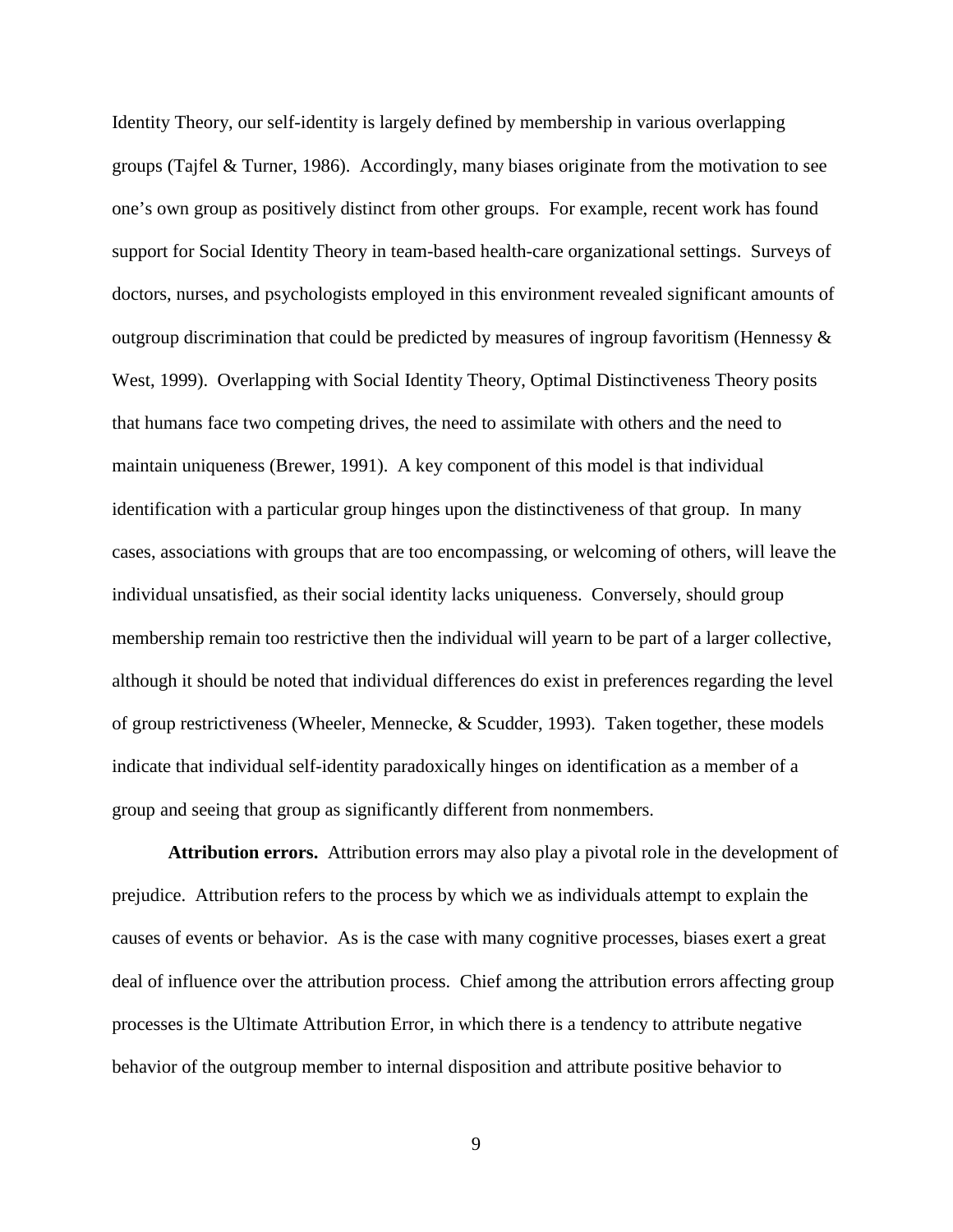external factors (Pettigrew, 1979). For example, in one study Hindu office clerks read a short description involving either a Hindu or Muslim actor behaving either positively (engaging in generosity) or negatively (cheating). Additionally, the descriptions involved four variations of the situation, such that the actor might portray a shopkeeper, teacher, injured human, or homemaker. Researchers then asked the clerks to fill out a questionnaire indicating whether they attributed the described behavior to internal or external causes. As predicted, internal attributions were made when reading about positive ingroup behavior and were also made when reading about negative outgroup behavior (Taylor & Jaggi, 1974). When the Ultimate Attribution Error biases the attribution process, it is easy to develop negative attitudes regarding other group members, as positive behavior can be easily discounted as luck or a special circumstance, all the while regarding negative events as accurate indicators of "those people."

**Self-esteem maintenance.** Self-esteem can be defined as how positively or negatively one evaluates the self. Evolutionary explanations for the function of self-esteem posit that is serves as a type of meter (the sociometer) to indicate to the individual how accepted or shunned they are by society (Leary, 1999). Therefore, group membership is intrinsically tied with the self-concept and membership in a group can serve to enhance self-esteem. This boost in selfesteem, however, is contingent on how favorably your group compares to other groups. As such, derogation of outgroups can serve to bolster one's opinion of their ingroups and by extension serve as a means of self-esteem maintenance.

One key assumption of Social Identity Theory is the idea that persons are motivated to maintain a positive sense of self (Tajfel & Turner, 1986). A variety of ways to modify selfesteem have been found, but group associations clearly have implications for self-esteem. Thus, one way to increase self-esteem is by associating with successful groups and by inflating the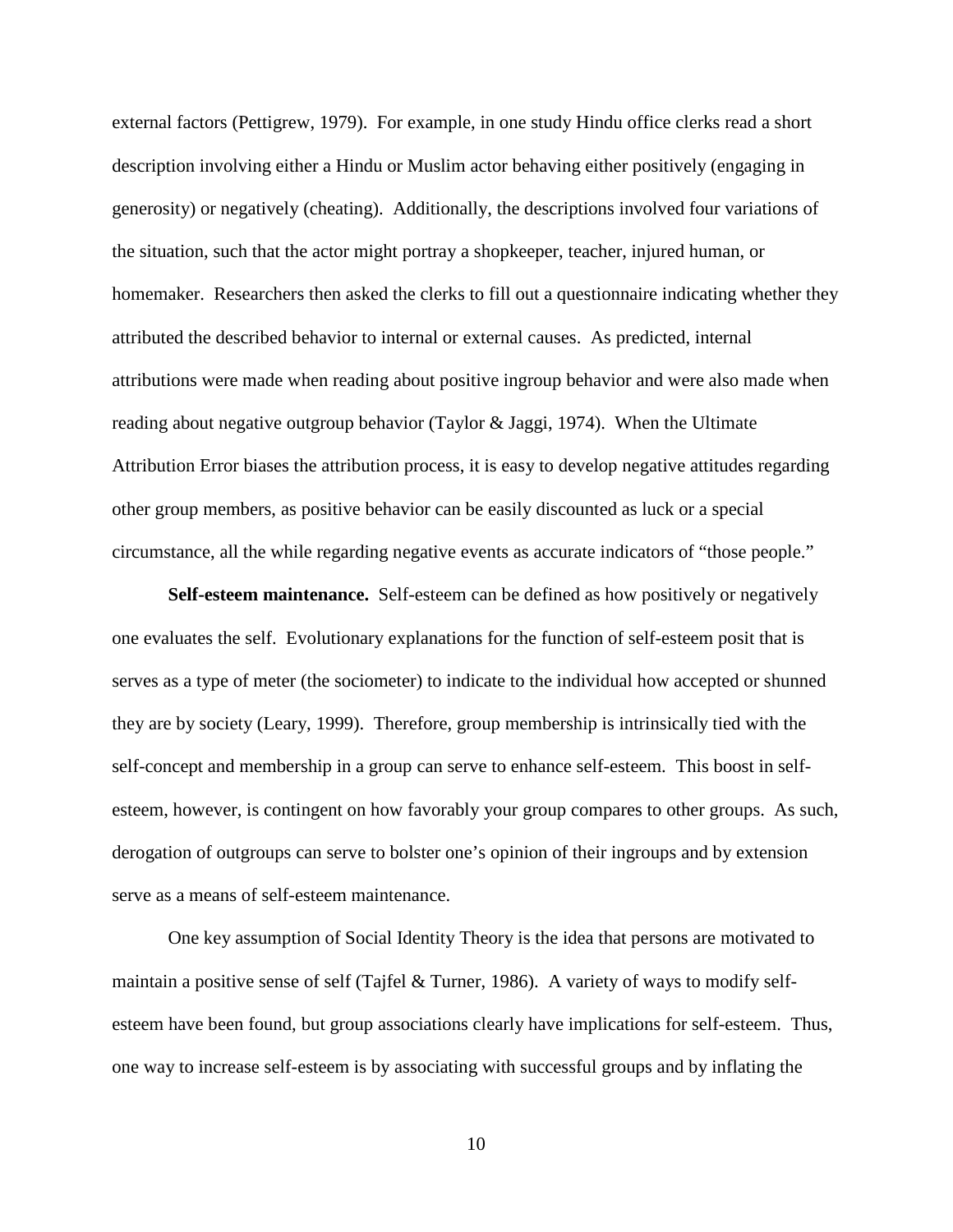positivity of ingroups and the negativity of outgroups. For example, people often wear apparel associated with sport teams when the teams are winning and neglect to wear them when the same teams are losing. This model suggests that this is less driven by team loyalty than it is by a need to maintain a positive self-image. Additional empirical evidence suggests that increasing the saliency of the ingroup affects social comparison to the extent that it alters self-perception (Brewer & Weber, 1994).

**Another functional explanation.** Social content models of stereotyping propose that individuals have a more favorable image of others that possess characteristics seen as indicative of higher social status (Conway, Pizzamiglio, & Mount, 1996). Consistent with this model, empirical findings suggest that individuals make stereotypic predictions regarding another human's internal traits based upon their social status (Caprariello, Cuddy, & Fiske, 2009). Therefore, according to this model, stereotypes may develop as a mechanism for the reinforcement of social order. More recently, the stereotype content model has been used to explain a common paradox regarding the workplace. Older adults are often regarded as less employable, despite a tendency to have greater experience than younger adults. Research suggests that this effect is powered by the stereotypic tendency to regard older adults as having greater warmth, but lacking in competence (van Selm & Van der Heijden, 2013). This helps to elucidate the often unexpected influence that stereotypic expectations have over human interaction.

Support for this stereotype content model appears for a wide variety of personal characteristics. When examining gender, weight, or race a more favorable societal status accurately predicts stereotype content (Fiske, Xu, Cuddy, & Glick, 1999; Vartanian & Silverstein, 2013). For example, individuals tend to see members of a societally favored race as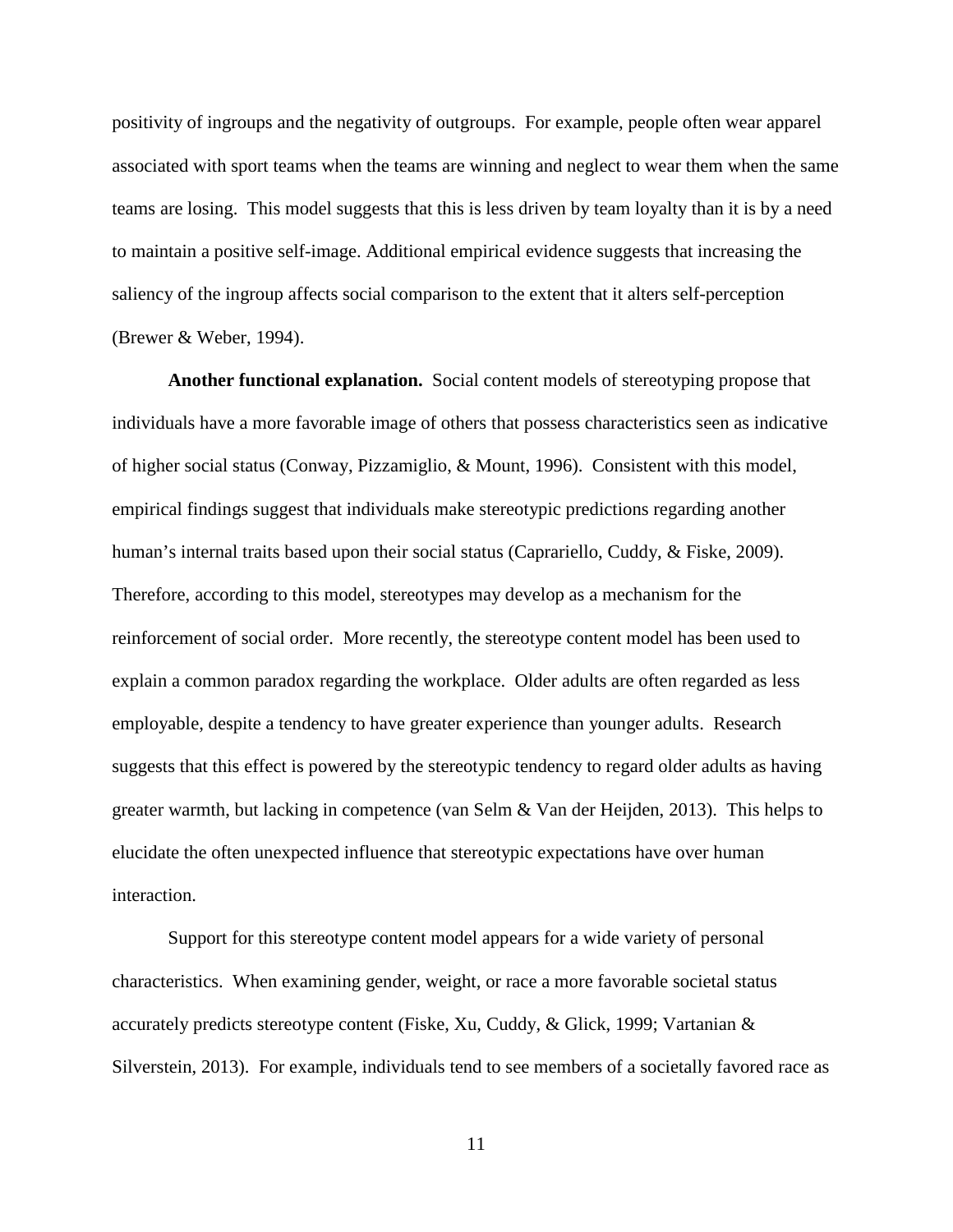more competent, encompassing characteristics such as power, intelligence, and efficiency. Additionally, these findings in support of the stereotype content model have been replicated in several diverse cultures, both individualist and collectivist (Cuddy et al., 2009).

Thus, social categorization is a necessary component of the process of person perception. As humans engage in this categorization process, others are generally categorized into either the ingroup or the outgroup. This occurs as a normal process, yet it often leads to a variety of perceptual distortions, which help to create negative beliefs about outgroup members. Although models offering differing explanations regarding the development of stereotypes, they all share a focus on the beliefs created through these perceptual distortions.

## <span id="page-19-0"></span>**The Nature of Physical Attractiveness**

The nature of beauty is one of the oldest areas of concern in Western philosophy. Along with the study of taste, the study of beauty comprises the branch of philosophy known as aesthetics. A divisive question in the field of aesthetics is whether standards of beauty are objective or subjective. Early Greeks, such as Plato and Aristotle, held that beauty was objective in nature. Predictably, the rise of modern European philosophy has resulted in more acceptance for the views of cultural relativity espoused by Hume and Kant (Sartwell, 2017). At least within the realm of human faces, data suggests that the Platonists are correct. A meta-anayltic review of reliability found that agreement among adults when viewing adult faces within their own culture resulted in an  $r = .90$ . There was a slight drop when viewing adult faces from other ethnicities, however it was still extremely high at *r* = .88 (Langlois et, al., 2000). This strongly suggests that despite popular maxims, beauty is not in the eye of the beholder. The slight culture variation mirrors Darwin's findings regarding emotion, specifically that they are universal and evolutionary in nature yet may reflect minor cultural variations in their expression (1872). This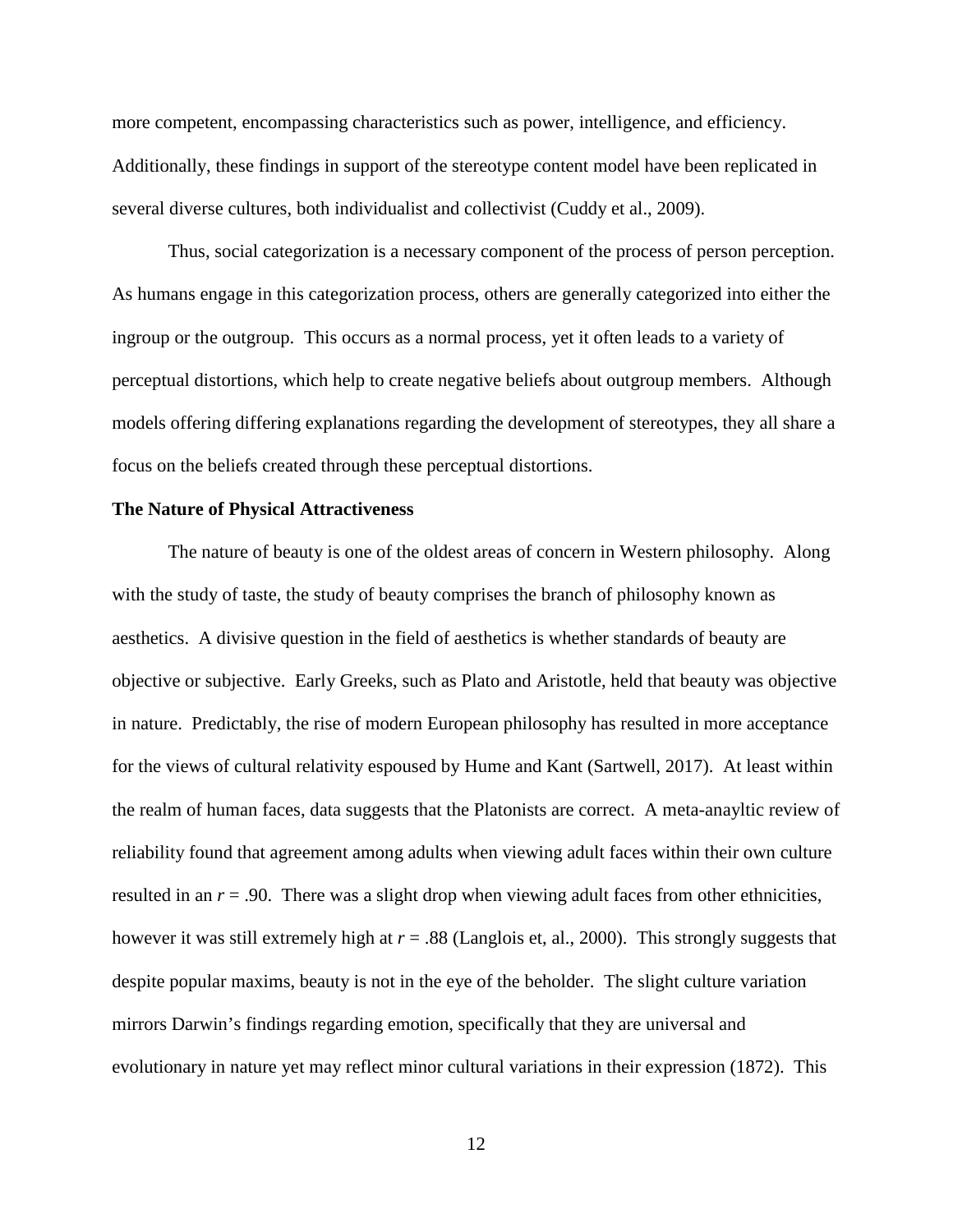also addresses the very nature of *what* physical attractiveness is. Far from simple personal preferences, evolutionary psychologists assert that we perceive as beauty is simply an automatic response to indicators of good heath (Nedelec & Beaver,2014), as well as reproductive value and heritable fitness (Berry, 2000). Given this perspective, it should be expected that preferential attitudes develop for those high in physical attractiveness.

## <span id="page-20-0"></span>**Attractiveness Stereotype**

Physical appearance is one domain for which humans often create stereotypes. Consistent with the stereotype content model, the attractiveness stereotype is the predisposition to presume that physically attractive individuals have positive personality traits. Conversely, there is a widespread inference that unattractive people have less desirable characteristics (Dion, Berscheid, & Walster, 1972). Building on the seminal work done by Dion and her associates (1972), there is a corpus of research finding that physical attractiveness can greatly influence the way in which one is perceived by others. As one example, Sheppard, Goffin, Lewis, and Olsen (2011) presented participants with sets of videotaped interviews, each set consisting of both highly attractive individuals and unattractive individuals. For each set of videotapes, participants evaluated the individuals and indicated which one of the pair was higher in select personality traits (e.g., agreeableness, industriousness) in addition to general mental ability. Additionally, the researchers asked participants to provide both absolute ratings and relative ratings. As predicted, the participants rated the more attractive individuals significantly higher for both positive traits and general mental ability, compared to their less attractive counterparts. Participants also provided the more attractive stimuli individuals with higher absolute ratings. The use of videotaped interviews also helps to extend these findings to real-world scenarios, as much of the research in this area has relied on paradigms involving still photographs.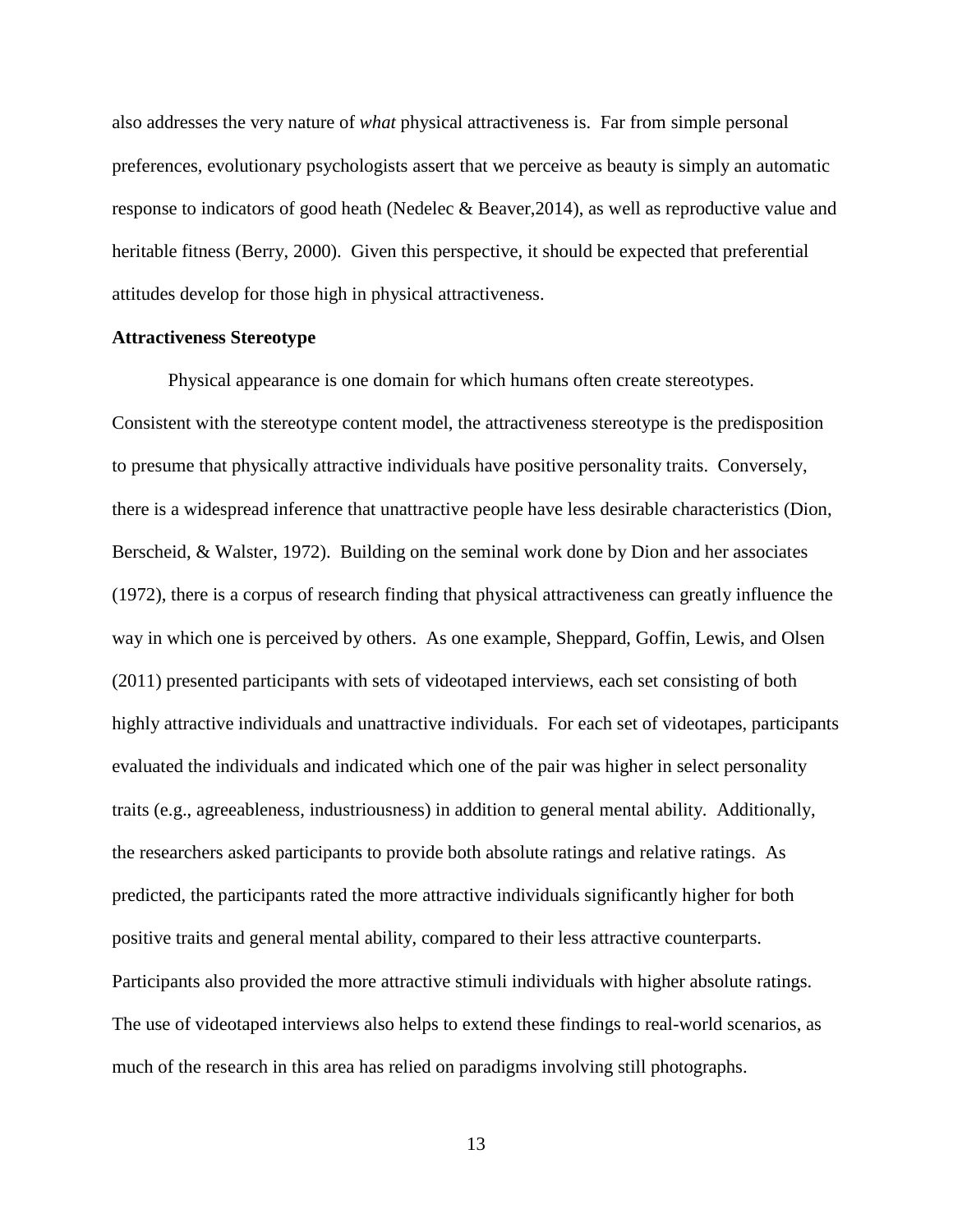Conceptual replications have extended these findings into a wide variety of domains. For example, attractive individuals are often judged to have warmer and friendlier dispositions (Fiske et al., 1999). Additional findings reveal that attractive individuals are considered to be both more intelligent (Eagly, Ashmore, Makhijani, & Longo, 1991) and more competent (Jackson, Hunter, & Hodge, 2005); these inferences appear to occur rapidly and automatically. For example, when participants are shown faces for only 100ms, they not only determine the more attractive faces as more competent, but also deem them more worthy of a vote in a hypothetical election (Olivola & Todorov, 2010). Additionally, when participants sorted photographs into piles representing higher social status, participants almost universally group the attractive individuals as coming from a higher status background. Furthermore, the participants indicated that a motivating factor in their decision-making process was the belief that the attractive individuals were more likely to have earned success in life (Kalick, 1988). Overall, this line of research has consistently found that individuals believe that physically attractive humans have many other positive features, whereas individuals judged to be unattractive possess negative qualities (see Langlois et al., 2000 for a theoretical review and Eagly et al.,1991 for a metaanalysis).

Evidence further suggests that this differential treatment of others based on physical attractiveness begins at an early age. By the time that children enter school, they are already using appearance to evaluate others. To demonstrate this, Dion presented children (ages 3-6) with pictures of other children in their own age group that had been evaluated by adults as either attractive or unattractive (1973). The participants were then asked to pretend that the photographs represented schoolchildren potentially transferring to their school. The participants demonstrated a strong preference for the attractive students as future friends and expressed a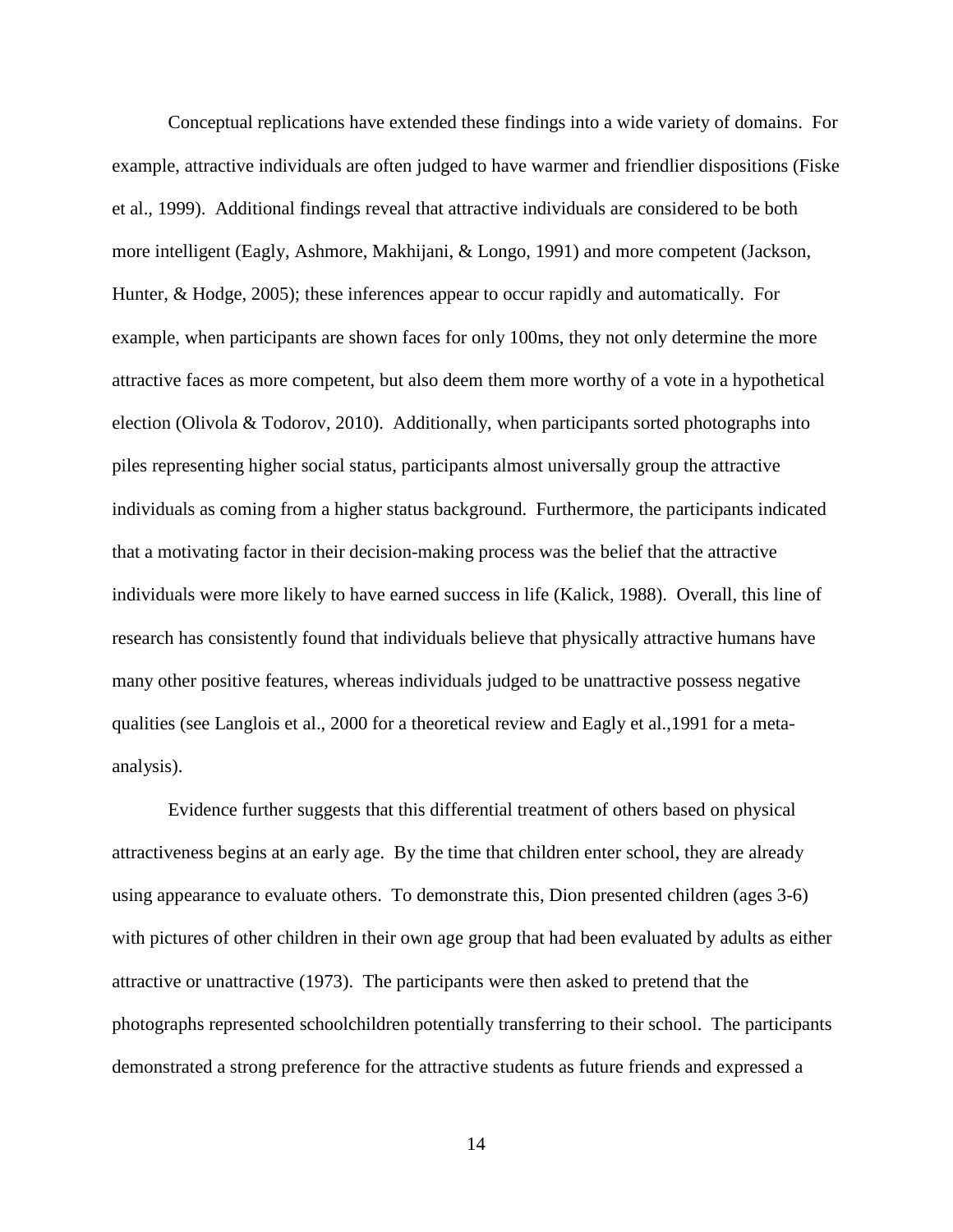dislike for unattractive students. Furthermore, the participants had subjectively better evaluations regarding the personality traits of the attractive children, inferring that the attractive children were more likely to act in a prosocial manner, whereas the unattractive children would exhibit antisocial behaviors.

More recently, researchers in this area of child development have attempted to explore how physical attractiveness stereotypes may influence a child's information processing. Researchers read stories to children (ages 3-7) involving two characters that differed regarding their described attractiveness (Ramsey & Langlois, 2002). These stories also manipulated the character traits expressed, such that they were either consistent with the attractiveness stereotypes or inconsistent. For the consistent condition, the beautiful character was good; however, in the inconsistent condition, the attractive character was bad. After listening to these vignettes, the children then viewed pictures of the characters and were tasked with indicating which character possessed the positive traits described in the story. When the vignettes were inconsistent with the attractiveness stereotype, the children made significantly more errors. These data not only demonstrate the influence that attractiveness biases hold over impression formation, but also the young age at which humans develop the tendency for these biases.

Beauty also heavily influences impression formation when adults evaluate children. In a laboratory task where researchers confront participants with a child who has committed an offense, such as intentionally stepping on the dog's tail, individuals tend to rate transgressions as more serious when they are committed by an unattractive child. Additionally, adult participants engaged in trait inferences, such as perceiving the unattractive children who transgress as less honest and less pleasant than the attractive children committing the same transgressions (Dion, 1972). More recently, researchers have found that adults often base their decisions regarding a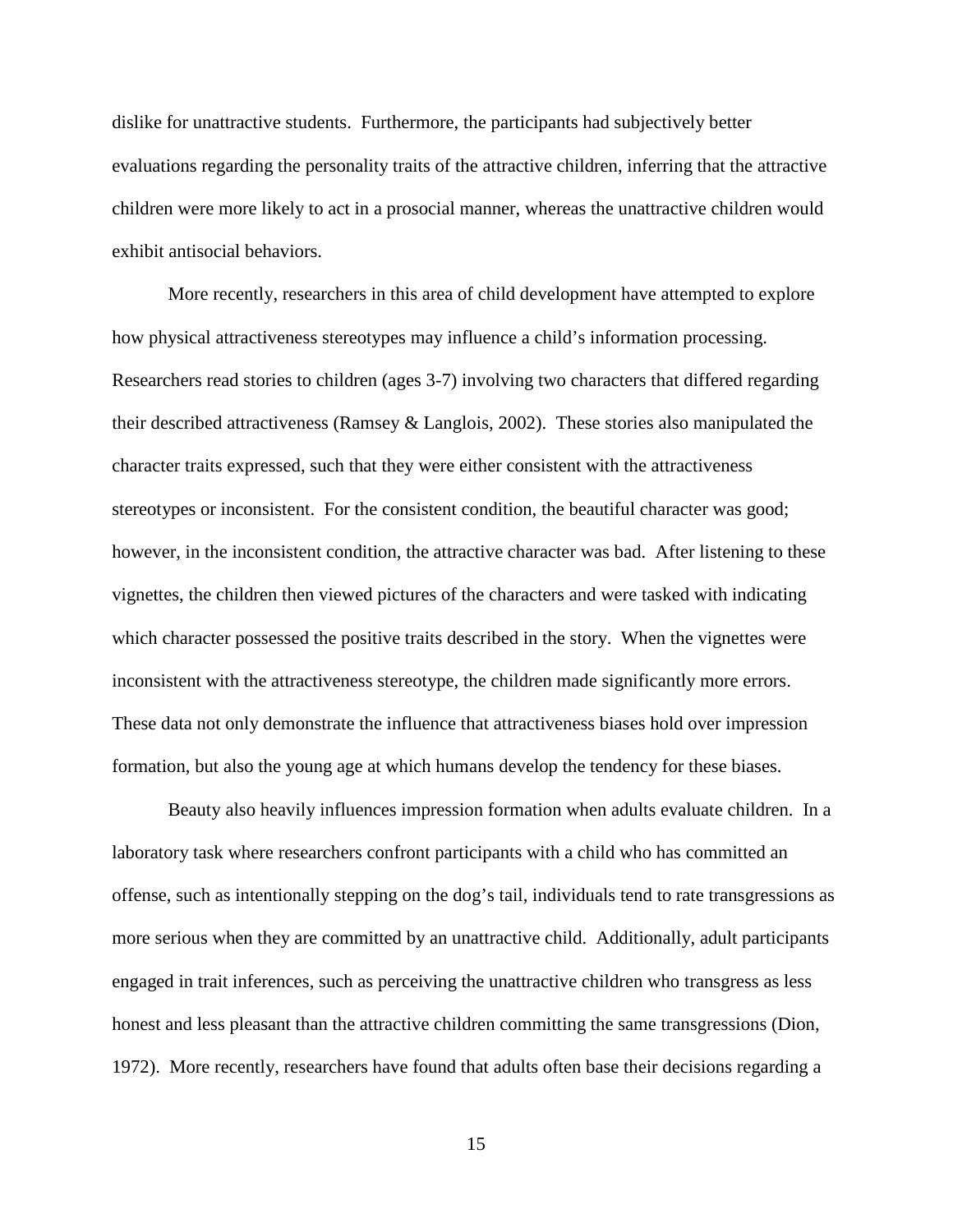child's trustworthiness on their physical beauty (Ma, Xu, & Luo, 2015). These findings held true for both Caucasians and Chinese individuals. As there is consistently a high level of crosscultural interrater agreement regarding physical attractiveness (Cunningham, Roberts, Barbee, Druen, & Wu, 1995; Langlois et al., 2000), this suggests effects more global in origin rather than those that are simply culturally driven. Thus, what emerges from this literature is that we, as humans, experience differential treatment throughout our childhood and that this treatment is based largely on our physical appearance.

This differential treatment may begin on the day one is born. Although conventional wisdom suggests that all mothers consider their own children beautiful, research indicates that this is may not be case. One study incorporating an observational paradigm found wide disparities in the manner in which mothers interact with their children. Specifically, mothers with better looking infants are more playful and affectionate with their children, compared with mothers of less attractive children (Langlois, Ritter, Casey & Swain, 1995). Additionally, mothers with less attractive infants are more likely to attend to the others in their environment, rather than focusing on their own child. Furthermore, when completing surveys about the experience of motherhood, women with less attractive children are less likely to endorse positive attitudes about motherhood compared with mothers of better looking children. Although some may find it surprising to note that a mother's affection may be moderated by appearance, this is consistent with the findings examining parents of children having congenital deformities. A large body of research indicates that when children have facial abnormalities, their mothers tend to engage in less verbal communication with them(Allen, Wasserman, & Seidman, 1990), are less responsive to their needs (Field &Vega-Lahr, 1984), and behave in a less affectionate manner (Barden, Ford, Jensen, Rogers-Salyer, & Salyer, 1989). Clearly, even at a very young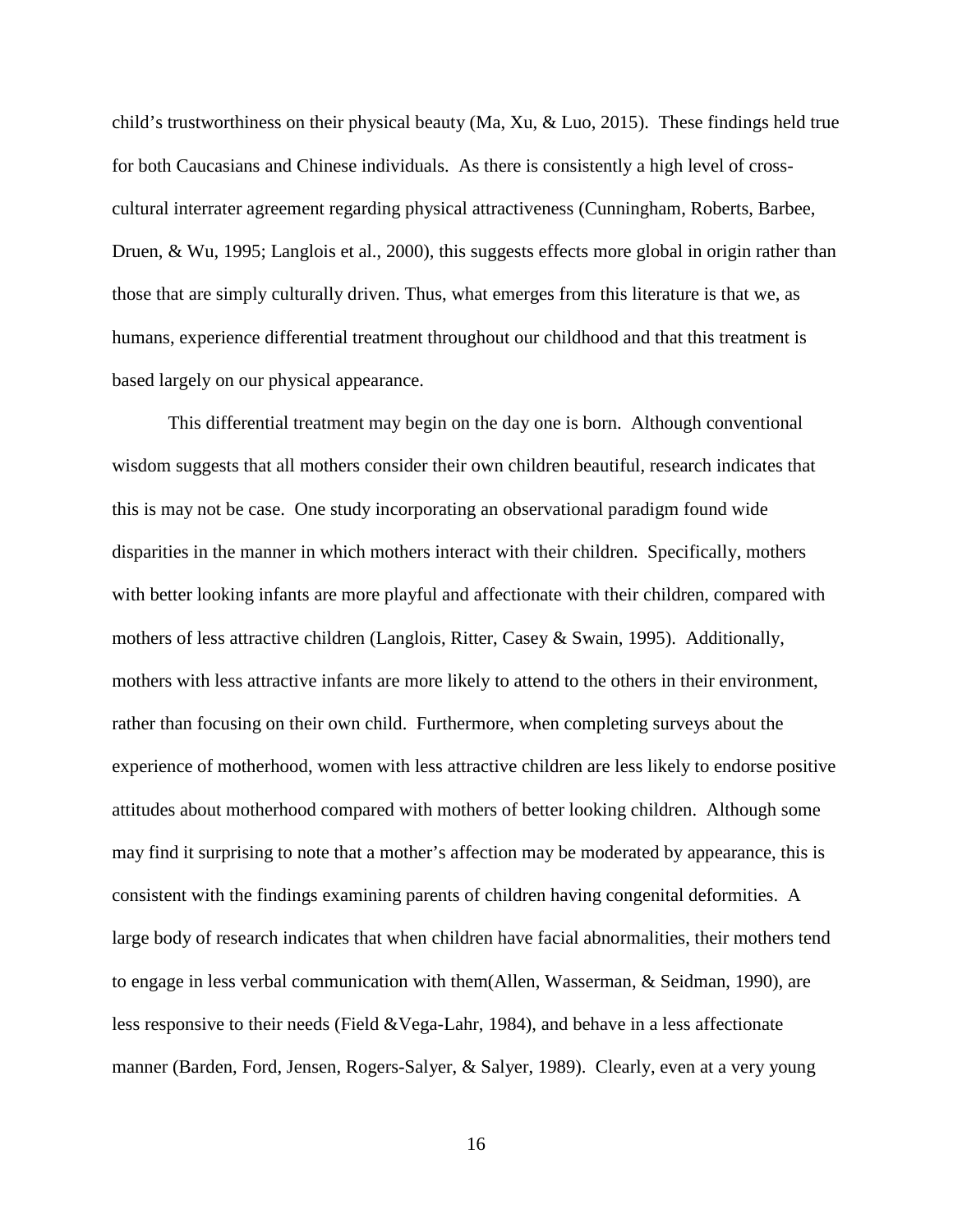age, people are being judged due to their level of attractiveness even by those that are closest to them.

## <span id="page-24-0"></span>**Explanations for the Attractiveness Stereotype**

Several possible explanations have been advanced for the cause of attractiveness stereotypes. Perhaps the most parsimonious explanation is simply that they may be true. It could be the case the perceivers are observing the true relationship between beauty and personality characteristics and as such are accurately determining that beautiful people tend to exhibit characteristics such as better social skills and intelligence. There is certainly empirical support for this perspective, such as studies confirming that more attractive individuals actually do perform better on job-related outcomes (Hosoda, Stone-Romero, & Coats, 2003). Furthermore, physical beauty was found to be predictive of performance for both males and females when objective measures of performance have been employed, such as number of cars sold. Research has found a positive correlation between physical appearance and school performance (Zahr, 1985). These findings would suggest that even though there is a bias in favor of those judged as attractive, this is not entirely unjustified. Features generally found as attractive, such as facial symmetry, are often correlated with signs of overall good health. Additionally, these features are generally considered desirable in a potential mate (e.g., Jones, Little, Penton-Voak, Tiddeman, Burt, & Perrett, 2001; Rhodes et al., 2007; Thornhill & Gangestad, 1993). Therein lays the adaptive potential for creating inferences about an association between appearance and positive personality traits. These attractiveness-based stereotypes may serve to compel humans to both associate and mate with other individuals most likely to possess good health and good genetic material.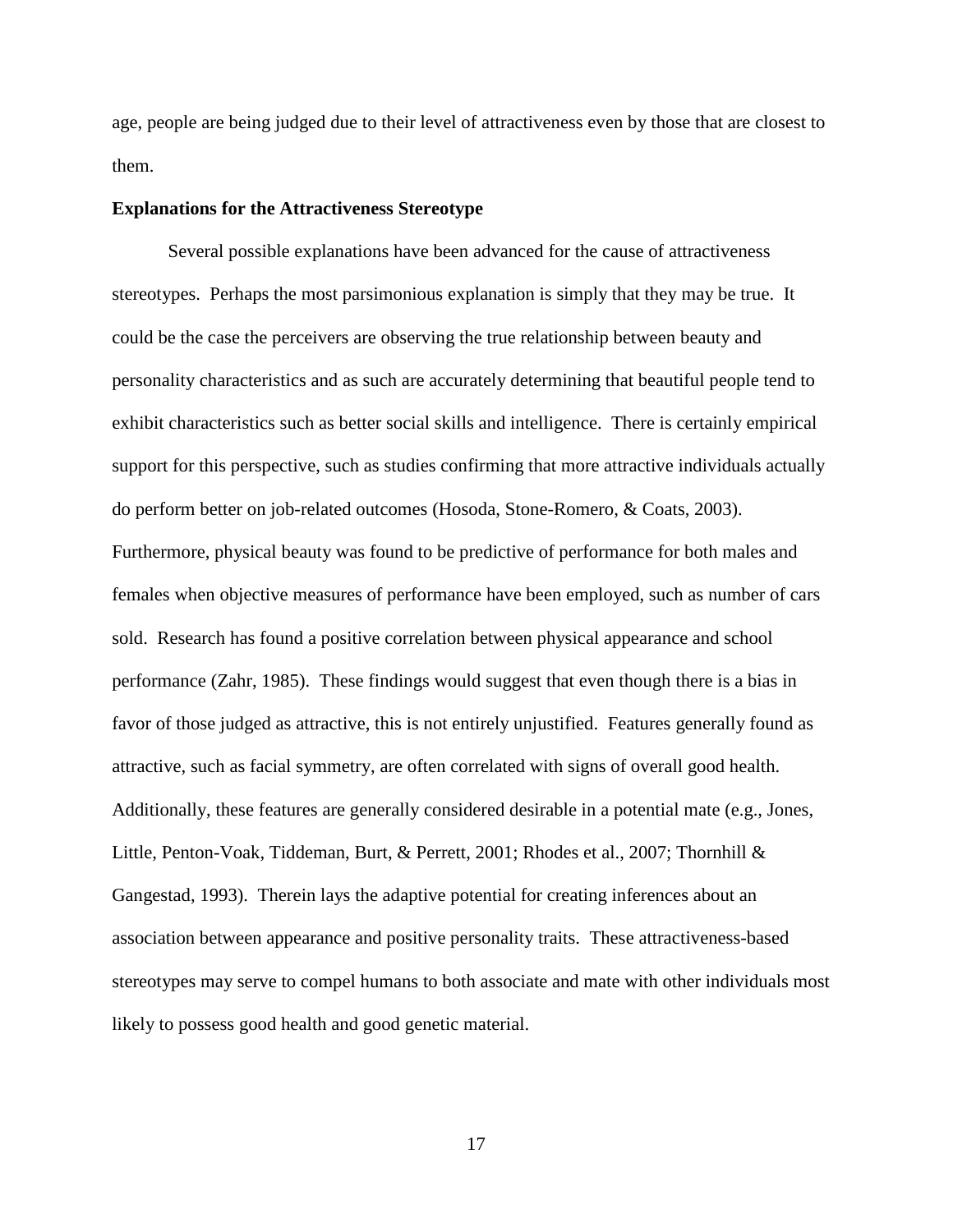There are a couple of theoretical rationales for these correlations. First, personality traits may be subject to the same forces of mate selection that apply to physical attractiveness (Buss, 1985). This line of reasoning would suggest that females prefer intelligent males, as intelligence is often correlated with wealth and status. Additionally, males generally prefer physically attractive females, thus it should be expected that attractiveness and intelligence covary. Beyond intelligence, it is certainly likely that these same forces could be guiding other traits deemed desirable, such as empathy and social skills.

A second possible rationale for these correlations could be that they are acquired through exposure. Not only do our own stereotypes influence our personal behavior and attitudes, being exposed to stereotypes held by others can influence us as well. This is clearly demonstrated in the classic work by Rosenthal and Jacobson (1966) in which randomly selected students that were given preferential treatment by their teachers demonstrated greater academic success, as well as increases in intelligence. Given the nature of self-fulfilling prophecies, as well as the strong support for the notion that highly attractive individuals receive privilege, it follows that as attractive students are treated as better students they then become better students. In one longitudinal study, teacher expectancies of students in elementary school could accurately predict scholastic performance in their senior year (Smith, Jussim, & Eccles, 1999). Stereotypic attitudes held by parents regarding gender roles affects the development of a child's self-concept such that that influences their preference in toys (Weinraub et al., 1984), as well as their later career aspirations (Barak, 1991). In the academic environment, the profound effect of stereotype threat is a well-documented phenomenon (Keller, 2007). This pattern of findings creates a narrative suggesting that an individual's social reality is based on perceptions of others'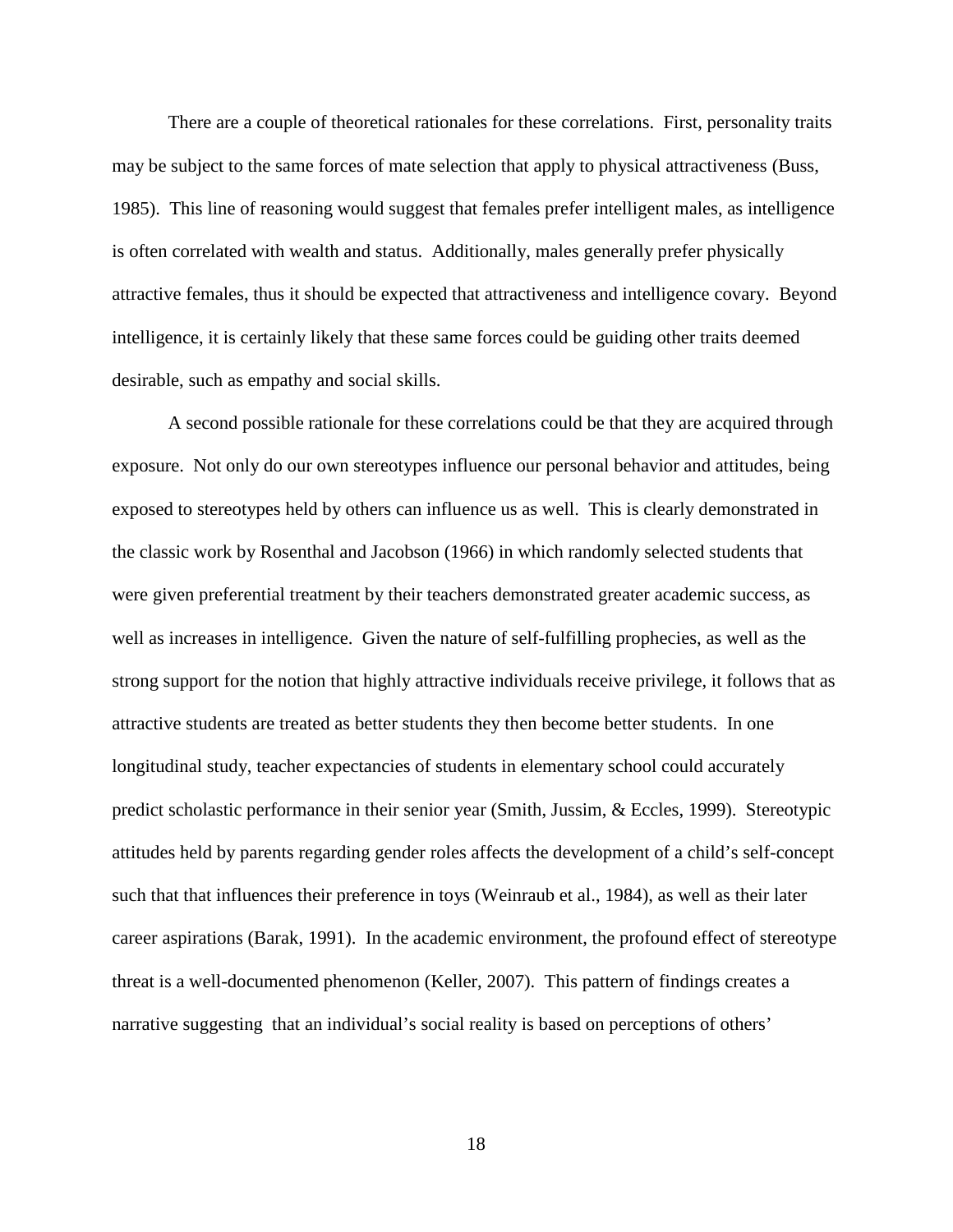expectations; therefore, these relationships could simply demonstrate a response acquired through exposure.

As with any type of observational learning (Bandura, Grusec, & Menlove, 1966), attractiveness stereotypes could be caused by exposure to cultural representations of beautiful persons. Lay-theories often posit the common assertion that positive attributions based on beauty are likely driven by media or cultural norms (Posavac, Posavac, & Posavac, 1998). This perspective has some empirical support. For example, researchers examined a random sample of Hollywood films covering a 50-year period (Smith, McIntosh, & Bazzini, 1999). To assess the degree to which beauty is often perceived to associate with positive traits, they then evaluated the characters in the films on appearance as well as several personality traits, such as intellect, social skills, and personal values. The researchers discovered a strong correlation between appearance and every positive characteristic that they assessed. Additionally, this relationship occurred across decades, and this relationship was not affected by the character's gender.

The same research team conducted a follow up study to establish what effects exposure to these biased films might produce under real-world conditions. Participants were randomly selected to watch a film judged to be highly biased or a control film deemed unbiased. After viewing the movie, they then rated the qualifications of a fictitious applicant to a graduate program that was depicted as either attractive or unattractive. Individuals that had viewed the biased film showed significantly greater favoritism for the attractive applicants, suggesting that even limited exposure to biases held by society might have an effect on human interaction.

Another explanation for the attractiveness stereotype focuses on innate factors. As is often the case with biases, attractiveness stereotypes appear to have both a natural origin as well as reinforcement through culture. Certainly, the media may contribute to this reinforcement of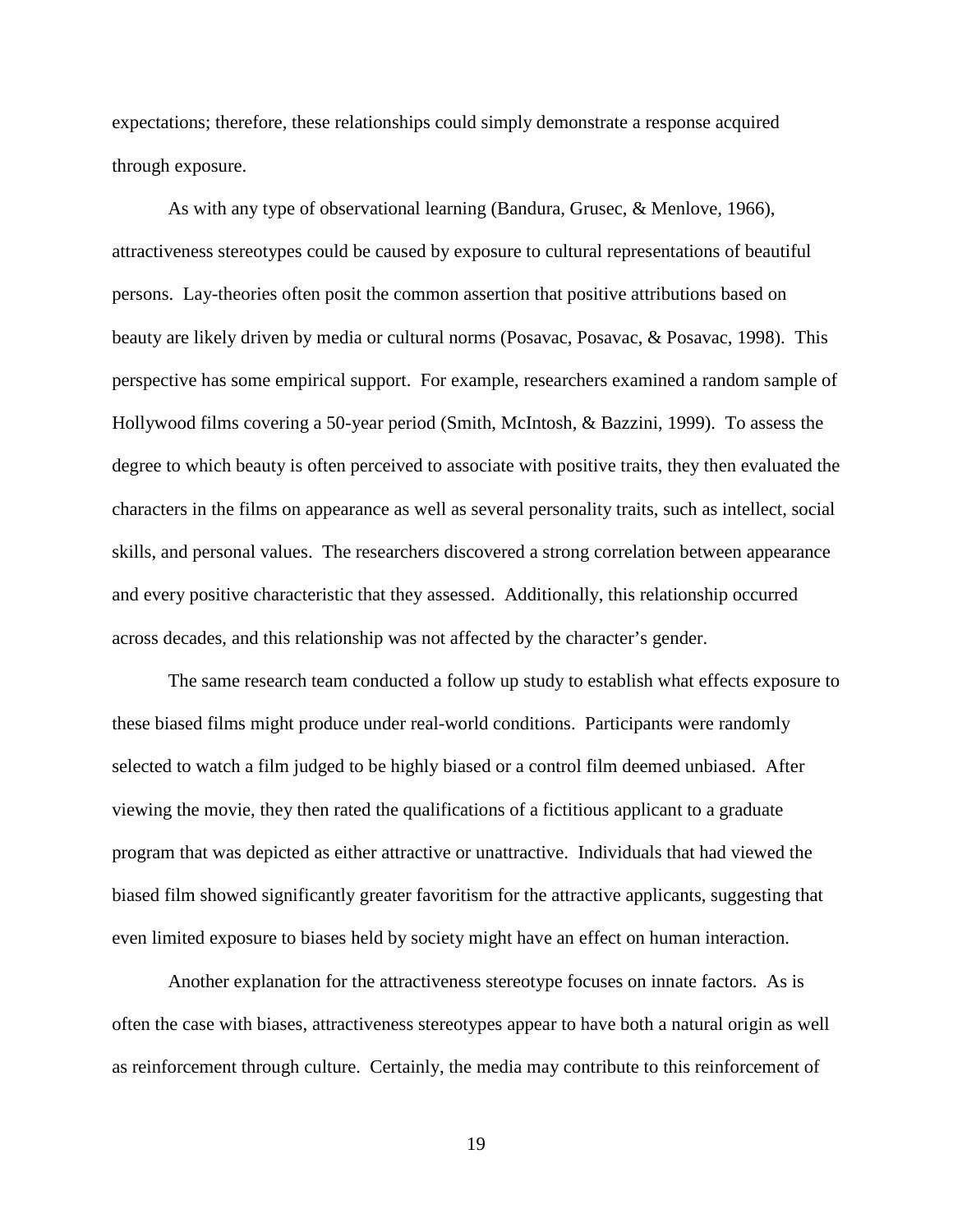physical attractiveness stereotypes, however the evidence suggests that attributions based upon appearance develop without media contact. Additionally, these effects occur cross-culturally. One potential explanation put forth then is that these stereotypes might serve an adaptive function regardless of their veracity.

Further, even a cursory examination of the developmental literature suggests that the attractiveness stereotype is not generated solely because of cultural indoctrination. By the age of 6 months, infants exhibit behavior consistent with the categorization of others based upon appearance. When given the option, infants demonstrate a significant preference for looking at more attractive human faces (Langlois et al., 1987). Beyond simple looking preferences, data suggest that physical attractiveness can influence infant behavior. When presented with dolls of varying attractiveness, infants prefer playing with the more attractive dolls. Additional studies have demonstrated that when encountering an unknown individual, infants express more positive affect when this individual appears physically attractive. Furthermore, infants engage in less withdrawal behavior when this stranger is physically active (Langlois, Roggman, & Riesler-Danner, 1990). This line of research suggests that by 1 year of age humans have already developed biases for others based upon physical beauty. Not only are these infants able to distinguish between individuals of differing attractiveness levels but are also showing an active preference for association with more attractive humans. Researchers have also demonstrated these positive attributions to attractiveness in various cultures (Singh, 2004; Wheeler  $\&$  Kim, 1997). This helps to illuminate the idea that even when wide variations in cultural norms and standards occur, positive attributions based on beauty appear to be a human universal.

**Cognitive vs. motivational bias.** An issue that often arises when researching stereotypes is whether these biases are primarily caused by cognitive or motivational factors. A cognitive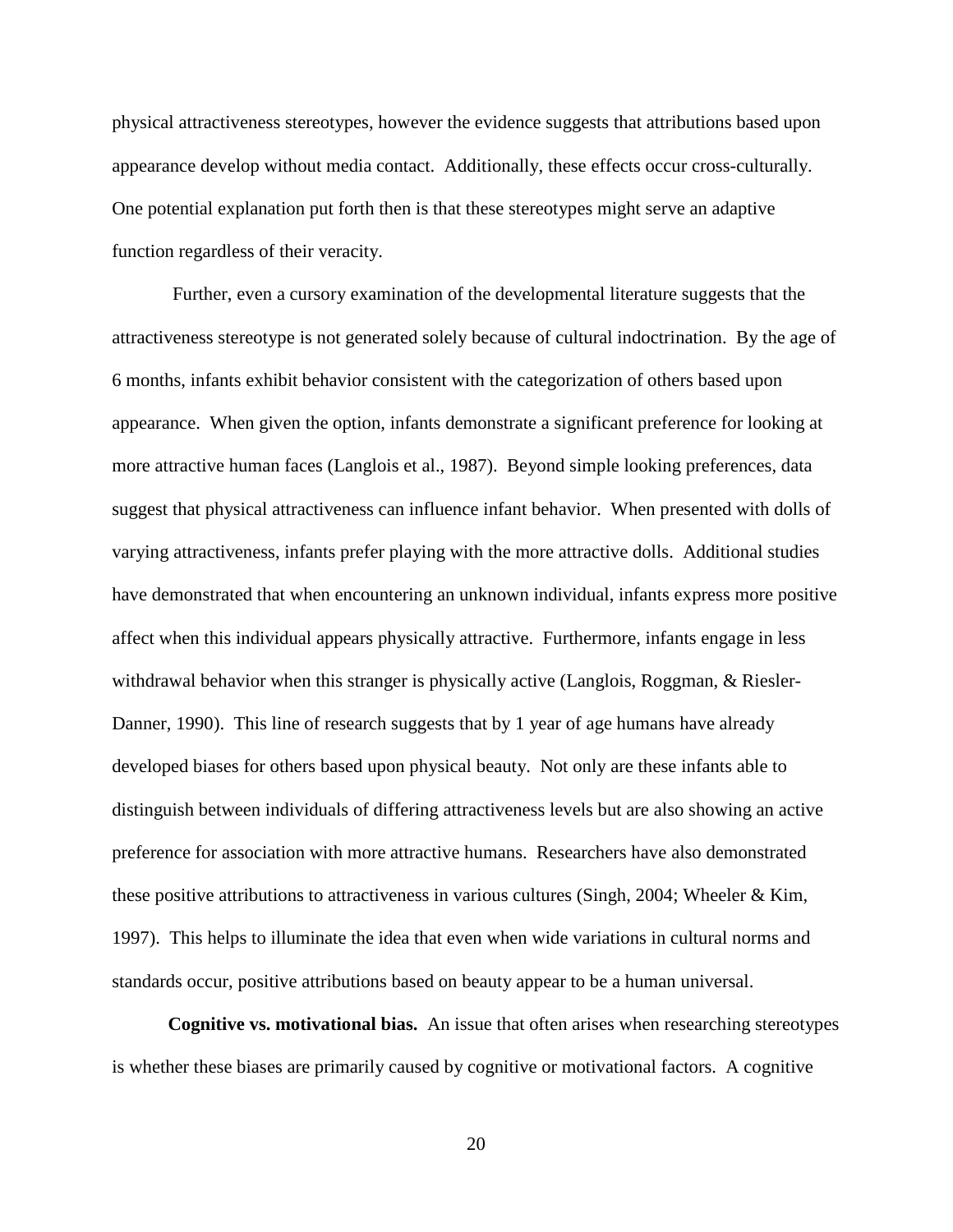bias occurs when there is a systematic pattern of deviation between the 'correct' answer to a task or question; whereas motivational biases occur when personal judgment is influenced by the desirability (or undesirability) of the selected choices or events (Montibeller & von Winterfeldt, 2015; Tversky & Kahneman, 1974). As such, there is often a great deal of overlap between these biases, suggesting that biases are influenced both by the way in which humans process information (e.g., availability) and by personal motivation (e.g., ego defense). For example, belief in a just world has been associated with biases relating to physical attractiveness. To demonstrate this effect, researchers had participants fill out the Belief in a Just World Scale, which is designed to measure endorsement of the common reasoning fallacy in which individuals assert that there is a sense of global justice. Afterwards, participants viewed photographs of individuals that were beautiful or unattractive and were tasked with rating their personality characteristics and expected life outcomes. The participants attributed more positive traits to the attractive males, and expected them to have more positive life outcomes (Dion & Dion, 1987). The rationale advanced by the research team is that belief in a just world compels the perceiver to believe that attractive individuals deserve to have better traits and a better life as a condition of their preferential physical features.

A pair of more recent studies has provided empirical support for this notion (Callan, Powell, & Ellard, 2007). In one study, participants read a vignette detailing the experiences of a young woman that perished in an apartment fire. Attached was a photograph that depicted the female as either attractive or unattractive. Participants then rated how unfair and how tragic they found this death to be. As predicted, researchers found that the death of an attractive woman was considered more tragic and unfair than the death of a less attractive individual. In a follow-up study, participants read vignettes describing a female that suffered in a house fire. When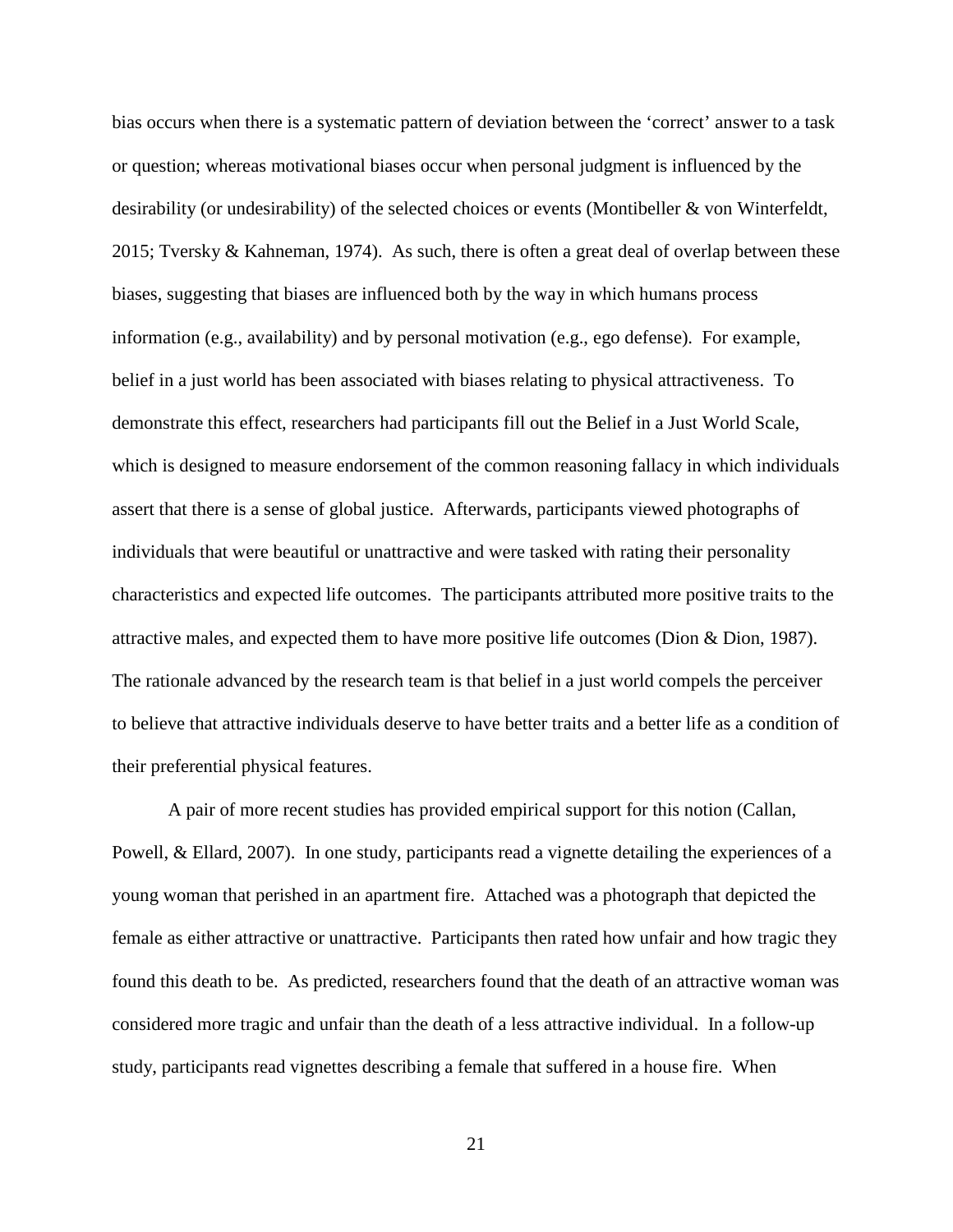participants learned that the victim had suffered a great deal, they remembered her as being less attractive than when they believed that her suffering was minimal. What these studies reveal is that the commonly held belief in a just world results in both cognitive and motivational biases. Humans tend to prefer believing that the world operates in a predictable and fair manner, yet individuals are often faced with situations in which there does not appear to be a rational cause. Through cognitive distortions, such as blaming the victim for a crime or blaming the poor for their poverty, the individual is able to retain their belief in the just world. Additionally, there may be a strong motivation to do so, as belief in a just world has been correlated with lower rates of depression (Ritter, Benson, & Snyder, 1990) and greater life satisfaction (Fatima & Suhail, 2010). The effects of these biases may well create a situation in which more attractive lives are more valued by members of society.

Additional findings suggest that attractiveness biases are created rather quickly, with very little cognitive effort required. For example, when participants were presented with attractive and unattractive target faces for only 1000 ms they were able to correctly categorize the faces. When asked, the majority of participants said they did not actually see the faces and felt they were just guessing (Olson & Marshuetz, 2005). Given their accuracy, this lends credence to the idea that evaluations of physical attractiveness occur effortlessly and unconsciously. A follow – up study was conducted to explore whether the act of viewing attractive faces biased subsequent cognitive processing. Participants viewed stimuli faces, rated as either attractive or unattractive, and then were asked to categorize words appearing on a computer screen. They found that participants had significantly shorter reaction times when categorizing words with a positive valence after viewing the attractive stimuli photographs. Taken together, these two studies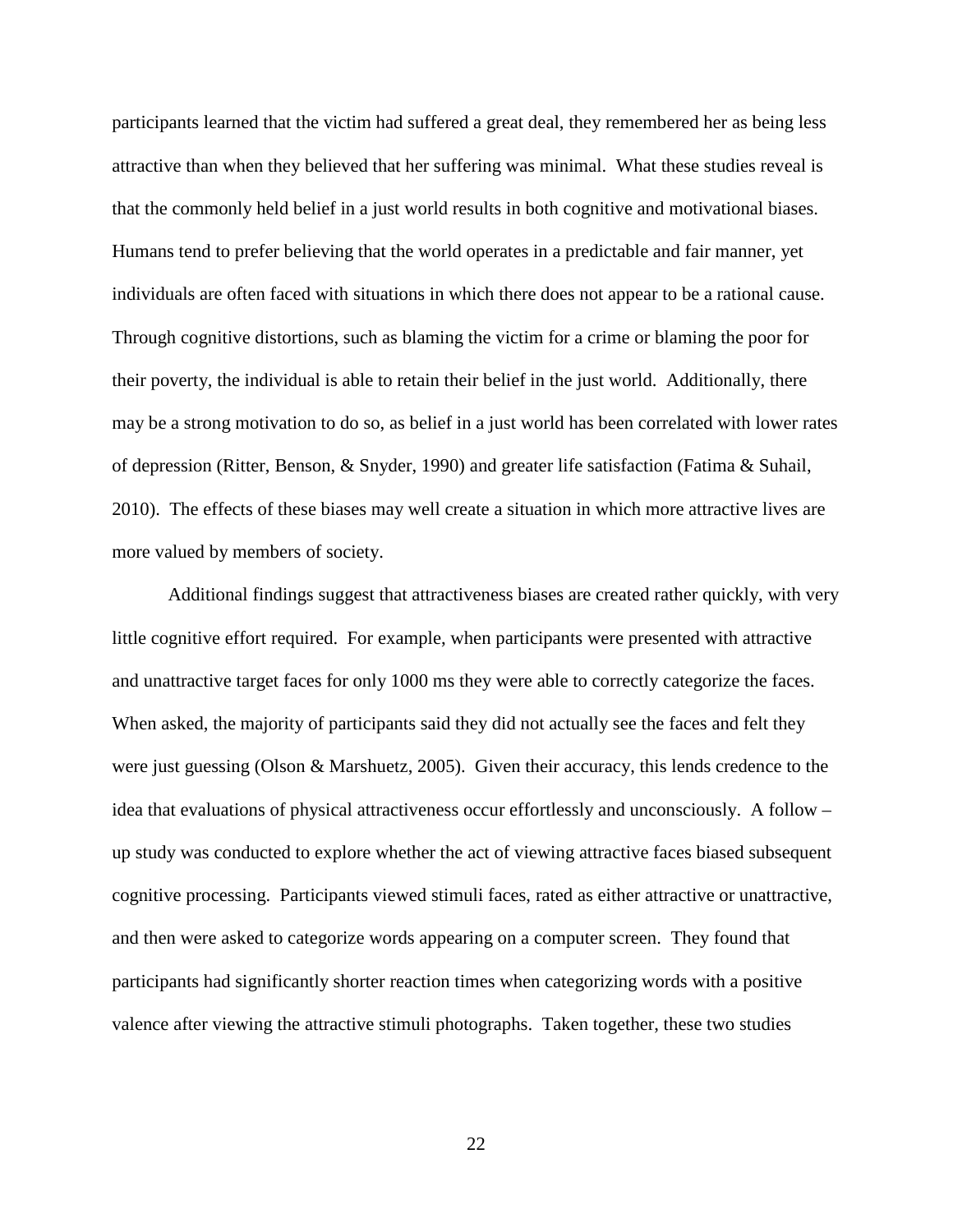indicate that appraisals of attractiveness occur quickly and have an effect of subsequent cognitive processing.

There is also emerging evidence that these biases work in both directions; not only does attractiveness influence trait inferences, but perhaps one's own personality biases what is found attractive. It is suggested that attractiveness stereotypes are so ingrained that as individuals make mating choices, their perceptions of what they find attractive is influenced by what traits they find desirable. Thus, if one is seeking a mate with a dominant personality then facial features associated with dominance will be selected as more attractive (Little, Burt, & Perrett, 2006). To provide support for this hypothesis, participants filled out a questionnaire in which they indicated traits that they personally desired in a mate (e.g., warmth, assertiveness, sexiness, maturity). The participants then rated a series of males and female faces and rated the faces on attractiveness. Based upon these data, the researchers created a preference score for each face indicating how attractive it was found to be to a person desiring a specific trait. The 15 faces found to be the strongest exemplars of each trait were selected and morphed in a composite face. A second group of participants were then presented with the composite faces and asked to rate them in terms of what traits they represented. As predicted, participants were able to easily identify the traits represented in the composite. For example, when participants viewed the composite of the faces rated attractive by one desiring assertiveness, they judged the person to be assertive, thus suggesting that personality traits associated with facial characteristics influence judgments of physical attractiveness. This may help to account for the personality and cultural variance that can be found regarding attractiveness despite the evidence for the universality of attractiveness stereotypes. Both cultural and individual differences in traits exist and this may affect standards of beauty.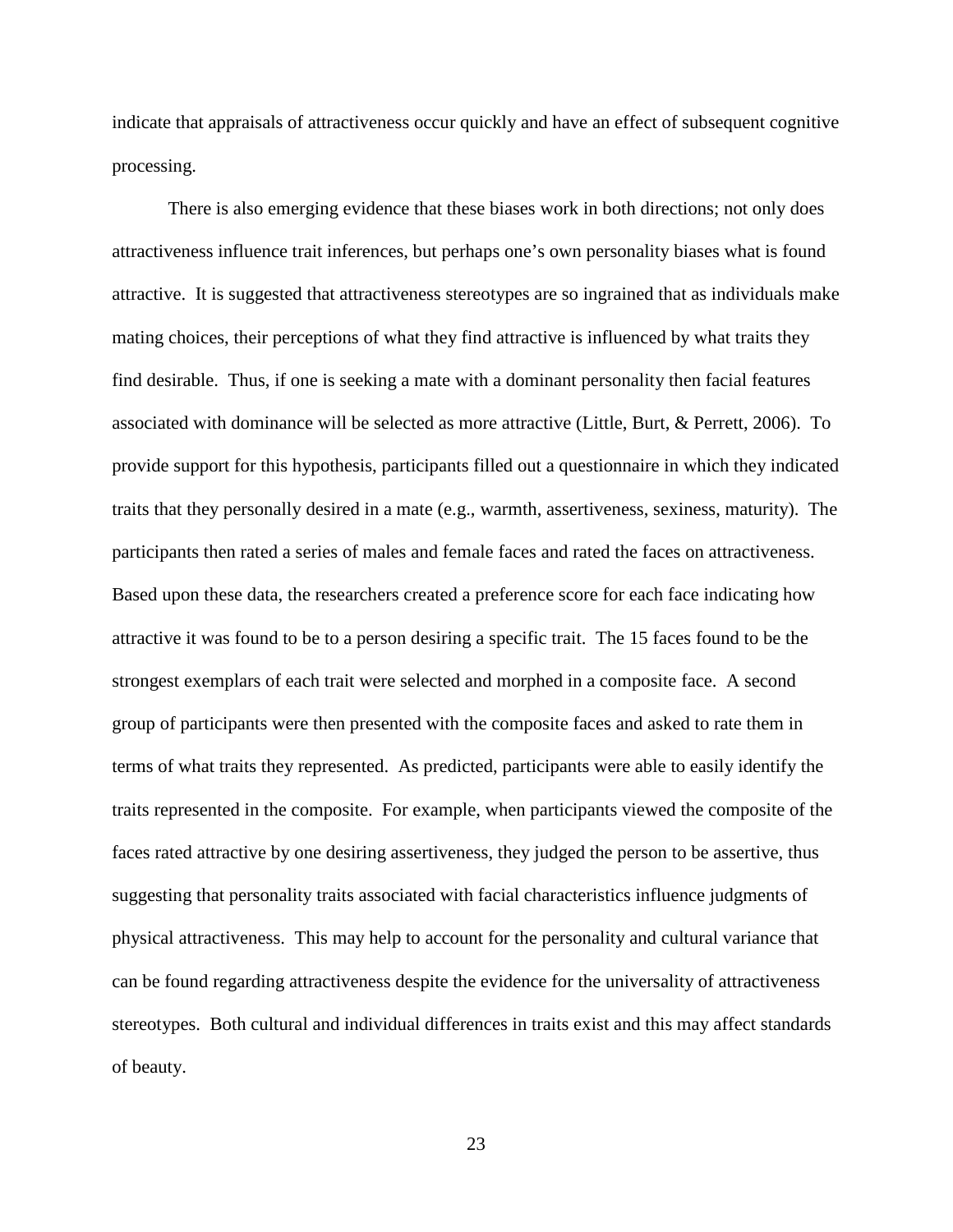The literature on stereotypes has previously been dominated by work exploring race and gender-based stereotyping; however, it is becoming increasingly clear that physical attractiveness can affect person perception just as powerfully. Humans not only show a preference for associating with more attractive individuals, but also create more positive inferences regarding those deemed attractive. This differential treatment not only begins at birth, but is also found across the globe. Several explanations for the development of attractiveness stereotypes have been put forth, such as forming as learned responses or simply that they are true, however what emerges from the literature is their universal nature.

#### <span id="page-31-0"></span>**Effects of Physical Appearance on Treatment**

When viewing an attractive person, not only does one tend to infer other positive traits about them, but one also tends to have a subjectively positive experience (Singh, 1974). Thus, it is not surprising that an individual's physical appearance will have a profound effect on how that person is treated by others. This differential treatment tends to influence many aspects of an individual's life, such as their mating potential or employment prospects.

**Legal outcomes.** Another way in which appearance affects individual treatment regards legal outcomes. The growing body of literature indicating the significant advantages to being born beautiful extend even into the courtroom. Several research paradigms have found that jurors are less likely to find an attractive defendant guilty. Additionally, should a guilty verdict seem warranted, jurors have a tendency to provide sentences that are more lenient to attractive defendants (see Mazzella & Feingold, 1994 for a meta-analysis). As seen in so many other domains, the effects of attractiveness in the courtroom spill over into ascription of personal traits as well. Jurors tend to infer that attractive defendants also possess more desirable personality traits, Darby & Jeffers, 1988).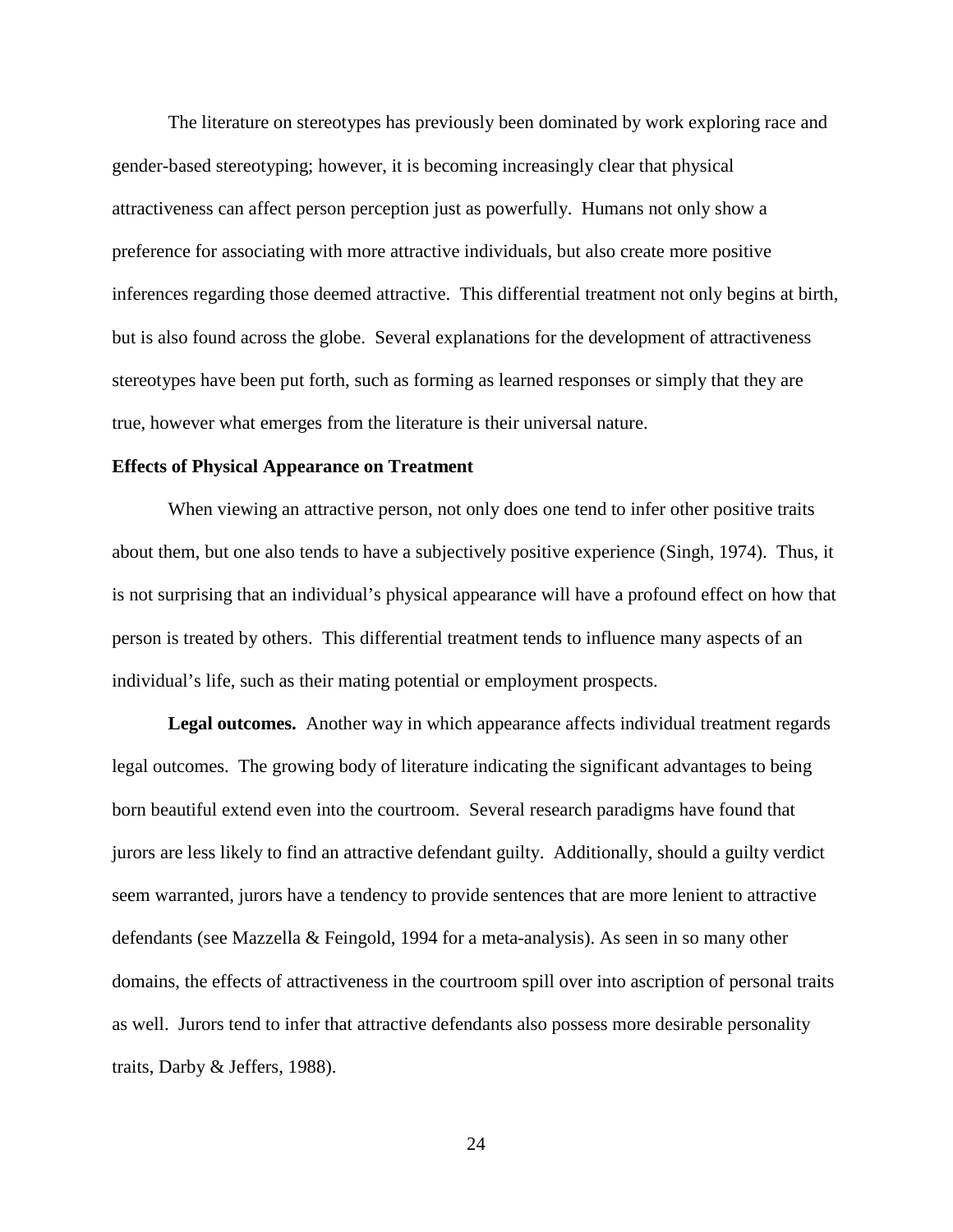In instances of crimes that have a victim, the attractiveness of that victim may play a role as well. Findings indicate that jurors judge assaults on attractive victims as much more serious crimes, deserving of harsher penalties (Callan, Powell, & Ellard, 2007; Kerr, 1978). Additional research exploring these effects in the courtroom strengthen the view that attractiveness stereotypes are global, instead of simply the result of media pressure. Researchers have performed successful replications in various cultures around the globe, encompassing not only Western cultures but also diverse nations such as Indonesia and China as well (Angira, 1987; Wuensch, Chia, Castellow, & Chuang, 1993). The evidence is quite clear that there are significant advantages to being born beautiful, despite this being a matter that is largely beyond one's personal control. In some instances, it may actually dictate an individual's degree of personal freedom.

**Mate selection.** Directly related to beauty, individual appearance has a significant influence on mate selection (Fales, Frederick, Garcia, Gildersleeve, Haselton, & Fisher, 2016). Although there are a variety of traits (e.g., general signs of health, dependability, signs of fertility) found desirable in a potential partner, researchers have consistently demonstrated the overwhelming impact of beauty on initial attraction. In one pioneering work (Walster, Aronson, Abrahams, & Rottman, 1966), researchers advertised a campus wide dance in which participants would complete a battery of personality scales and then based upon their individual responses, a computer would match them with a compatible partner. Researchers actually randomly assigned participants, disregarding the personality scales in the matching process. Following the dance, participants then rated how much they enjoyed the experience, specifically focusing on their compatibility with their partner. The largest determinant of how well they liked their dance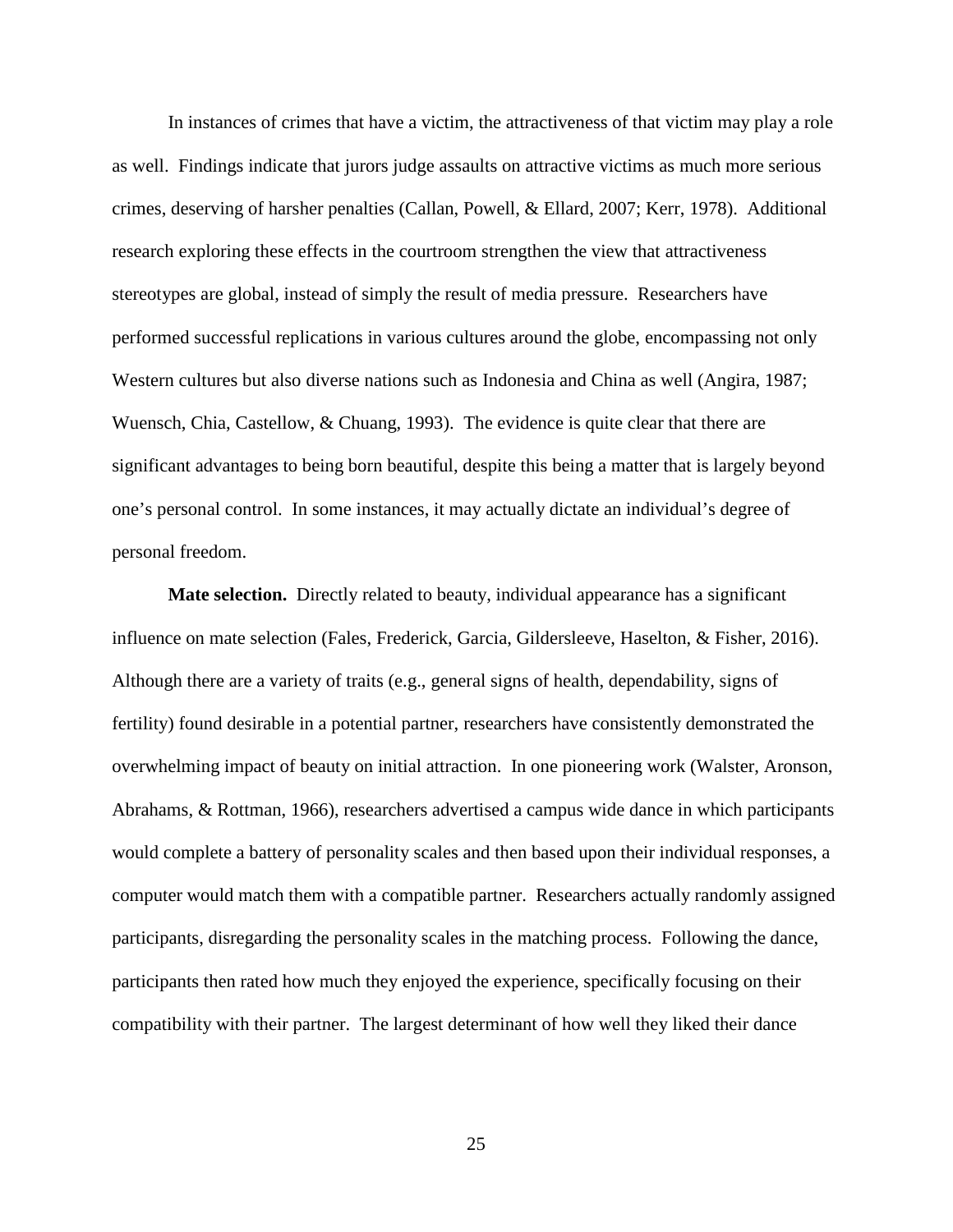partner was the physical appearance of the partner. Additionally, the participants' own attractiveness did not influence this effect.

More recently, participants evaluated various advertisements posted in online dating websites and attempted to predict how successful the individual ads would be. The one factor that emerged as the primary predictor of success was physical attractiveness (Colwell, 2007). Overwhelmingly, these data suggest that many long-held beliefs about relationships, such as an emphasis on personality or values, are little more than folklore. Interestingly, people are often hesitant to admit the extent to which attractiveness influences their mating preferences, perhaps for fear of seeming shallow or due to cultural taboos. When using a research paradigm employing a bogus pipeline, however, participants more readily admit that their preferences are largely driven by appearance (Hadjistavropoulos & Genest, 1994). Of course, individuals seek out a potential mate possessing positive personality traits, as long as those traits are bundled in an attractive package.

**Job-related outcomes.** The professional and business world is another domain in which physical appearance plays a profound role in how a person is treated. A wide variety of research supports the belief that attractive job applicants benefit from many advantages as the compete for a position. One influential study, examined biases that may influence application evaluation (Dipboye, Arvey, &Terpstra,1977). Participants rated a series of fictitious job applications that varied on factors of applicant sex, attractiveness, and qualifications. Each packet also contained a small picture that participants were led to believe was the applicant and served as the manipulation for gender and physical appearance. Participants then evaluated each candidate, indicating how likely they would be to hire the candidate and making a recommendation for an initial salary. Finally, two independent observers rated the attractiveness of the participants. As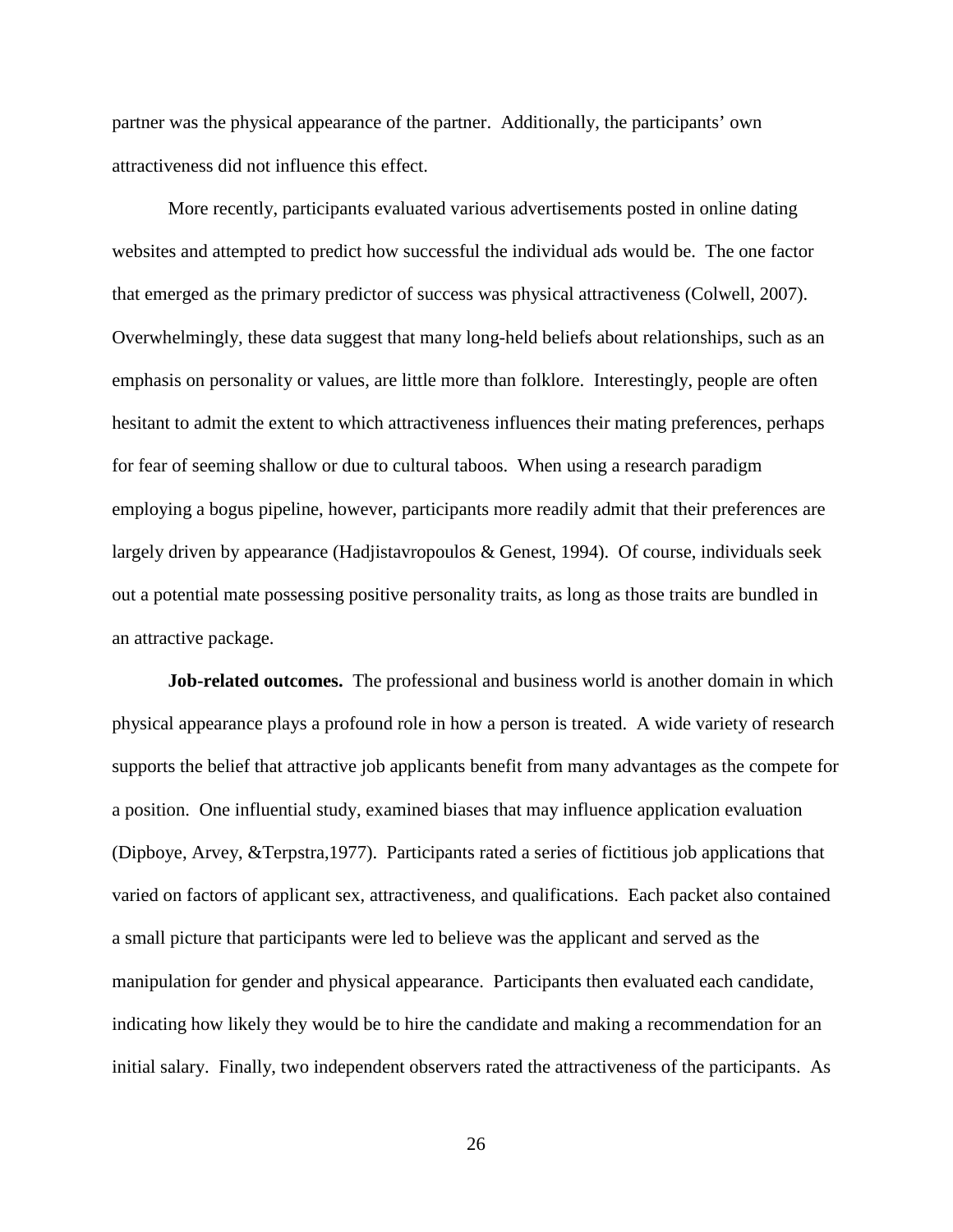predicted, highly attractive candidates were scored significantly higher on both measures. Interestingly, this effect was not influenced by either the gender of the participant or their own attractiveness.

Replications indicate that highly attractive candidates can overcome even the most mediocre of qualifications (Cann, Siegfried, & Pearce, 1981; Tews, Stafford, & Zhu, 2009). Additionally, candidates with low levels of beauty often face harsh criticism for shortcomings regarding their credentials (Przygodzki-Lionet, Olivier, & Desrumaux, 2010). These data indicate the harsh realities facing less attractive individuals attempting to enter the workplace. The effects that physical attractiveness can have on the hiring process are astounding. Researchers conducting a meta-analytic review discovered that beauty accounted for 37% of the variance in both hiring and promotional decisions. Additionally, these attractiveness biases were consistent across studies that containing both low and high levels of information relevant to the job position. Furthermore, this study found evidence that, despite professional training, business professionals are often just as responsive to beauty-based stereotyping as college participants. Gender does not appear to play a role, as these effects were also just as strong for male participants as for females (Hosoda, Stone-Romero, & Coats, 2003). This effect does not end once the initial hiring decision is reached. High attractive individuals tend to receive both higher starting salaries (Raza & Carpenter, 1987) and more active organizational retention efforts (Dickey-Bryant, Lautenschlager, Mendoza, & Abrahams, 1986). Taken together, these data suggest that in many ways the hiring process is little more than a beauty contest, mediated by other influences such as gender, race, and perhaps the occasional qualification of the candidate.

**Stereotypes and first responders.** There can be little doubt that that attractiveness has a plethora of social benefits. Unfortunately, it may even have implications for personal survival.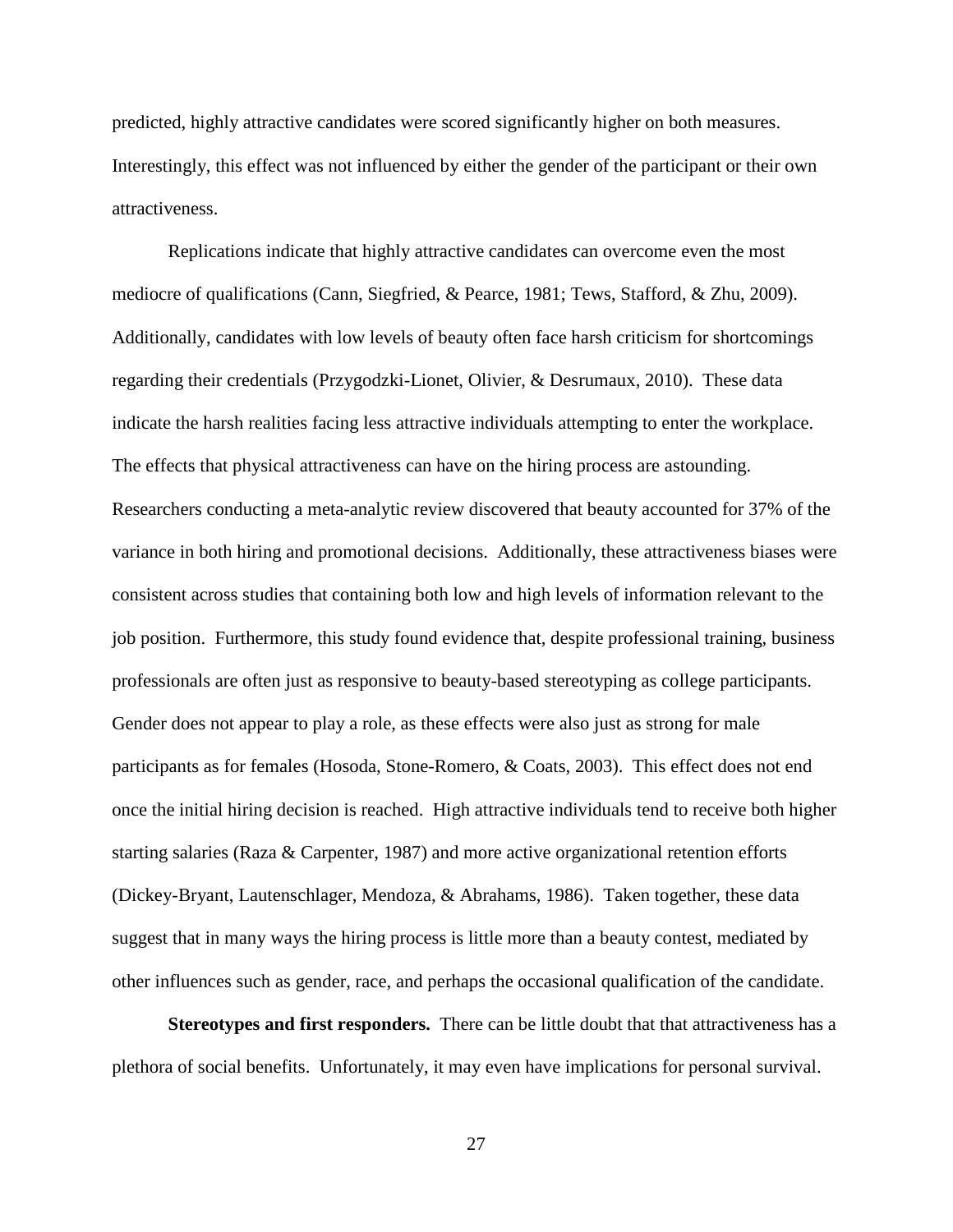Despite training programs to reduce prejudice in domains such as race, the influence of stereotypes has a profound effect on first responders. Stereotype activation involving interactions between police and community members have been documented in the literature (Najdowski, Bottoms, & Goff, 2015). For example, a series of studies conducted using both undergraduates and police officers as participants found that there is a strong perception of Black Americans as more prone to violence and crime (Eberhardt, Goff, Purdie, & Davies, 2004). Furthermore, this association influences something as fundamental as object perception. When primed with faces of Black Americans, participants were quicker at detecting crime relevant images, compared to primes of White faces or no prime. This is consistent with other research indicating that stereotypes may influence visual perception of ambiguous objects. When participants complete a first-person-shooter task, objects held by racial minorities were likely to be perceived as a weapon, whereas objects held by the stereotypically privileged are more likely to be perceived as a benign item, such as a wallet (Correll, Wittenbrink, Crawford, & Sadler, 2015).

These stereotypes are so strongly held and well known to the public that minorities tend to be fearful of police encounters, based on the assumption that police view minorities as dangerous (Najdowski, Bottoms, & Goff, 2015). Minority fears are not unfounded; recent work has indicated that African Americans disproportionately engage in false confessions. One empirically supported mechanism guiding this self-destructive behavior is activation of stereotype threat (Najdowski, 2011). Black suspects are more likely to feel threatened than White suspects due to stereotypic beliefs held by police officers. These anxious reactions may be interpreted by officers as indicators of guilt. The personal feelings regarding the guilt of a suspect have been shown to influence the degree of coercion used in the interrogation process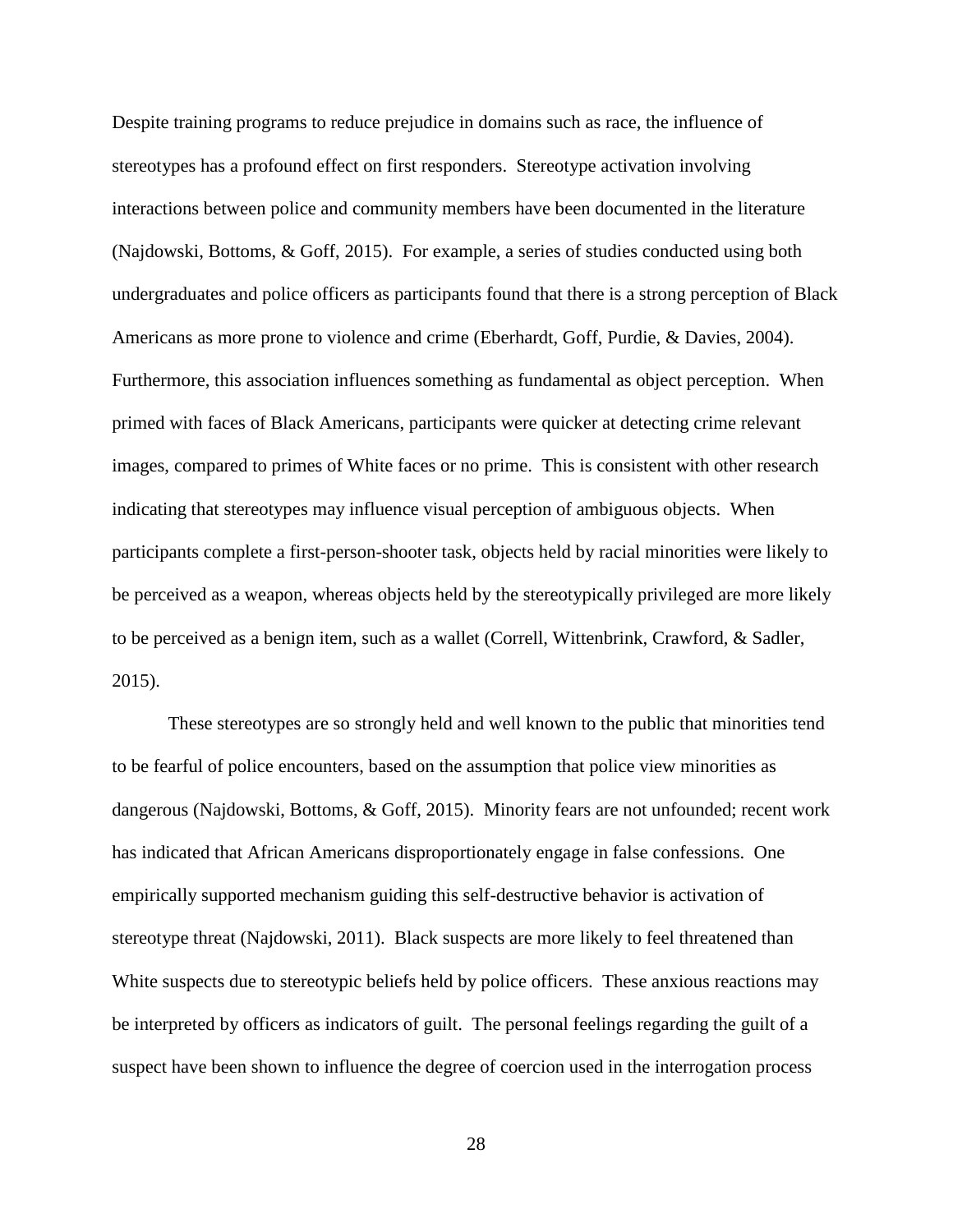(Kassin, Goldstein, & Savitsky, 2003) and the link between coercive tactics and false confessions has been well documented in the literature (Kassin, 1997). Research in this area has revealed the life-changing effects that may occur to some individuals as a result of the stereotypic attitudes held by certain first responders.

Despite the widespread knowledge that stereotypes influence police behavior, attempts at prejudice reduction have largely proven unsuccessful. This is to be expected, as most models of stereotype activation indicate that prejudice operates as a dual-process model (Devine, 1989). The gist of the dual-process model is the idea that there are both controlled (explicit, conscious) and automatic (implicit, unconscious) processes influencing human cognition. Stereotype activation can occur as the result of both of these processes. Individuals may be aware of attitudes held towards others as the result of personal biases or experience. Stereotype activation also occurs as a result of automatic processes. These automatic associations are generally much more difficult for humans to take into account, as we are often unaware of such associations. Individuals often report attempts to reduce the controlled aspects of stereotypes, yet these automatic associations continue to have an incredible amount of power over behavior, despite our best attempts to reduce prejudice.

The power of these associations often extends to members of one's own ingroup. For example, gender and raced based stereotypes are prominent among American firefighters. Despite successful performance on tests of fitness, female firefighters often face discrimination from their male peers, perceived as lacking both the physical and mental strength required for the job (Craig & Jacobs, 1985). Furthermore, these attitudes are not moderated by familiarity. In survey research conducted by Craig and James (1985), neither having worked with female firefighters in the past nor working with them for extended periods of time reduced negative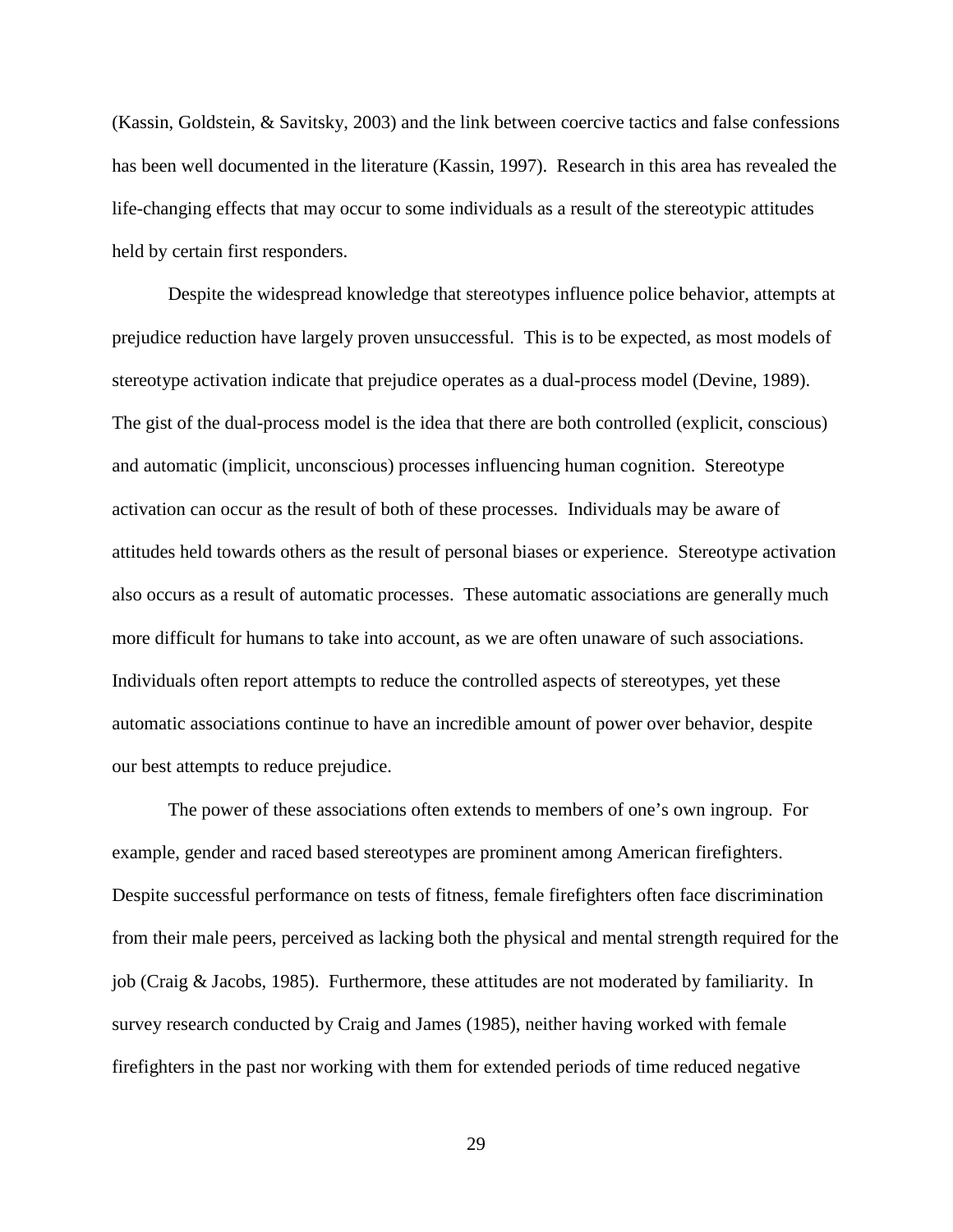stereotypical attitudes held by male firefighters. Additionally, African American firefighters have noted marginalizing behavior directed towards them. In a series of interviews, issues such as insufficient training and coworker hostility were often mentioned regarding their work experiences (Yoder & Berendsen, 2001). These issues help to highlight both the prevalence and power held by stereotypes on society, even among members dedicated to the protection of humanity.

#### **Stereotypes and Health Care**

There is a considerable body of evidence indicating that health care professionals hold stereotypic attitudes (Swift, Hanlon, El‐Redy, Puhl, & Glazebrook, 2013; Vatanoğlu-Lutz, Coban, & Izgi, 2014). Similar to those made by first responders, decisions made by individuals in the health care system are often made quickly and the ramifications of those decisions may be of dire importance. The health care industry is unique in that they provide essential services to virtually every American at some point in their life and those services often determine whether one continues to live. That makes understanding the influence of stereotypes in the health care industry of vital importance. Programs currently exist to help reduce race and gender-based prejudice in the health care industry (Burgess, van Ryn, Dovidio, & Saha, 2007), however attractiveness-based stereotypes have been historically ignored.

The Implicit Association Test (IAT) has proven to be a particularly useful tool for detecting biases for which individuals are unaware of yet are exerting a profound influence on cognition. Originally developed by Greenwald, McGhee, and Schwartz (1998) to explore implicit processing of the racial associations that my drive racist behavior, the IAT has since been extended to explore a wide variety of biases where socially desirable responding may influence the results of explicit measures. To assess biases held by medical practitioners, nursing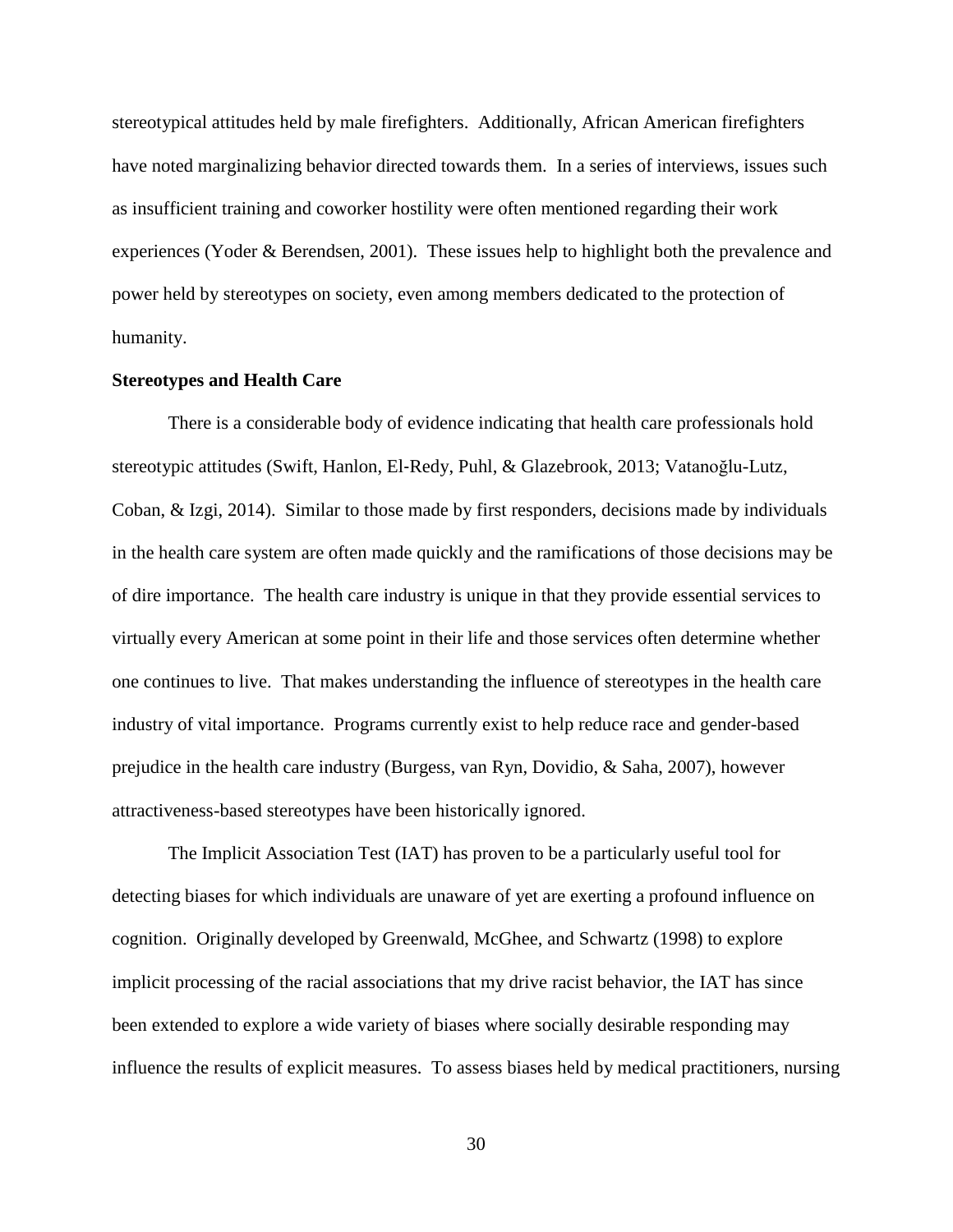students completed an IAT designed to explore their implicit attitudes towards overweight individuals in a medical setting (Waller, Lampman, & Lupfer‐Johnson, 2012). As predicted, these individuals held strong negative evaluations of overweight individuals. Additionally, researchers compared these results with data collected from undergraduate psychology students. No significant differences were found, indicating that neither medical training nor occupational selection effectively reduces stereotype activation. Finally, for both groups, these negative biases to overweight individuals were stronger against female targets, suggesting that gender stereotypes play a role in the impressions formation of patients as well.

### **Evidence for being influenced by stereotypes**

**Racial stereotypes.** Further, there is evidence that not only do health care professional hold stereotypic beliefs but that these beliefs influence their medical decisions. Previous research has indicated the role that racial stereotype activation may play when doctors attempt to diagnose medical conditions. For example, Moskowitz, Stone, and Childs (2012) found that after priming with African American faces, physicians were more likely to diagnose patients with conditions generally associated with stereotypes of African Americans. This held true for conditions of genetic origin, but more importantly the effect was just as robust for conditions of a more social or cultural nature. For example, the physicians in the study were quicker at associating African Americans with HIV. These data help illustrate that physicians are no more immune to stereotype activation than the rest of humanity. Perhaps this is to be expected, however it also demonstrates the potential for social categorization to result in death. Similarly, McKinlay, Piccolo, and Marceau (2013) discovered statistically significant differences in the diagnosis of diabetes as a function of race. When they presented physicians with scenarios depicting an African American patient, the diagnosis of diabetes was more common, despite identical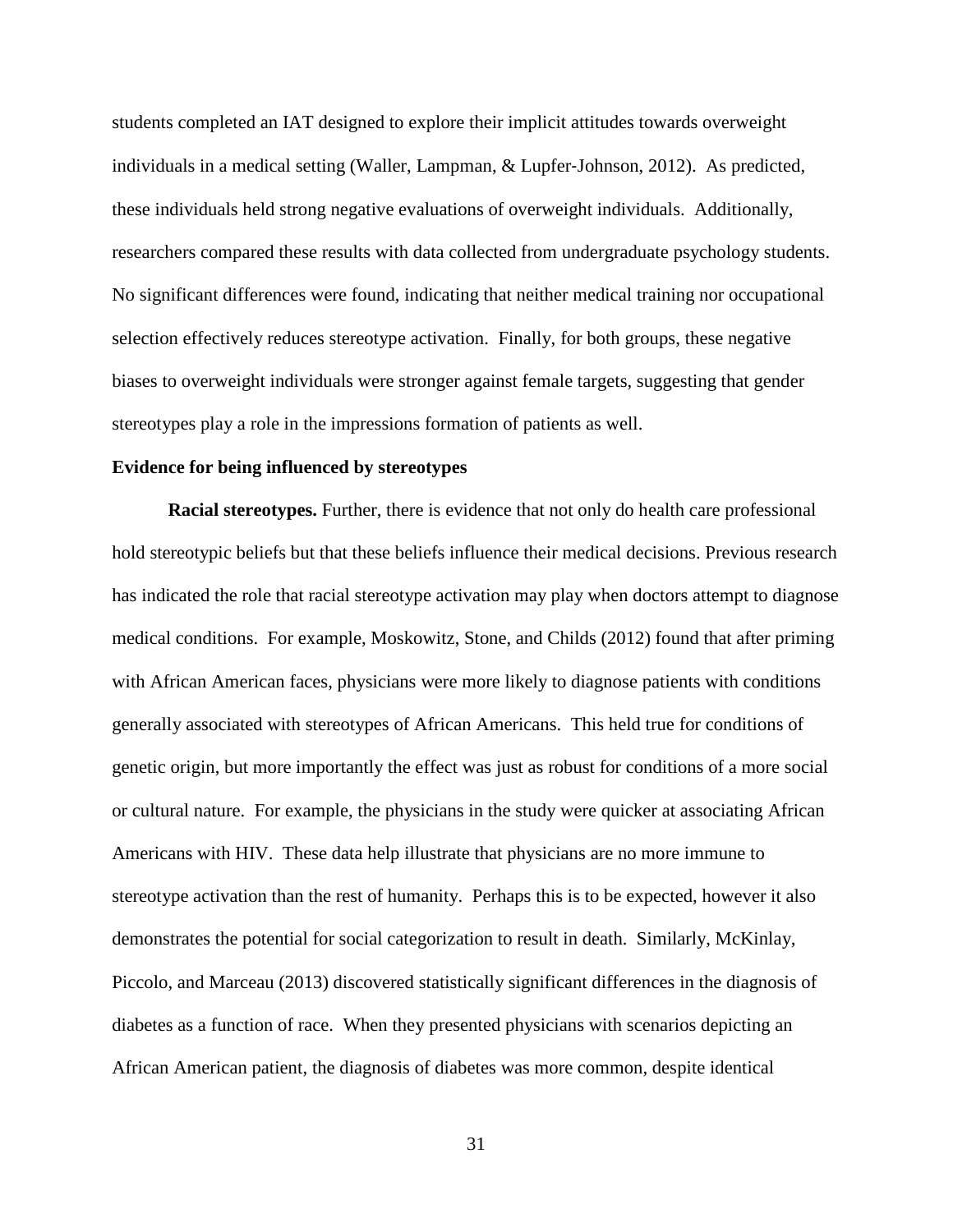symptoms. Additionally, race has also been found to influence the likelihood of a psychiatric diagnosis in the emergency room (Kunen, Niederhauser, Smith, Morris, & Marx, 2005).

Racial disparities have also been observed in the manner in which doctors manage pain, such as pain perception, assessment, and treatment (Green et. al, 2003). These researchers found that non-Hispanic Whites were more likely to receive prescriptions for pain medication compared to ethnic minorities. Thus, physician prescribing patterns appear to be influenced by race, in that minority patients are perceived to be less believable by these physicians when describing their pain symptoms. Additionally, researchers found these disparities for all types of pain and in all settings that were explored, such as the emergency room as well as the family physician. Specifically, they found that the source of the pain did not diminish the noted racial disparities, as the researchers found them for a variety of ailments ranging from cancer related pain to worker's compensation claims. Racial biases also demonstrate an influence over which patients will eventually receive a kidney transplant, even after taking into account both legitimate medical needs and ability to pay for services (Kutner & Brogan, 1991).

These racial attitudes held by health care practitioners seem quite resistant to change. Recent research examining the racial attitudes of Canadian medical students revealed that they understood the negative connotations of stereotyping patients (Ly  $\&$  Crowshoe, 2015). Knowledge aside, they still held negative views regarding Canadian aboriginal populations. Furthermore, they justified these negative stereotypes through the belief that their negative views represented true assessments of the aboriginal population, further galvanizing racial discrimination in the medical system.

Finally, racial differences have also been noted regarding mortality in the hospital setting. Specifically, Black Americans are much more likely to die than White Americans when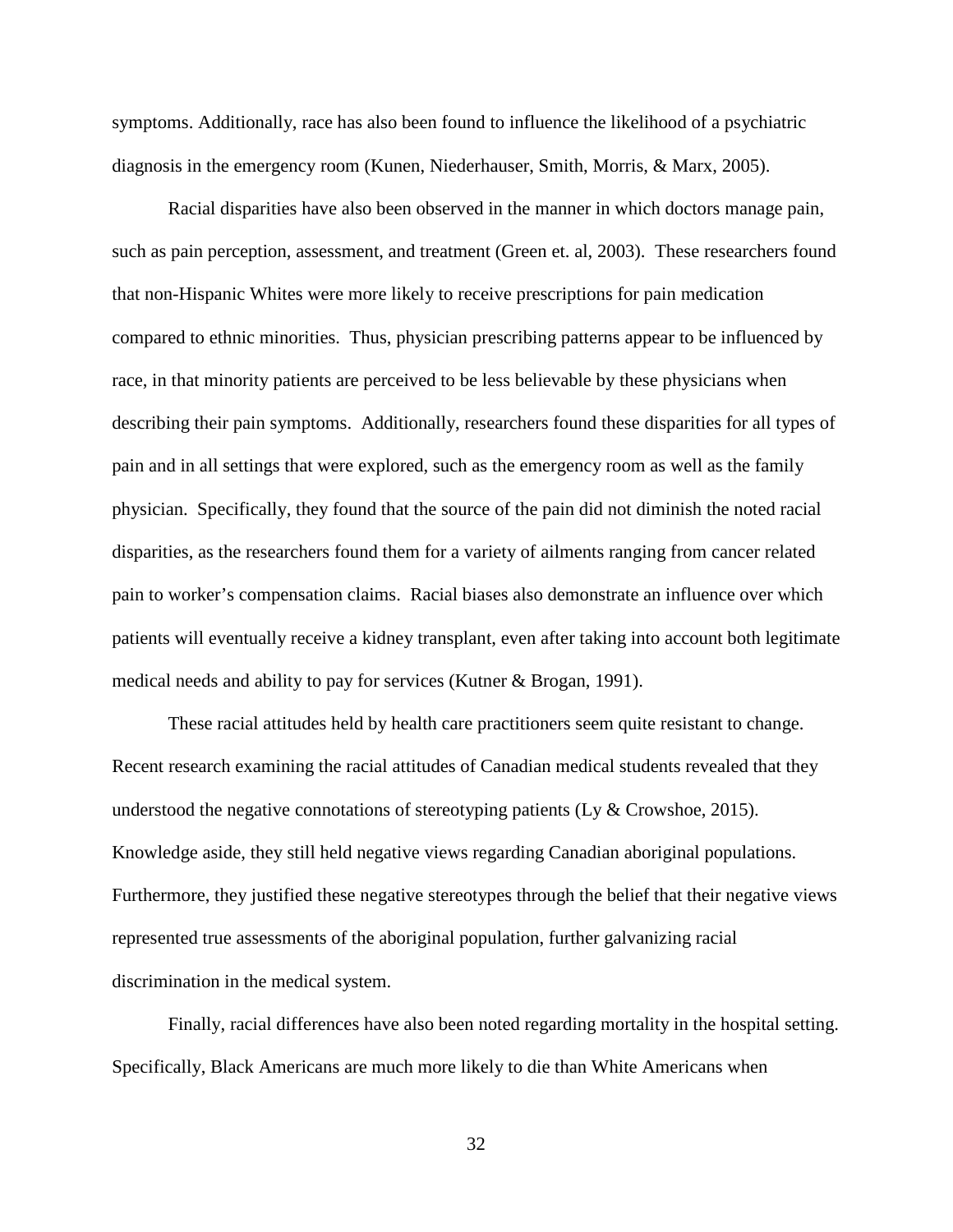receiving life-sustaining treatment in hospital intensive care units (ICU) (Barnato, Chang, Saynina, & Garber, 2007). Recent findings suggest that one potential cause for these differential mortality rates is differing nonverbal communication styles by utilized by attending physicians. Researchers coded data collected from actual practicing physicians and discovered that the physicians sampled used fewer positive, rapport building nonverbal cues when communicating with Black patients. The authors posit that the activation of self-fulfilling prophecies by providers may result in less positive outcomes for Black patients in the ICU environment (Elliot, Alexander, Mescher, Mohan, & Barnato, 2016).

**Gender stereotypes.** The effect of gender biases on clinical assessment is a well-noted phenomenon in the literature (Garb, 1997; Widiger, 1998). Gender biases in the medical field are less noted, but a growing body of research is starting to indicate how prominent these biases are indicating that males tend to receive better care. One study found significant differences in the way that coronary symptoms were both managed and diagnosed (Anand, 2005). Even when symptoms were identical, such as acute chest-pain, female patients were taken less seriously by their doctors and thus were given fewer invasive procedures, such as angioplasty. As a result, the researchers found that female patients suffered from a variety of complications such as increased rates of rehospitalization and refractory ischemia. More recent work has found similar results for Canadian patients, finding that women were less likely to receive pertinent information regarding heart disease risk and management option (Grunau, Ratner, Galdas, & Hossain, 2009). These gender disparities also increase with age, precisely at the time when many need quality health care the most (Cameron, Song, Manheim, & Dunlop, 2010). What these studies pertaining to racial and gender-based disparities help illustrate is that the quality of health given in the U.S. favors individuals holding stereotypical positions within society.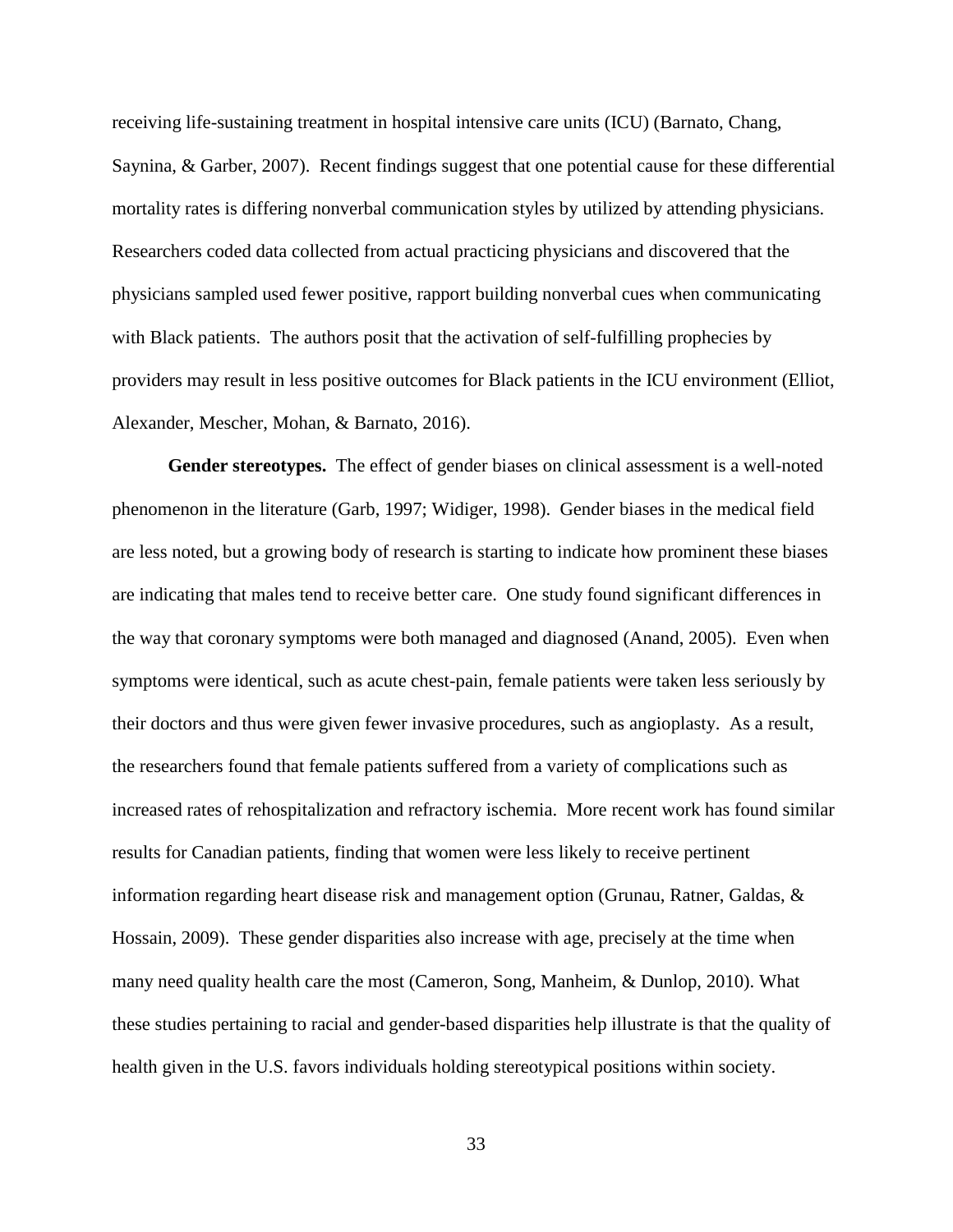Additionally, the presence of similar results in Canada indicates that this is a phenomenon not unique to American health care, but likely representative of an automatic response to a stereotype.

Physicians are more likely to associate female symptoms as psychosomatic and emotional in origin (Bernstein & Kane, 1981; Leung & Chung, 2008). When addressing pain management, primary care physicians regarded symptoms expressed by male patients as more severe and more likely to require additional tests for diagnosis, as compared to female patients (Hamberg, Risberg, Johansson, & Westman, 2002). This particular study design relied upon written descriptions of the patients that were identical except for gender. Previous explanations for gender biases regarding medical diagnoses had posited that males tend to be more assertive, thus finding greater compliance from physicians for ease of their ailments. The written scenarios used in this case can help to rule out the assertiveness explanation. The gender biases expressed in this study were as powerful for female physicians as they were for male physicians. Additionally, this particular study was conducted in Sweden, a nation renowned for their attempts at gender equality (Stenmark, Bergström, Hägglöf, Öhman, & Petersen, 2016). These additional facets highlight how persistent gender biases in medicine may be and their resistance to effort at elimination.

**Medical stereotypes.** Additional studies conducted with Israeli medical students further demonstrate the power of stereotyping on the medical field. Researchers informed medical students that infants either were delivered after a full-term or were born prematurely, something that was assigned arbitrarily through random assignment (Stern, Moritzen, Carmel, & Olexa-Andrews, 2001). The medical students altered their expectancies regarding the infants based upon common stereotypes of premature infants. Specifically, they judged the infants that they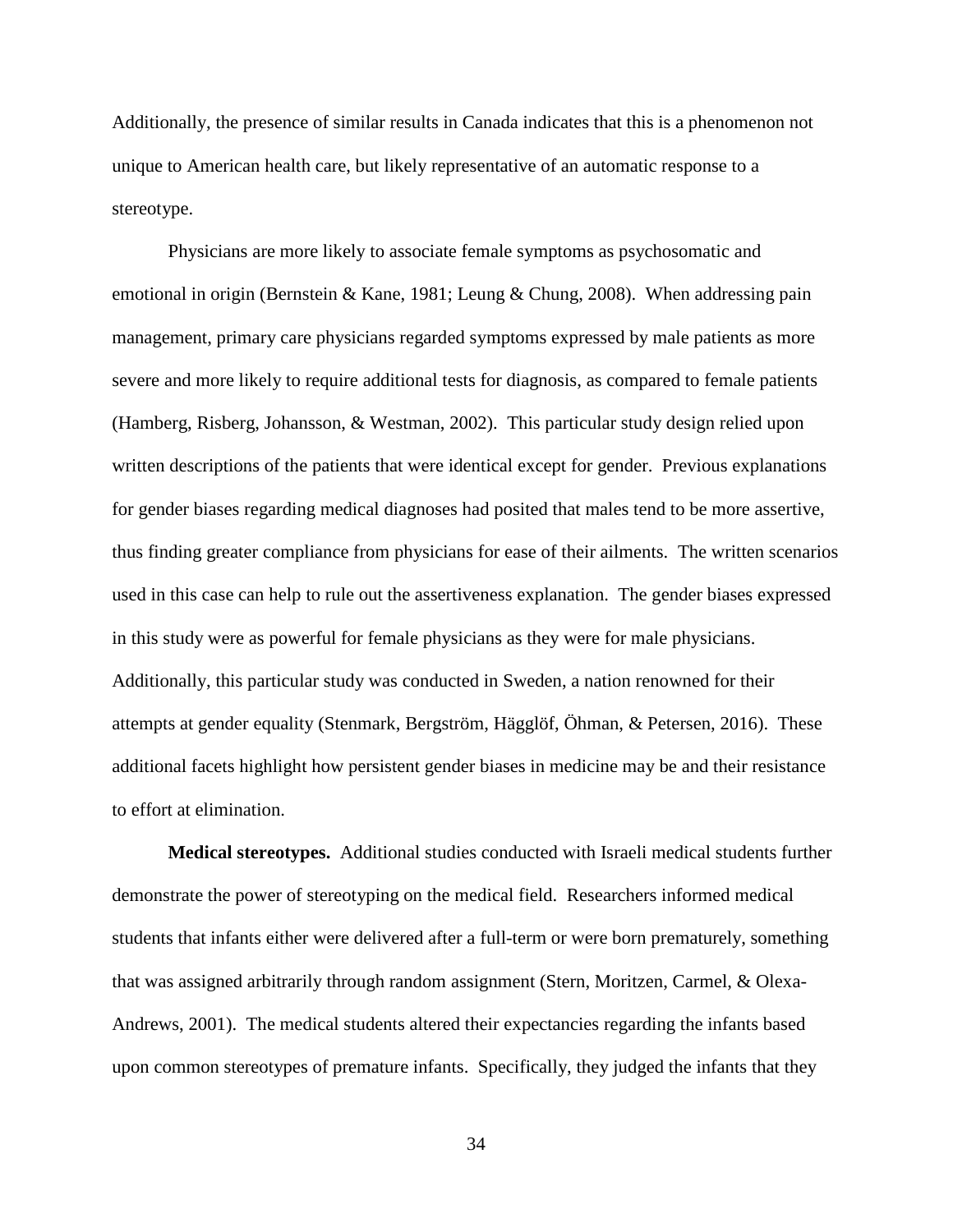believed to be premature as having lower expectations for a quality life in the future. Given the high regard given to the opinions of medical professionals, this could be particularly problematic. Although knowledge of base rates may have influenced this shift in judgment, when one takes into account the power of self-fulfilling prophecies (see Rosenthal & Jacobson, 1966), children could face diminished life prospects from Day 1 simply due to stereotypes held by the attending physician.

## **Attractiveness Stereotype and Health Care**

Despite the conclusive evidence that health care decisions are influenced by stereotypes, one area has remained ignored in the literature; unfortunately, very little research has examined the effects of patient physical attractiveness on the health care services that they receive. Given what we know concerning the power of physical attractiveness stereotypes and data demonstrating that individuals of all occupations are susceptible to the effects of stereotypes, a plausible conclusion would be that attractiveness stereotypes influence both the diagnoses and the level of care given to patients. However, it is possible that the attractiveness stereotype might not operate in the medical realm. It could be argued that these biases are not applicable to medical decisions because they are too important to be influenced by appearance. This may be a comforting thought, as noted above, the literature strongly indicates the power that other stereotypes have in the medical field. This creates a situation in which additional research is needed to explore the potential effects of beauty. It may also be argued that medical professionals are trained to only consider the facts and ignore irrelevant features. However, there is little evidence that such training occurs and trivial factors such as body-language have been shown to affect the doctor-patient relationship (McKinley, 2013). Therefore, data on how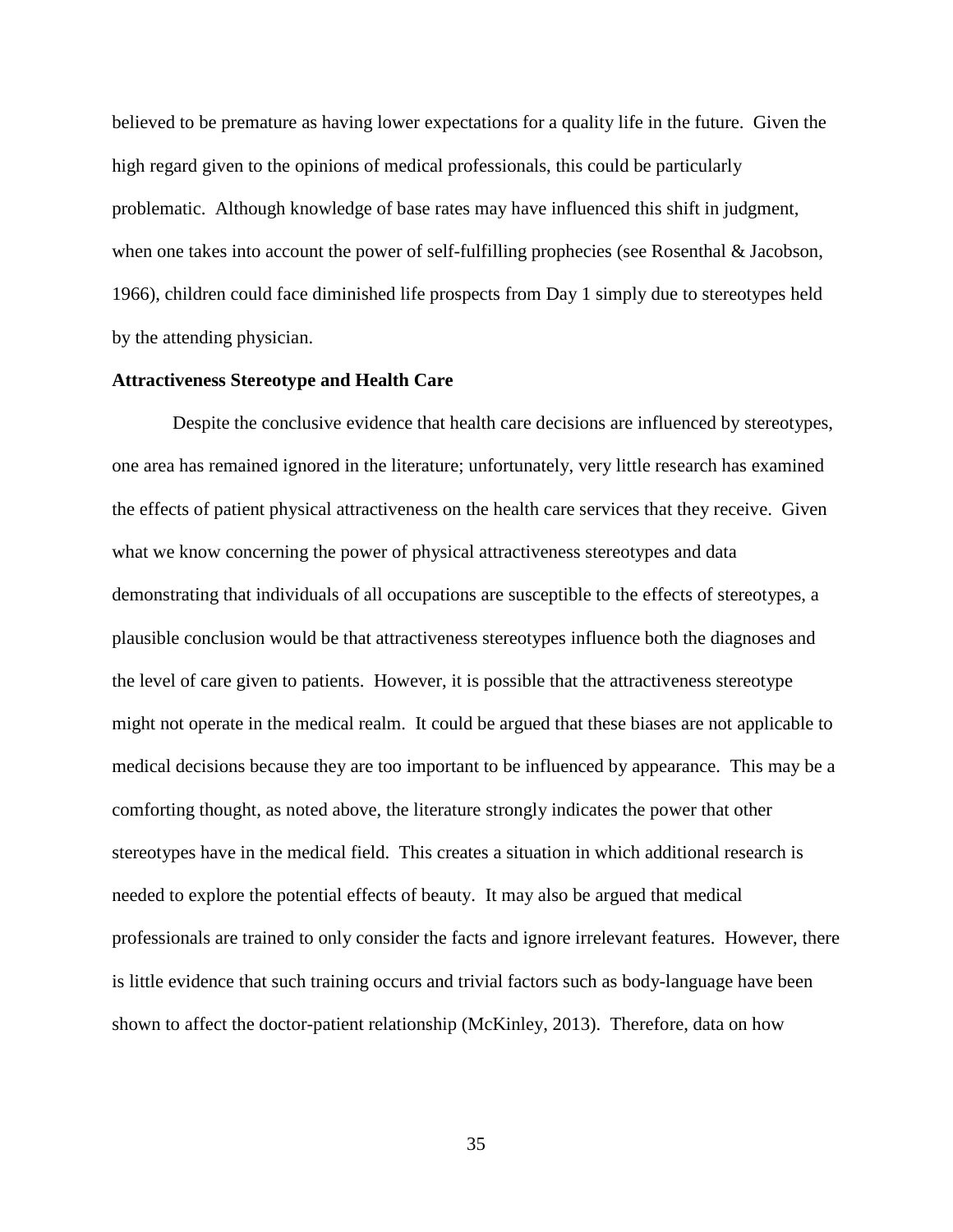physical attractiveness influences health-care practitioners, as well the quality and level of care provided, needs to be collected.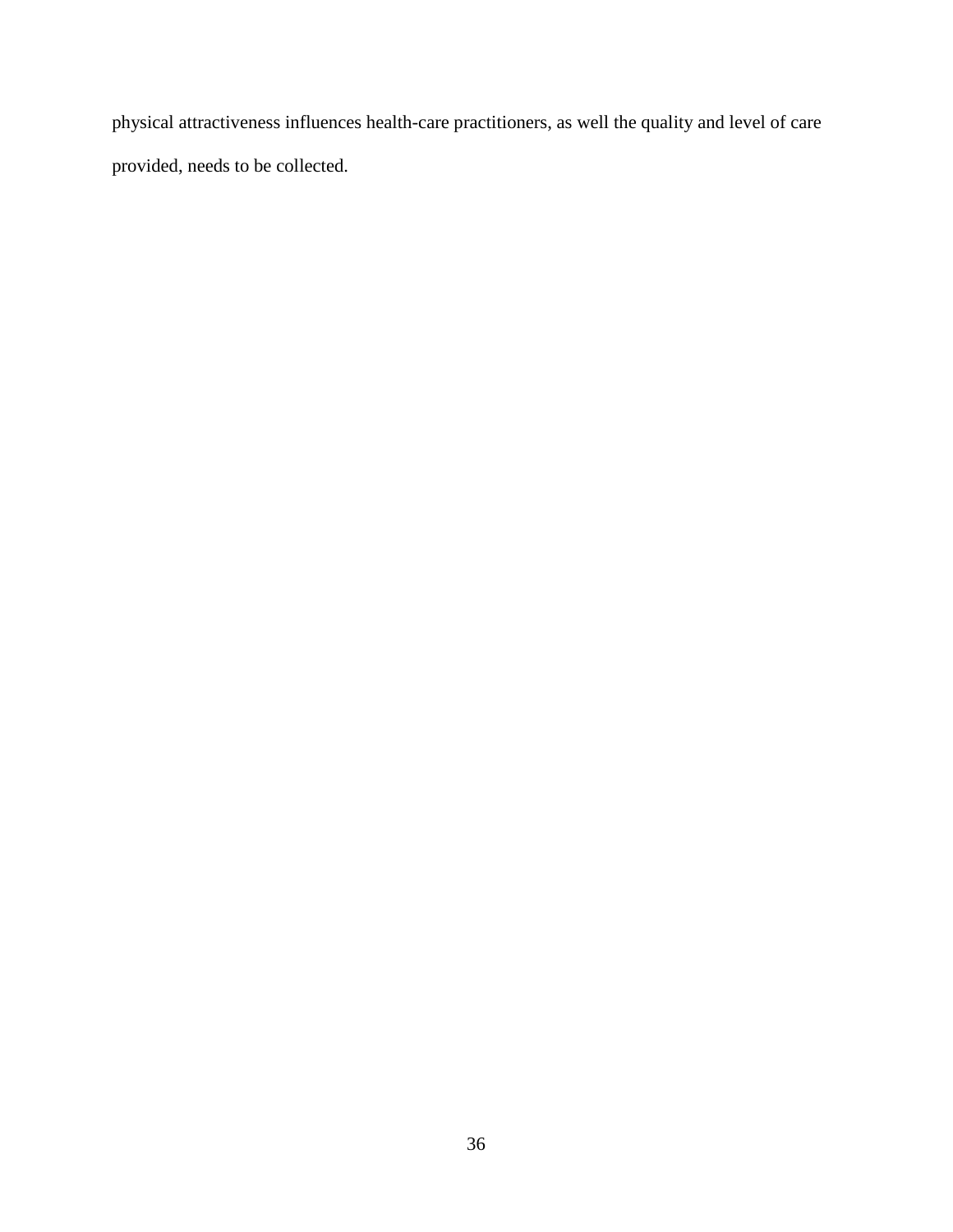#### **Chapter 3: Current Study**

The purpose of the present study is to address a question largely overlooked in the current literature. Do physically attractive patients receive better quality health care compared to those that are less attractive? Due to the societally privileged position that more attractive individuals possess over those that are less attractive, we should expect that more patients should receive better quality health care. Additionally, attractiveness stereotypes seem to affect individuals regardless of their own gender, thus I do not expect the participant's gender to influence these results (Langlois et al., 2000).

#### **Hypothesis and Rationale**

To delve into this issue, two studies were conducted. First, I sought to demonstrate that health care professionals hold appearance-based stereotypes (Study 1). Although unlikely, it could be possible that individuals in the healthcare industry are immune to attractiveness stereotypes, perhaps due to work-related training or personality characteristics such as increased empathy. Therefore, this study attempted to replicate previous work done on attractiveness stereotypes using a sample of individuals employed in the healthcare industry to address the prevalence and strength of attractiveness stereotyping within the domain of health care.

Second, I sought to demonstrate that these attractiveness stereotypes result in differences regarding the quality of health care provided, such that less attractive individuals receive poorer health care (Study 2). One small-scale study conducted with Greek physicians previously found attractiveness to predict diagnosis of nephrolithiasis, such that it was less likely to be diagnosed in unattractive patients (Tsiga, Panagopoulou, & Benos, 2016). This study had a number of limitations however, including a small number ( $n = 34$ ) of male only participants examining female only patients, examining a very specific procedure. As the health care industry is a very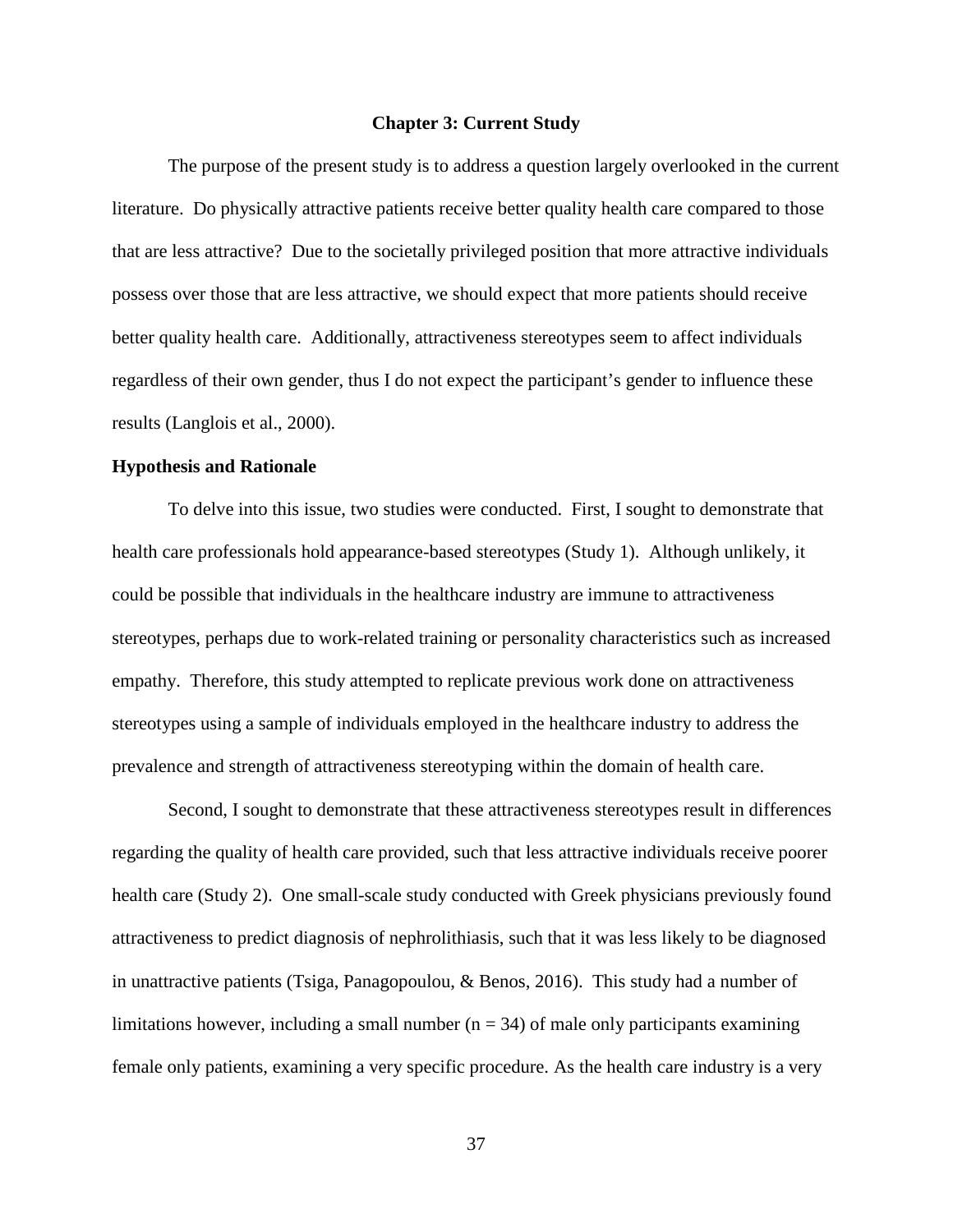broad domain, study two focused on three aspects, pain management, diagnostic suggestions, and time spent with patient utilizing written scenarios interpreted by both current nurses and nurses in training. These three aspects have proven to be susceptible to stereotypes in previous work exploring different common stereotypes and affect health care quality received by the patient (Hamberg, Risberg, Johansson, & Westman, 2002; Hebl & Xu, 2001). Furthermore, pain management is a fundamental concern in the health care industry, as pain reduction produces a myriad of benefits for the patient, such as earlier healing, reduced stress response, and shorter hospital stays (Ahmadi, 2016). Despite the benefits of pain reduction, health care practitioners must also take into account the potential for addiction as well as possible side effects of the medication. As there are rarely standardized protocols for pain management, particularly in trauma settings, decisions are often left to the subjective opinion of the health care provider (Erickson, Brashers, Owen, Marks, J. & Thomas, 2016). Thus, pain management seems like an excellent area to explore the often subtle effects of stereotypes.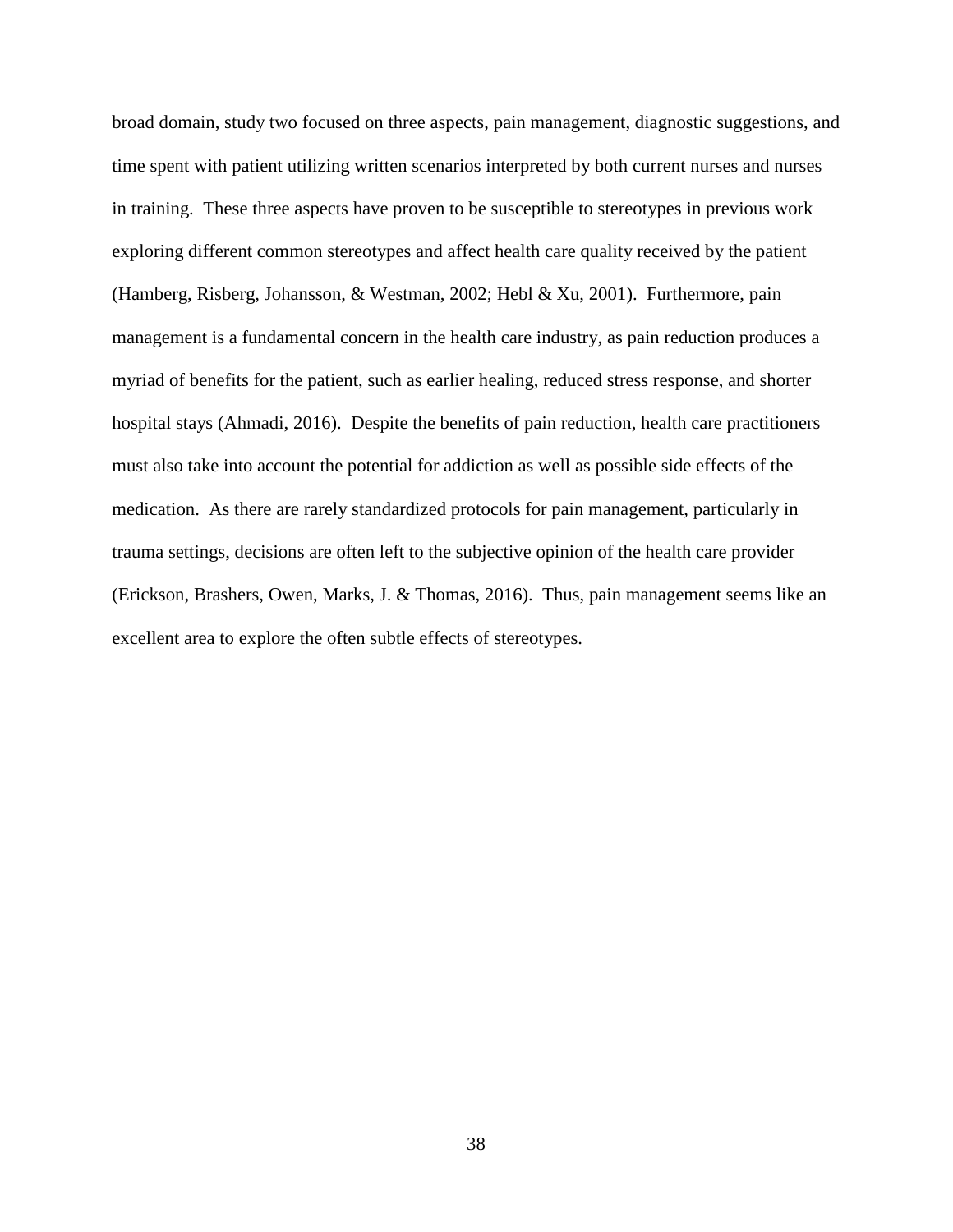### **Chapter 4: Experiment One**

## **Participants**

One hundred eighty-six participants that indicated employment in some capacity in the health care industry (e.g., nurse, phlebotomist, physician) as persons that directly deliver care to the human body were recruited for the study. To acquire a wide range of participants from varied backgrounds, health care workers were recruited utilizing both the University of Nevada, Las Vegas (UNLV) subject pool and Amazon MTurk. The UNLV subject pool provided a convenient sample of individuals, however only a limited number of individuals that are currently employed in the health care industry expressed willingness to participate. Fortunately, MTurk provides an opportunity to not only reach a specialized population but has also demonstrated some favorable characteristics in comparison to data obtained through traditional recruitment methods. The findings obtained using internet studies have been consistent with the findings obtained through traditional laboratory methods, yet generally offer the benefit of responses from individuals from more varied backgrounds, such as age or socioeconomic status (Gosling, Vazire, Srivastava, & John, 2004). MTurk provides a method to match surveys with respondents willing to complete them in exchange for money. In short, researchers can post the work that they want done online and willing workers that match the researchers' requirements can participate. This allows researchers to conveniently sample hard-to-reach populations (Smith, Sabat, Martinez, Weaver, & Xu, 2015). Additionally, MTurk participants are more attentive to survey instructions and embedded manipulation checks that traditional subject pool participants (Hauser & Schwarz, 2016). Thus, by recruiting via MTurk and the subject pool, an appropriate sample was collected in a reasonable time-frame. Individuals recruited through MTurk received \$2.50 as compensation for their time. To determine the minimum number of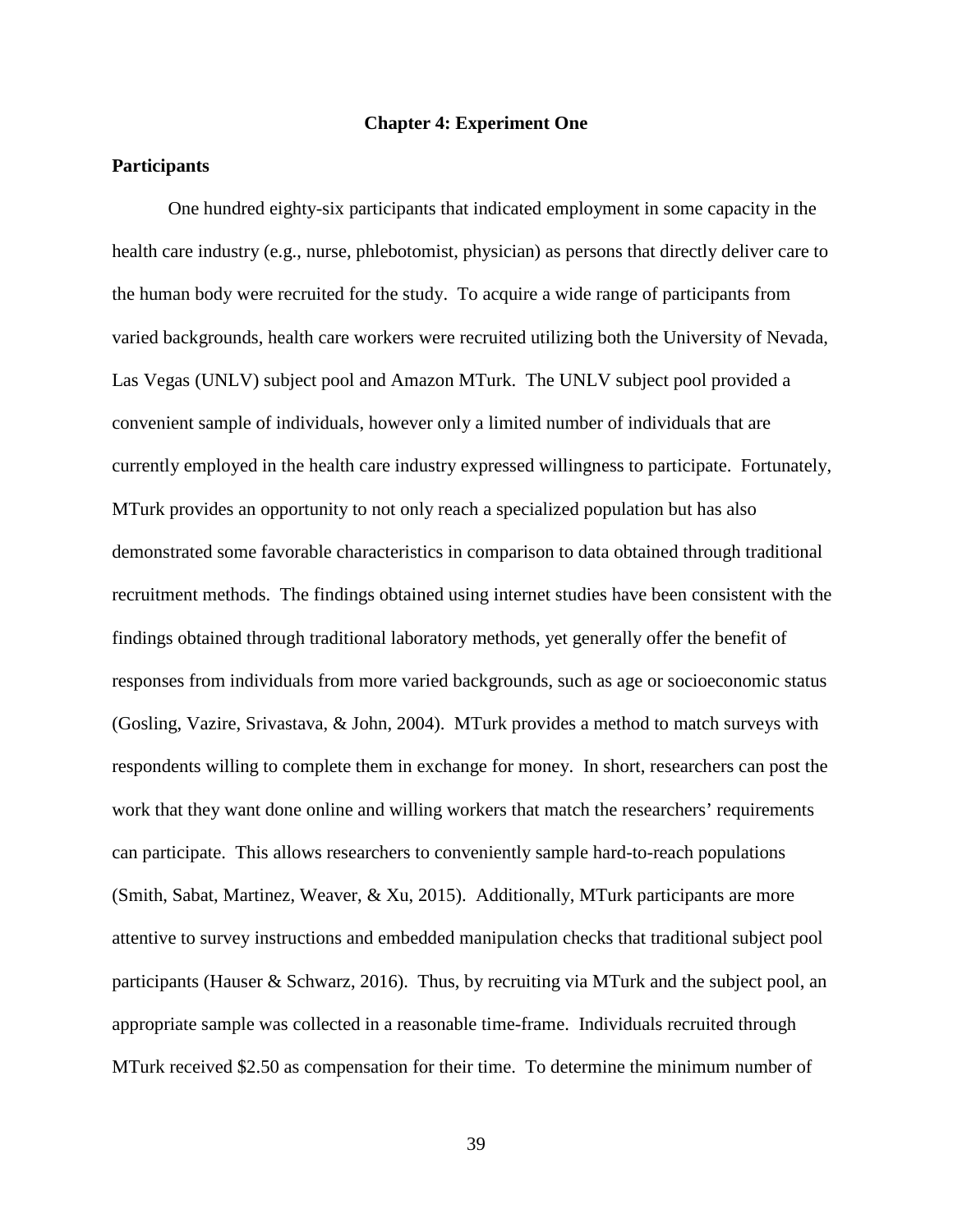participants needed, a power analysis was conducted. Assuming an alpha for the ANOVA of .05, power of .80, and a medium effect size ( $f^2 = .25$ ), a sample size of 129 is required to detect a significant effect.

Only participants who completed the survey were included in the final analyses. In instances where one rating was left blank, it was replaced with the mean for that category. If the underlying assumption is that the response was left blank accidentally (rather than based on participant desire to avoid the question), then simple mean imputation produces results similar to other methods with the added benefit of simplicity (Cheung, Daniel, & Ng, 2006). Additionally, to screen for fraudulent responses, participants had to describe both the particular job within the health care industry that they are currently employed in, and also had to describe the training they received to work in this area. The responses were carefully read and as a result, 33 responses were nullified as the participants did not seem to work in the health care industry. This left 153 participants in the final analysis (69 females and 84 males). The participants mean age was 27 and ranged from 18 to 59. Forty-three percent of the participants were of European decent, 32% were of Asian descent, 13% were of Hispanic descent, 8% were of African descent and 4% were from other ethnic groups.

#### **Materials**

Stimuli consisted of a series of facial photographs depicting 24 Caucasian males and females that were taken from an online database. These pictures have been used in previous research and demonstrate a high degree of interrater reliability regarding physical attractiveness. Specifically, individuals rated the physical attractiveness of the stimuli photographs on a scale of 1 – 10. Reliability was measured using Cronbach's alpha, resulting in  $\alpha$  = .832 (Westfall, Millar, & Walsh, under review).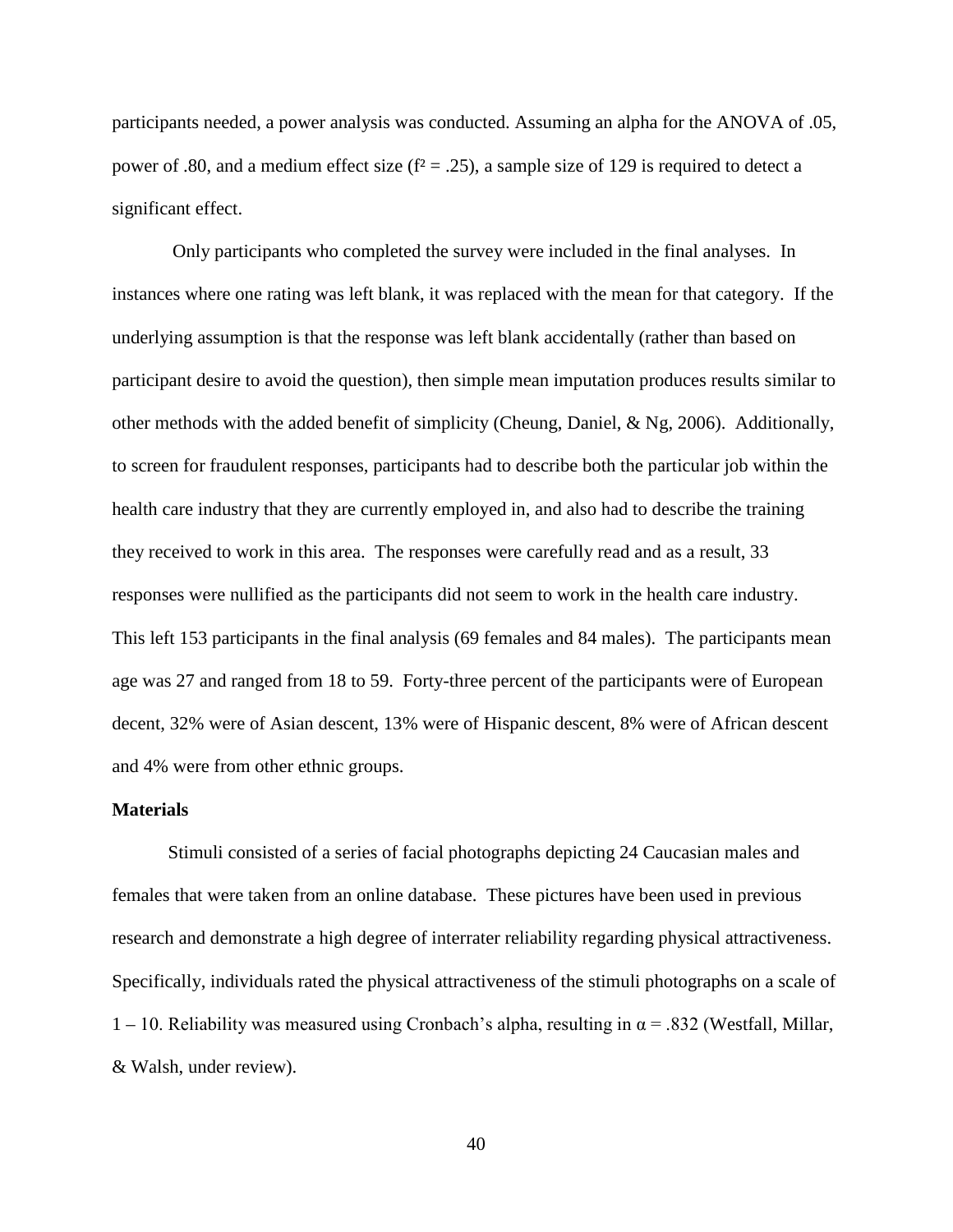Individuals represented in the photographs depict a wide range of physical attractiveness, ranging from high attractive to average to low attractive (see appendix A for exemplars). There were eight exemplars of each attractiveness level, to reduce any potential confounds associated with one particular individual. The color photographs represented a range of adult ages, from roughly 25 to 45. These photographs depict only faces and upper shoulders, to reduce biases related to either clothing or body types. All individuals are smiling, Caucasian, and clean shaven. Finally, individuals wearing eyeglasses or jewelry were also omitted, as these may affect attractiveness ratings (Terry & Stockton,1993).

## **Procedure**

The study was presented to participants via Qualtrics software package. When the participant logged in to the study (via either the UNLV recruitment site or MTurk), they were first presented with informed consent form. After choosing to participate, individuals next read the instructions and cover story. We informed participants that we were interested in learning about how different individuals rate the images of others. To explain the rationale for recruitment of medical professionals, participants were also informed that we were investigating regional differences in the responses of heath care professionals. That is to say, perhaps individuals from different areas of the world form impressions of others differently and we were interested in exploring how regional differences may influence health care. These instructions also assured in participants that there was not a 'right' or 'wrong' response, as we are only interested in their personal opinions.

Following the instructions, participants viewed the 24 stimuli faces. Of these faces, eight were high in attractiveness, eight were moderate in attractiveness, and eight were low in attractiveness. These faces were presented in a random order, utilizing Qualtrics software, to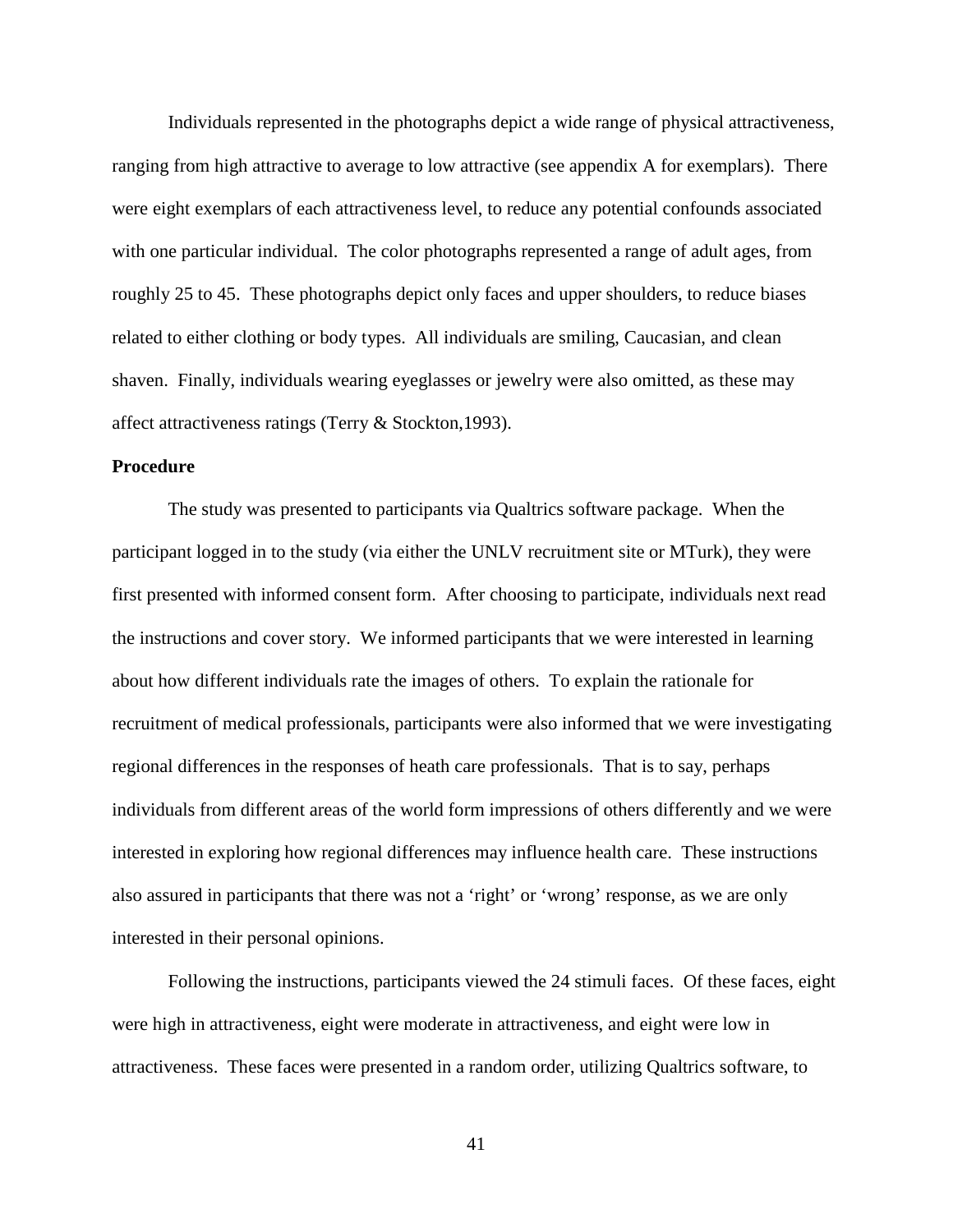eliminate any order effects. While viewing the stimuli faces, the participants rated each picture on 9 different dimensions (i.e., honest, responsible, intelligent, lazy, cheerful, polite, selfish, confident, and happy). These questions were answered by participants on a seven-point scale that is anchored by (1) 'Not at all', (4) 'Somewhat' and (7) 'Extremely'. As with the order of the pictures, the order of the trait queries was random as well.

Following completion of all tasks, participants provided demographic data including their gender (male, female, other), age, ethnicity, level of education (high school diploma, some college, college degree, advanced degree), and sexual orientation (heterosexual, homosexual, bisexual, rather not say/other).

 *Individual differences.* To examine whether individual differences influence responses to physical attractiveness, participants completed additional scales (outlined below) assessing variables that could have moderated their results on the experimental task.

*Belief in a Just World.* The just world hypothesis is a common cognitive bias in which individuals believe that the world operates in a fair and just fashion. In short, it is the idea that people get what they deserve and deserve what they get (Lerner & Miller, 1978). One potential explanation for the development of attractiveness stereotypes is endorsement of the just world hypothesis (Callan, Powell, & Ellard, 2007; Dion & Dion, 1987). What these studies reveal is that the commonly held belief in a just world creates a situation in which more attractive lives are more valued by members of society. In short, humans that are more attractive are considered more worthy of life. Therefore, higher endorsement of just world beliefs is predicted to correlate with higher reliance on physical attractiveness stereotypes.

Participants completed the Global Belief in a Just World Scale (Lipkus, 1991). The questionnaire consists of 30 items designed to measure support for the notion that the world is a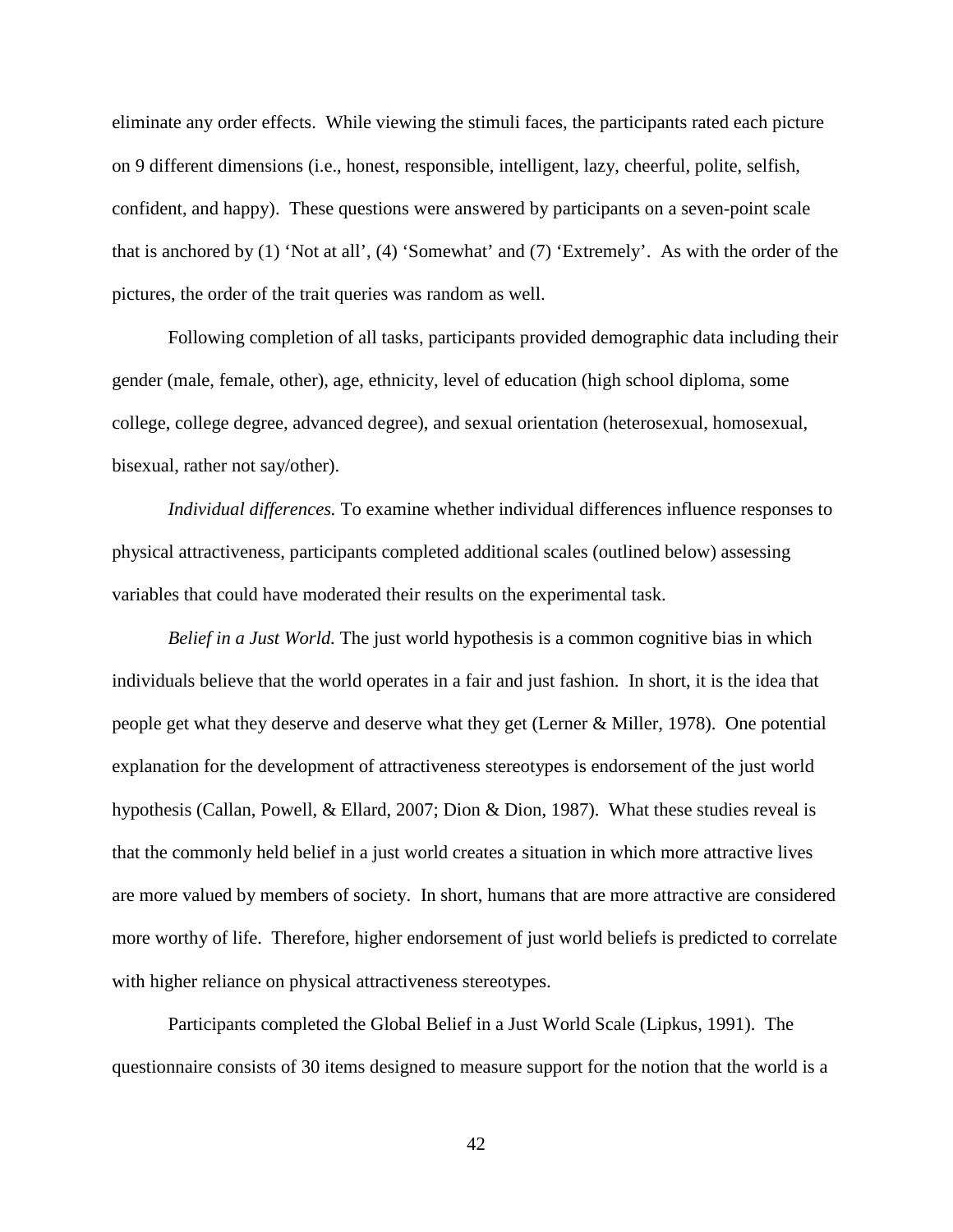fair and just place and contains items such as "I think that I deserve the reputation I have among the people who know me" and "Outward-going, sociable people deserve a happy life." Participants indicated on a six-point scale the extent to which they agree with them, 1 representing "strong disagreement" and six representing "strong agreement". (See Appendix B)

*Need for Cognition.* Need for Cognition has been previously defined as "an individual's tendency to engage in and enjoy effortful cognitive endeavors" **(**Cacioppo, Petty, Feinstein, & Jarvis, 1996). People scoring high in Need for Cognition (NFC) tend to focus less on peripheral cues, compared to individuals scoring lower (Haugtvedt & Petty, 1992). Additionally, previous work has suggested that NFC moderates appearance-based stereotypes. Individuals with low scores in NFC often exhibit stronger appearance-based biases compared with individuals higher in NFC (Perlini & Hansen, 2001). This could suggest that people high in NFC would be less influenced by physical appearance, particularly in the health care environment. This NFC scale contains 18 items that evaluate the extent to which an individual enjoys actively thinking and contains items such as "I find satisfaction in deliberating hard and for long hours." and "I only think as hard as 1 have to." Participants indicated on a 5-point scale how characteristic they considered each statement in reference to themselves, 1 being "extremely uncharacteristic" and 5 being "extremely characteristic". Additionally, this NFC scale has excellent psychometric properties, including high internal consistency and excellent test-retest reliability (Sadowski & Gulgoz, 1992). (See Appendix C)

*Rosenberg Self-Esteem Scale.* When evaluating other adults based on physical appearance, one's own self-esteem may play a pivotal role. Previous work has identified selfesteem as moderating variable when exploring the relationship attributions of personality traits and beauty (Agthe, Spörrle, & Maner, 2010). Therefore, the Rosenberg Self-Esteem scale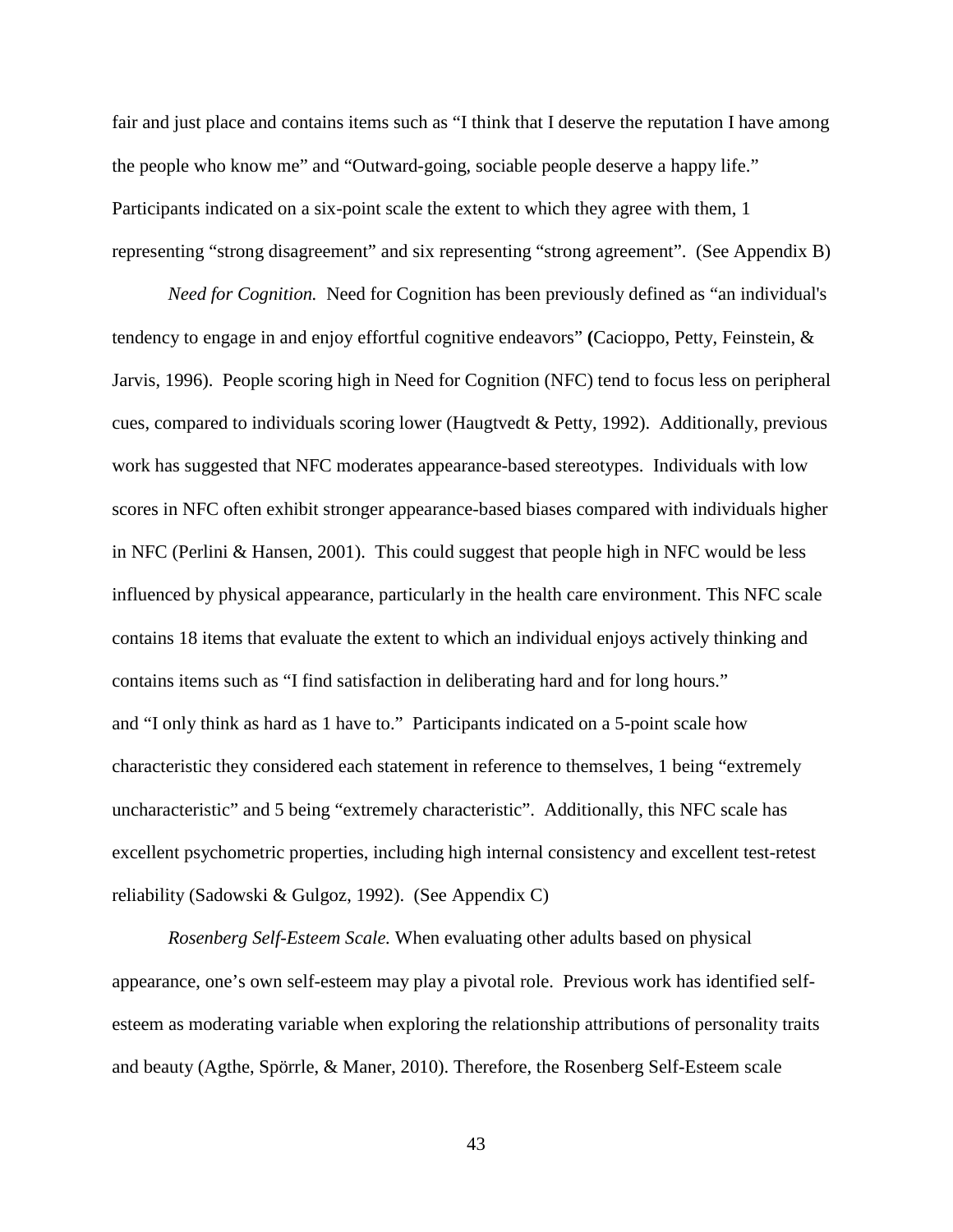(Rosenberg, 1965) was completed by participants as well, to assess the potential influence of participant self-esteem on the trait inference task. The scale contains 10 questions designed to evaluate the current feelings of the participants and includes items such as "I feel that I have a number of good qualities" and "I am able to do things as well as most other people". Participants indicated on a 4-point scale their endorsement of each statement, ranging from "Strongly Agree" to "Strongly Disagree". Although several measures of self-esteem have been developed, the Rosenberg Self-Esteem scale has consistently demonstrated favorable psychometric qualities compared to other measures (Baker & Gallant, 1984). (See Appendix D)

*Empathy.* Empathy may also influence the evaluations made of others on the basis of physical characteristics. Therefore, participants also completed the Empathy Sub-Scale of the MiP-SR (Benning, Barchard, Westfall, Molina, Brouwers, in prep) to assess the impact of participant empathy on the procedure. This scale contains 15 items designed to measure the participant's current state and includes items such as "I feel other people's joy" and "When other people smile, it doesn't affect me." Participants indicated on a 4-point scale their endorsement of each item, ranging from "Strongly Agree" to "Strongly Disagree". (See Appendix E)

*Manipulation check.* At the end of the study the participants were asked to rate each of the pictures that they viewed on a 5-point scale with 1 being "extremely attractive" and 5 being "extremely unattractive."

#### **Results**

To test the main hypothesis, a composite score of positive attributes was summed and a composite sum of the negative attributes was created as well. Both were analyzed in separate 3 (high attractive vs. average vs. low attractive stimuli) X 2(Male vs. Female participant) X 2(Male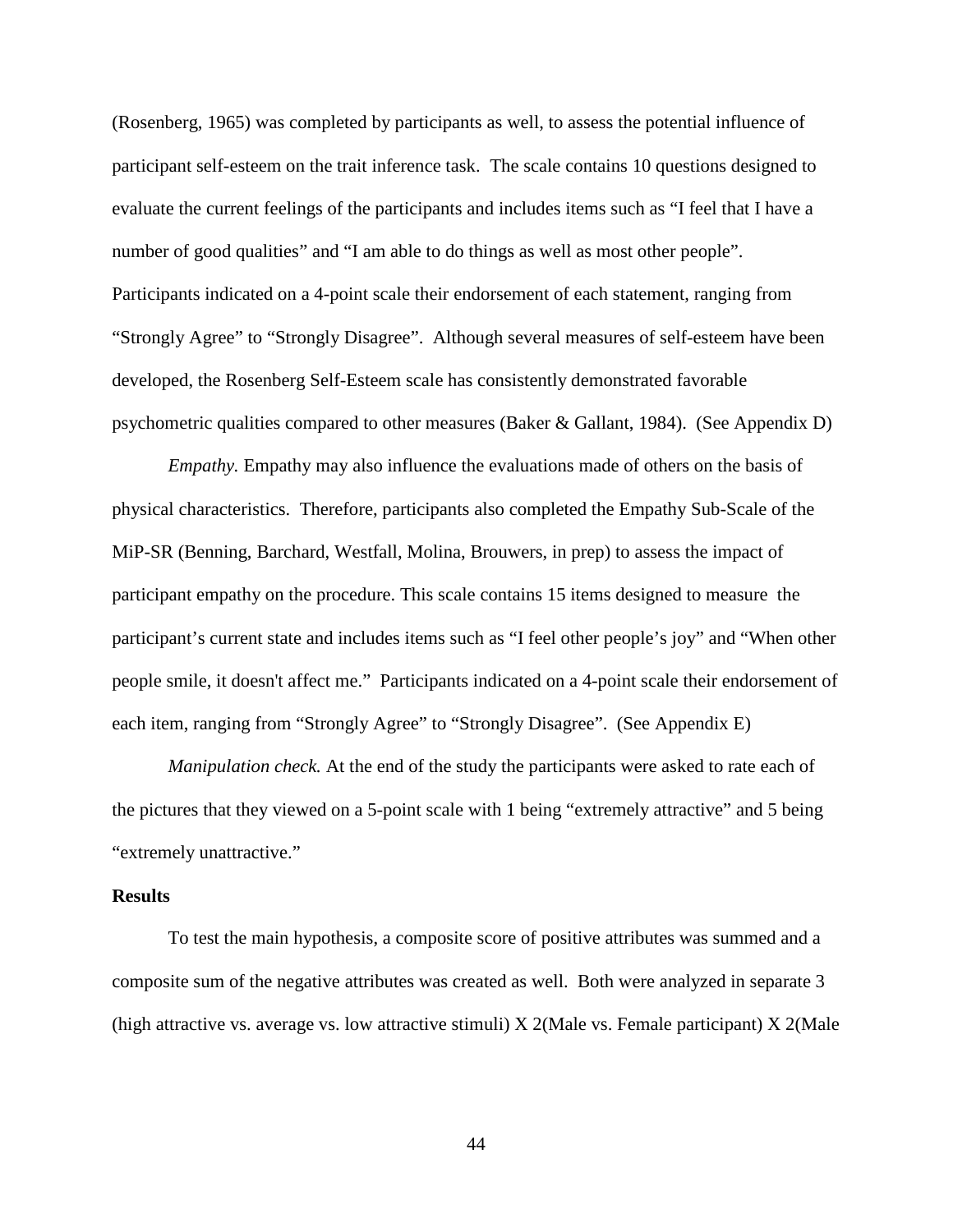vs. Female stimuli) analysis of variances (ANOVA) with the attractiveness of the stimuli and the gender of the stimuli being within subjects variables.

**Positive Traits.** For the positive attributes, Mauchly's test indicated that the assumption of sphericity had been violated,  $\chi^2$  (2) = 67.26, *p* = .003, therefore degrees of freedom were corrected using Greenhouse – Geisser estimates of sphericity ( $\varepsilon$ = .74). Gender of the participant or gender of the stimuli materials only had two levels, so sphericity was not a concern. Cronbach's alpha was computed for the positive traits on each of the three attractiveness levels, resulting in an α High attractive = .923, α Average attractive = .932, α Low attractive = .950, all indicating extremely high levels of interrater agreement. When positive attributes were examined in this modified analysis the predicted main effect of physical attractiveness was obtained, *F* (1.47,  $221.84$ ) = 172.98,  $p < .001$ ,  $\eta_p^2 = .53$ . Subsequent post-hoc tests using the Bonferroni adjustment for multiple comparisons ( $\alpha$  = .05) revealed significant differences at p < .001 between all possible pairwise comparisons among the attractiveness levels, such that more attractive stimuli pictures received higher ratings on positive traits (*M HighAttractive =* 98.91,*SE* = .803; *M* AverageAttractive = 89.04, *SE* = .789; *M* LowAttractieve = 84.12, *SE* = .965). In addition, there was a significant main effect of the gender of the stimuli pictures,  $F(1,151) = 9.06$ ,  $p = .003$ ,  $\eta_p^2$ = .06 with females being rated significantly higher (*M* = 91.31, *SE* = .720) than males for the positive traits ( $M = 90.07$ ,  $SE = .771$ ). There was not a significant main effect of the gender of the participant,  $F(1,151) = 1.37, p = .243, \eta_p^2 = .009$ .

When the two-way interactions were examined, only a significant interaction between the attractiveness of the stimuli and the gender of the stimuli,  $F(1.99,300.2) = 6.83$ ,  $p = .001$ ,  $\eta_p^2 =$ .04. Males received lower ratings for positive traits at the unattractive  $(M = 83.62, SE = 1.430)$ and average levels ( $M = 87.05$ ,  $SE = 1.169$ ) than did females ( $M = 84.62$ ,  $SE = 1.2.96$ ;  $M =$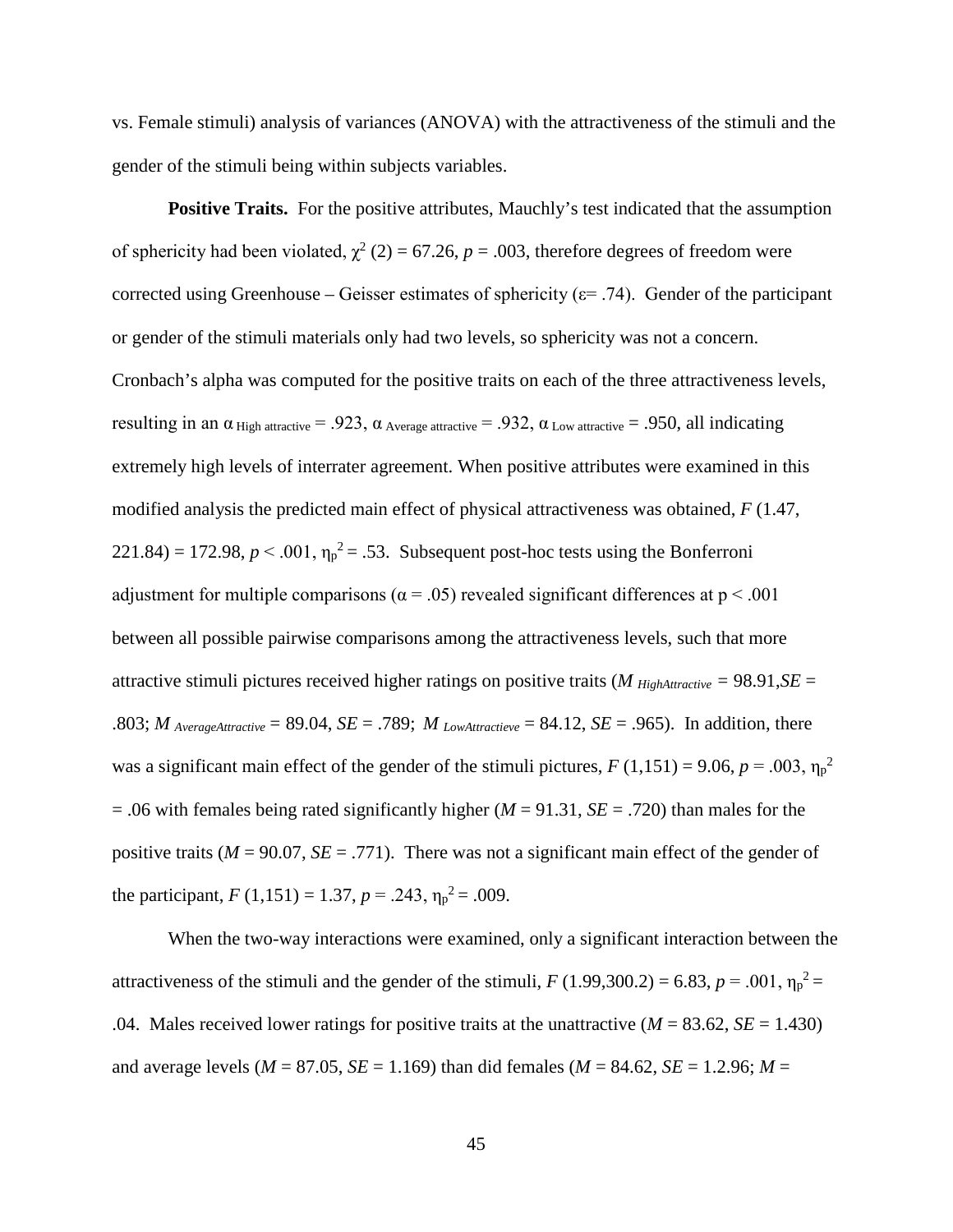91.03, *SE* = 1.060). However, in the high attractive group, males ( $M = 98.94$ , *SE* = 1.079) received higher ratings than did the females ( $M = 98.88$ ,  $SE = 1.190$ ). This interaction was then decomposed (see Howell & Lacroix, 2012 for a tutorial of this procedure), evaluating the simple main effects of attractiveness separately for female and male stimuli. This analysis of simple effects showed that the advantage of attractiveness was significant for both the male stimuli,  $F(2,150) = 98.48, p < .001, \eta_p^2 = .57$  and for the female stimuli,  $F(2,150) = 85.16, p < .001, \eta_p^2 =$ .53. Additionally, this effect of stimuli gender was found for the at the low  $F(1,151) = 13.98$ ,  $p <$ .001,  $\eta_p^2 = .09$  and average  $F(1,151) = 7.71$ ,  $p = .006$ ,  $\eta_p^2 = .05$  levels of attractiveness, but did not occur at the high attractive level  $F(1,151) = 1.01, p = .317, \eta_p^2 = .01$ .

Finally, there was a significant three-way interaction among the attractiveness of the stimuli, the gender of the stimuli, and the gender of the participant for the positive attributions, *F*  $(1.98, 300.2) = 3.94, p = .02, \eta_p^2 = .025$ . (See Figure 1) This effect indicates that when viewing pictures of female stimuli, male participants attributed higher ratings of positive traits to those of average ( $M = 91.64$ ,  $SE = 1.041$ ) or high attractiveness ( $M = 99.04$ ,  $SE = 1.180$ ) compared to female participants ( $M = 88.29$ ,  $SE = 1.148$ ;  $M = 98.12$ ,  $SE = 1.302$ ) and lower ratings to those low in attractiveness ( $M = 85.04$ ,  $SE = 1.312$ ) compared to female participants ( $M = 85.71$ ,  $SE =$ 1.148). When viewing pictures of male participants, male participants attributed higher ratings of positive traits to those of average ( $M = 90.42$ ,  $SE = 1.251$ ) or low attractiveness ( $M = 84.19$ , *SE* = 1.431) compared to female participants ( $M = 85.79$ , *SE* = 1.380;  $M = 81.52$ , *SE* = 1.579) and lower ratings for those high in attractiveness ( $M = 98.84$ ,  $SE = 1.150$ ) compared to female participants ( $M = 99.64$ ,  $SE = 1.269$ ). The analysis of simple effects showed that the advantage of attractiveness was significant for male participants viewing both the male stimuli,  $F(2,150) =$ 41.64,  $p < .001$ ,  $\eta_p^2 = .36$  and the female stimuli,  $F(2,150) = 51.71$ ,  $p < .001$ ,  $\eta_p^2 = .41$ . Similar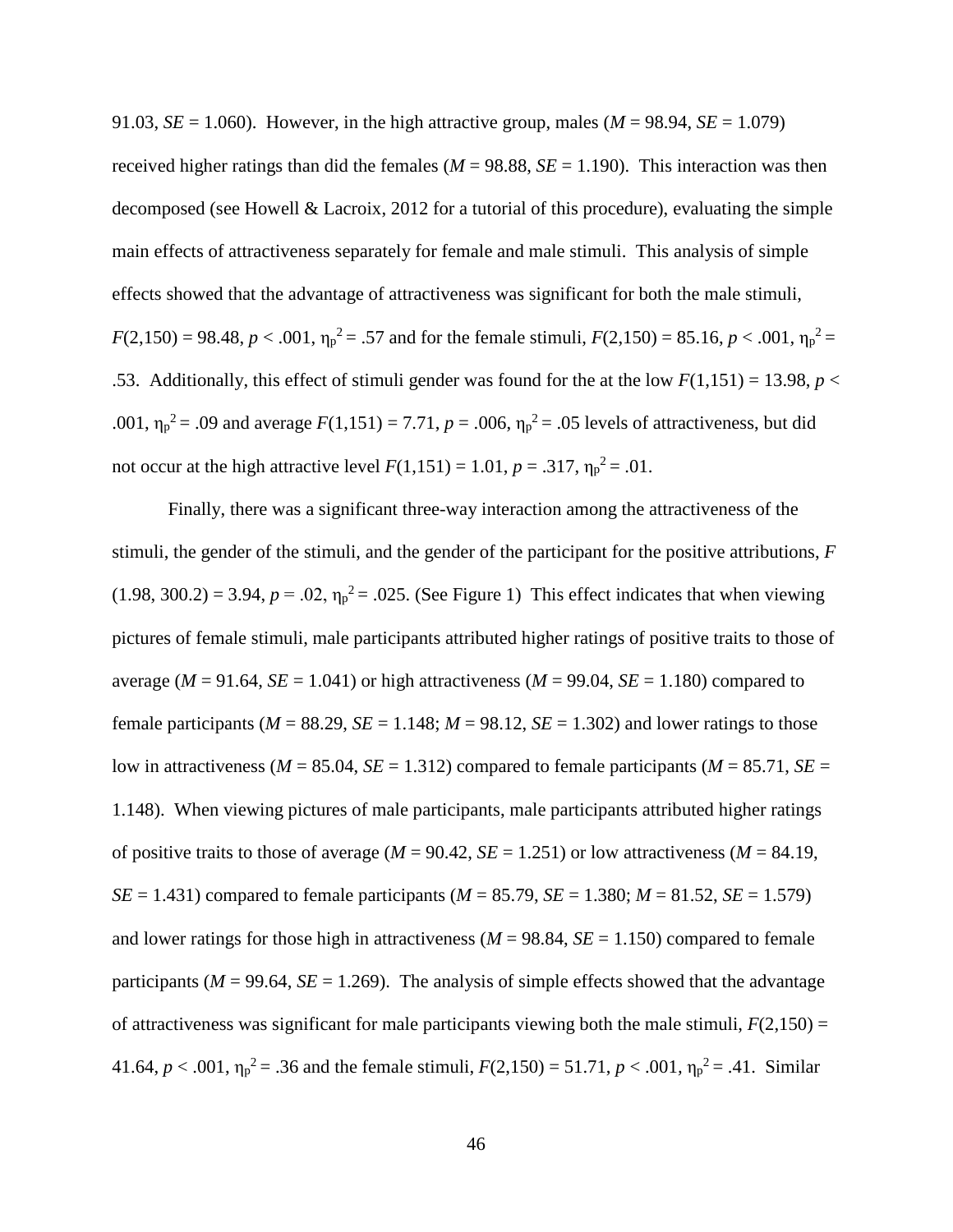results were found for the female participants viewing both the male stimuli,  $F(2,150) = 60.22$ , *p* < .001,  $η<sub>p</sub><sup>2</sup> = .45$  and the female stimuli,  $F(2,150) = 38.62$ ,  $p < .001$ ,  $η<sub>p</sub><sup>2</sup> = .34$ . This effect of participant gender was found for female participants at the low  $F(1,151) = 17.60, p < .001, \eta_p^2 =$ .10 and average  $F(1,151) = 6.38$ ,  $p = .013$ ,  $\eta_p^2 = .04$  levels of attractiveness, but did not occur at the high attractive level  $F(1,151) = 2.45$ ,  $p = .120$ ,  $\eta_p^2 = .02$ . The simple main effects in this interaction were not statistically significant for the male participants.

**Negative Traits.** For the negative attributes, Mauchly's test indicated that the assumption of sphericity had been violated,  $\chi^2$  (2) = 42.74, *p* = .001, therefore degrees of freedom were corrected using Greenhouse – Geisser estimates of sphericity ( $\varepsilon$ = .77). Gender of the participant or gender of the stimuli materials only had two levels, so sphericity was not a concern. Cronbach's alpha was computed for the negative traits on each of the three attractiveness levels, resulting in an  $\alpha$  High attractive = .786,  $\alpha$  Average attractive = .780,  $\alpha$  Low attractive = .790, all indicating high levels of interrater agreement. In this analysis the predicted main effect of physical attractiveness was found,  $F(1.54, 189.88) = 27.85, p < .00, \eta_p^2 = .19$ . This effect suggests that if we ignore the gender of the participant and the gender of the stimuli, that some individuals were rated significantly differently than the others. Subsequent post-hoc tests using the Bonferroni adjustment for multiple comparisons ( $\alpha$  = .05) revealed significant differences at p < .001 between all possible pairwise comparisons among the attractiveness levels, such that less attractive stimuli pictures received higher ratings on negative traits (*M HighAttractive =* 22.87,  $SE = .310$ ; *M* AverageAttractive = 23.85,  $SE = .264$ ; *M* LowAttractieve = 25.19,  $SE = .335$ ). There was not a significant main effect of the gender of the stimuli pictures,  $F(1,123) = 1.33$ ,  $p = .252$   $\eta_p^2 =$ .01, nor for the gender of the participant,  $F(1,123) = 1.13$ ,  $p = .288$ ,  $\eta_p^2 = .01$ .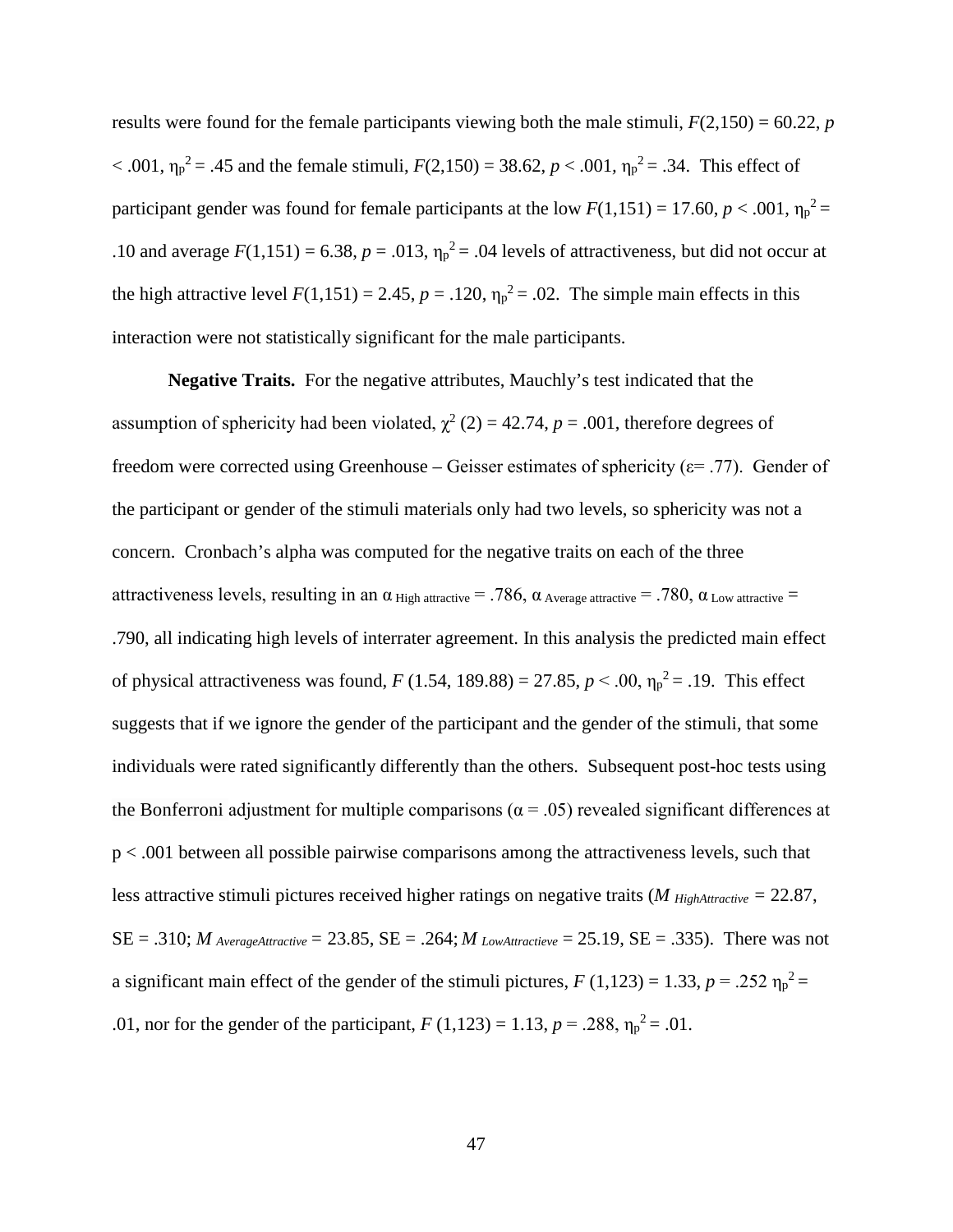When the two-factor interactions were examined, the interaction between the gender of the participant and the attractiveness of the stimuli was statistically significant for the negative traits, *F* (1.54, 189.88) = 3.703,  $p = .037$ ,  $\eta_p^2 = .03$ . This effect suggests that there was a difference in the negative attributions based on attractiveness for male and female participants. Specifically, male participants attributed higher levels of negative traits to the low attractive (*M*  $= 25.75$ , *SE* = .448) and average images (*M* = 24.31, *SE* = .354) compared to female participants  $(M = 24.64, SE = .498; M = 23.39, SE = .393)$ , and higher levels of negative traits to low attractive images ( $M = 22.65$ ,  $SE = .415$ ), compared to female participants ( $M = 23.10$ ,  $SE =$ .461). There was also a significant interaction between the attractiveness of the stimulus and the gender of the stimuli,  $F(1.98,244.18) = 7.173$ ,  $p < .001$   $\eta_p^2 = .06$ . This effect suggests that there was a difference in the negative attributions based on attractiveness for picture of males and females at the three different attractiveness levels. Specifically, males received higher ratings for negative traits at the unattractive level ( $M = 25.49$ ,  $SE = .355$ ) than did females ( $M = 24.09$ ,  $SE =$ .379). However, in the average and high attractive group, females received higher ratings (*M* = 24.04, *SE* = .276; *M* = 23.32, *SE* = .347), than did the males (*M* = 23.66, *SE* = .325; *M* = 22.42,  $SE = .352$ ). The simple main effects in this interaction, however, were not statistically significant for the male participants.

The two-way interaction between the gender of the participant and the gender of the stimuli was not statistically significant for the negative traits,  $F(1,123) = .544$ ,  $p = .462$ ,  $\eta_p^2 =$ .004, nor was the three-way interaction among the attractiveness of the stimuli, the gender of the stimuli, and the gender of the participant for the negative attributions,  $F(1.98, 244.18) = .751$ , *p*  $= .47, \eta_p^2 = .004.$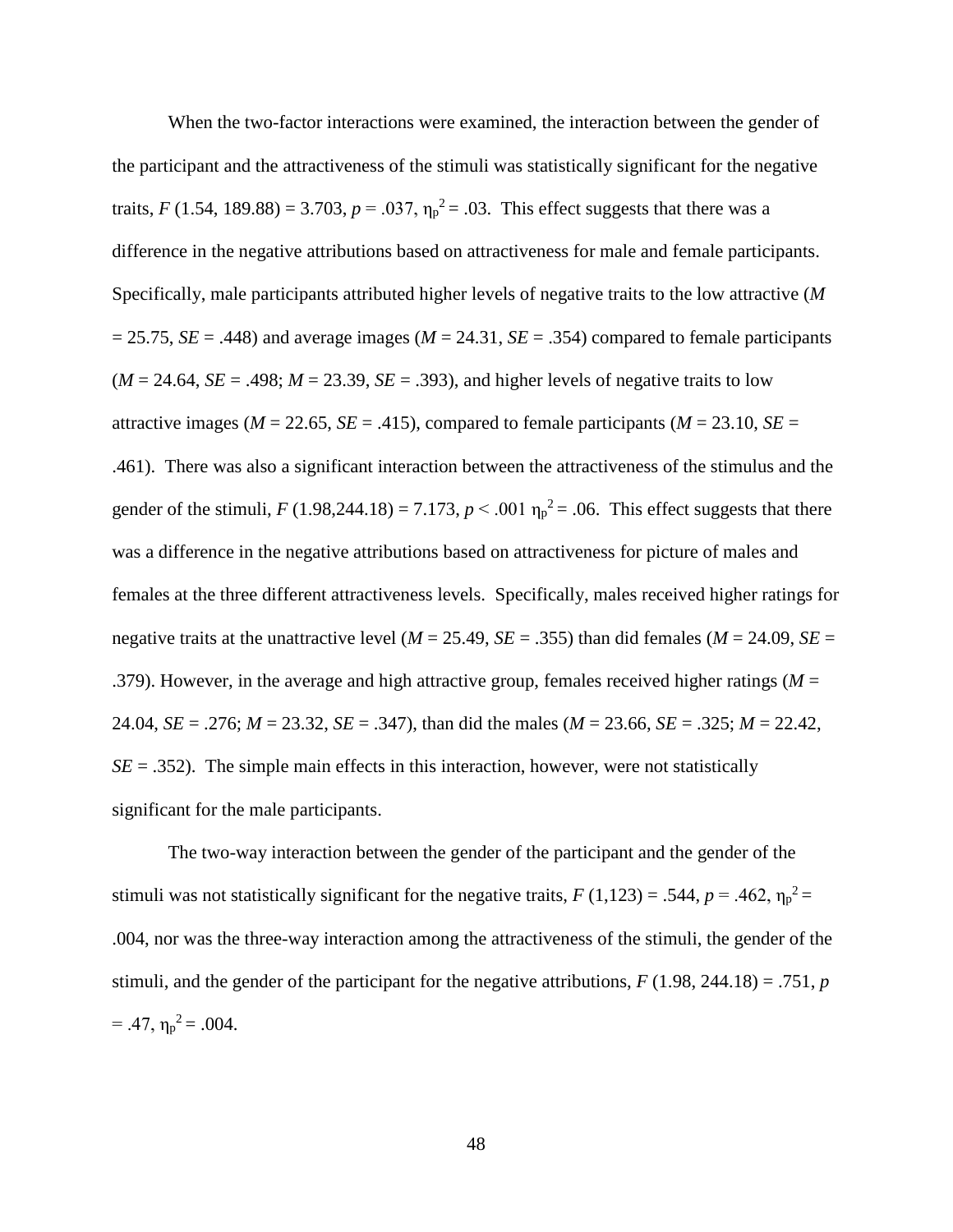**Manipulation check**. To test whether the participants agreed with the attractiveness ratings of the stimulus materials, participants were asked to rate the attractiveness of each of the 24 stimuli pictures. A 3 (high attractive vs. average vs. low attractive stimuli) X 2(Male vs. Female participant) X 2(Male vs. Female stimuli) analysis of variances (ANOVA) with the attractiveness of the stimuli and the gender of the stimuli being within subjects variables was conducted to compare the effect of condition on these ratings of attractiveness. For the attractiveness ratings, Mauchly's test indicated that the assumption of sphericity had been violated,  $\chi^2$  (2) = 65.12, *p* < .05, therefore degrees of freedom were corrected using Greenhouse – Geisser estimates of sphericity ( $\varepsilon$ = .72). Gender of the participant or gender of the stimuli materials only had two levels, so sphericity was not a concern.

In this analysis the predicted main effect for the participant attractiveness ratings was found, *F* (1.45, 196.72) = 186.88,  $p < .001$ ,  $\eta_p^2 = .58$ . Subsequent post-hoc tests using the Bonferroni procedure ( $\alpha = .05$ ) revealed significant differences at  $p < .001$  between all possible pairwise comparisons among the attractiveness levels (*M HighAttractive* = 14.88, *SE* = .206; *M*  $AverageAttractive = 12.44$ ,  $SE = .230$ ;  $M_{LowAttractive} = 10.53$ ,  $SE = .263$ ). In addition, a couple of unexpected effects were found. First, there was an effect of the gender of the stimuli picture, *F*   $(1, 136) = 23.685, p < .001, \eta_p^2 = .15$ , such the female pictures (*M* = 12.99, *SE* = .183) were rated as significantly more attractive than the males  $(M = 12.24, SE = .233)$ .

Second, there was a significant 3-way interaction among the variables, *F (*1.783, 242.51)  $= 4.58$ ,  $p = .014$ ,  $\eta_p^2 = .033$ . This effect tells us that when viewing pictures of female stimuli, male participants higher ratings of attractiveness for those of average attractiveness ( $M = 13.03$ ,  $SE = .301$ ) compared to female participants ( $M = 12.90$ ,  $SE = .339$ ) and lower ratings for those both high ( $M = 14.68$ ,  $SE = .277$ ) and low in attractiveness ( $M = 10.96$ ,  $SE = .343$ ) compared to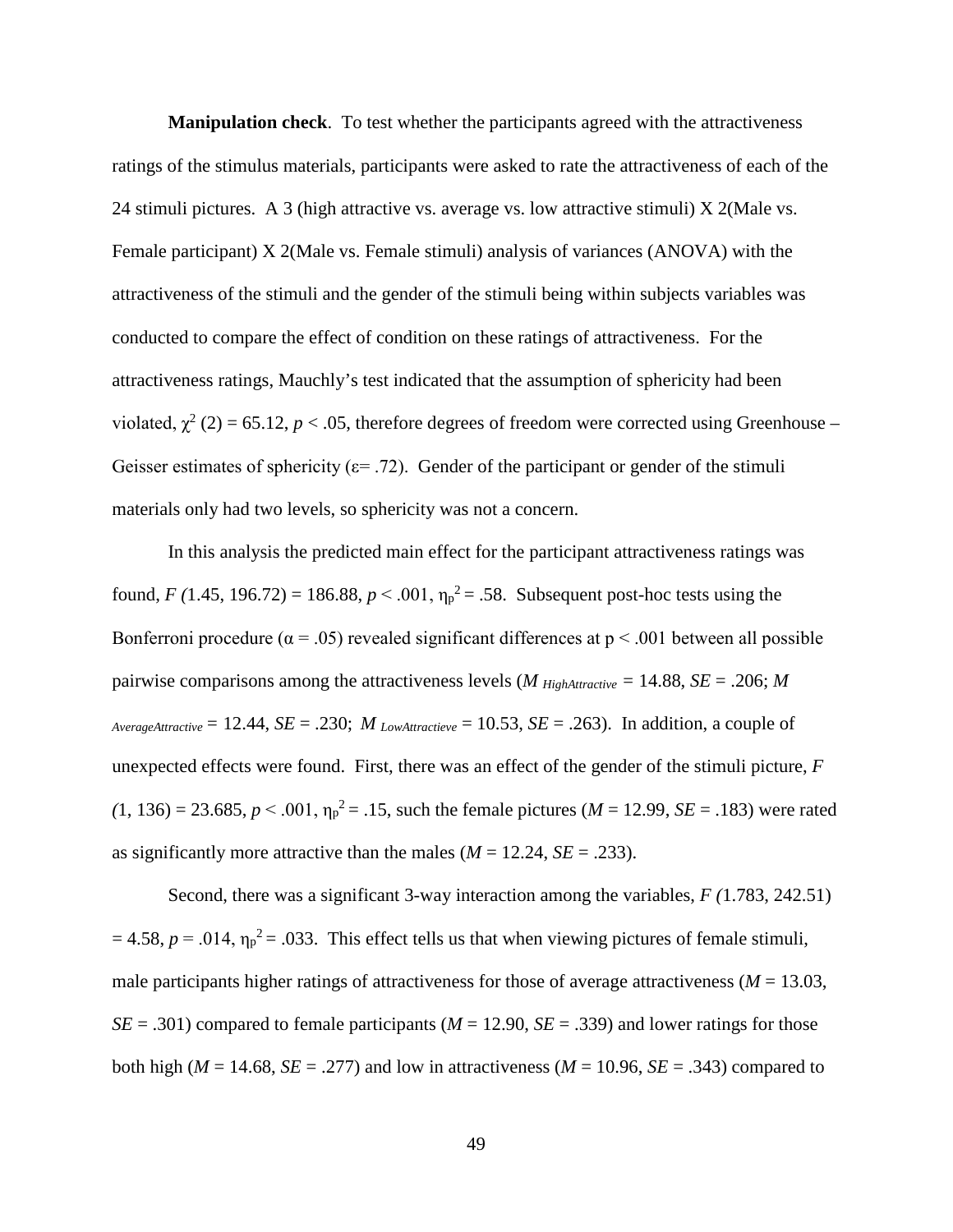female participants ( $M = 15.16$ ,  $SE = .311$ ;  $M = 11.20$ ,  $SE = .386$ ). When viewing pictures of male participants, male participants attributed higher ratings of attractiveness for those of average ( $M = 12.08$ ,  $SE = .359$ ) or low attractiveness ( $M = 10.36$ ,  $SE = .401$ ) compared to female participants ( $M = 11.74$ ,  $SE = .403$ ;  $M = 9.59$ ,  $SE = .450$ ) and lower ratings for those high in attractiveness ( $M = 14.39$ ,  $SE = .345$ ) compared to female participants ( $M = 15.28$ ,  $SE = .387$ ). Analysis of simple effects showed that the advantage of attractiveness was significant for when male participants viewed both male stimuli,  $F(2,135) = 43.63, p < .001, \eta_p^2 = .39$  and female stimuli,  $F(2,135) = 42.76$ ,  $p < .001$ ,  $\eta_p^2 = .39$ . Results for female participants was similar for both male stimuli,  $F(2,135) = 72.11$ ,  $p < .001$ ,  $\eta_p^2 = .52$  and female stimuli,  $F(2,135) = 37.51$ ,  $p <$ .001,  $\eta_p^2 = .36$ .

**Moderator Analyses**. It was hypothesized that certain individual differences might moderate the relationship between trait inferences and physical attractiveness. To examine whether any of the individual differences (i.e., Global Just World, Need for Cognition, Rosenberg Self-Esteem Scale & Empathic Concern) moderate the explored relationship, moderator analyses were conducted using the general linear model (GLM). In these analyses, the variables were centered, and three models were constructed: the first model with only the attractiveness of the stimulus; the second model adding the moderating variable; and the third adding the interaction term (e.g., Furman & Buhrmester,1985). If the individual difference measures are moderating the relationship between attractiveness of the stimulus and the moderator variable, then the models containing the two-way interaction term should be associated with significant increases in  $R<sup>2</sup>$ . In each case, the first model was significant, as it reflects the ANOVA analysis presented above.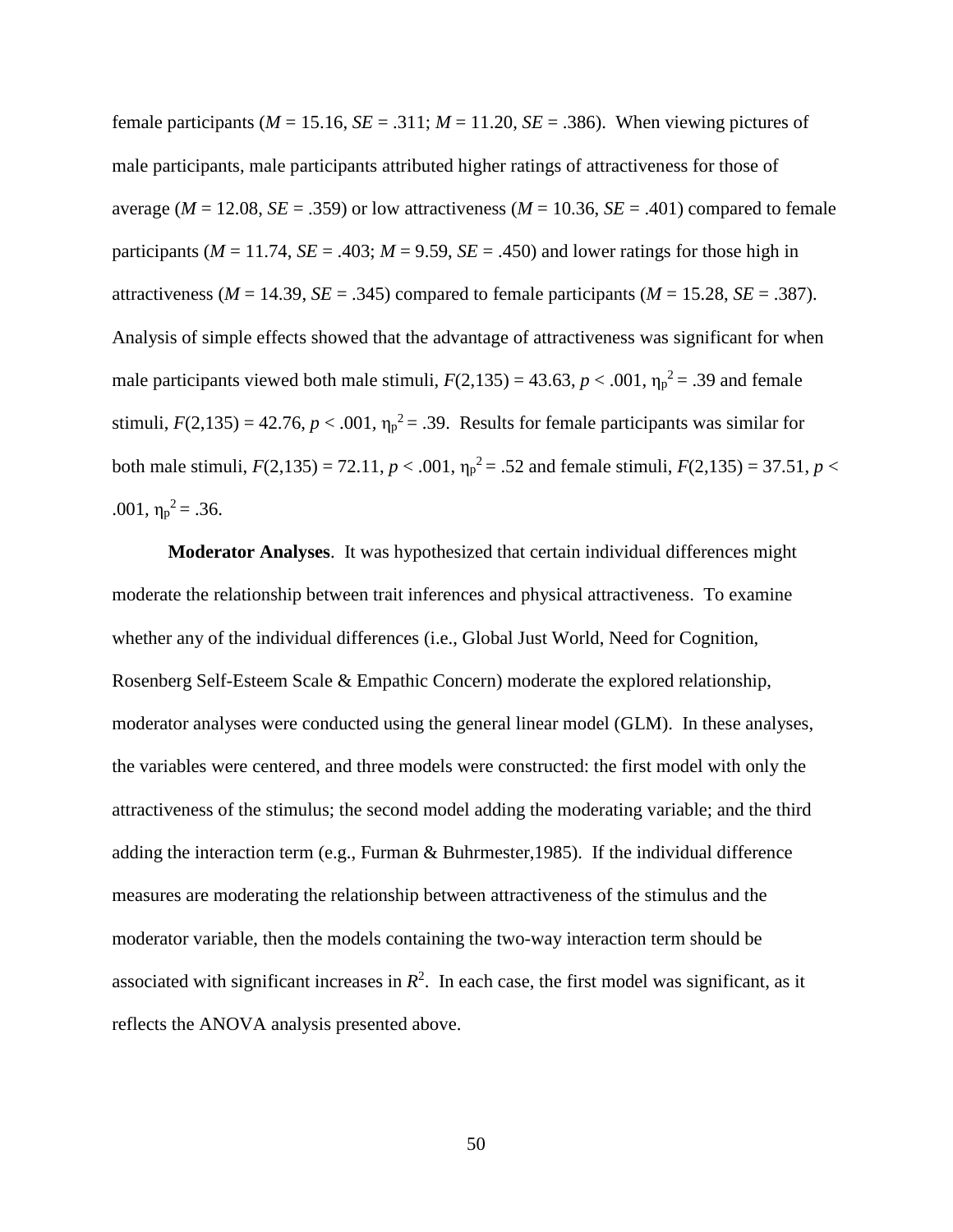When examining the Global Just World Scale (Lipkus, 1991), the Need for Cognition Scale (Cacioppo, & Petty, 1982), and the Rosenberg Self-Esteem Scale (Rosenberg, 1965) there were no significant results. When the Empathy Sub-Scale of the MiP-SR (Benning, Barchard, Westfall, Molina, Brouwers, in prep) was examined, however, significant results were discovered. For the positive traits, the  $R^2$  change in step 2 was .052. This value is-significant (*F*  $(1, 125) = 13.310, p < .001, \eta_p^2 = .096$ , indicating that empathy explained a significant portion of the variance for the positive trait inferences, specifically that individuals higher in empathy ascribed more positive traits to the stimuli pictures regardless of their level of attractiveness. The addition of the interaction term did result in a significant increase in variance explained over the main effects model ( $\Delta R^2$ <sup>=</sup> .011, *F* (2, 250) = 7.861, *p* < .001,  $\eta_p^2$  = .059), indicating that empathy moderates the effect of physical attractiveness on positive trait inferences. For the negative traits, the  $R^2$  change in step 2 was .045. This value is-significant ( $F(1, 102) = 8.149$ ,  $p = .005$ ,  $\eta_p^2$  = .074), indicating that empathy explained a significant portion of the variance for the negative trait inferences, specifically that individuals higher in empathy ascribed less negativity to the stimuli pictures regardless of their level of attractiveness. The addition of the interaction term did not result in a significant increase in variance explained over the main effects model ( $\Delta$  $R^2 = 0.006$ , *F* (2, 204) = 2.279, *p* = .11,  $\eta_p^2 = 0.022$ ), indicating that empathy did not moderate the effect of physical attractiveness on negative trait inferences. Finally, internal consistency was high regarding the empathy sub-scale,  $\alpha = .794$ .

**Ethnicity.** As all of the stimuli pictures in the study represented Caucasians, it seemed worthwhile to examine whether there was a statistical difference in the trait attributions of participants from different ethnicities. Participants were coded as either Caucasian or non-Caucasian and the ratings for negative trait attributions was subtracted from the positive trait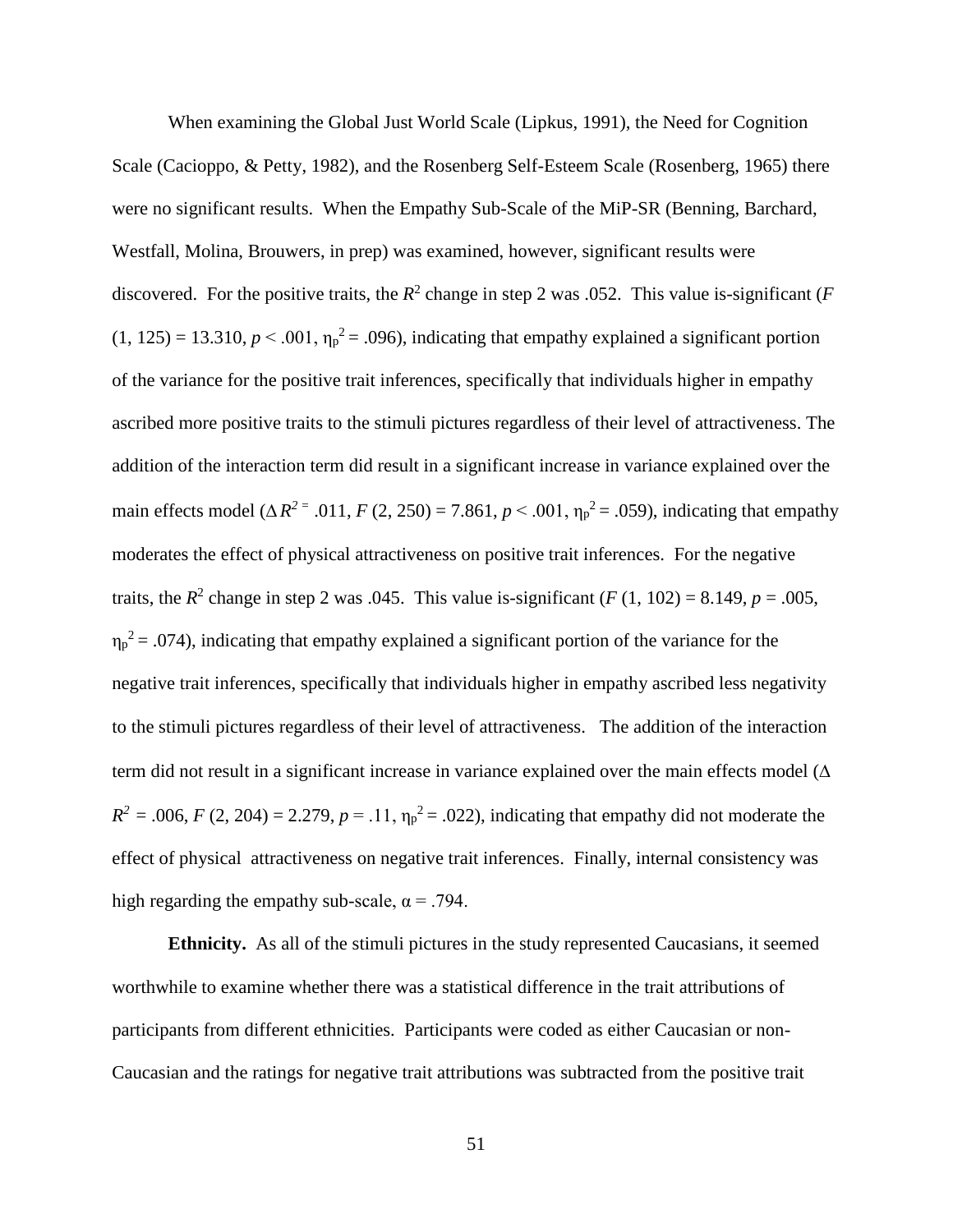attributions to provide a singular score of stereotypic responding. Next, a 3 (high attractive vs. average vs. low attractive stimuli) X 2(Caucasian vs. Non-Caucasian) ANOVA, with the attractiveness of the stimuli being a within subjects variable, was conducted to compare the effect of ethnicity on these ratings of attractiveness.

The two-way interaction between the attractiveness of the stimuli and the ethnicity of the participant was statistically significant,  $F(2, 246) = 8.224$ ,  $p = .001$ ,  $\eta_p^2 = .063$ . This effect indicates that for both low attractive individuals ( $M = 126.66$ ,  $SE = 2.454$ ) and those of average appearance ( $M = 133.57$ ,  $SE = 2.136$ ), Caucasian participants had stronger attractiveness-based trait inferences (i.e., more positive for attractive individuals, more negative for unattractive individuals) compared to non-Caucasian participants ( $M = 115.18$ ,  $SE = 2.638$ ;  $M = 126.46$ ,  $SE =$ 2.296). For those highly attractive, there was not a statistical difference (*M* Caucasian = 147.01, *SE*  $= 2.170$ ; *M* non-Caucasian = 147.51, *SE* = 2.332).

There was a significant main effect of physical attractiveness,  $F(2, 246) = 160.208$ ,  $p <$ .001,  $\eta_p^2$  = .566. This effect suggests that if we ignore the ethnicity of the participant that some individuals were rated significantly differently than the others in a pattern consistent with the attractiveness stereotype (*M HighAttractive* = 147.26, *SE* = 1.593; *M* AverageAttractive = 130.02, *SE* = 1.568; *M LowAttractieve* = 120.92, *SE* = 1.801). Post-hoc testing was carried out using pairwise comparisons of estimated marginal means with Bonferroni adjusted levels. Significant differences at  $p < 0.01$  were found among all comparisons. There was also a significant main effect of the ethnicity of the participant on the ratings of the stimuli pictures,  $F(1,123) = 4.538$ , *p*  $= .035$ ,  $\eta_{p}^{2} = .036$ , such that Caucasians (*M* = 135.75, *SE* = 1.928) responded in a more stereotypical pattern, compared to non-Caucasian participants (*M* = 129.72, *SE* = 2.072).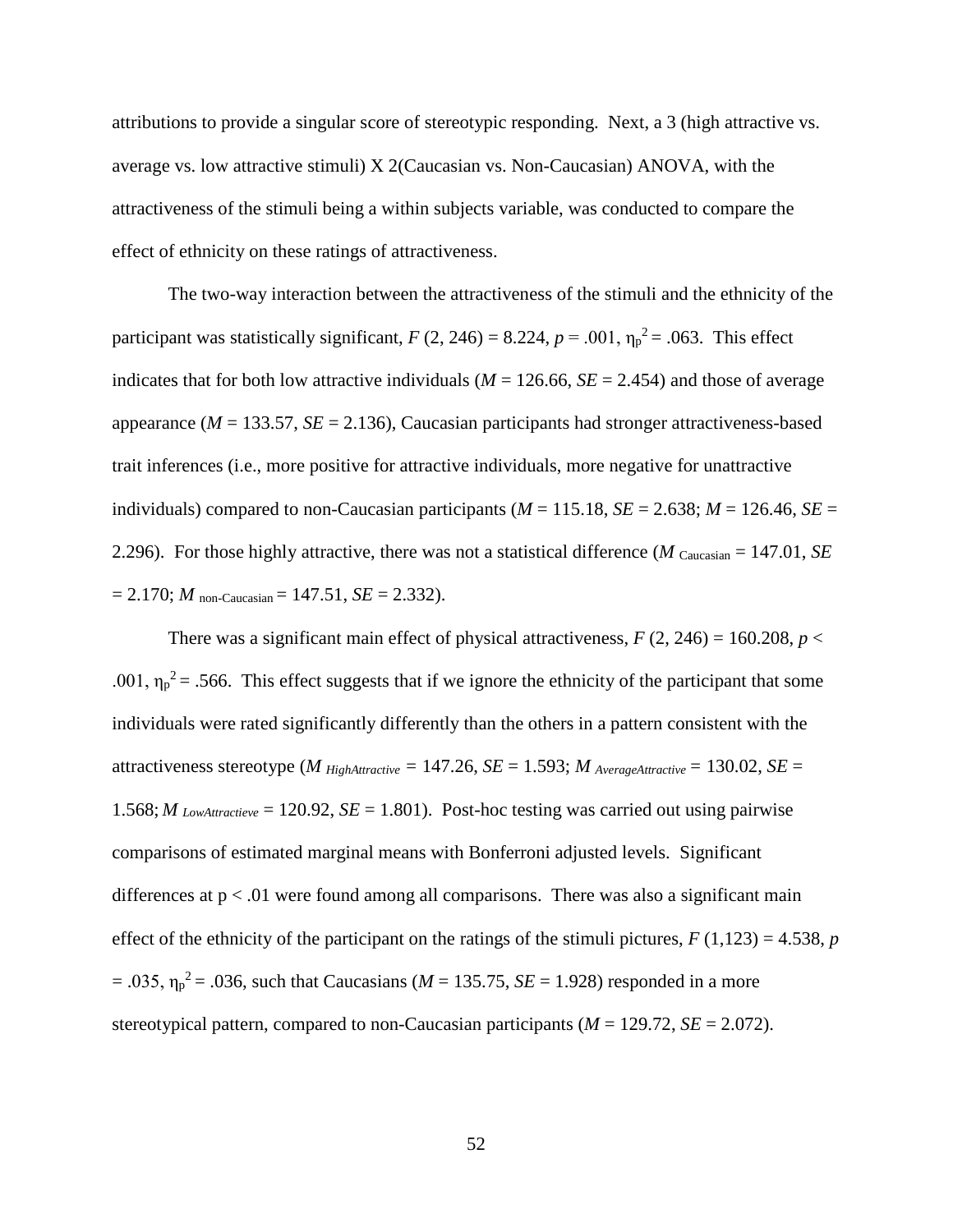## **Discussion**

These results provide strong empirical support for the primary hypothesis, that health care providers provide differential care based on one's physical appearance. Specifically, they replicate previous work on attractiveness stereotypes that have been done in other domains, using a sample of health care providers. This suggests that health care providers are not different from the general public when it comes to creating trait attributions based on beauty. The lack of significant individual moderators (self-esteem, need for cognition, & just world beliefs) strengthens the view that these attributions are a human universal, however, the noted ethnic differences and the significant results regarding empathy do indicate that culture plays a role in the endorsement of attractiveness-based stereotypes.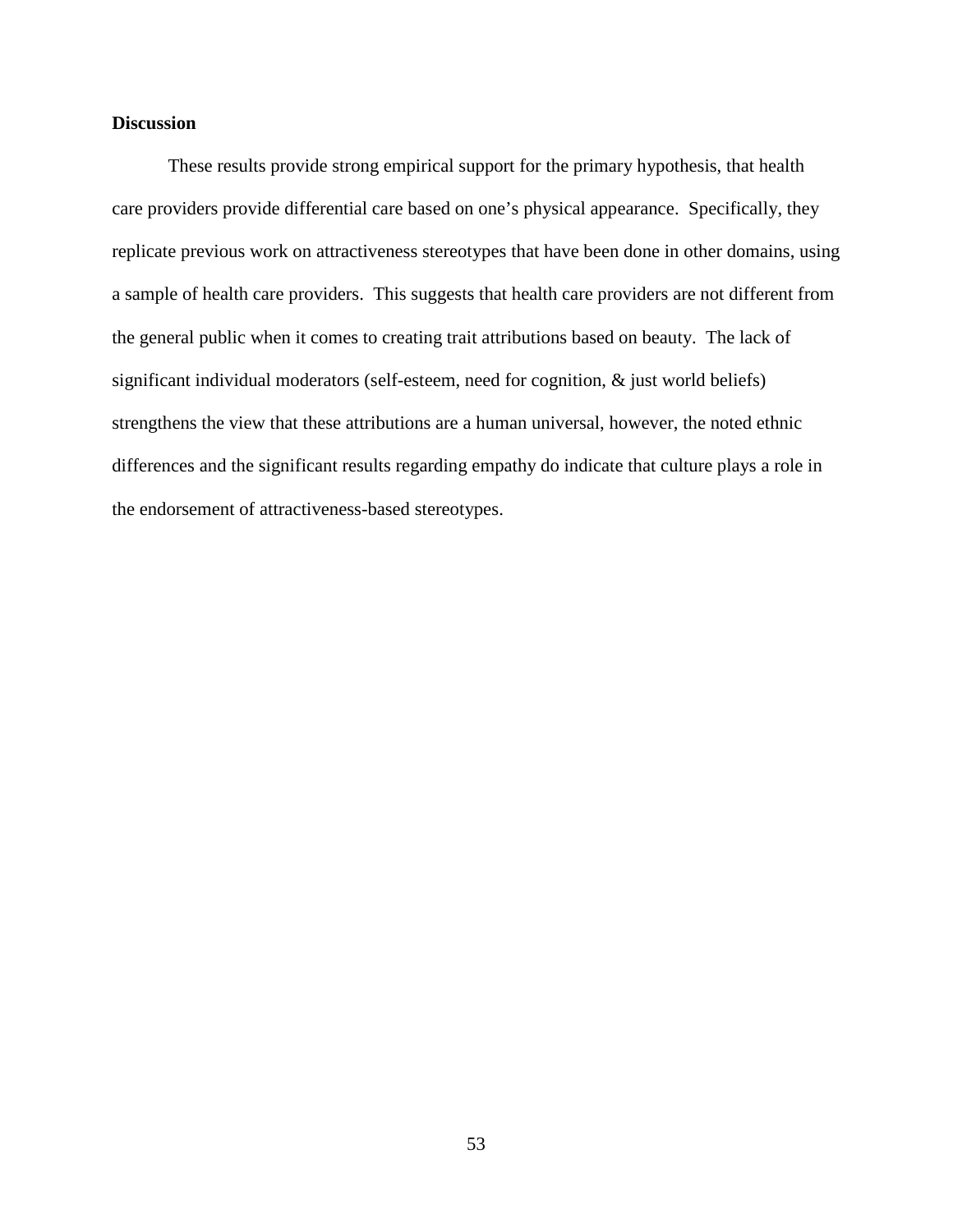#### **Chapter 5: Experiment Two**

Having demonstrated that health care professionals hold the attractiveness stereotype, the second study attempted to demonstrate that this stereotype influenced the quality of health care provided.

## **Participants**

Two hundred eighteen participants that are either nursing students or currently employed as nurses were recruited for this study. To acquire a wide range of participants from varied backgrounds, qualified participants were recruited utilizing the University of Nevada, Las Vegas (UNLV) subject pool, word of mouth, and Amazon MTurk. Participants recruited through MTurk received \$1.25 compensation for their participation. Only participants who completed the survey were included in the final analyses. Additionally, to screen for fraudulent responses, at the end of the survey participants were given the opportunity to indicate if they did not qualify for the study with the understanding that honesty would not affect their compensation. This left 172 participants in the final analysis (94 females and 78 males). The average age of the participants was 26.88 and the range of ages was 18 to 62. Fifty-three percent of the participants were of European decent, 24% were of Asian descent, 14% were of Hispanic descent, 9% were of African descent and 4% were from other ethnic groups. To determine the minimum number of participants needed, a power analysis was conducted. Assuming an alpha for the ANOVA of .05, power of .80, and a medium effect size ( $f^2 = .25$ ), a sample size of 129 is required to detect a significant effect.

## **Materials and Procedure**

The study was presented to participants using Qualtrics software package. When the participant logged in, they first saw the informed consent form. Assuming that they choose to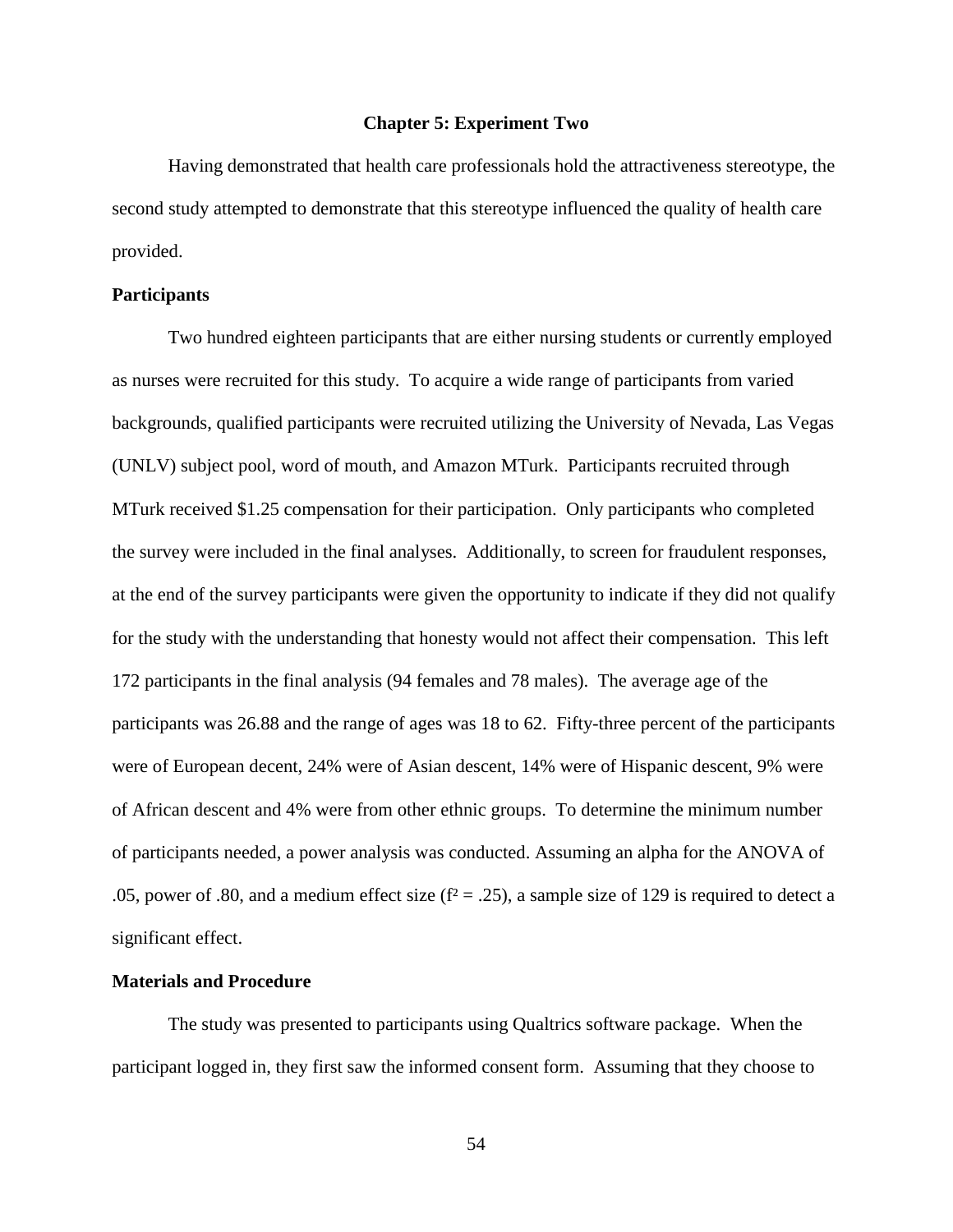participate, the individual next read the instructions. Participants were told that we were interested in learning about regional differences in medical training. That is to say, that we were interested in exploring whether individuals that receive their training in different areas of the world may emphasize different aspects of medical care in their practice. The instructions assured participants that there was not a 'right' or 'wrong' response, as we are only interested in their personal opinions. Through random assignment, participants received one of six variations of a written scenario accompanied by a color photograph. The scenario is presented below, describing an individual experiencing chronic pain and is adapted from Bernardes and Lima, 2010.

Three years ago, a 37-year-old **man/woman** suffered an accident sustaining injuries on his/her lumbar spine. Since that day this **man/woman** has been living with a constant and intense pain in **his/her** low back, which spreads to **his/her** right leg. **He/she** has trouble sleeping more than two hours straight. Sometimes pain is so intense that walking or even standing in an upright position becomes difficult. Pain has been seriously interfering with this **man/woman's** family, professional and social life.

The manipulation in the study was the variation of the photograph accompanying the written scenario. Gender was manipulated (male, female) as was as the attractiveness of the individual in the photograph (high-attractive, average attractiveness, low-attractiveness). Each participant read only one scenario associated with either a high, medium, or low attractive male or female person in the picture. These photographs have been obtained from an online database, were selected from the same photograph set used in study one and also have had high interrater agreement regarding attractiveness in previous work (Westfall et al., under review). Specifically,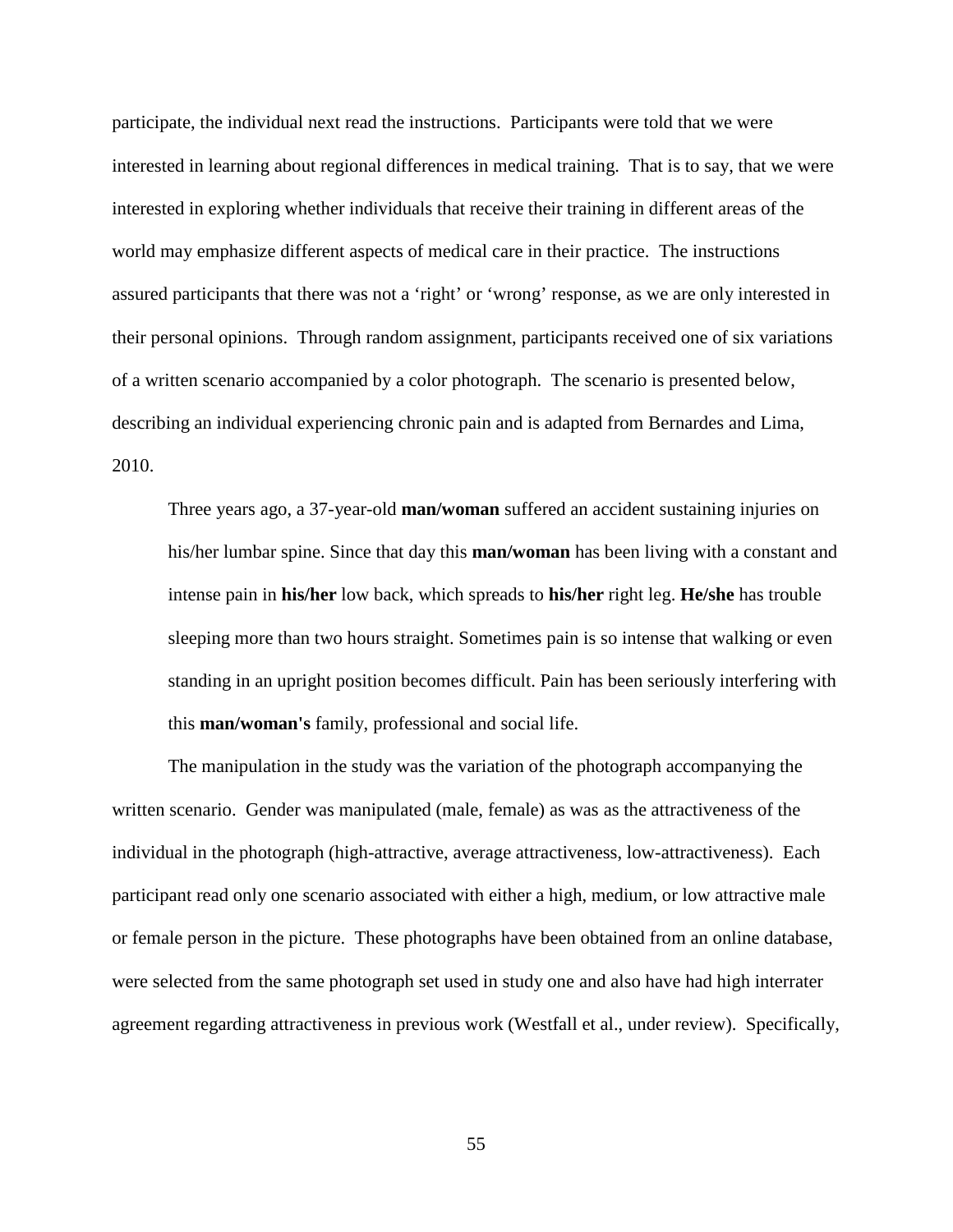individuals rated the physical attractiveness of the stimuli photographs on a scale of  $1 - 10$  and reliability was measured using Cronbach's alpha, resulting in  $\alpha = .832$ .

Following the scenario, participants completed two measures, adapted from Hebl and Xu, (2001). The first form, the *Medical Procedures Form* (See Appendix F), asked participants to indicate on a checklist which tests, procedures, or referrals they would recommend for the patient in the scenario. There were 41 procedures on the checklist, ranging in both severity and relevance. The second form, the *Patient Follow-Up Questionnaire* (See Appendix G), asked the participant to indicate the amount of time that they would spend with the patient. Additionally, this measure asked the participant 13 questions regarding their attitude towards the patient, such as the extent to which they thought seeing this patient would be a waste of their time, the extent to which the patient would be annoying, and how much personal desire they had to help the patient. These questions were answered by participants on a 9-point scale that is anchored by (1) 'Not at all,' (5) 'Somewhat,' and (9) 'Extremely' (See Appendix G).

Following completion of these tasks, participants completed the Global Belief in a Just World Scale (Lipkus, 1991) and provided demographic data consisting of their gender (male, female, other), age, level of education (high school diploma, some college, college degree, advanced degree), and sexual orientation (heterosexual, homosexual, bisexual, rather not say/other). Finally, at the end of the study the participants also rated the picture that they viewed on a 5-point scale with 1 being "extremely unattractive" and 5 being "highly attractive."

# **Results**

**Patient Follow-Up Questionnaire.** The Patient Follow-Up Questionnaire asked participants 14 explicit questions regarding their potential interaction with the individual portrayed in the scenario. Cronbach's Alpha was computed on the first 13 items (time spent was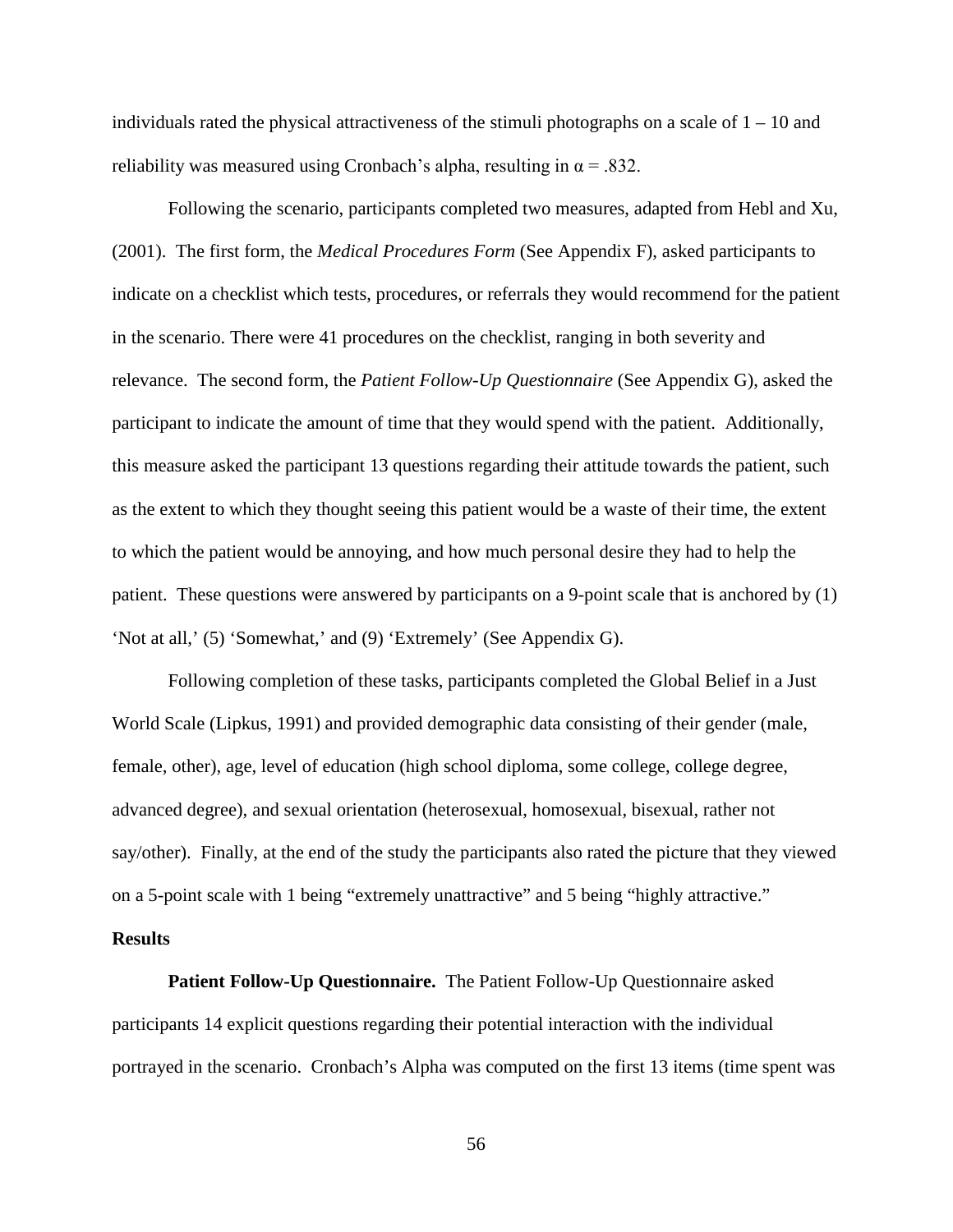scaled differently) and was found to have an  $\alpha = .735$ . The scores on these 13 items were averaged and an ANOVA was conducted, however it failed to detect a significant result. Therefore, to determine whether their explicit responses were influenced by the attractiveness manipulation, each of the 14 ratings were analyzed in separate 3 (high attractive vs. average vs. low attractive stimuli) X 2(Male vs. Female participant) X 2(Male vs. Female stimuli) analyses of variance (ANOVA), all as between-subjects variables. As this work is seen primarily as exploratory, a  $p < 0.05$  was cautiously interpreted as significant and no adjustments for multiple comparisons were preformed to avoid the possibility of missing potentially important findings (Rothman, 1990), as such corrections greatly inflate the likelihood of Type II error.

Thus, a 3-way between groups ANOVA was used to examine the main effects and interactions of the Attractiveness of the stimuli picture, Gender of the stimuli picture, and Gender of the participant as they relate to levels of "Personal desire I have to help this patient." The only significant finding was a main effect of the Attractiveness of the stimuli picture,  $F(2, 159) =$ 6.852,  $p = .001$ ,  $\eta_p^2 = .081$ , indicating that participants had more desire to help more attractive patients. Post-hoc testing was carried out using pairwise comparisons of estimated marginal means with Bonferroni adjusted levels. Significant differences at p < .05 were found for all of the possible pairwise comparisons (*M*  $_{HighAttribute} = 7.885$ ,  $SE = .238$ ;  $M_{AverageAttribute} = 6.952$ ,  $SE$  $= .240$ ; *M* LowAttractieve  $= 6.720$ , *SE*  $= .228$ ).

When the item on the "Amount of patience I would have with this patient" was analyzed in the standard ANOVA, there was a main effect of the Attractiveness of the stimuli picture, *F*  $(2, 163) = 3.399$ ,  $p = .036$ ,  $\eta_p^2 = .037$ , indicating that participants had more patience with more attractive patients, however when post-hoc testing was carried out using pairwise comparisons of estimated marginal means with Bonferroni adjusted levels, none of the pairwise comparisons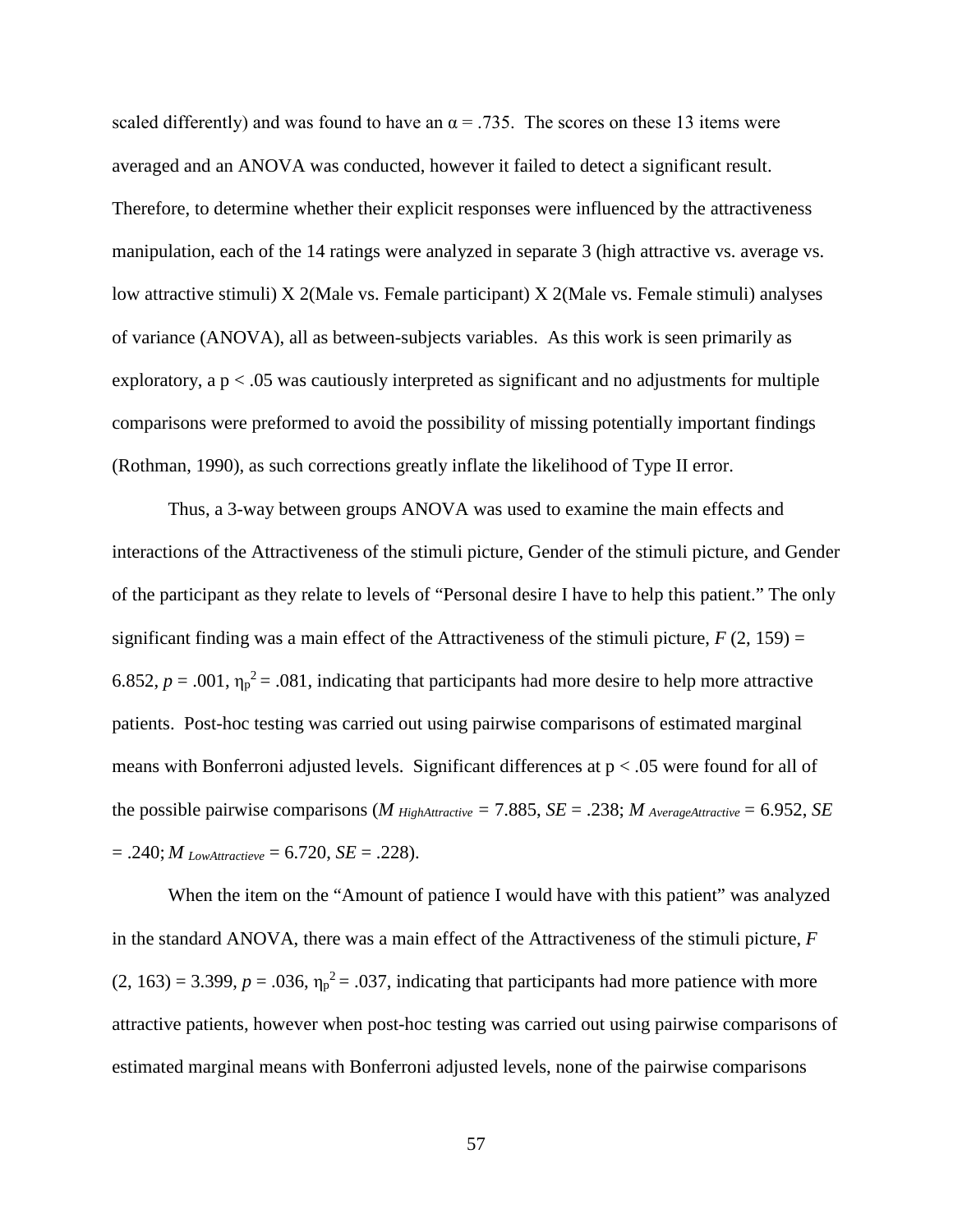were significant at the .05 level (*M HighAttractive* = 7.568, *SE* = .235; *M* AverageAttractive = 6.763, *SE* = .236; *M* LowAttractieve = 6.998, *SE* = .225).

The item stating "Extent to which this patient would annoy me" produced a main effect of the Attractiveness of the stimuli picture  $F(2, 161) = 3.798$ ,  $p = .025$ ,  $\eta_p^2 = .046$ , indicating less annoyance with more attractive patients. Post-hoc testing was carried out using pairwise comparisons of estimated marginal means with Bonferroni adjusted levels. A significant difference was found between high and average looking individuals, *p* = .021, however the difference between the average and low attractive individuals was not significant, nor was the difference between high and low attractive individuals. However, this was qualified by a significant 3-way interaction in this case,  $F(2, 161) = 3.662$ ,  $p = .028$   $\eta_p^2 = .048$ , Female participants indicated that they would be more annoyed by unattractive male patients (*M*   $H$ *ighAttractive* = 3.46, *SE* = .699; *M*  $_{\text{AverageAttractive}}$  = 5.23, *SE* = .699; *M*  $_{\text{LowAttractive}}$  = 3.28, *SE* = .504), however for those of average or high attractiveness, they would be more annoyed by female patients (*M* HighAttractive = 2.00, *SE* = .797; *M* AverageAttractive = 4.33, *SE* = .594; *M* LowAttractieve = 5.27, *SE* = .651), Male participants indicated that they would be more annoyed by average looking males (*M* HighAttractive = 2.07,  $SE = .673$ ; *M* AverageAttractive = 4.53,  $SE = .651$ ; *M* LowAttractieve = 3.10,  $SE = .797$ , yet for both high attractive and low attractive individuals, they found the females more annoying (*M* HighAttractive = 3.71, *SE* = .673; *M* AverageAttractive = 3.67, *SE* = .840; *M* LowAttractieve  $= 3.92$ , *SE* = .699). Analysis of the simple main effects found that gender of the stimuli picture produced differential results for both male and female participants, such that male patients were seen as more annoying. When female participants viewed males, they were seen as significantly annoying *F* (2, 157) = 5.157,  $p = .007$ ,  $\eta_p^2 = .062$ , whereas females where not *F* (2, 157) = 2.743,  $p = .067$ ,  $\eta_p^2 = .034$ . When male participants viewed males, they were seen as significantly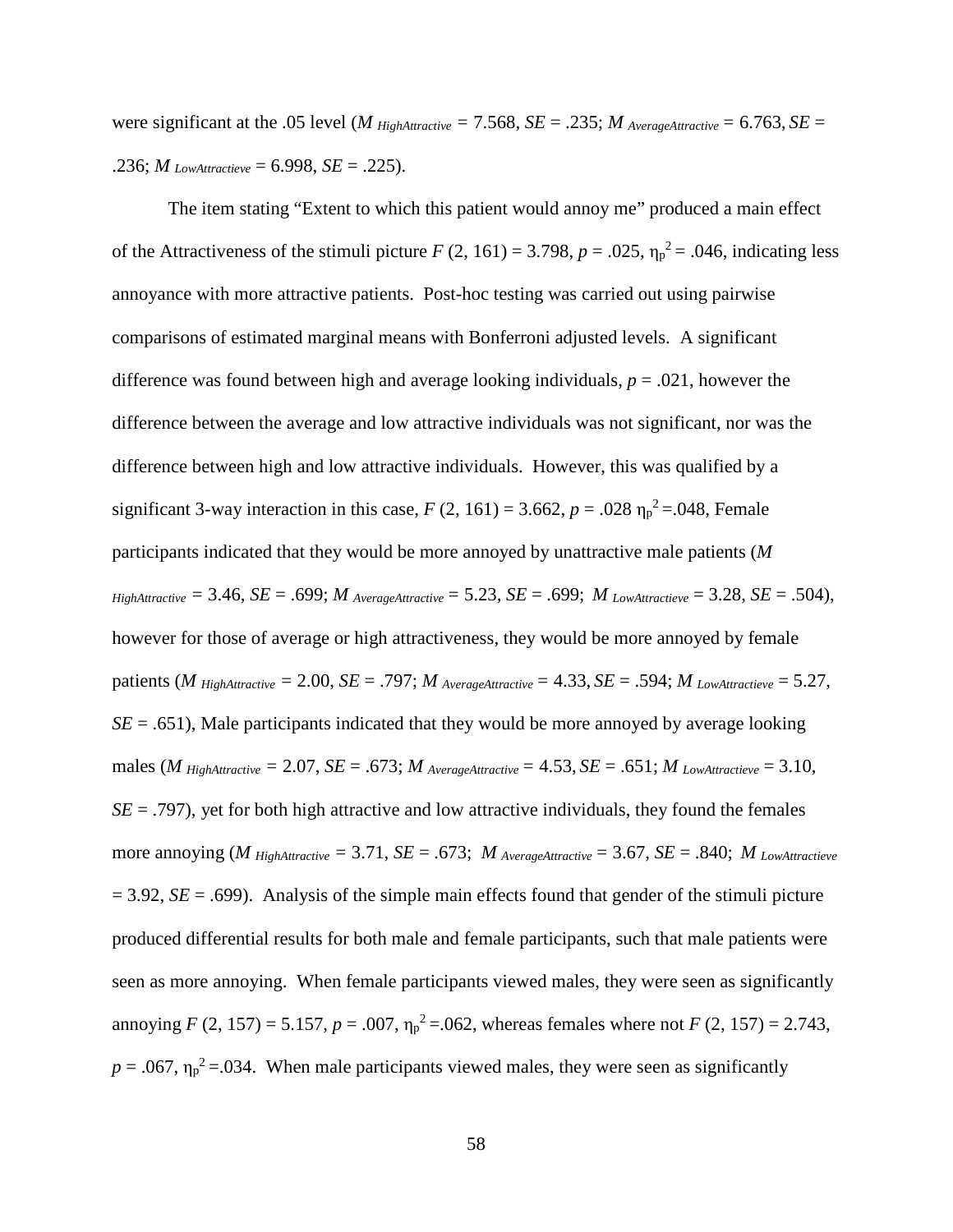annoying  $F(2, 157) = 3.491$ ,  $p = .033$ ,  $\eta_p^2 = .043$ , whereas females where not  $F(2, 157) = .035$ ,  $p$  $= .966, \eta_p^2 = .000.$ 

When examining the item "My overall positivity toward the patient.", there was a main effect of the Attractiveness of the stimuli picture,  $F(2, 155) = 3.70$ ,  $p = .027$ ,  $\eta_p^2 = .046$ , indicating that participants had more overall positivity for more attractive patients. Post-hoc testing was carried out using pairwise comparisons of estimated marginal means with Bonferroni adjusted levels. Significant differences at  $p < .05$  were found when comparing the high attractive individuals to both the average and the low attractive individuals, however the comparison between the average and low attractive individuals was not statistically significant, *p* = .207 (*M*   $HighAttractive = 7.61$ ,  $SE = .212 M_{AverageAttractive} = 6.77$ ,  $SE = .206$ ;  $M_{LowAttractive} = 7.09$ ,  $SE = .196$ ).

The item "Level of strictness in the medical advice I'd give" was examined using the same ANOVA approach, revealing a significant 2-way interaction between Attractiveness of the stimuli picture and Gender of the stimuli picture,  $F(2, 162) = 5.009$ ,  $p = .008$ ,  $\eta_p^2 = .060$ , indicating that participants felt the need to respond more strictly to low attractive males ( $M =$ 7.024,  $SE = .304$ ) compared to females ( $M = 5.733$ ,  $SE = .289$ ), however when dealing with average and high attractive patients then participants were stricter with female patients ( $M =$ 6.160, *SE* = .348; *M* = 6.700, *SE* = .329) than males (*M* = 6.024, *SE* = .286; *M* = 6.129, *SE* = .301). The simple main effects were not statistically significant in this interaction.

When analyzing the item "This sort of patient would make me like my job" the only significant finding was a main effect of the Attractiveness of the stimuli picture,  $F(2, 159) =$ 4.104,  $p = .018$ ,  $\eta_p^2 = .050$  indicating that participants would like their job more when dealing with more attractive patients. Post-hoc testing was carried out using pairwise comparisons of estimated marginal means with Bonferroni adjusted levels. Significant differences at p < .05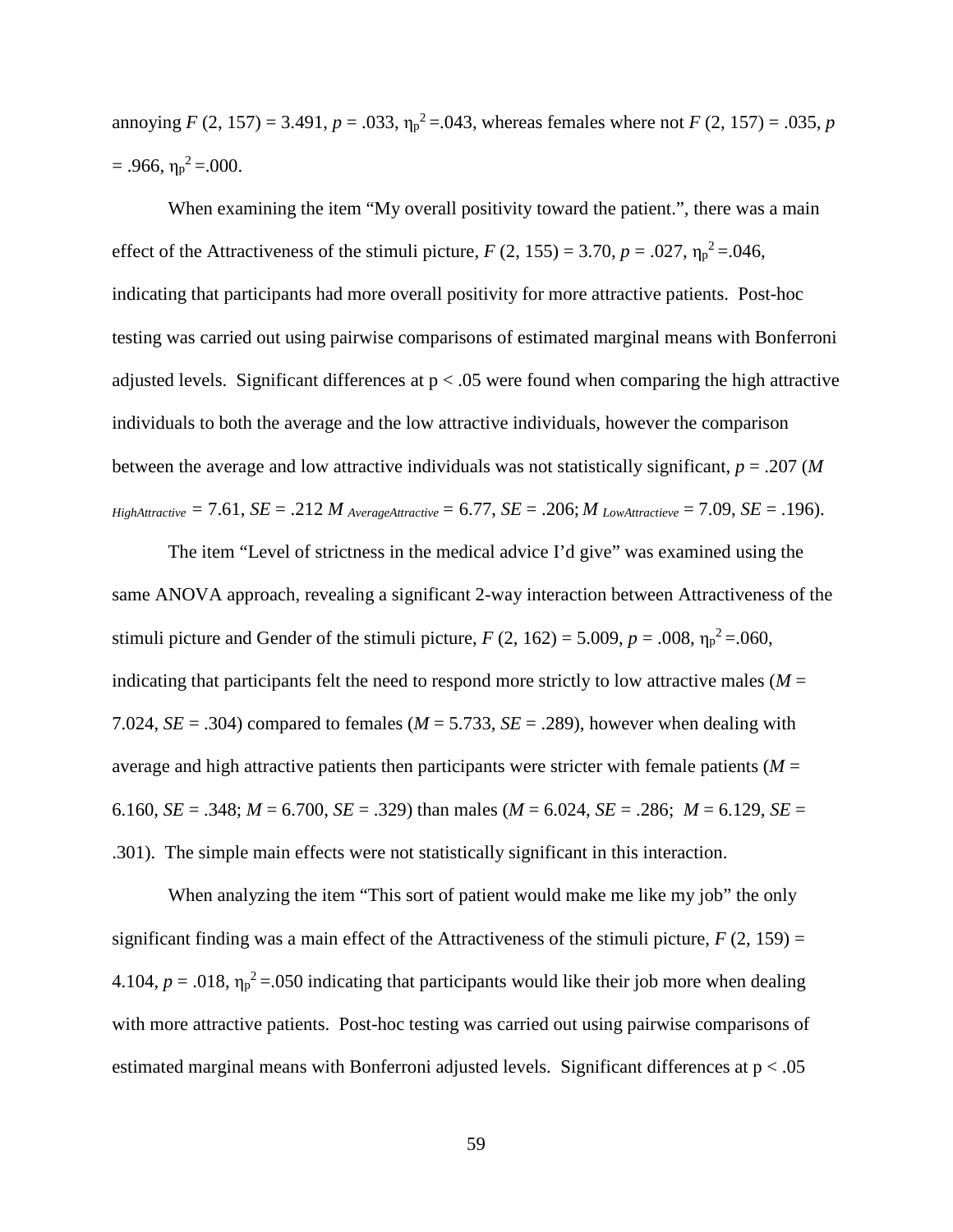were found were found when comparing the high attractive group to both the average or low attractive group, however (*M* HighAttractive = 6.77, *SE* = .245; *M* AverageAttractive = 5.892, *SE* = .241; *M LowAttractieve* = 5.982, *SE* = .224).

A 3-way between groups ANOVA was used to examine the item "Seeing this patient would feel like a waste of my time." There was significant 3-way interaction in this case, *F* (2,  $160$ ) = 4.873,  $p = .009$ ,  $\eta_p^2 = .056$ . Female participants indicated that they would consider unattractive male patients a larger waste of their time (*M*  $_{HighAttribute} = 1.44$ , *SE* = .752; *M AverageAttractive* = 3.22, *SE* = .560; *M LowAttractieve* = 4.21, *SE* = .614), however for those of average or high attractiveness, they would find female patients to be a larger waste of their time (*M*   $HighAttractive = 2.76$ ,  $SE = .475$ ;  $M$   $AverageAttractive = 3.92$ ,  $SE = .635$ ;  $M$   $LowAttractive = 2.33$ ,  $SE = .635$ ). Male participants indicated that they would consider average looking males to be the larger waste of time ( $M$  HighAttractive = 2.64,  $SE = .635$ ;  $M$  AverageAttractive = 3.87,  $SE = .614$ ;  $M$  LowAttractieve = 2.63, *SE* = .717) , yet for both high attractive and low attractive individuals, they consider the females to be larger wastes of their time (*M*  $H_{IghA\text{}tractive} = 3.65$ , *SE* = .717; *M*  $_{A\nu\text{}eragedA\text{}tractive} = 2.38$ ,  $SE = .840$ ; *M* LowAttractieve = 3.92,  $SE = .659$ ). The simple main effects were not statistically significant in this interaction.

The remaining items did not produce any significant effects: "How healthy is the patient.", "Patient takes care of himself/herself.", "Patient is self-disciplined.", "Likelihood that the patient would follow my advice.", "Seriousness of the patient's health problem.". and "I believe that patient would benefit from counseling."

**Medical Procedures Form.** The Medical Procedures Form gave participants the option to recommend any of 41 medical procedures varying in type and severity for the faux patient in the written scenario. If a participant neglected to check either yes or no on any given test, their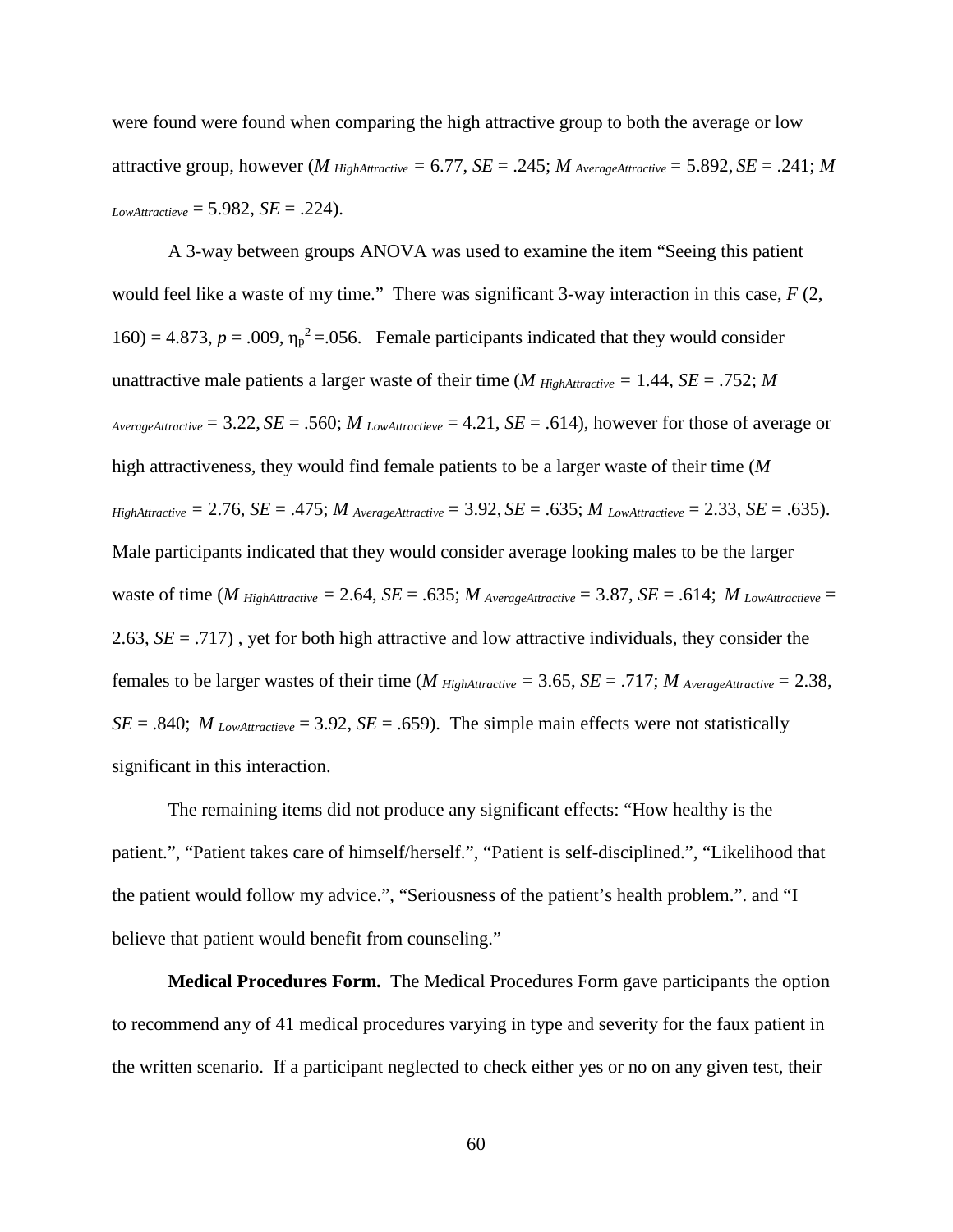response was recorded as a no. Additionally, if a participant did not recommend any of the available treatment options for the patient, their response was not included in the final analyses as this was interpreted as skipping this portion of the survey. A total score was computed for each participant by summing all 38 scores that could apply to either gender. Seven additional scores were created by summing the recommendations by type, for example whether the participant recommended prescribing medication or referral to a specialist. To determine whether their suggested behavioral responses were influenced by the attractiveness manipulation, each of the first seven were analyzed in separate 3 (high attractive vs. average vs. low attractive stimuli) X 2(Male vs. Female participant) X 2(Male vs. Female stimuli) analyses of variance (ANOVA), all as between-subjects variables. Finally, the sum-score for recommendations that were only applicable to female patients was analyzed in a separate 3 (high attractive vs. average vs. low attractive stimuli) X 2(Male vs. Female participant) ANOVA.

Thus, a 3-way between groups ANOVA was used to examine the main effects and interactions of the Attractiveness of the stimuli picture, Gender of the stimuli picture, and Gender of the participant as they relate to the sum of medical procedures suggested. The only significant finding was a main effect of the Attractiveness of the stimuli picture,  $F(2, 160) = 4.734$ ,  $p = .01$ ,  $\eta_p^2$  = 056, indicating that participants had suggested more medical procedures overall for the more attractive patients. Post-hoc testing was carried out using pairwise comparisons of estimated marginal means with Bonferroni adjusted levels. Significant differences at  $p < .05$ were found between the high and low attractive groups, however the comparisons between the average attractiveness group and both the high and low attractiveness group were not statistically significant (*M*  $_{HighAttribute} = 20.303$ ,  $SE = 1.117$ ;  $M_{AverageAttribute} = 16.535$ ,  $SE = 1.165$ ;  $M$  $L_{\text{owAttractieve}} = 15.652, SE = 1.168$ .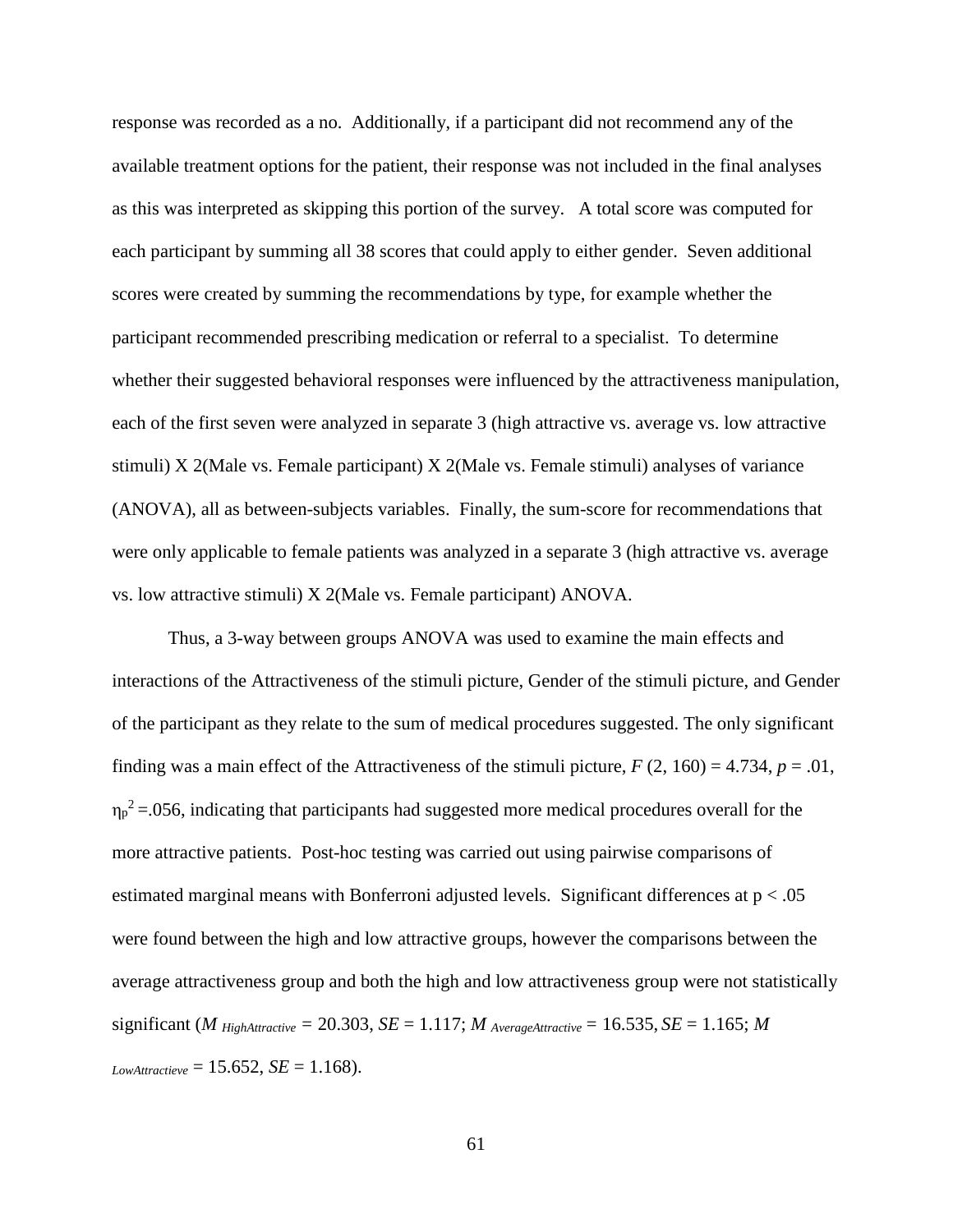Next, the sum of basic screening (e.g., body fat percentage, dietary intake info, etc.) medical procedures suggested was examined and again the only significant finding was a main effect of the Attractiveness of the stimuli picture,  $F(2, 160) = 7.644$ ,  $p = .001$ ,  $\eta_p^2 = .056$ , indicating that participants had suggested more routine screening procedures for the more attractive patients. Post-hoc testing was carried out using pairwise comparisons of estimated marginal means with Bonferroni adjusted levels. Significant differences at  $p < 0.05$  were again found between the high and low attractive groups, however the comparisons between the average attractiveness group and both the high and low attractiveness group were not statistically significant (*M* HighAttractive = 5.946,  $SE = .440$ ; *M* AverageAttractive = 4.540,  $SE = .459$ ; *M* LowAttractieve = 3.469,  $SE = .460$ ).

When examining the recommendations for psychiatric/psychological services, there was a main effect of the Attractiveness of the stimuli picture,  $F(2, 160) = 3.180$ ,  $p = .044$ ,  $\eta_p^2 = .056$ indicating that participants had suggested more psychological services for the more attractive patients however, post-hoc testing was carried out using pairwise comparisons of estimated marginal means with Bonferroni adjusted levels and none of the pairwise comparisons were statistically significant at the .05 level (*M HighAttractive* = 1.261, *SE* = .115; *M* AverageAttractive = .906, *SE* = .120; *M LowAttractieve* = .895, *SE* = .120).

Taking look at the recommendations for comprehensive screening measures, such as an MRI or CT scan, a main effect for the Attractiveness of the stimuli picture,  $F(2, 160) = 4.341$ , *p*  $= .015$ ,  $\eta_p^2 = .056$ , was revealed indicating that participants had suggested more comprehensive screening services for the more attractive patients. Post-hoc testing was carried out using pairwise comparisons of estimated marginal means with Bonferroni adjusted levels. Significant differences at  $p < 0.05$  were again found between the high and low attractive groups, however the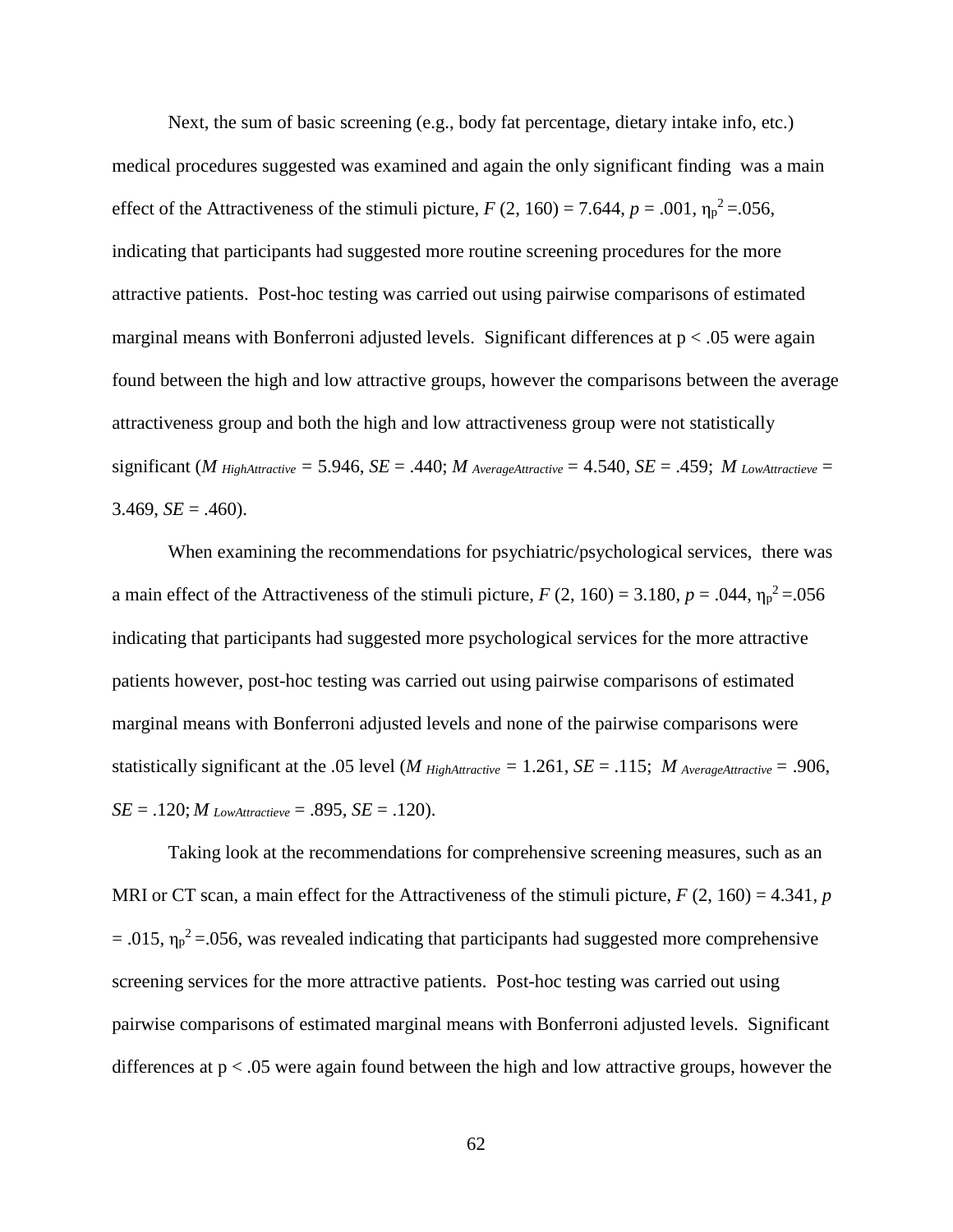comparisons between the average attractiveness group and both the high and low attractiveness group were not statistically significant (*M*  $H_{light attractive} = 7.309$ ,  $SE = .371$ ; *M*  $_{AverageAttribute} = 6.148$ , *SE* = .387; *M* LowAttractieve = 5.812, *SE* = .388).

The remaining categories did not produce any significant effects: recommendations for prescribed medications (e.g., pain pills, anti-depressants, and beta blockers), recommendations for consultations regarding specific issues (e.g., consult about exercise, consult about weight loss), recommendations for specialist referrals (e.g., neurologist, cardiologist, etc.), and recommendations for measures only applicable to female participants, such as a pregnancy test.

## **Additional Analyses.**

*Manipulation Check.* To test whether the participants agreed with the attractiveness ratings of the stimulus materials, participants were asked to rate the attractiveness of the stimuli picture that the saw with the written scenario. A 3 (high attractive vs. average vs. low attractive stimuli) X 2(Male vs. Female participant) X 2(Male vs. Female stimuli) analysis of variances (ANOVA) with the attractiveness of the stimuli and the gender of the stimuli being within subjects variables was conducted to compare the effect of condition on these ratings of attractiveness. There was a not significant 3-way interaction among the variables,  $F(2, 160) =$ 1.038,  $p = .357$ ,  $\eta_p^2 = .013$ . There was not a significant 2-way interaction between the attractiveness ratings and the gender of the participant,  $F(2, 160) = .113$ ,  $p = .893$ ,  $\eta_p^2 = .001$ , between the gender of the participant and the gender of the stimuli picture,  $F(1, 160) = .015$ ,  $p =$ .901,  $\eta_p^2 < .001$ , nor between the attractive ratings and the gender of the stimuli picture, *F* (2,  $160$ ) = .970,  $p = .301$ ,  $\eta_p^2 = .012$ .

There was a significant effect of participant attractiveness ratings. These results suggest that there was agreement among the participants on the relative attractiveness of the pictures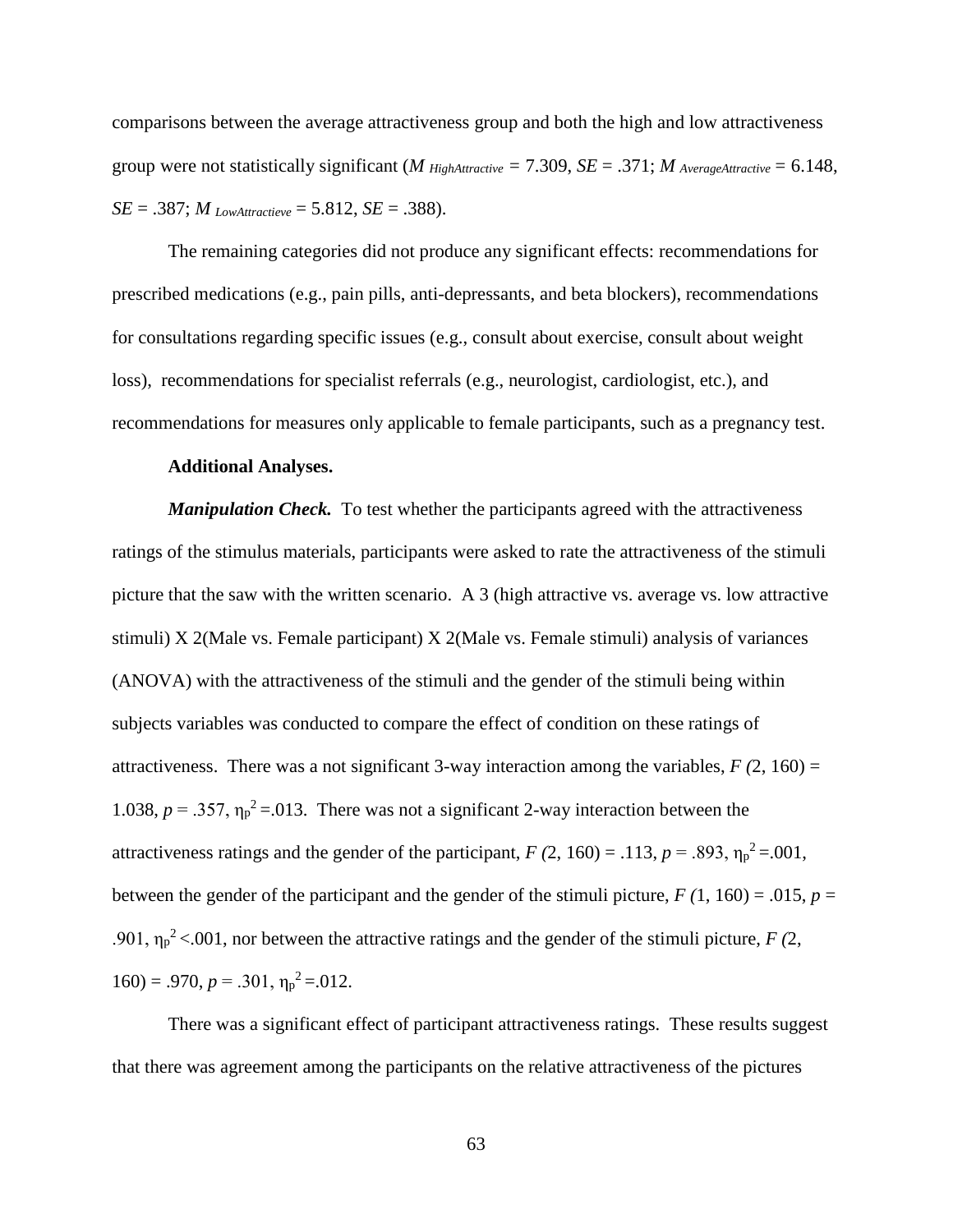selected for use as stimuli (*M HighAttractive*  $= 2.992$ , *SE*  $= .129$ ; *M* AverageAttractive  $= 3.172$ , *SE*  $= .129$ ; *M* LowAttractieve = 3.531, *SE* = .124). The gender of the participant did not significantly affect the attractiveness ratings,  $F(1, 160) = 1.644$ ,  $p = .202$ ,  $\eta_p^2 = .010$ , nor was there an effect of the gender of the stimuli picture,  $F(1, 160) = .077$ ,  $p = .781$ ,  $\eta_p^2 < .001$ .

*Moderation Analyses.* To examine whether the Global Just World Scale (Lipkus, 1991) moderates the explored relationship, repeated measures multiple regression analyses was performed for both the Patient Follow-Up Questionnaire and the Medical Procedures Form. In these analyses, the first regression was a main effects model where the attractiveness of the stimulus and the moderating variable are regressed on rating. In the second step, the attractiveness of the stimulus, the moderating variable, and the interaction term were regressed on the ratings. To avoid the potential problem of high multicollinearity the interaction terms were created by centering the variable scores and multiplying by the initial variables (see Aiken and West [1991] for a description of this procedure). Interaction terms created by multiplying predictor variables will be highly correlated, making it difficult to interpret the *b* weights. To overcome this, the variables were centered and the *b* weights largely ignored. Instead, after performing a hierarchical regression and changes in  $R^2$  were examined. If the Global Just World measure is moderating the relationship between attractiveness of the stimulus and the moderator variable, then the models containing the two-way interaction term should be associated with significant increases in  $R^2$ . Two-step hierarchical regression analyses were performed for each of the measures. In these analyses, the first regression was a main effects model where the attractiveness of the stimulus and the moderating variable are regressed on the measures responses. In the second step, the attractiveness of the stimulus, the moderating variable, and the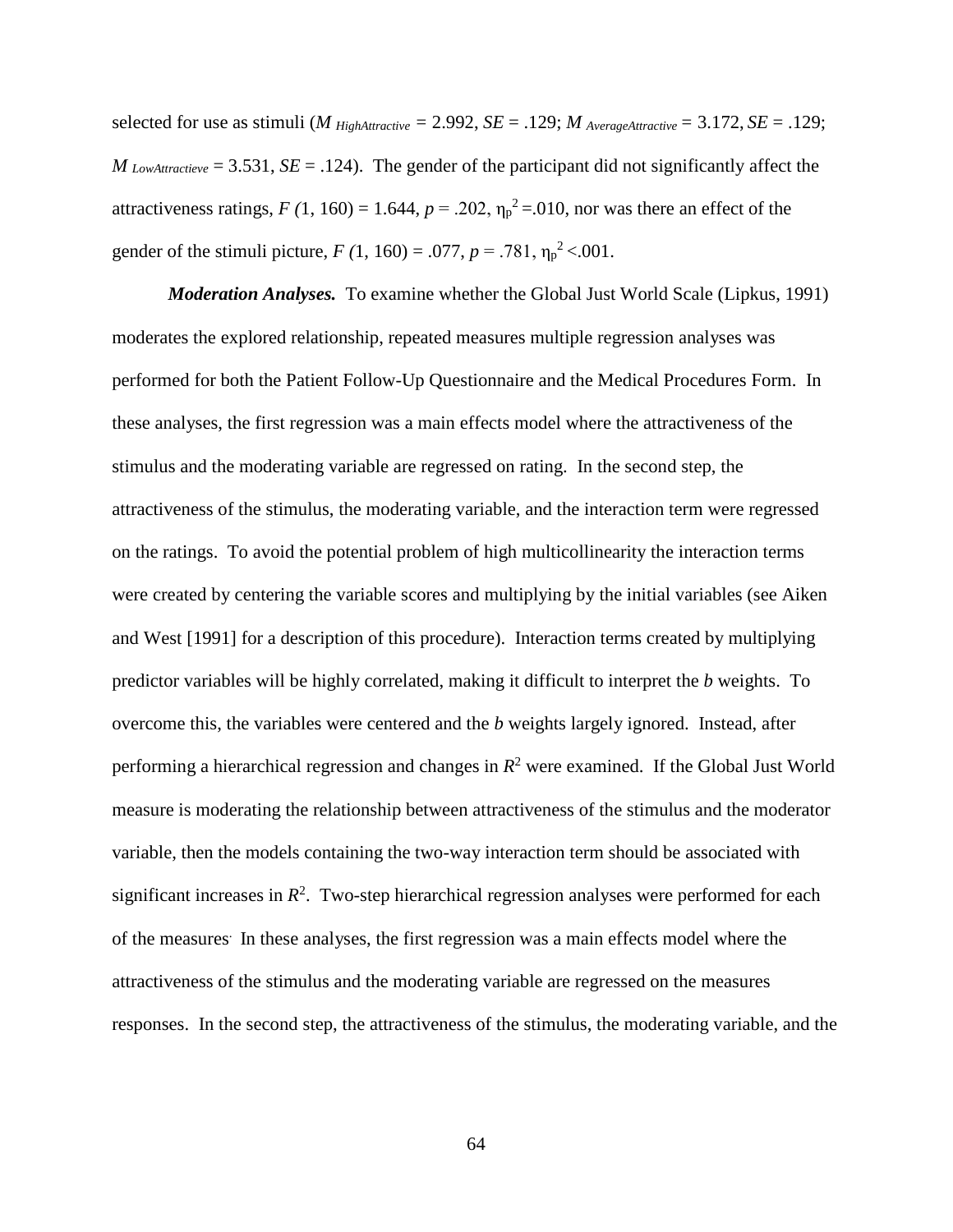interaction term was regressed on the responses. There were no significant effects revealed through these analyses.

*Ethnicity.* Again, all of the stimuli pictures in the study represented Caucasian individuals, so participant ethnicity was examined. Participants were coded as either Caucasian or non-Caucasian. Next, a 3 (high attractive vs. average vs. low attractive stimuli)  $X$ 2(Caucasian vs. Non-Caucasian) ANOVA, with the attractiveness of the stimuli being a within subjects variable, was conducted to compare the effect of ethnicity on the Medical Procedures Form. There was a significant main effect of physical attractiveness,  $F(2, 166) = 4.231$ ,  $p =$ .016,  $\eta_p^2$  = .049. This effect suggests that if we ignore the ethnicity of the participant that some individuals were rated significantly differently than the others in a pattern consistent with the attractiveness stereotype (*M HighAttractive* = 20.221, *SE* = 1.091; *M* AverageAttractive = 16.931, *SE* =  $1.101$ ; *M* LowAttractieve = 15.957, *SE* = 1.074). There was also a significant main effect of the ethnicity of the participant on the ratings of the stimuli pictures,  $F(1,166) = 6.00, p = .015, \eta_p^2 =$ .035, such that Caucasians (*M* = 16.163, *SE* = .879) ordered fewer medical procedures, compared to non-Caucasian participants ( $M = 19.243$ ,  $SE = .899$ ). Finally, a 3 (high attractive vs. average vs. low attractive stimuli) X 2(Caucasian vs. Non-Caucasian) ANOVA, with the attractiveness of the stimuli being a within subjects variable, was conducted to compare the effect of ethnicity on the Patient Follow-Up Questionnaire. No significant effects were found.

### **Discussion**

Physical attractiveness was found to have a statistically significant effect on some of the explicit questions asked on the Patient Follow-Up Questionnaire. This shows that health care providers are forming explicit attitudes regarding patients based on their physical appearance for some categories of thought. Furthermore, these explicit attitudes favor those that are more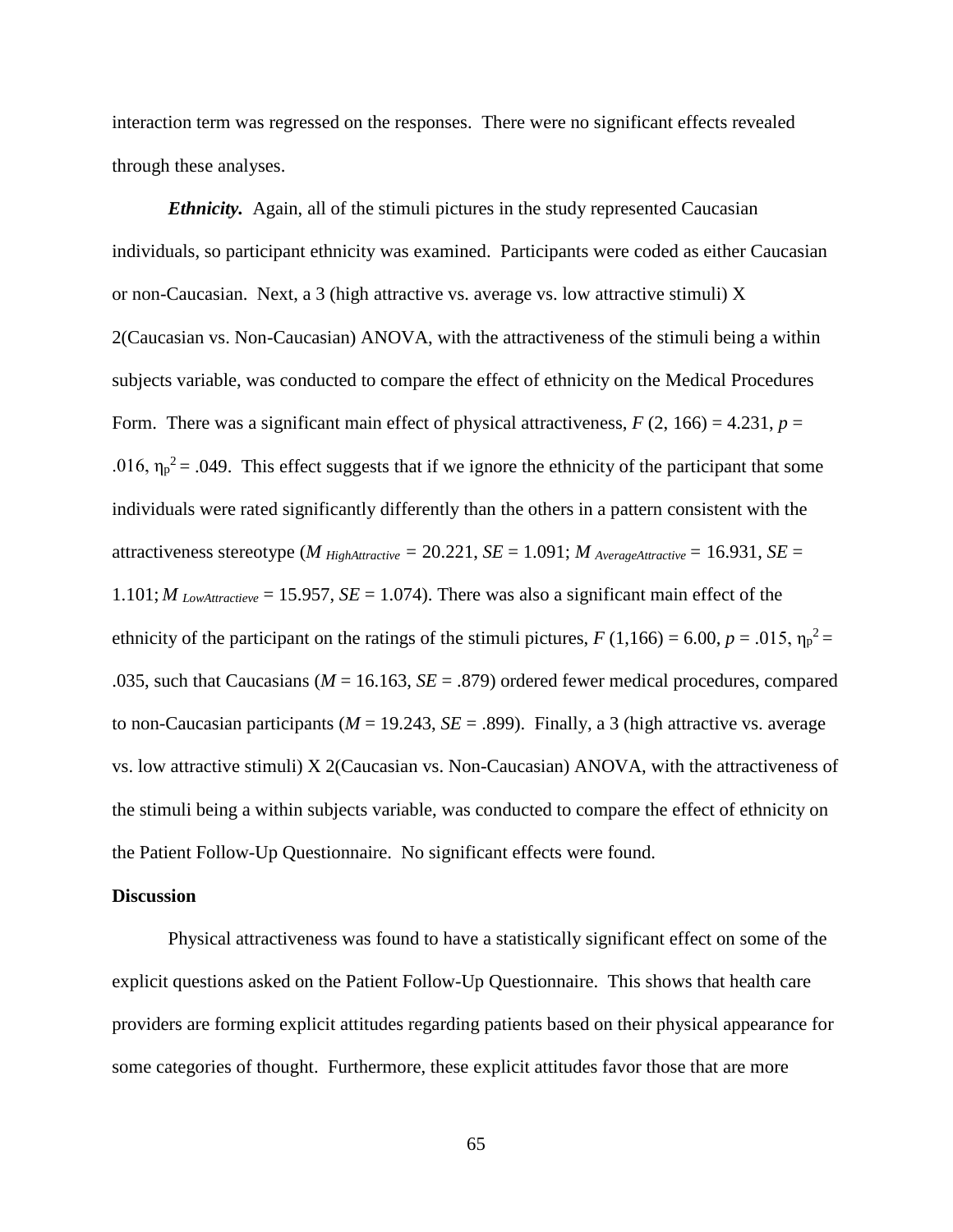attractive. Additionally, the pattern of results found on the Medical Procedures Form demonstrates that for some categories of medical care, practitioners are indicating that they would indeed recommend an extra level of precaution for those found to be more attractive.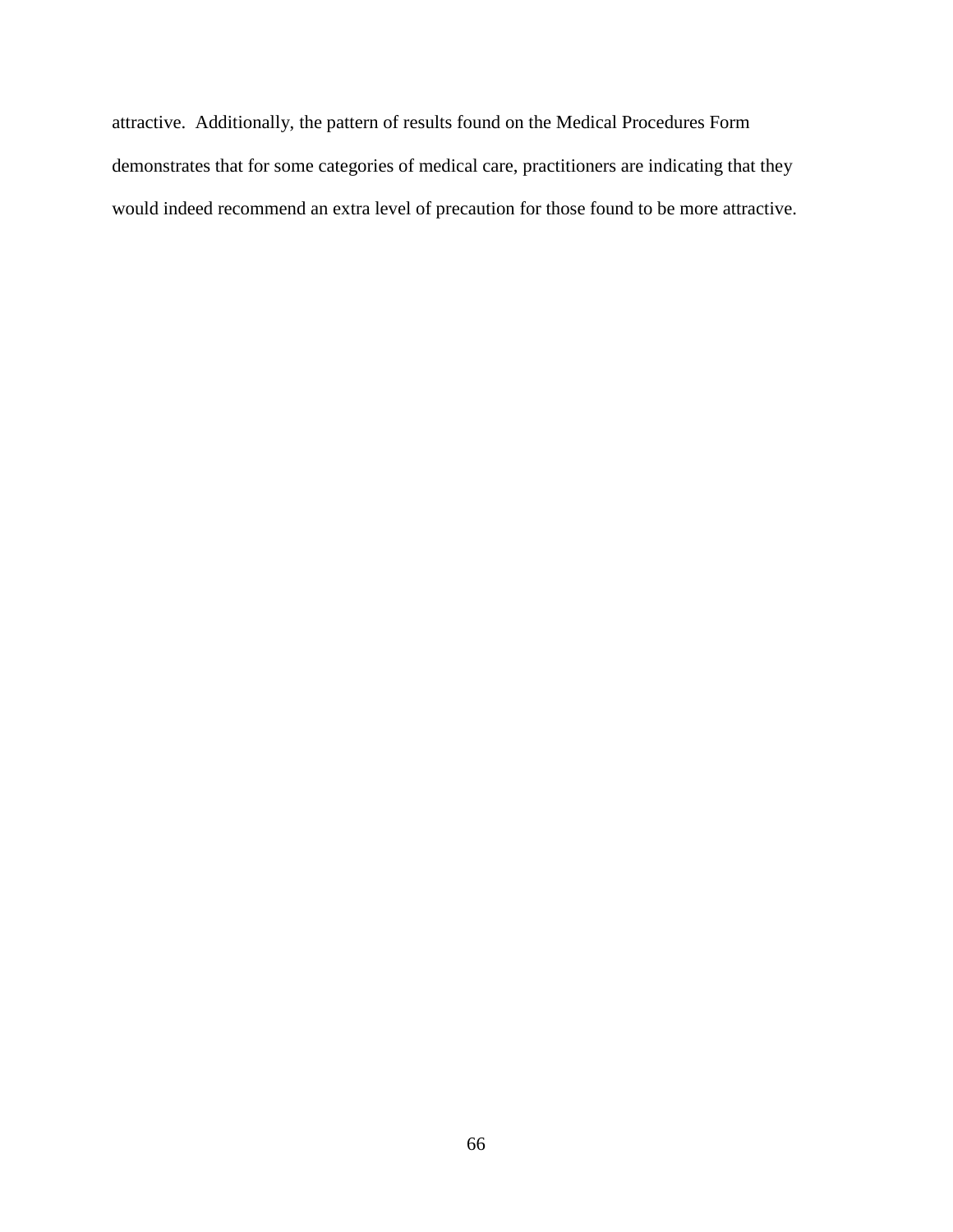### **Chapter 6: General Discussion**

This dissertation was conducted to determine whether physical attractiveness might influence the quality of health care that an individual receives. Previous work has indicated that physical attractiveness is a form of privilege, often resulting in beneficial treatment in a variety of domains, therefore I hypothesized that more attractive patients would receive better care in a health care setting. As expected, when participants were exposed to photographs believed to be patients, a trend emerged such that the more attractive individuals received beneficial treatment. Additionally, as I hypothesized, participant gender would not play a significant role in this beneficial treatment. One unresolved question at the core of attractiveness research is whether attractiveness stereotypes are driven by mating related forces or if they are more global in nature. Clearly physical attractiveness is a key component in human mating behavior, yet this dissertation helps to illustrate that it is not a factor in the formation of trait inferences based on appearance, nor in the medical suggestions which appear to be based on those appearances.

Study one advances our knowledge of attractiveness-based stereotypes in two important ways. First, it replicates a corpus of previous findings demonstrating that humans form both positive and negative trait attributions of others based solely upon their physical appearance. Additionally, study one extends these findings to a unique population. It is easy to believe that perhaps those drawn into the medical field are above such petty biases as are held by most segments of society, yet this dissertation clearly demonstrates that these individuals are as human as the rest of us and as such are held captive to the same cognitive biases.

Study two extended on this base and found that those in the medical field formed explicit opinions of potential patients based solely on the experimental manipulation of attractiveness. It is worth noting that these explicit opinions were not found for every question asked of the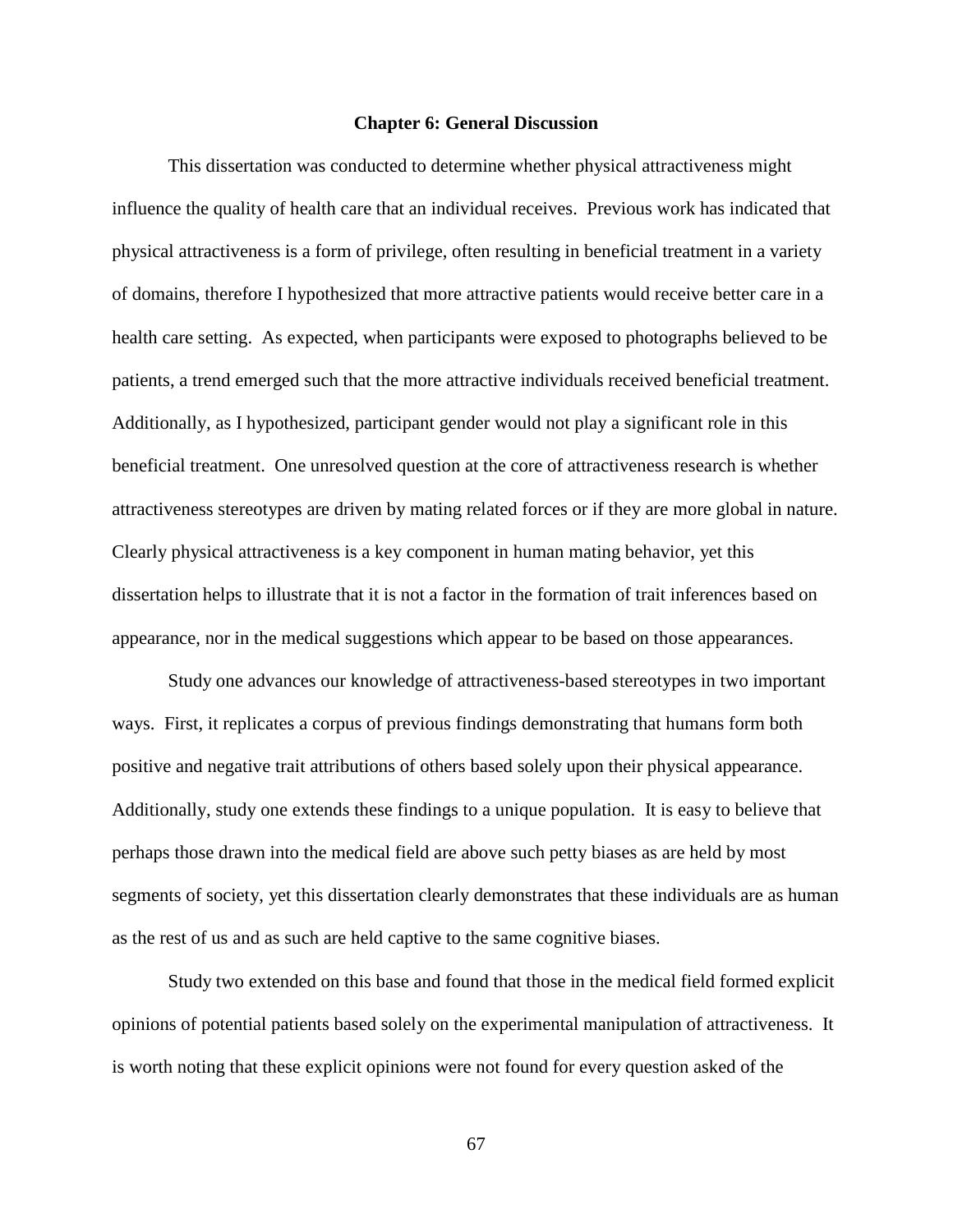participants, however the crucial detail is that when an effect was found, it was unidirectional favoring those deemed more attractive. Building on the knowledge that participants based trait attributions on appearance and also formed explicit opinions of their patients based on appearance, it is unsurprising to find in the second part of study two that their recommendations for medical care procedures were influenced by the perceived appearance of the patient such that those that are more attractive received greater recommendations.

The lack of significant effect regarding most of the moderating variables (need for cognition, global just world beliefs, & self-esteem) to influence participant performance was unpredicted. That said, the literature regarding attractiveness makes it clear that it often holds overwhelming yet underrated power on human interaction. As such, these results may be unsurprising. The lack of evidence that these individual factors influence this relationship adds credence to the notion that the power of physical attractiveness to influence social interaction is a human universal. That said, the ethnic differences and differences in empathy noted in study one demonstrate that there are cultural or societal differences in the manner in which these effects manifest.

The health care industry is one domain in which virtually every American will have contact with during their lifetime. The precarious nature of that contact is due to the reality that these are often literal life and death decisions decided by frivolous factors, such as one's physical attractiveness. These data help make it startlingly clear that the American mythology of meritocracy is but an illusion, as many factors that will determine our future outcomes are decide nine months before we are born.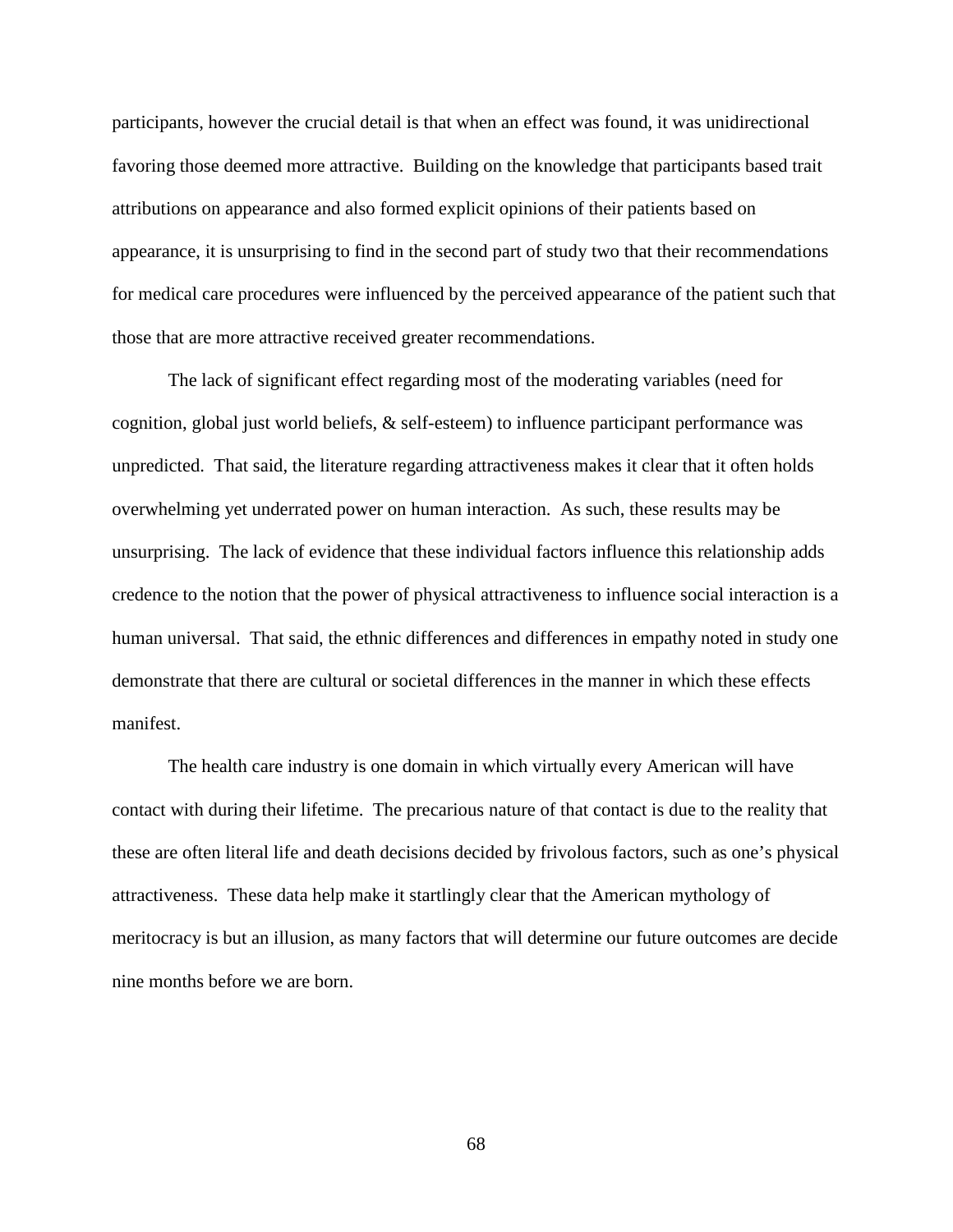### **Chapter 7: Limitations and Future Directions**

Despite the strong support for the hypothesis contained in this dissertation, a number of limitations remain. Chief among those is perhaps the sampling technique. Every effort was made to ensure that survey responses were valid, yet future researchers in this area will certainly want to investigate differing methods to adequately tap in to the desire population. Even if all respondents were as they represented themselves to be, it is possible that their actual behavior would differ from their survey responses. These studies did not measure actual behavior, only responses to scenarios. Explicit attitudes are generally very poor predictors of behavior, particularly behaviors related to health (Siegel, Navarro, Tan, & Hyde, 2014). However, social pressure often overpowers attitudes in dictating human behavior (Wallace, Paulson, Lord, & Bond, 2005). Thus, it may be possible that health care providers are able to set aside their personal biases when in the actual health care setting and responding alongside others.

Additionally, both studies involved lower-level health care providers. Future work is needed to see if these results would generalize to other types of health care providers, such as surgeons and neurologists. The health care industry involves a wide array of occupations and it is important to note that these occupations differ in the amount of social interaction that the provider has with the patient. As such, it would be of interest to discover if these effects of beauty covary with the amount of social interaction between the patient and health care provider.

One direction for future work would be to see if the attractiveness of the stimuli picture influenced the explicit memory of the participants in study two. That is to say, had the participants been given a memory test at the close of the study, would those exposed to the more attractive stimuli remember more details of the pain scenario. Previous work has found that physical attractiveness influences learning (Westfall et al.,2016)., yet the underlying mechanics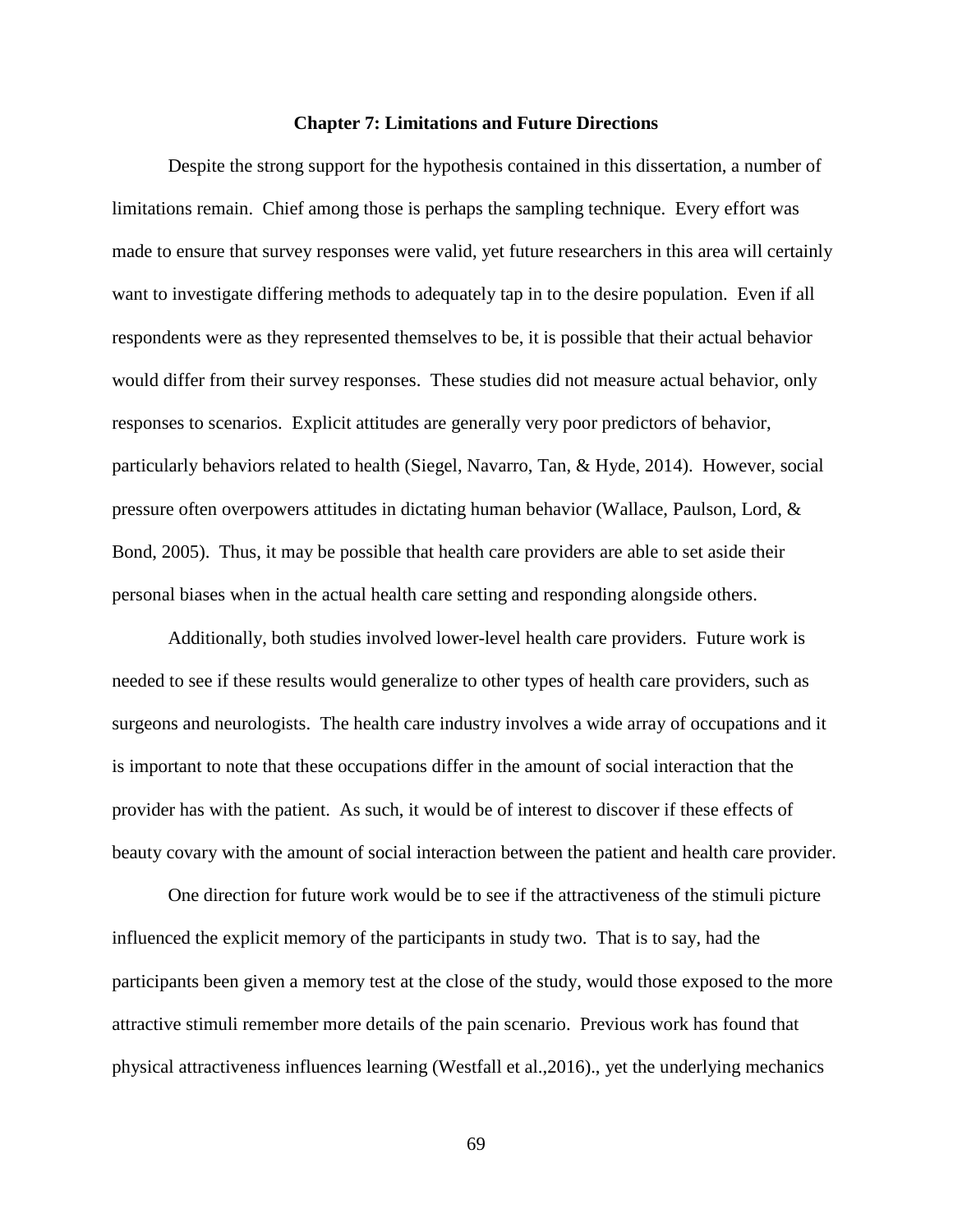of this relationship are still being explored. The results favorable for more attractive patients discovered in study two could be driven by better memory for detail.

As this dissertation was intended to serve as an exploratory work, all stimuli photographs depicted Caucasian individuals. This was done to reduce confounds, however in doing so this does bring into question generalizability. Ethnic differences were noted in this dissertation, indicating that this is an area for much needed future research. Clearly it needs to be determined whether these attractiveness-based stereotypes will hold up for non-Caucasians in the health care industry. Additionally, the locale may play a role in the manifestation of these stereotypes. Primary data collection for this dissertation was conducted in a large urban setting, noted for diversity. These effects may be even stronger in areas with a more homogenous population.

## **Conclusion**

Person perception is the subjective process through which we form an impression of others. Foundational to person perception is this process of inferring that others possess certain internal characteristics based on the observation of their external traits and behaviors (Bond  $\&$ Forgas, 1984; Houser & Beckman, 1978; Todorov, Pakrashi, & Oosterhof, 2009). As referenced above, most current models posit that stereotypes operate on dual-processing levels. Stereotype activation does not always occur; as controlled processing *can* override these connections. There are situations, however, where individuals have diminished abilities in utilizing their controlled processing. A scenario where one is busy or distracted results in a reliance on automatic processes (Devine, 1989). Additionally, individuals with lower levels of glucose exhibit lower levels of self-control (Zheng, Zhang, & Sun, 2017). This would seem particularly relevant to stereotype activation by medical practitioners, as individuals in such careers are often extremely busy and face many distractions while working long hours without breaks. That would describe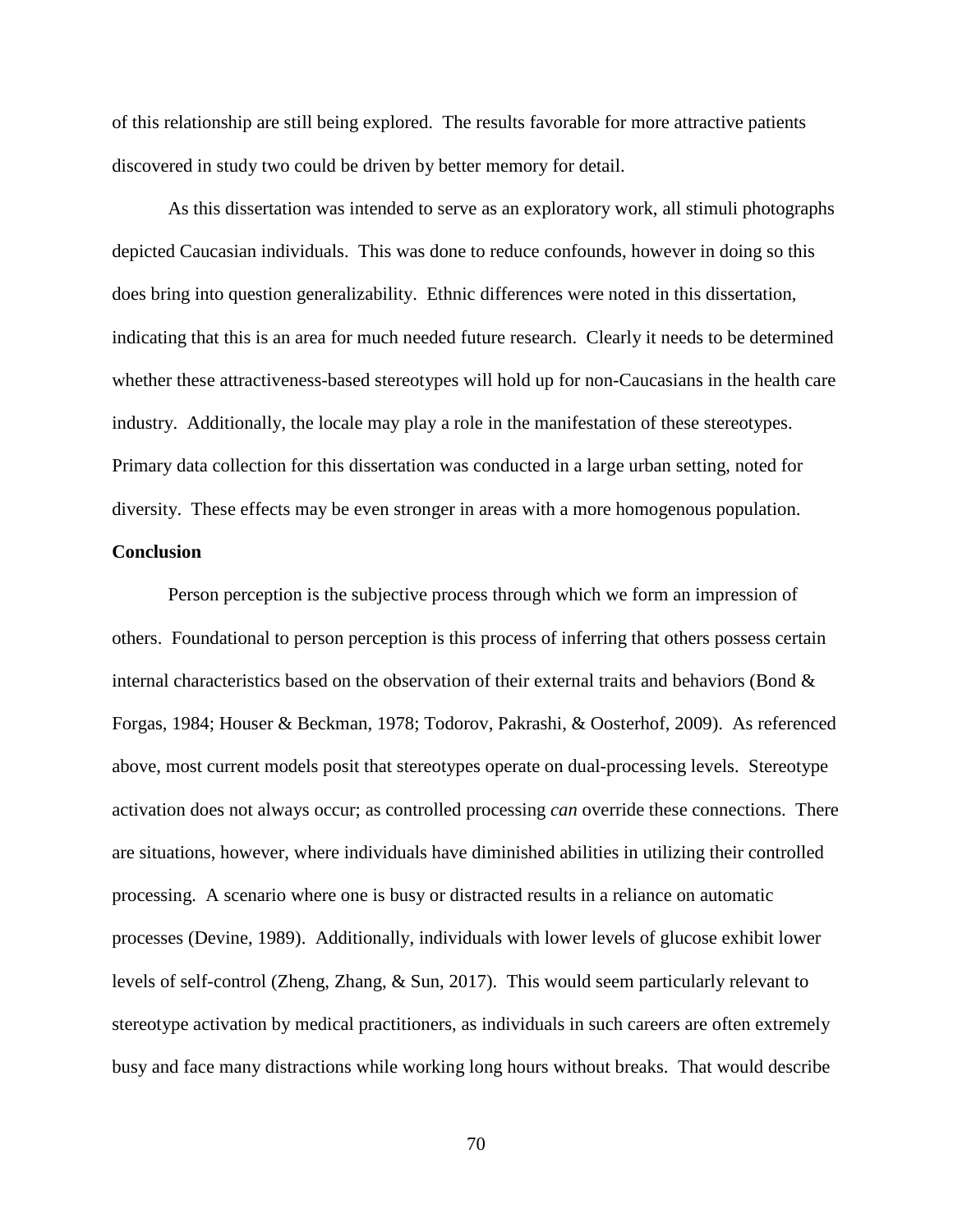precisely the types of conditions where individuals would be expected to rely heavily on automatic processing. Thus, there is a dire need for research into this area. Automatic stereotype activation is extremely difficult to prevent, yet more so when individuals are unaware of them. Although programs exist to help reduce race and gender based stereotypic behavior in fields such as medicine or law enforcement, attractiveness-based stereotypes are largely ignored. Attempts cannot be undertaken for education and corrective action until we have a larger body of substantial basic research supporting the power that attractiveness-based stereotypes have over health-related decision-making.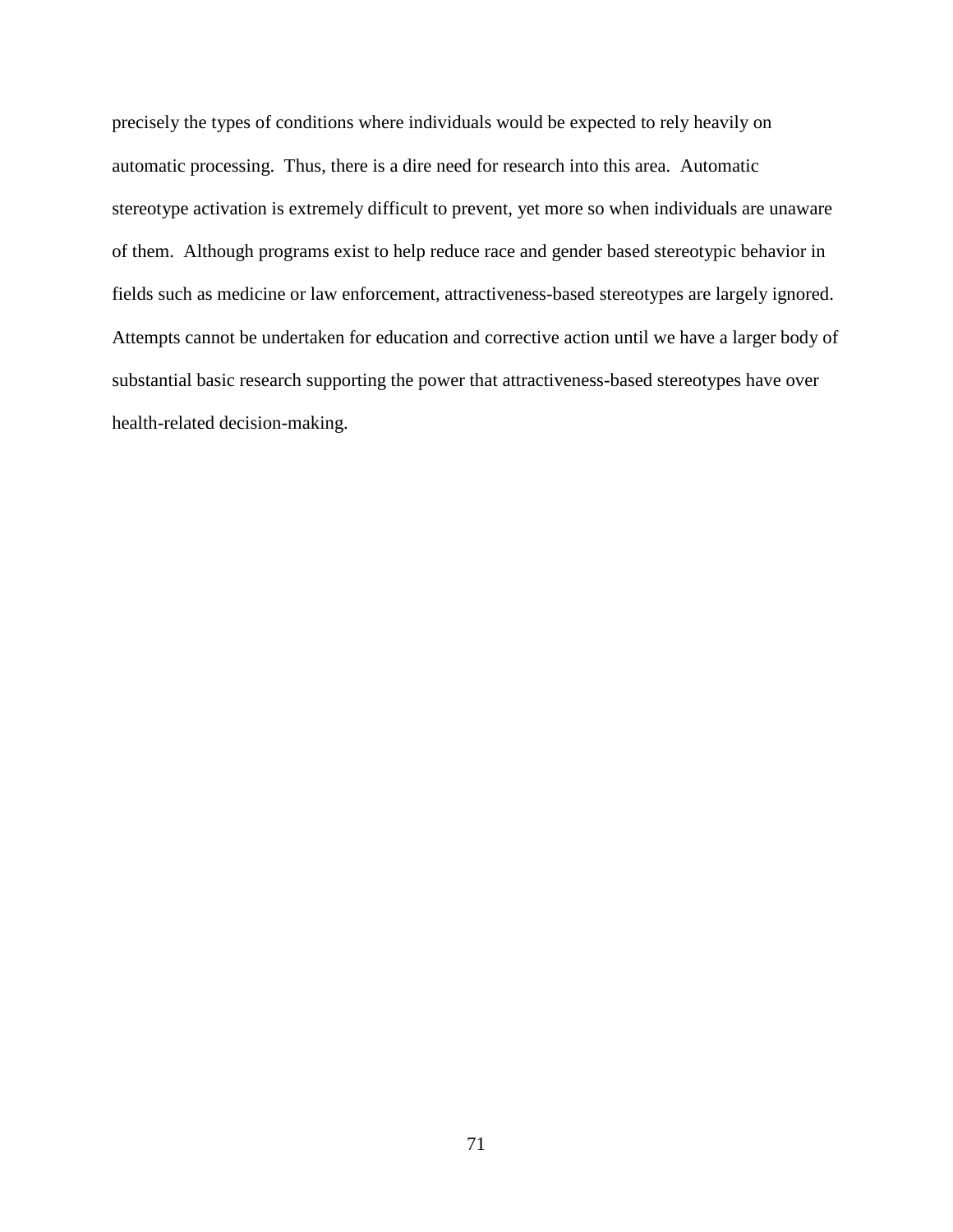**Appendix A: Exemplar Photos for Study One**



Figure 1. Example of high attractive female



Figure 2. Example of average female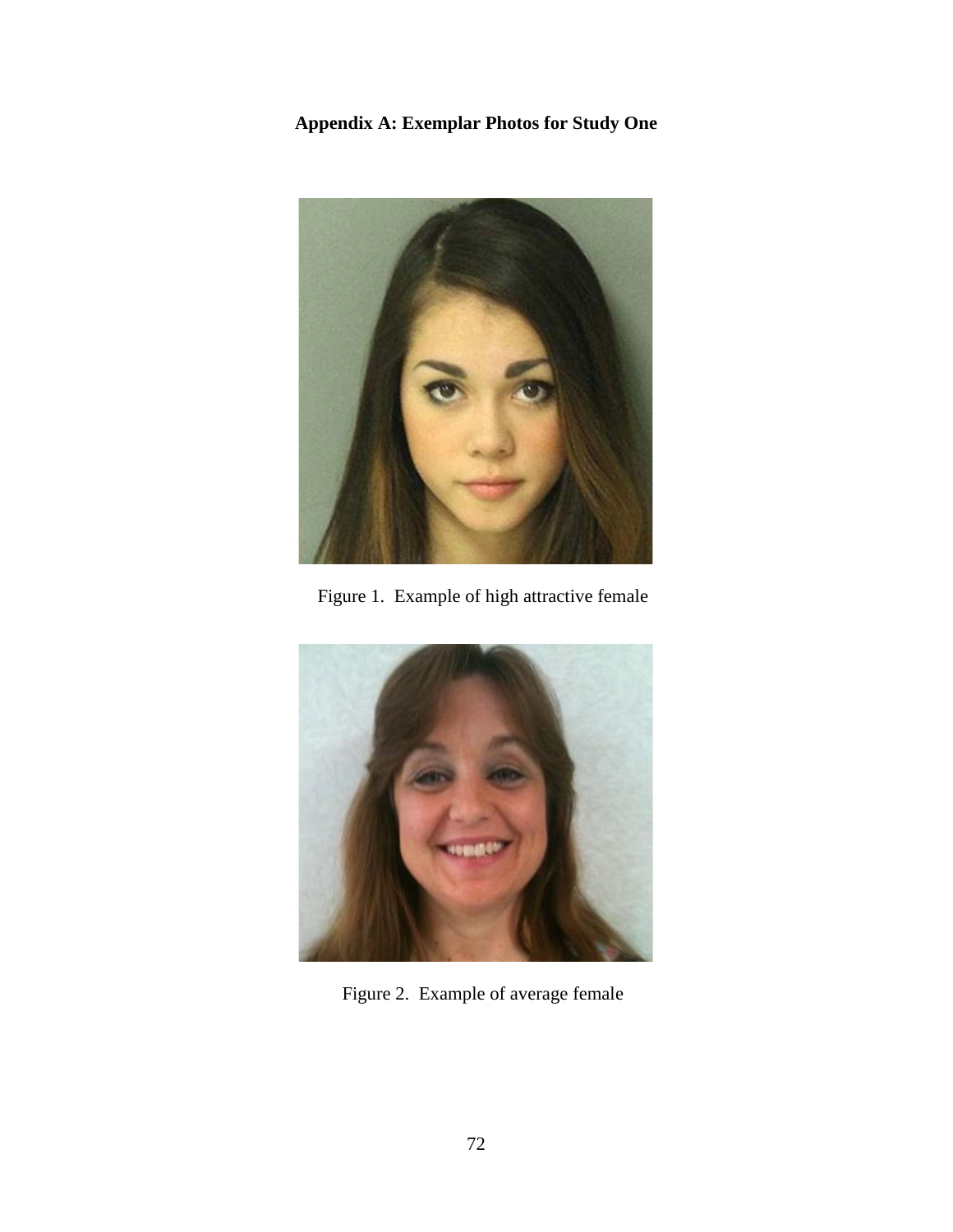

Figure 3. Example of unattractive male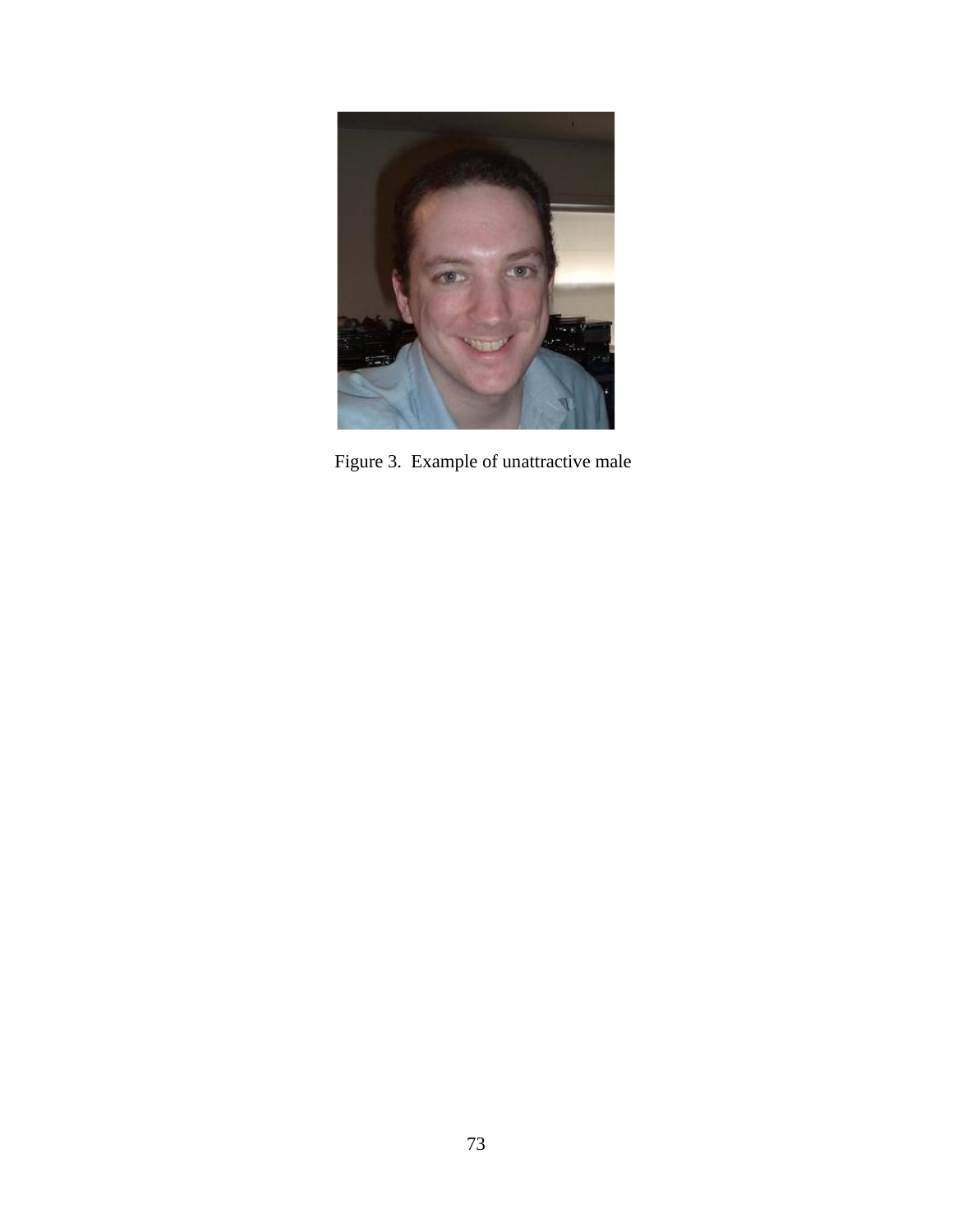### **Appendix B: Global Belief in a Just World Scale**

Instructions: For each of the statements below, please indicate to what extent you agree with the

statement. Please keep the following scale in mind as you rate each of the statements below:  $1 =$ 

Strongly Disagree;  $2 = Disagree$ ;  $3 = Neutral$ ;  $4 = Agree$ ;  $5 = Strongly Agree$ .

- 1. I think that I deserve the reputation I have among the people who know me.
- 2. When I get "lucky breaks" it is usually because I have earned them.
- 3.\* When I take examinations I rarely seem to get the grade I deserve.
- 4.\* As a child I was often punished for things that I had not done.
- 5. I am less likely to get hurt in traffic accidents if I drive with caution.
- 6.\* I have found that people who work the hardest at their jobs are not always the ones who get promoted.
- 7. If I watch what I eat, I will live longer.
- 8. If I suffer a misfortune, I have usually brought it on myself in some way.
- 9.\* Being nice to people will not necessarily brings me lots of friends.
- 10.\* If I get mugged or raped, I am just plain unfortunate.
- 11.\* In a job selection interview, the best applicant hardly ever gets the job.
- 12.\* Parents who think of others before themselves seem to lose out in life.
- 13. Parents who form good relationships with their offspring bring up more successful children.
- 14. Friendly people have the best marriages.
- 15. People who make the effort to invite people into their homes deserve lots of friends.
- 16.\* People who offer help in times of crisis rarely find their help is reciprocated when they are the one in need.
- 17.\* Lonely people are just no good at making friends.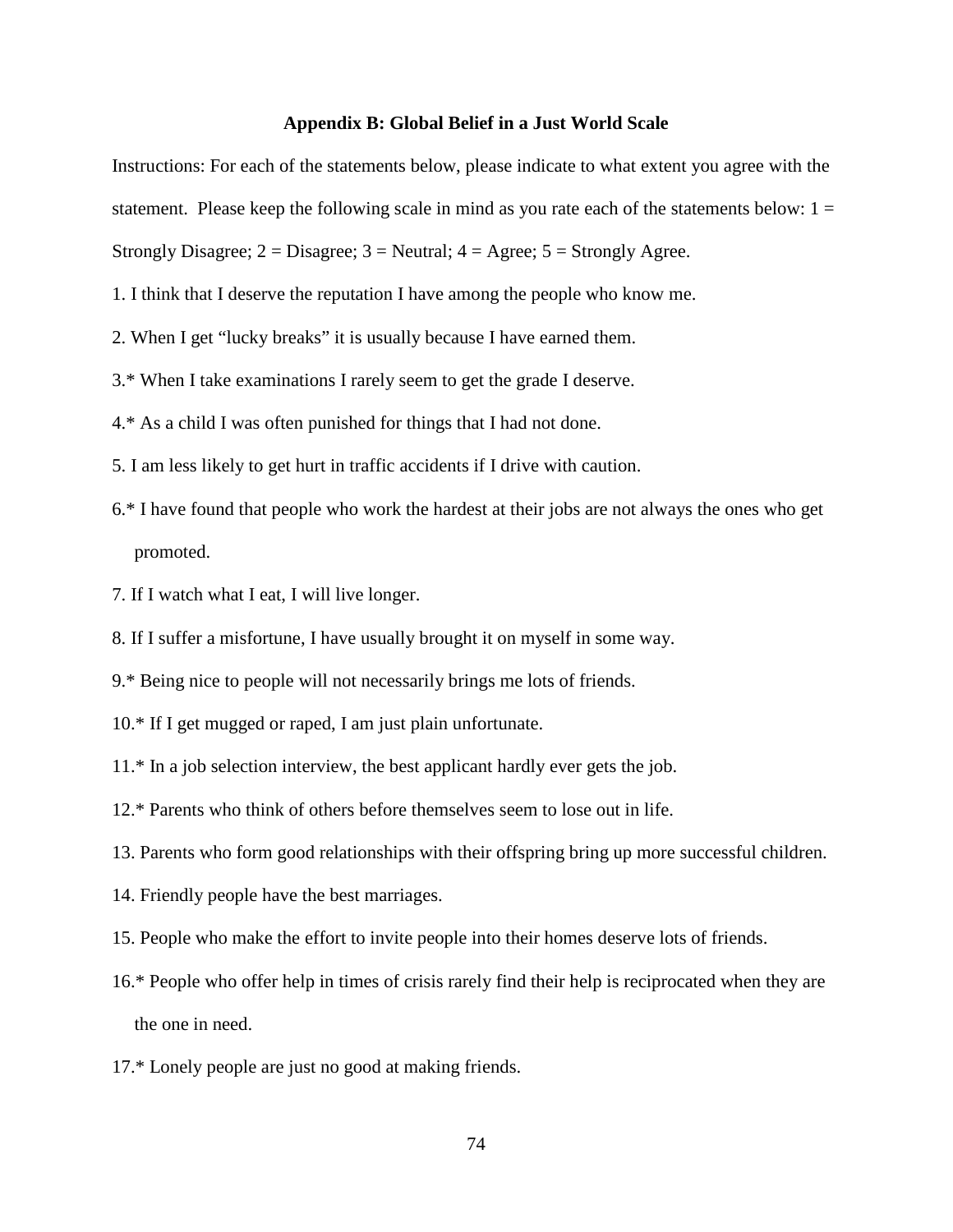- 18. People who divorce have only themselves to blame for the unhappiness they may suffer.
- 19.\* The group leader who prefers to solve group problems in democratic fashion is less successful.
- 20. Outward-going, sociable people deserve a happy life.
- 21.\* The political candidate who sticks up for his principles rarely gets elected.
- 22. It is rare for an innocent man to be wrongly sent to jail.
- 23. Although evil men may hold political power for a while, in the general course of history good wins out.
- 24. Crime does not pay.
- 25. It is often impossible for a person to receive a fair trial in this country.
- 26.\* In a free market economy, the only excuse for poverty can be laziness and lack of enterprise.
- 27.\* Political representatives are more interested in getting into power than representing their constituency.
- 28. The federal government has ensured that every citizen has an acceptable standard of living.
- 29.\* The forces of law and order discriminate against black people in this country.
- 30. Harsh as it may sound, mass unemployment has ensured that the people with work are the ones most deserving of employment.
- *Note.* Lipkus, I. (1991). The construction and preliminary validation of a global belief in a just world scale and the exploratory analysis of the multidimensional belief in a just world scale. *Personality and Individual Differences*, *12*(11), 1171-1178. doi:10.1016/0191- 8869(91)90081-L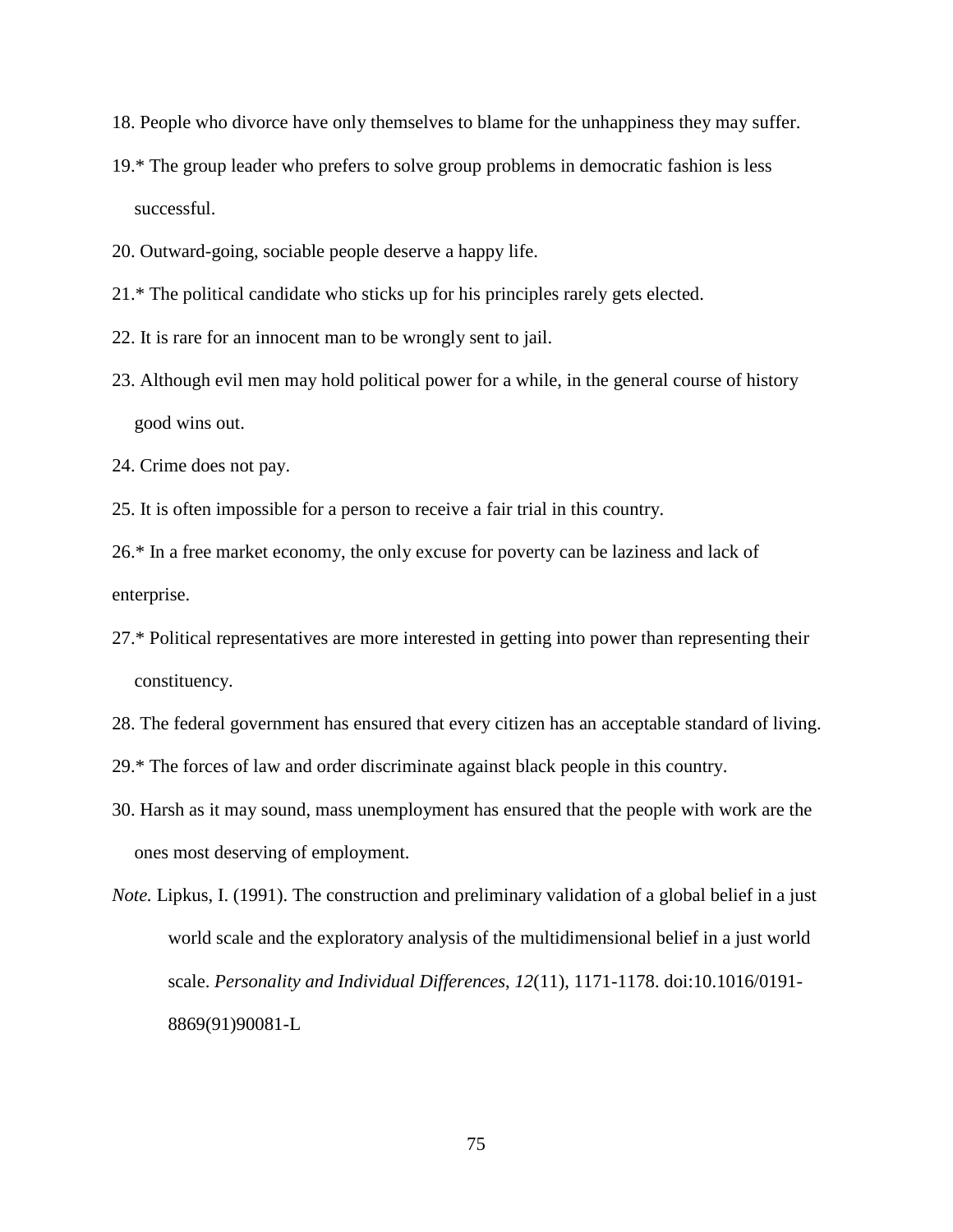### **Appendix C: Need for Cognition Scale**

Instructions: For each of the statements below, please indicate to what extent the statement is characteristic of you. If the statement is extremely uncharacteristic of you (not at all like you) please write a "1" to the left of the question; if the statement is extremely characteristic of you (very much like you) please write a "5" next to the question. Of course, a statement may be neither extremely uncharacteristic nor extremely characteristic of you; if so, please use the number in the middle of the scale that describes the best fit. Please keep the following scale in mind as you rate each of the statements below:  $1 =$  extremely uncharacteristic;  $2 =$  somewhat uncharacteristic;  $3 =$  uncertain;  $4 =$  somewhat characteristic;  $5 =$  extremely characteristic.

1. I would prefer complex to simple problems.

- 2. I like to have the responsibility of handling a situation that requires a lot of thinking.
- 3. Thinking is not my idea of fun. \*
- 4. I would rather do something that requires little thought than something that is sure to challenge my thinking abilities. \*
- 5. I try to anticipate and avoid situations where there is a likely chance I will have to think in depth about something. \*
- 6. I find satisfaction in deliberating hard and for long hours.
- 7. I only think as hard as 1 have to. \*
- 8. I prefer to think about small, daily projects to long-term ones. \*
- 9. I like tasks that require little thought once I've learned them. \*
- 10. The idea of relying on thought to make my way to the top appeals to me.
- 11. I really enjoy a task that involves coming up with new solutions to problems.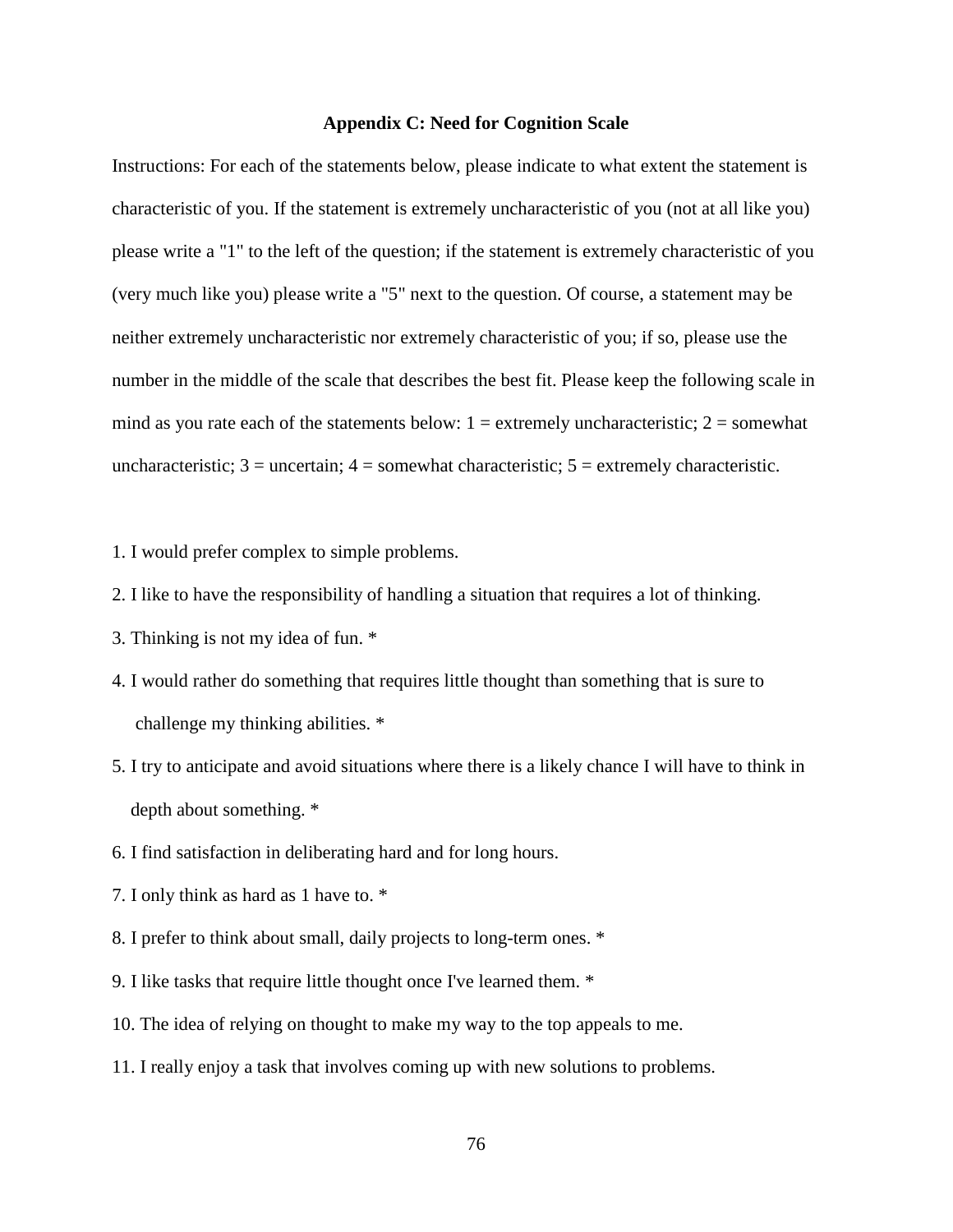- 12. Learning new ways to think doesn't excite me very much. \*
- 13. I prefer my life to be filled with puzzles that I must solve.
- 14. The notion of thinking abstractly is appealing to me.
- 15. I would prefer a task that is intellectual, difficult, and important to one that is somewhat important but does not require much thought.
- 16. I feel relief rather than satisfaction after completing a task that required a lot of mental effort.\*
- 17. It's enough for me that something gets the job done; I don't care how or why it works. \*
- 18. I usually end up deliberating about issues even when they do not affect me personally.
- *Note.* From "'The Efficient Assessment of Need for Cognition," by J. T. Cacioppo, R. E. Petty, and C. F. Kao, 1984, *Journal of Personality Assessment, 48,* pp. 306-307.

\* Reverse scored.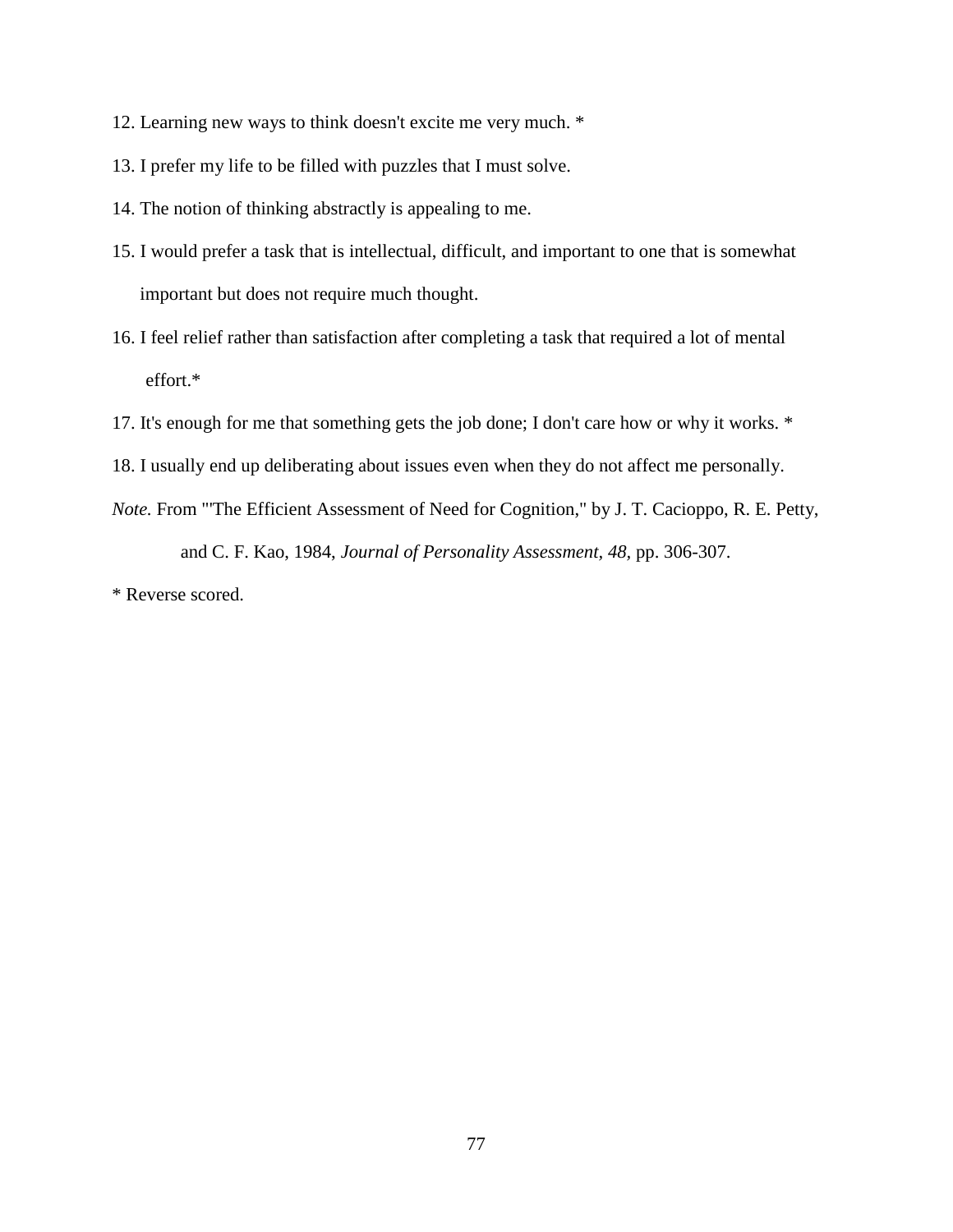# **Appendix D: Rosenberg Self-Esteem Scale**

Instructions: Below is a list of statements dealing with your general feelings about yourself. If you strongly agree, mark SA. If you agree with the statement, mark A. If you disagree, mark D. If you strongly disagree, mark SD.

| 1.    | On the whole, I am satisfied with myself.                                                                  | SA A D |  |              | SD              |  |  |
|-------|------------------------------------------------------------------------------------------------------------|--------|--|--------------|-----------------|--|--|
| $2.*$ | At times, I think I am no good at all.                                                                     | SA A D |  |              | <b>SD</b>       |  |  |
| 3.    | I feel that I have a number of good qualities.                                                             | SA A   |  | D            | <b>SD</b>       |  |  |
| 4.    | I am able to do things as well as most other people.                                                       | SA A   |  | $\mathbf{D}$ | <b>SD</b>       |  |  |
| $5.*$ | I feel I do not have much to be proud of.                                                                  | SA A D |  |              | <b>SD</b>       |  |  |
| $6.*$ | I certainly feel useless at times.                                                                         | SA A   |  | $\mathbf{D}$ | <b>SD</b>       |  |  |
| 7.    | I feel that I'm a person of worth, at least on an equal plane with                                         | SA A   |  | D            | SD <sub>.</sub> |  |  |
|       | others.                                                                                                    |        |  |              |                 |  |  |
| 8.*   | I wish I could have more respect for myself.                                                               | SA A   |  | D            | <b>SD</b>       |  |  |
| $9.*$ | All in all, I am inclined to feel that I am a failure.                                                     | SA A   |  | $\mathbf{D}$ | <b>SD</b>       |  |  |
| 10.   | I take a positive attitude toward myself.                                                                  | SA A   |  | D            | <b>SD</b>       |  |  |
|       | <i>Note.</i> Rosenberg, M. (1965). <i>Society and the adolescent self-image</i> . Princeton, NJ: Princeton |        |  |              |                 |  |  |

University Press.

\* Reverse scored.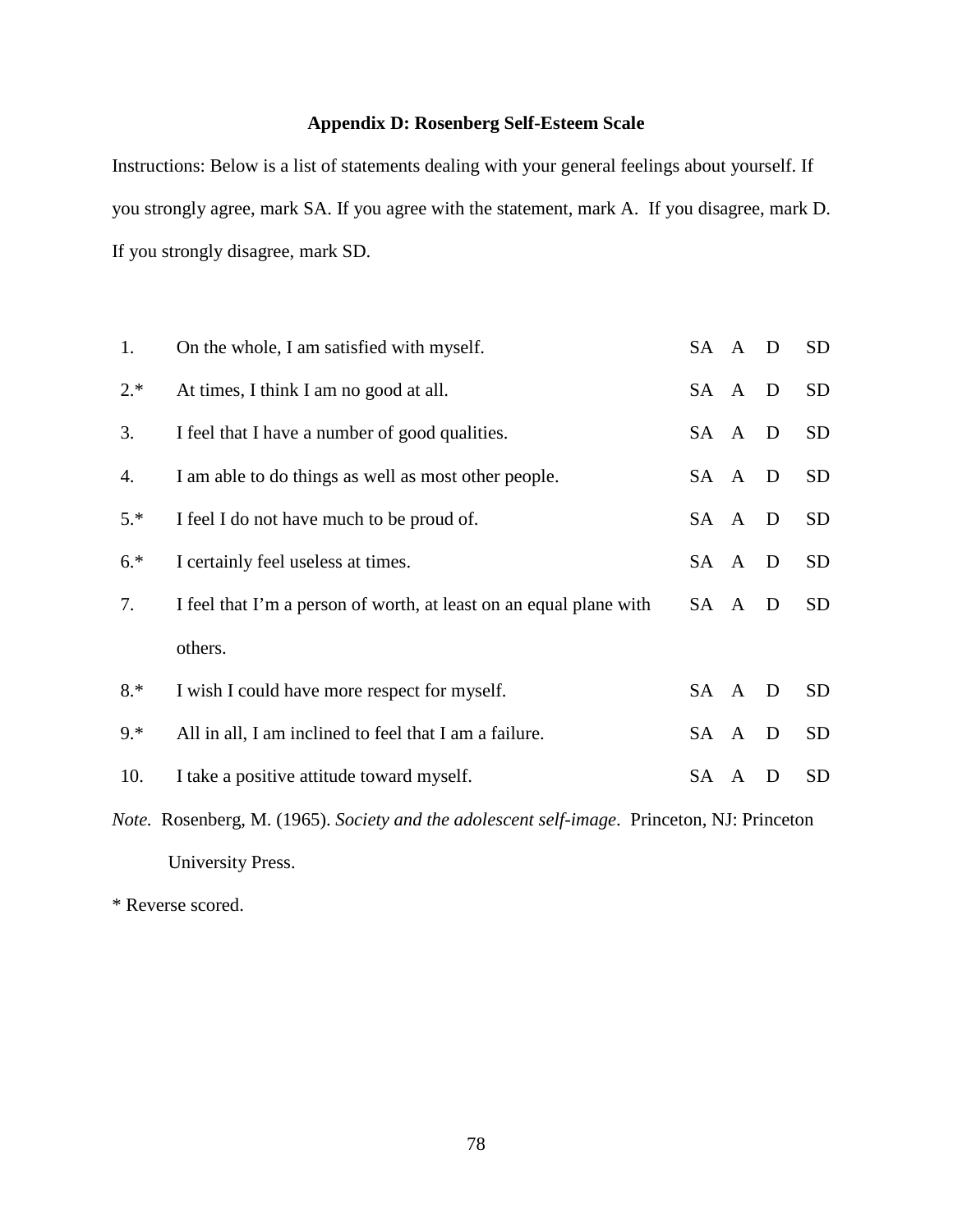### **Appendix E: Empathic Concern Scale**

Next are a series of questions pertaining to the self. Please indicate your level of agreement with them regarding yourself. If you strongly agree, mark SA. If you agree with the statement, mark

A. If you disagree, mark D. If you strongly disagree, mark SD.

- 1. I feel other people's joy.
- 2.\* When other people smile, it doesn't affect me.
- 3. It makes me feel good to be around happy people.
- 4. When other people are upset, I get upset too.
- 5. Being around someone who is stressed makes me feel stressed.
- 6.\* Other people's bad moods don't affect me.
- 7. I understand other people's perspectives.
- 8. I understand the points of view of people who I disagree with.
- 9. I think about things from other people's point of view.
- 10. I feel sympathy for those who are less fortunate than I am.
- 11. I feel sympathy when I see someone in pain.
- 12. I feel compassion for the poor.
- 13. I am good at telling what other people are feeling.
- 14.\* I have trouble understanding what other people are feeling.
- 15. I can tell how someone is feeling by looking at their body language
- *Note*. Benning, S. D., Barchard K.A., Westfall R. S., Molina S. M., Brouwers, V. P (In prep) Meanness as a coordinating construct in psychopathy: A theoretical review and quantitative model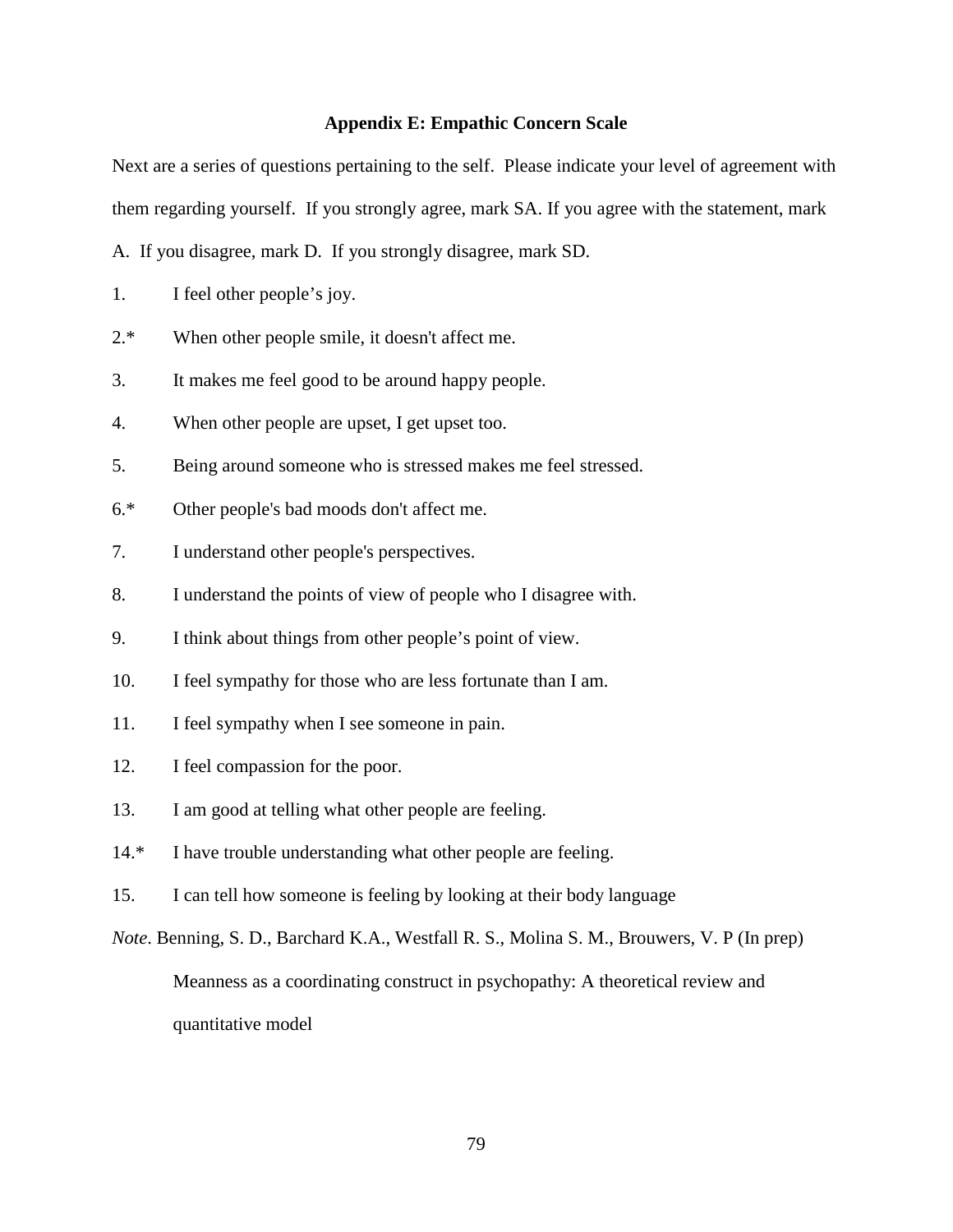# **Appendix F: Medical Procedures Form**

Below are a series of medical procedures and referrals. Please indicate which ones you

|  |  | feel would be recommended for the patient described in the scenario that you just read. |  |
|--|--|-----------------------------------------------------------------------------------------|--|
|--|--|-----------------------------------------------------------------------------------------|--|

| <b>Procedure</b>                        | Yes                | N <sub>o</sub> |
|-----------------------------------------|--------------------|----------------|
| Cholesterol level (1)                   | $\bigcirc$         | $\bigcirc$     |
| Triglycerides level (2)                 | $\bigcirc$         | $\bigcirc$     |
| Body fat percentage (3)                 | $\bigcirc$         |                |
| Glucose level (4)                       | $\overline{O}$     |                |
| Dietary intake info (5)                 | $\overline{O}$     |                |
| Stress assessment (6)                   | $\overline{O}$     |                |
| Prescription of anti-depressants (7)    | $\bar{\circ}$      |                |
| Consult about weight loss (8)           | $\bigcirc$         |                |
| Consult about exercise (9)              | $\overline{O}$     |                |
| Consult about nutrition (10)            | $\overline{O}$     |                |
| Refer to psychologist $(11)$            | $\overline{O}$     |                |
| Mental health evaluation (12)           |                    |                |
| Problem focused history (13)            |                    |                |
| Comprehensive history (14)              | $\overline{O}$     |                |
| Problem focused exam (15)               |                    |                |
| Comprehensive physical (16)             | $\rm\check{O}$     |                |
| Menstrual cycle info (17)               | $\overline{O}$     |                |
| Pelvic exam (18)                        | $\overline{O}$     |                |
| Prescription of beta blockers (19)      | $\overline{O}$     |                |
| Prescription of pain pills (20)         |                    |                |
| Reflex test $(21)$                      | OOOOOO             |                |
| Prophylactic therapy (22)               |                    |                |
| Hearing exam $(23)$                     |                    |                |
| Visual screen (24)                      |                    |                |
| Skin test $(25)$                        |                    |                |
| Eye test $(26)$                         | $\bar{\mathbf{o}}$ |                |
| MRI (27)                                |                    |                |
| Beta strip (28)                         |                    |                |
| Blood hormone levels (29)               |                    |                |
| CBC with diff (30)                      |                    |                |
| Genetic counseling (31)                 | 0000000            |                |
| Pregnancy test (32)                     |                    |                |
| Metabolic panel (33)                    |                    |                |
| Blood typing (34)                       |                    |                |
| $X-ray(35)$                             |                    |                |
| Urinalysis (36)                         |                    |                |
| Ultrasound (37)                         |                    |                |
| $CT$ Scan $(38)$                        | OOOOOO             |                |
| Refer to neurologist (39)               |                    |                |
| Refer to cardiologist (40)              |                    |                |
| Preventative medicine consultation (41) | $\overline{O}$     |                |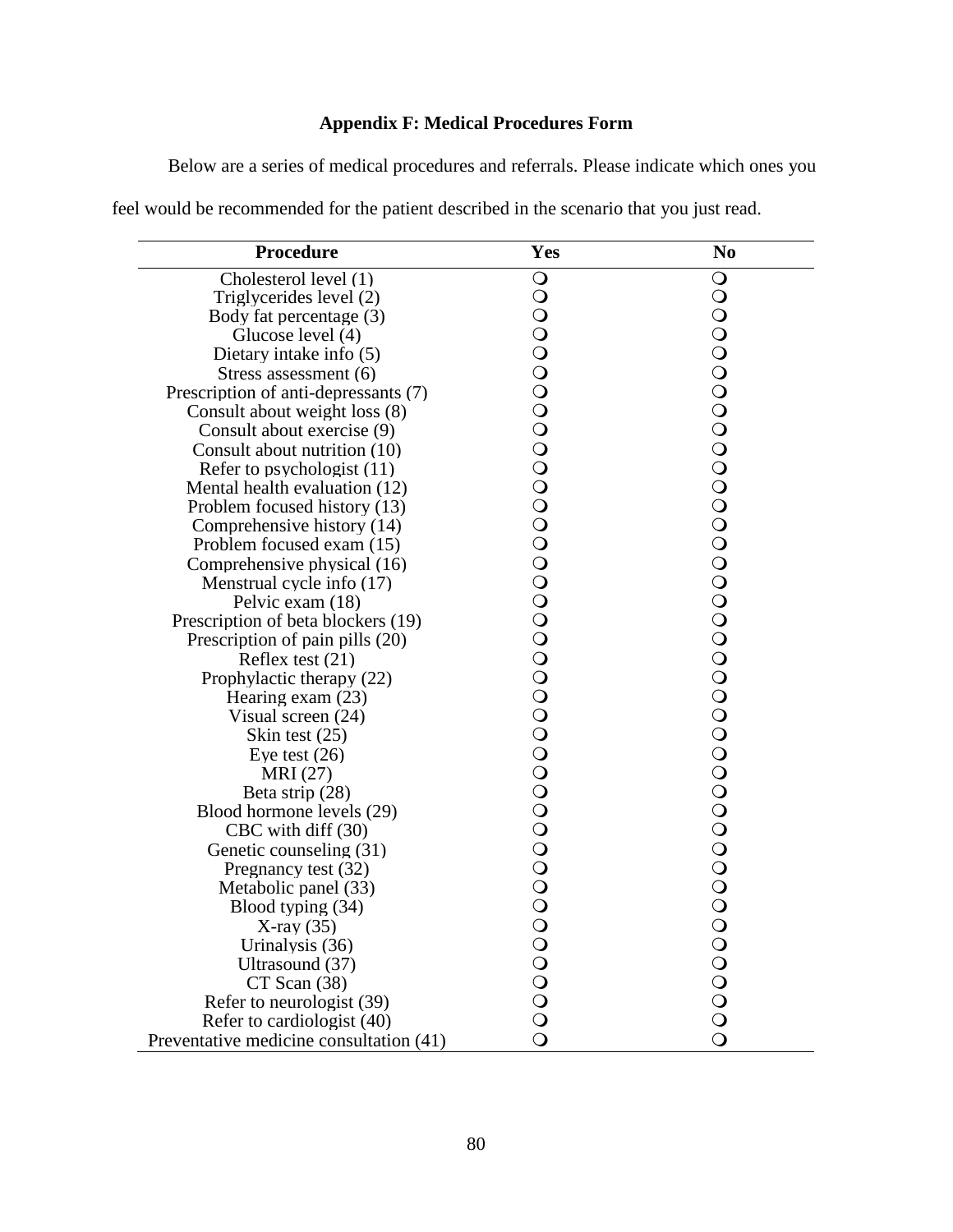### **Appendix G: Patient Follow-Up Questionnaire**

Next, you will see a series of questions pertaining to the patient described in the scenario. Please rate each of these on a 9-point scale, keeping the following scale in mind as you rate:  $1 = Not$  at all;  $5 = Somewhat$ ;  $9 = Extremely$ .

- 1. How healthy is the patient?
- 2. Patient takes care of himself/herself?
- 3. Patient is self-disciplined?
- 4. Level of strictness in the medical advice I'd give?
- 5. Seriousness of the patient's health problem?
- 6. Seeing this patient would feel like a waste of my time.
- 7. This sort of patient would make me like my job.
- 8. Amount of patience I would have?
- 9. Extent to which this patient would annoy me?
- 10. Personal desire I have to help this patient?
- 11. Likelihood that the patient would follow my advice?
- 12. I believe that patient would benefit from counseling.
- 13. My overall positivity toward the patient.
- 14. Time I would spend with patient (in minutes)?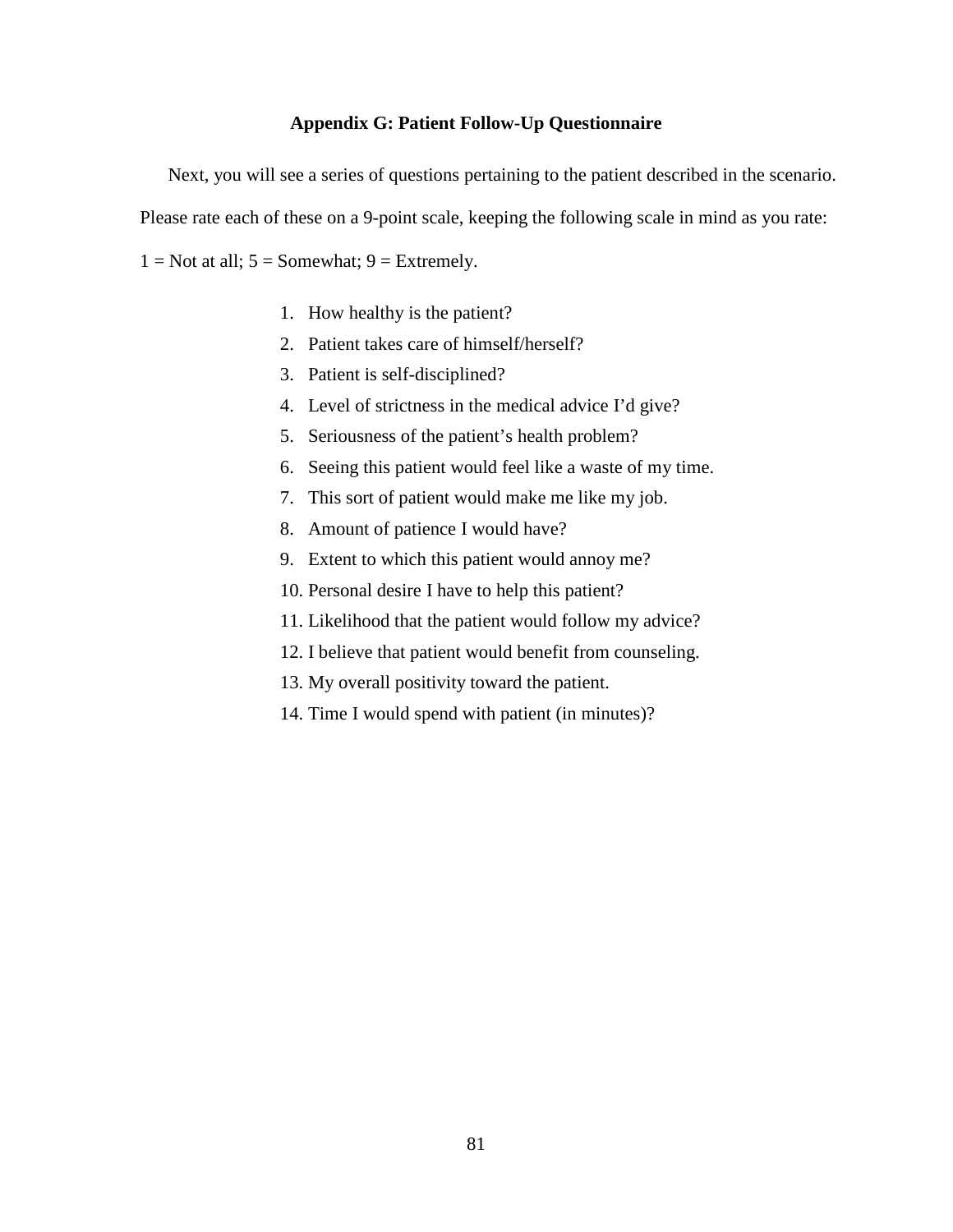# **Appendix H: Interaction Among Attractiveness of the Stimuli, Gender of the Stimuli,**



**Gender of the Participant for Positive Attributions**



Figure 4. Interaction among attractiveness of the stimuli, gender of the stimuli, gender of the participant for positive attributions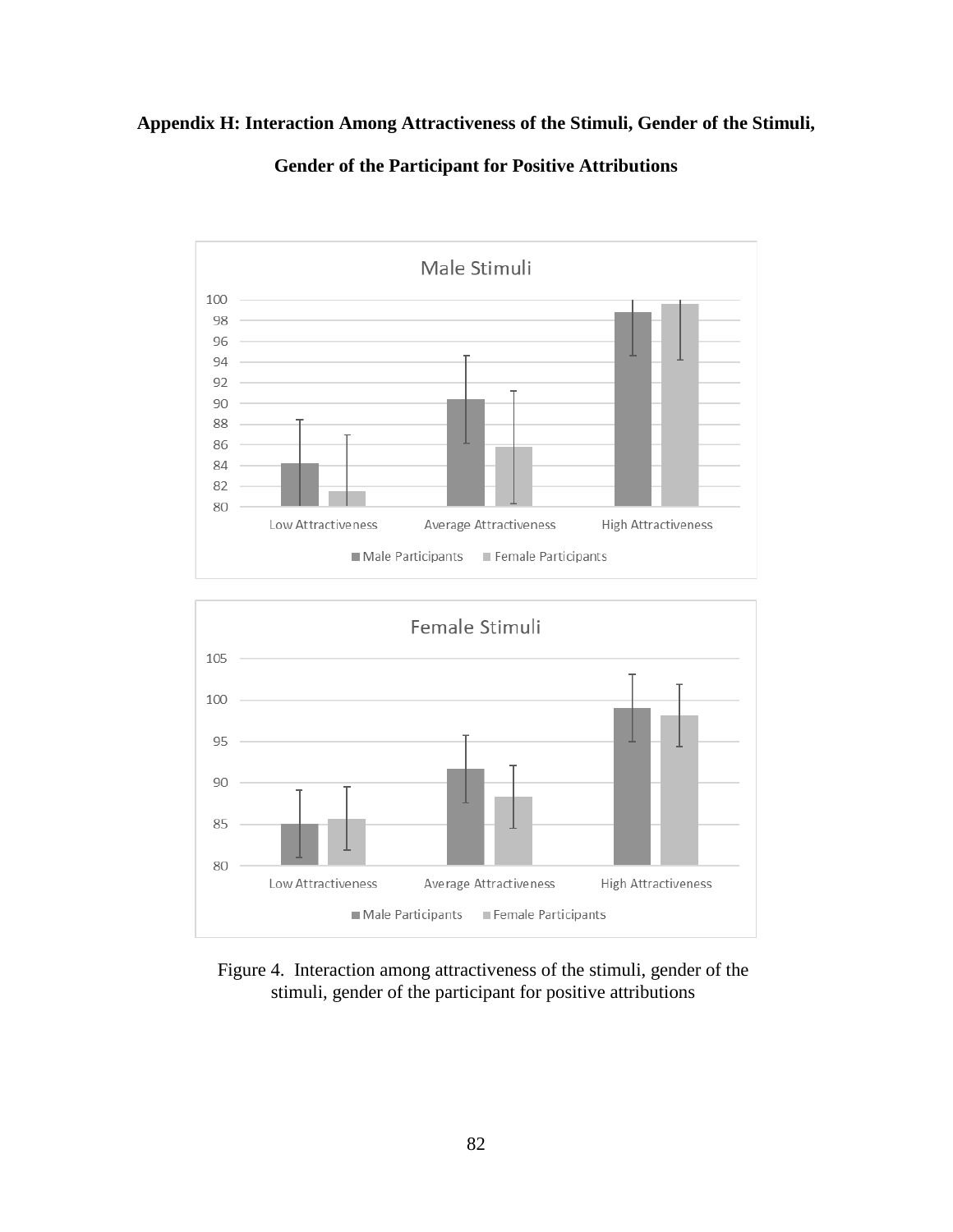### **References**

- Abreu, J. M. (1999). Conscious and nonconscious African American stereotypes: Impact on first impression and diagnostic ratings by therapists. *Journal of Consulting and Clinical Psychology*, *67*(3), 387-393. doi:10.1037/0022-006X.67.3.387
- Ahmadi, A., Bazargan-Hejazi, S., Zadie, Z. H., Euasobhon, P., Ketumarn, P., Karbasfrushan, A., & ... Mohammadi, R. (2016). Pain management in trauma: A review study. *Journal of Injury And Violence Research, 8*(2), 89-98.
- Aiken, L., & West, S. (1991). *Multiple regression: Testing and interpreting interactions*. Newbury Park, CA: Sage.
- Allport, G. (1954). *The Nature of Prejudice.* Cambridge, MA: Addison-Wesley Blackwell
- Anand, S. S., Xie, C. C., Mehta, S., Franzosi, M. G., Joyner, C., Chrolavicius, S., Fox ,K. A., Yusuf , S.& CURE Investigators. (2005). Differences in the management and prognosis of women and men who suffer from acute coronary syndromes. *Journal of the American College of Cardiology, 46*(10), 1845-51.
- Angira, K. K. (1987). Effect of physical attractiveness on the juridic judgment of male and female jurors. *Indian Journal of Current Psychological Research*, *2*(2), 89-92.
- Bandura, A., Grusec, J. E., & Menlove, F. L. (1966). Observational learning as a function of symbolization and incentive set. *Child Development*, *37*(3), 499-506. doi:10.2307/1126674
- Barak, A., Feldman, S., & Noy, A. (1991). Traditionality of children's interests as related to their parents' gender stereotypes and traditionality of occupations. *Gender Roles, 24*(7-8), 511-524. doi:10.1007/BF00289336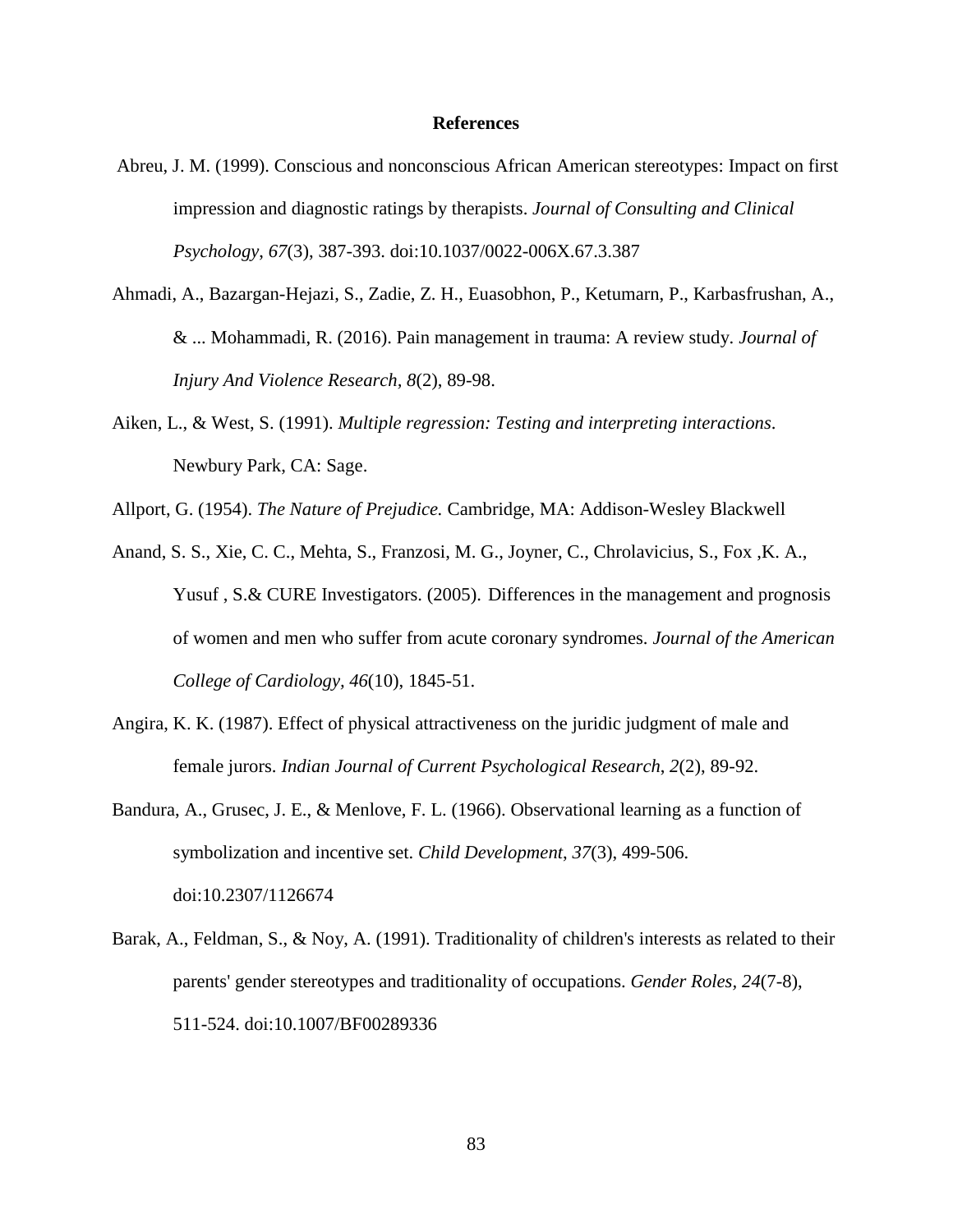- Bargh, J. A., Chen, M., & Burrows, L. (1996). Automaticity of social behavior: Direct effects of trait construct and stereotype activation on action. *Journal of Personality and Social Psychology*, *71*(2), 230-244. doi:10.1037/0022-3514.71.2.230
- Barnato, A.E., Chang, C.C., Saynina, O., & Garber, A.M. (2007). Influence of race on inpatient treatment intensity at the end-of-life. *Journal of General Internal Medicine 22,* 338–345
- Benning, S. D., Barchard K.A., Westfall R. S., Molina S. M., Brouwers, V. P (In prep) Meanness as a coordinating construct in psychopathy: A theoretical review and quantitative model
- Bernardes, S. F., & Lima, M. L. (2010). Being less of a man or less of a woman: Perceptions of chronic pain patients' gender identities. *European Journal of Pain*, *14*(2), 194-199. doi:10.1016/j.ejpain.2009.04.009
- Bernstein, B., & Kane, R. (1981). Physicians' attitudes toward female patients. *Medical Care, 19* (6), 600-608
- Berry, D. S. (2000). Attractiveness, attraction, and sexual selection: Evolutionary perspectives on the form and function of physical attractiveness. In M. P. Zanna, M. P. Zanna (Eds.) , *Advances in experimental social psychology, 32*, 273-342. San Diego, CA, US: Academic Press. doi:10.1016/S0065-2601(00)80007-6
- Biesanz, J. C., & Human, L. J. (2010). The cost of forming more accurate impressions: Accuracy-motivated perceivers see the personality of others more distinctively but less normatively than perceivers without an explicit goal. *Psychological Science*, *21*(4), 589- 594. doi:10.1177/0956797610364121
- Bigler, R. S., & Liben, L. S. (1992). Cognitive mechanisms in children's gender stereotyping: Theoretical and educational implications of a cognitive-based intervention. *Child Development*, *63*(6), 1351-1363. doi:10.2307/1131561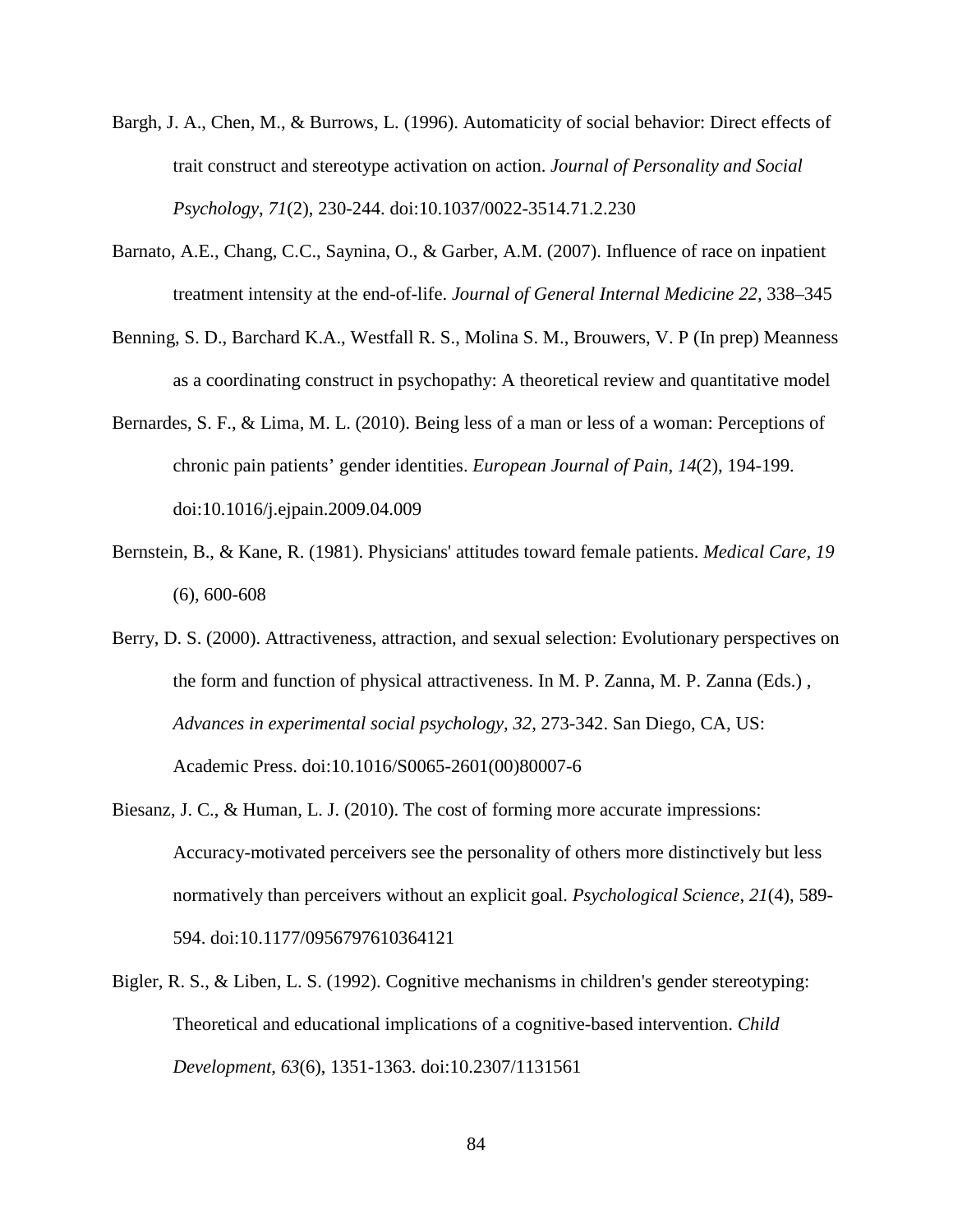- Blum, L. (2004). Stereotypes and stereotyping: A moral analysis. *Philosophical Papers, 33*(3), 251-289.
- Bond, M. H., & Forgas, J. P. (1984). Linking person perception to behavior intention across cultures: The role of cultural collectivism. *Journal of Cross-Cultural Psychology*, *15*(3), 337-352. doi:10.1177/0022002184015003006
- Breckler, S. J., & Wiggins, E. C. (1989). Affect versus evaluation in the structure of attitudes. *Journal of Experimental Social Psychology*, *25*(3), 253-271. doi:10.1016/0022- 1031(89)90022-X
- Brigham, J. C. (1971). Ethnic stereotypes. *Psychological Bulletin*, *76*(1), 15-38. doi:10.1037/h0031446
- Brigham, J. C., Maass, A., Snyder, L. D., & Spaulding, K. (1982). Accuracy of eyewitness identification in a field setting. *Journal of Personality and Social Psychology*, *42*(4), 673-681. doi:10.1037/0022-3514.42.4.673
- Böckenholt, U. (2012). The cognitive-miser response model: Testing for intuitive and deliberate reasoning. *Psychometrika*, *77*(2), 388-399. doi:10.1007/s11336-012-9251-y
- Brewer, M. B. (1991). The social self: On being the same and different at the same time. *Personality and Social Psychology Bulletin*, *17*(5), 475-482. doi:10.1177/0146167291175001
- Brewer, M. B., & Weber, J. G. (1994). Self-evaluation effects of interpersonal versus intergroup social comparison. *Journal of Personality and Social Psychology*, *66*(2), 268-275. doi:10.1037/0022-3514.66.2.268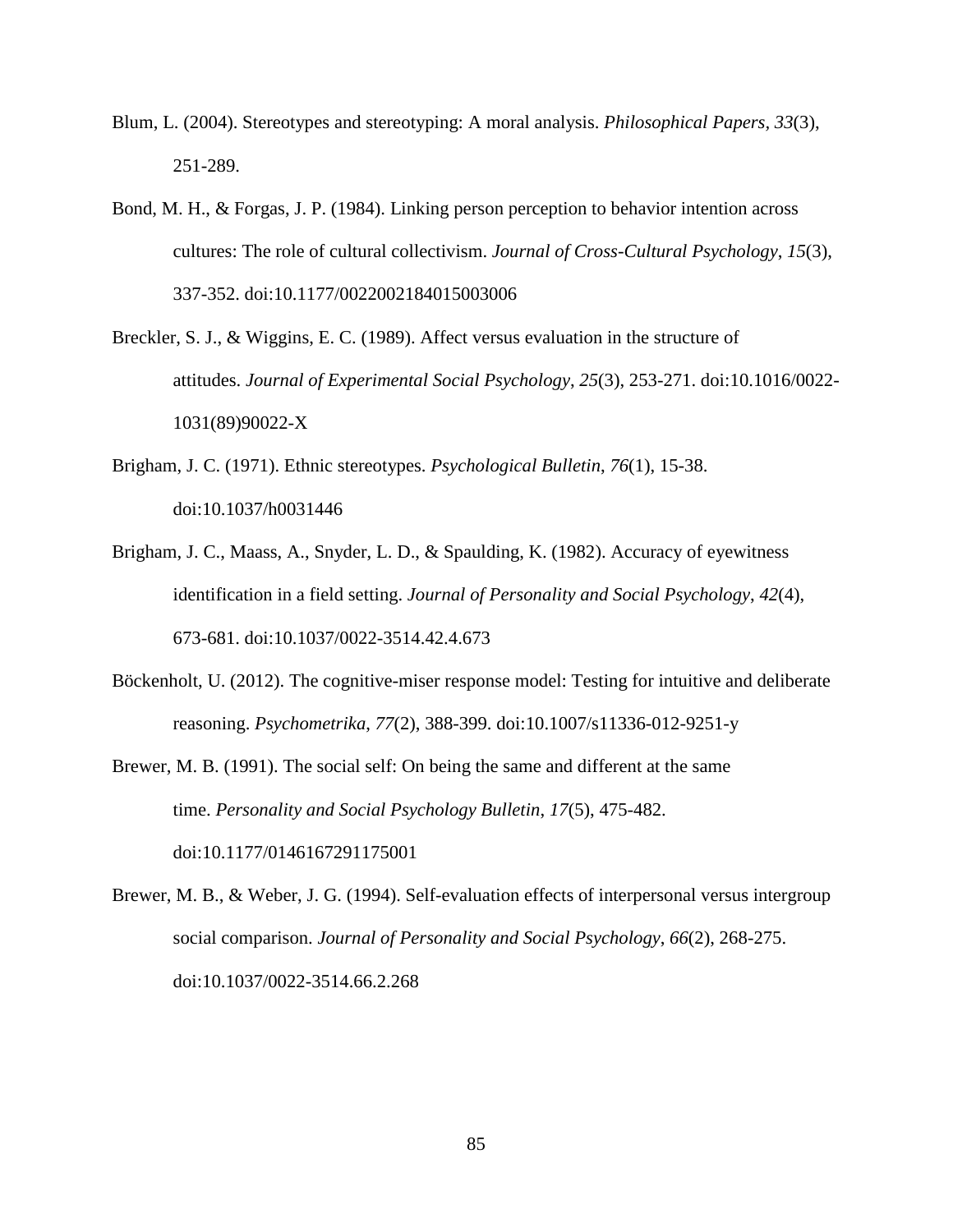- Brown, R. D. (1970). Experienced and inexperienced counselors' first impressions of clients and case outcomes: Are first impressions lasting?. *Journal of Counseling Psychology*, *17*(6, Pt.1), 550-558. doi:10.1037/h002986
- Brown, R. (1995). Prejudice. Oxford, UK: Blackwell.
- Burgess, D., van Ryn, M., Dovidio, J. & Saha, S. (2007). *Journal of General Internal Medicine, 22* (882). https://doi.org/10.1007/s11606-007-0160-1

Buss, D. M. (1985). Human mate selection. *American Scientist*, *73*(1), 47-51

- Cacioppo, J. T., & Petty, R. E. (1982). The need for cognition. *Journal of Personality and Social Psychology, 42*, 116–131.
- Callan, M. J., Powell, N. G., & Ellard, J. H. (2007). The consequences of victim physical attractiveness on reactions to injustice: The role of observers' belief in a just world. *Social Justice Research*, *20*(4), 433-456. doi:10.1007/s11211-007-0053-9
- Cameron, K. A., Song, J., Manheim, L. M., & Dunlop, D. D. (2010). Gender disparities in health and healthcare use among older adults. *Journal of Women's Health, 19*(9), 1643-1650. doi:10.1089/jwh.2009.1701
- Cann, A., Siegfried, W. D., & Pearce, L. (1981). Forced attention to specific applicant qualifications: Impact on physical attractiveness and gender of applicant biases. *Personnel Psychology*, *34*(1), 65-75. doi:10.1111/j.1744-6570.1981.tb02178.x
- Caprariello, P. A., Cuddy, A. C., & Fiske, S. T. (2009). Social structure shapes cultural stereotypes and emotions: A causal test of the stereotype content model. *Group Processes & Intergroup Relations*, *12*(2), 147-155. doi:10.1177/1368430208101053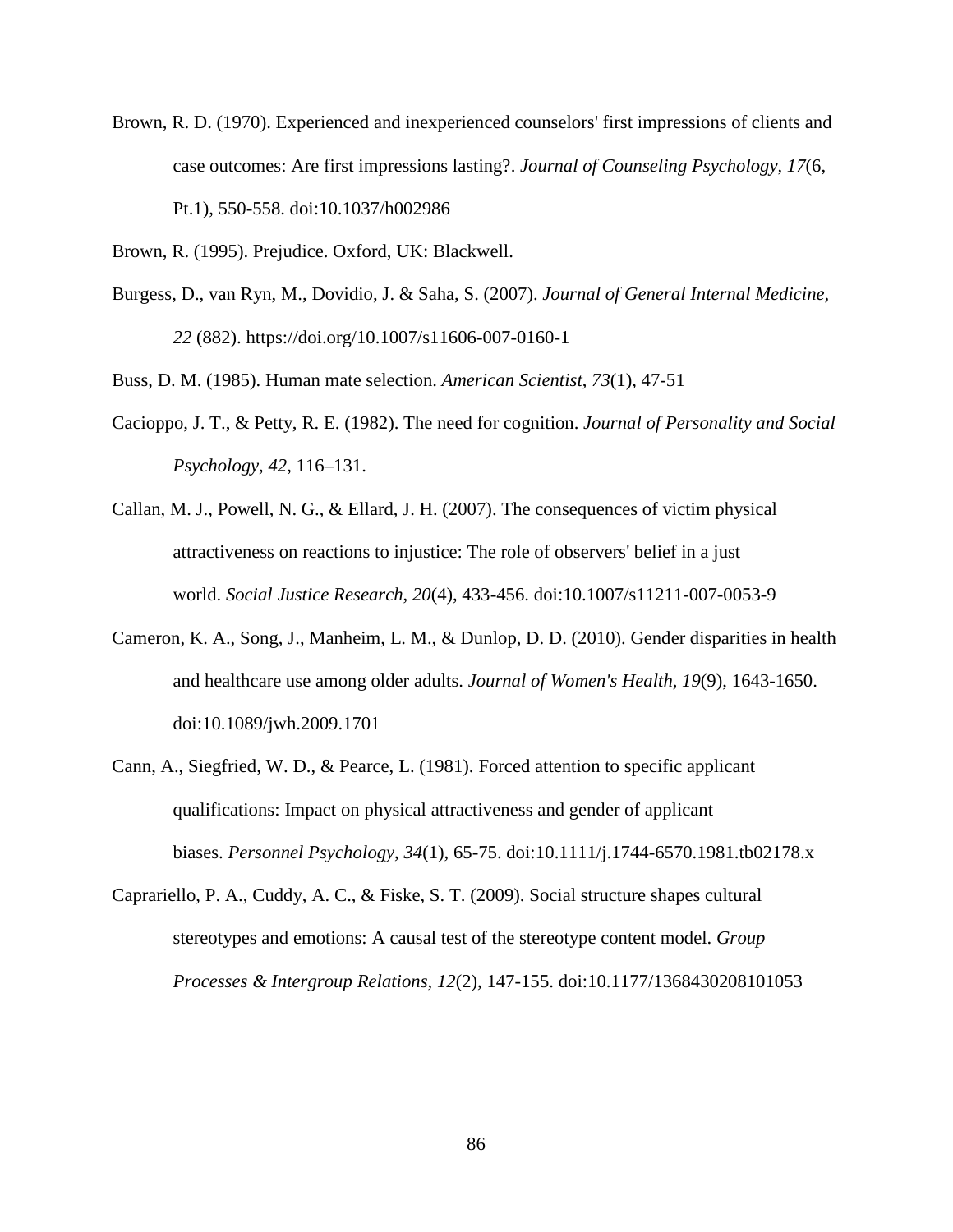- Chan, M., Rogers, K. H., Parisotto, K. L., & Biesanz, J. C. (2011). Forming first impressions: The role of gender and normative accuracy in personality perception. *Journal of Research in Personality*, *45*(1), 117-120. doi:10.1016/j.jrp.2010.11.001
- Cheung, Y. B., Daniel, R., & Ng, G. Y. (2006). Response and non-response to a quality-of-life question on sexual life: A case study of the simple mean imputation method*. Quality of Life Research: An International Journal of Quality of Life Aspects of Treatment, Care & Rehabilitation, 15*(9), 1493-1501. doi:10.1007/s11136-006-0004-1
- Clark, K. B., & Clark, M. K. (1939). The development of consciousness of self and the emergence of racial identification in Negro preschool children. *The Journal of Social Psychology*, *10*591-599. doi:10.1080/00224545.1939.9713394
- Combs, G. M., & Griffith, J. (2007). An examination of interracial contact: The influence of cross-race interpersonal efficacy and affect regulation. *Human Resource Development Review*, *6*(3), 222-244. doi:10.1177/1534484307303990
- Conway, M., Pizzamiglio, M. T., & Mount, L. (1996). Status, communality, and agency: Implications for stereotypes of gender and other groups. *Journal of Personality and Social Psychology*, *71*(1), 25-38. doi:10.1037/0022-3514.71.1.25
- Correll, J., Wittenbrink, B., Crawford, M. T., & Sadler, M. S. (2015). Stereotypic vision: How stereotypes disambiguate visual stimuli. *Journal of Personality and Social Psychology*,*108*(2), 219-233. doi:10.1037/pspa0000015
- Craig, J. M., & Jacobs, R. R. (1985). The effect of working with women on male attitudes toward female firefighters. *Basic and Applied Social Psychology*, *6*(1), 61-74. doi:10.1207/s15324834basp0601\_5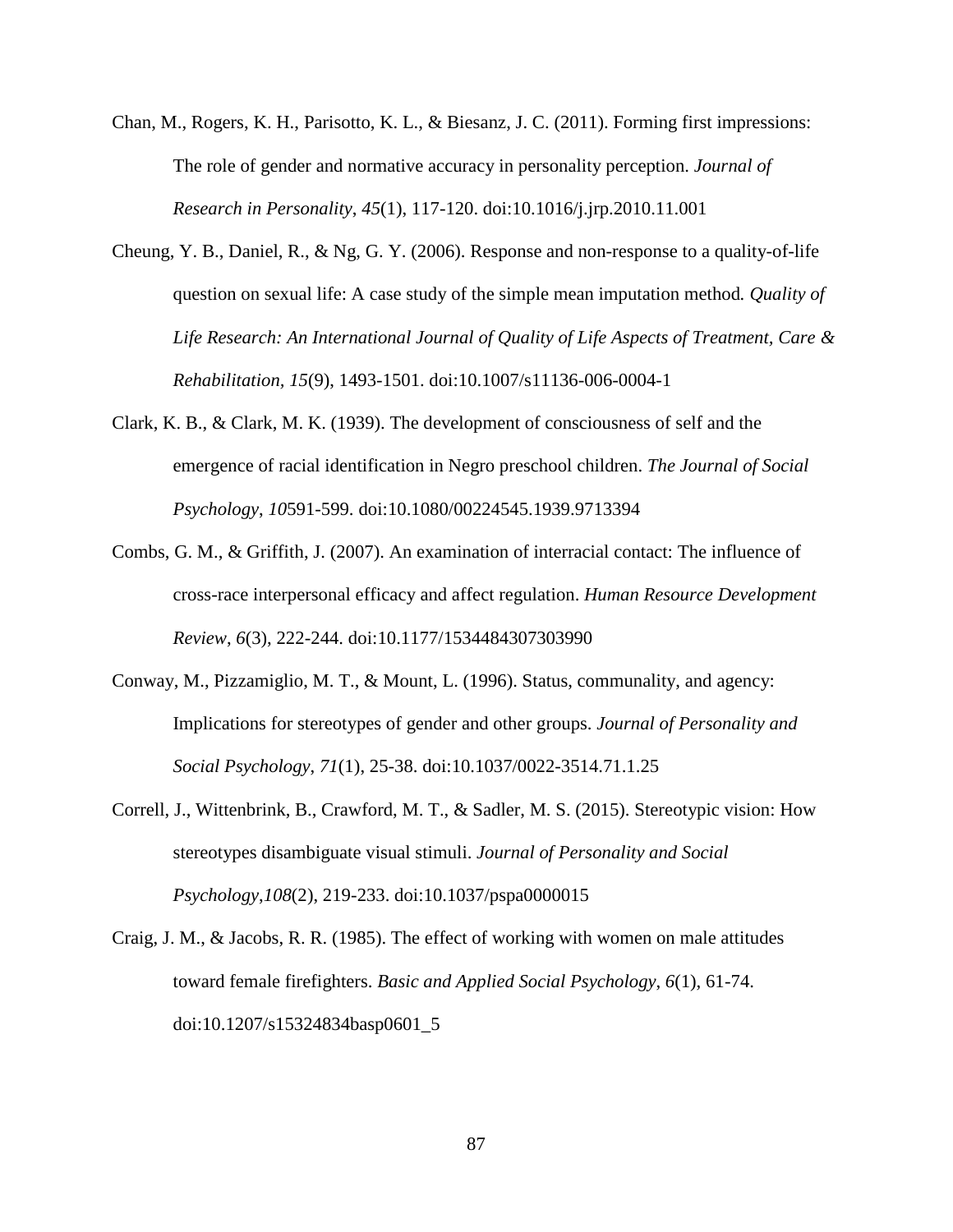- Cronbach, L. (1955). Processes affecting scores on 'understanding of others' and 'assumed similarity.'. *Psychological Bulletin*, 52(3), 177-193. doi:10.1037/h0044919
- Cuddy, A. C., Fiske, S. T., Kwan, V. Y., Glick, P., Demoulin, S., Leyens, J., & ... Ziegler, R. (2009). Stereotype content model across cultures: Towards universal similarities and some differences. *British Journal of Social Psychology*, *48*(1), 1-33. doi:10.1348/014466608X31493
- Cunningham, M. R., Roberts, A. R., Barbee, A. P., Druen, P. B., & Wu, C. (1995). 'Their ideas of beauty are, on the whole, the same as ours': Consistency and variability in the crosscultural perception of female physical attractiveness. *Journal of Personality and Social Psychology, 68(*2), 261-279. doi:10.1037/0022-3514.68.2.261
- Darby, B. W., & Jeffers, D. (1988). The effects of defendant and juror attractiveness on simulated courtroom trial decisions. *Social Behavior and Personality*, *16*(1), 39-50. doi:10.2224/sbp.1988.16.1.39

Darwin, C. (1872). *The expression of the emotions in man and animals.* London: John Murray

Devine, P. G. (1989). Stereotypes and prejudice: Their automatic and controlled components. *Journal of Personality and Social Psychology*, *56*(1), 5-18. doi:10.1037/0022-3514.56.1.5

Devine, P. G. (1989). Automatic and controlled processes in prejudice: The role of stereotypes and personal beliefs. In A. R. Pratkanis, S. J. Breckler, A. G. Greenwald, A. R. Pratkanis, S. J. Breckler, A. G. Greenwald (Eds.), *Attitude structure and function* (pp. 181-212). Hillsdale, NJ, England: Lawrence Erlbaum Associates, In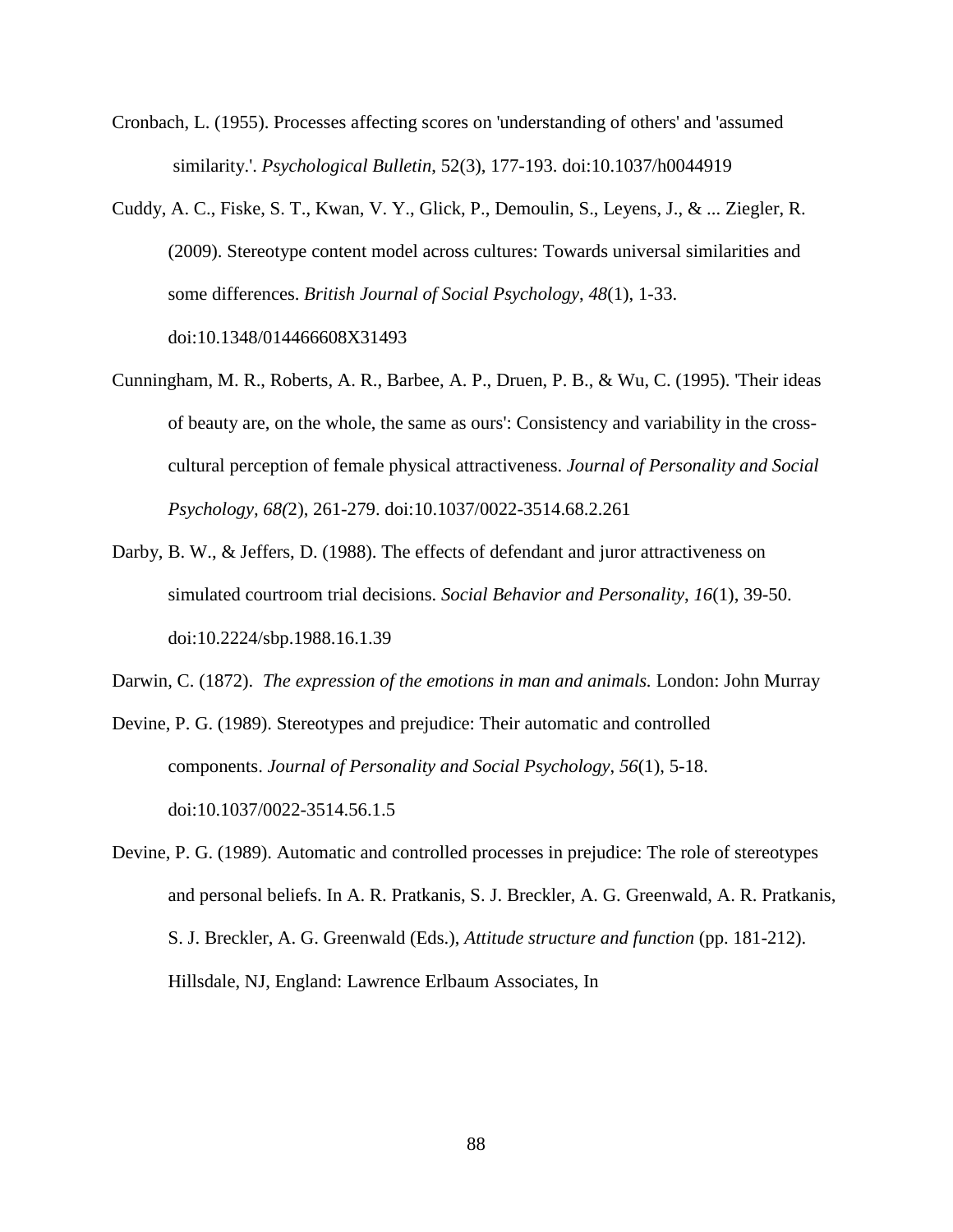- Dickey-Bryant, L., Lautenschlager, G. J., Mendoza, J. L., & Abrahams, N. (1986). Facial attractiveness and its relation to occupational success. *Journal of Applied Psychology*,*71*(1), 16-19. doi:10.1037/0021-9010.71.1.16
- Dion, K.K., Berscheid, E., & Walster, E. (1972). What is beautiful is good. *Journal of Personality and Social Psychology, 24*, 285–290
- Dion, K. K. (1972). Physical attractiveness and evaluation of children's transgressions. *Journal of Personality and Social Psychology*, *24*(2), 207-213. doi:10.1037/h0033372
- Dion, K. K. (1973). Young children's stereotyping of facial attractiveness. *Developmental Psychology, 9*(2), 183-188. doi:10.1037/h0035083
- Dion, K. L., & Dion, K. K. (1987). Belief in a just world and physical attractiveness stereotyping. *Journal of Personality and Social Psychology*, *52*(4), 775-780. doi:10.1037/0022-3514.52.4.775
- Dipboye, R. L., Arvey, R. D., & Terpstra, D. E. (1977). Sex and physical attractiveness of raters and applicants as determinants of resumé evaluations. *Journal of Applied Psychology, 62(*3), 288-294. doi:10.1037/0021-9010.62.3.288
- Dugdale, D. C., Epstein, R., & Pantilat, S. Z. (1999). Time and the Patient–Physician Relationship. *Journal of General Internal Medicine*, *14*(Suppl 1), S34–S40. http://doi.org/10.1046/j.1525-1497.1999.00263.x
- Eagly, A. H., Ashmore, R. D., Makhijani, M. G., & Longo, L. C. (1991). What is beautiful is good, but…: A meta-analytic review of research on the physical attractiveness stereotype. *Psychological Bulletin*, *110*(1), 109-128. doi:10.1037/0033-2909.110.1.109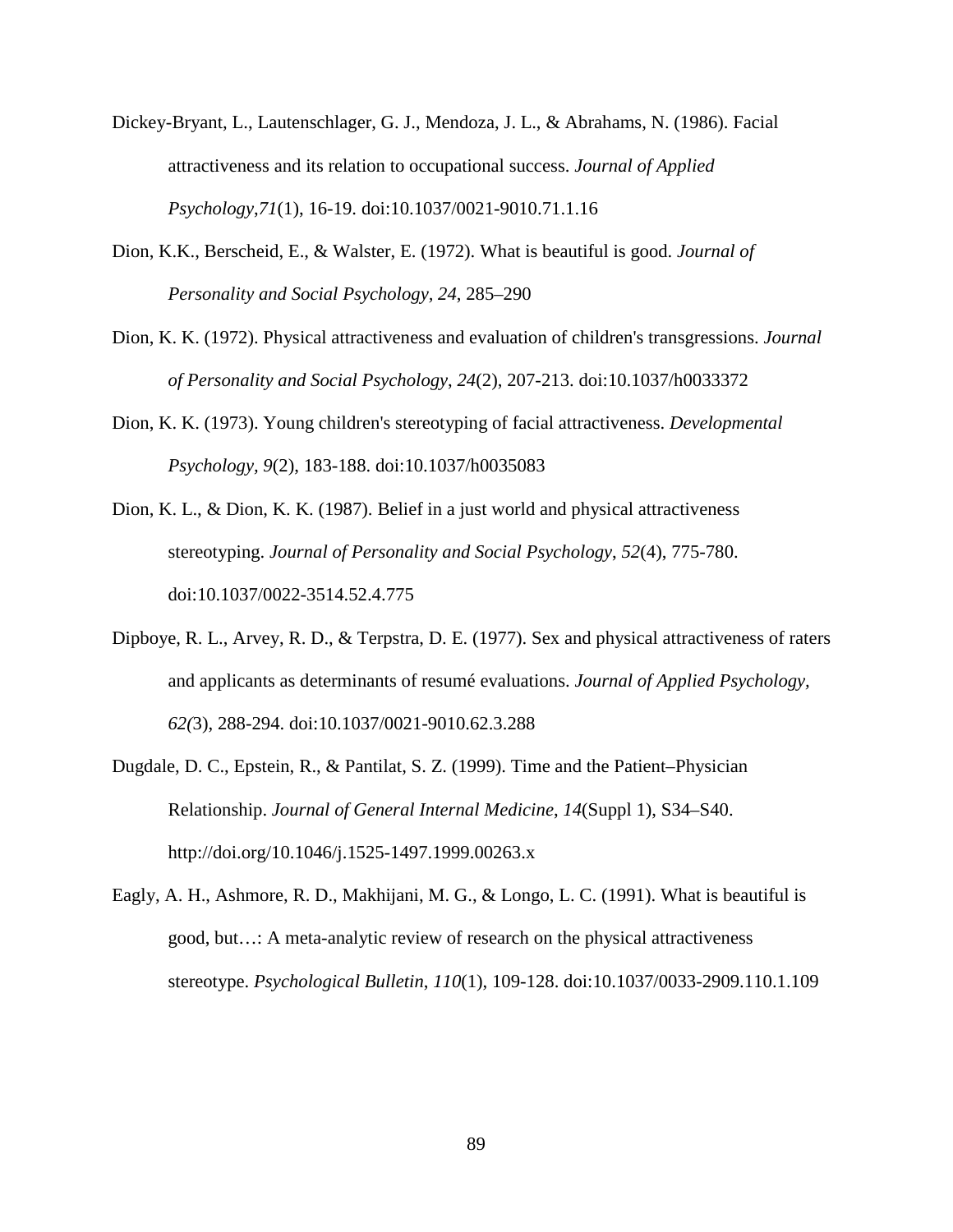- Eberhardt, J. L., Goff, P. A., Purdie, V. J., & Davies, P. G. (2004). Seeing Black: Race, Crime, and Visual Processing. *Journal of Personality and Social Psychology*, *87*(6), 876-893. doi:10.1037/0022-3514.87.6.876
- Elliot, A. M., Alexander, S. C., Mescher, C. A., Mohan, D., Barnato, A. E. (2016). Differences in Physicians' Verbal and Nonverbal Communication with Black and White Patients at the End of Life. *Journal of Pain and Symptom Management, 51*(1), 1 – 8. doi: http://dx.doi.org/10.1016/j.jpainsymman.2015.07.008
- Erickson, J. M., Brashers, V., Owen, J., Marks, J. R., & Thomas, S. M. (2016). Effectiveness of an interprofessional workshop on pain management for medical and nursing students. *Journal of Interprofessional Care, 30*(4), 466-474. doi:10.3109/13561820.2016.1159185
- Fales, M. R., Frederick, D. A., Garcia, J. R., Gildersleeve, K. A., Haselton, M. G., & Fisher, H. E. (2016). Mating markets and bargaining hands: Mate preferences for attractiveness and resources in two national U.S. Studies. *Personality and Individual Differences*, *88*78-87. doi:10.1016/j.paid.2015.08.041
- Fatima, I., & Suhail, K. (2010). Belief in a just world and subjective well-being: Mothers of normal and Down syndrome children. *International Journal of Psychology*, *45*(6), 461- 468. doi:10.1080/00207591003774519
- Fiske, S. T., Xu, J., Cuddy, A. C., & Glick, P. (1999). (Dis)respecting versus (dis)liking: Status and interdependence predict ambivalent stereotypes of competence and warmth. *Journal of Social Issues*, *55*(3), 473-489. doi:10.1111/0022-4537.00128
- Furman, W., & Buhrmester, D. (1985). Children's perceptions of the personal relationships in their social networks. *Developmental Psychology, 21*(6), 1016-1024. doi:10.1037/0012- 1649.21.6.1016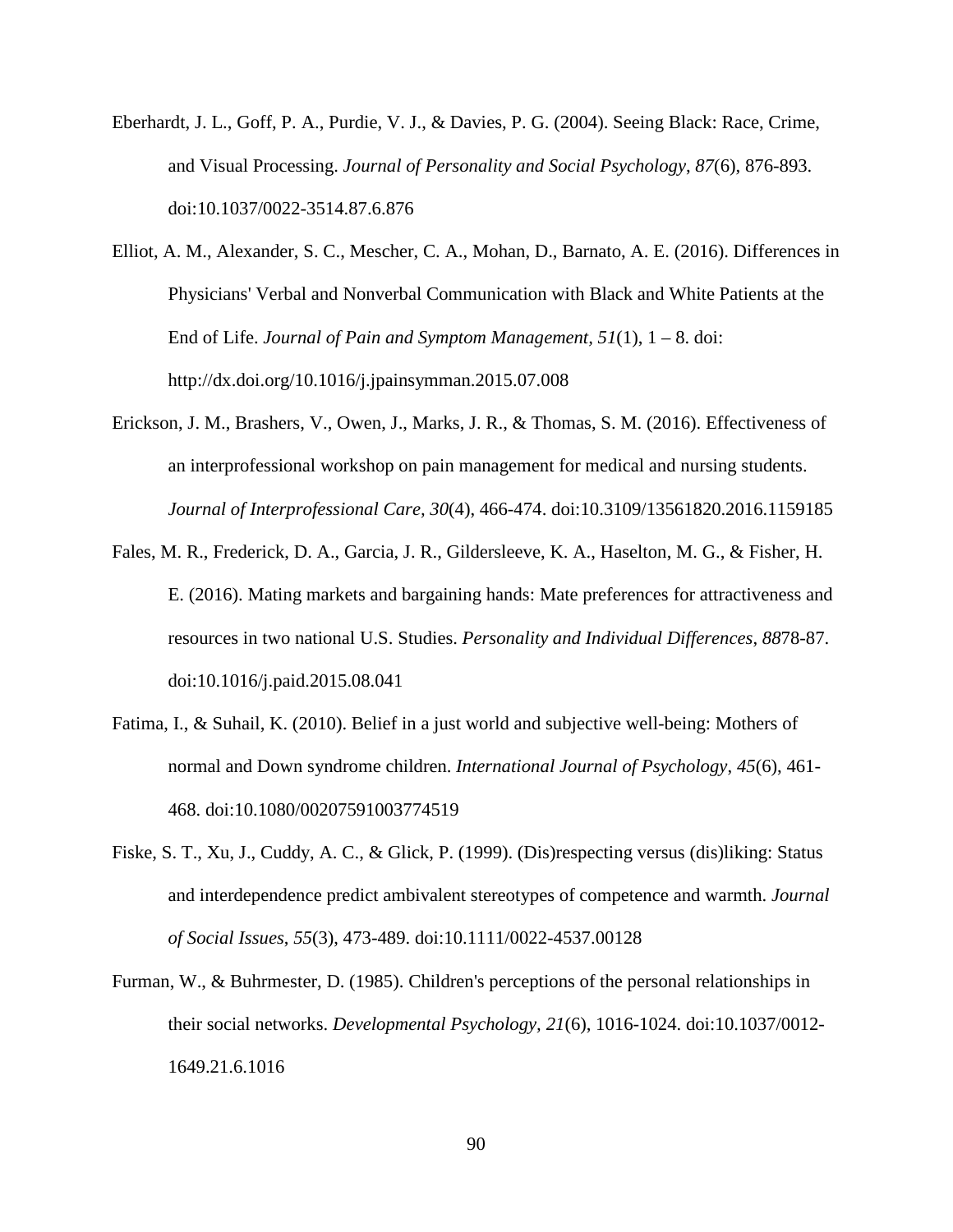- Garb, H.N. (1997). Race bias, social class bias, and gender bias in clinical judgment. *Clinical Psychology: Science and Practice, 4*, 99–120.
- Gosling, S. D., Vazire, S., Srivastava, S., & John, O. P. (2004). Should We Trust Web-Based Studies? A Comparative Analysis of Six Preconceptions About Internet Questionnaires. *American Psychologist*, *59*(2), 93-104. doi:10.1037/0003-066X.59.2.93
- Green, C. R., Anderson, K. O., Baker, T. A., Campbell, L. C., Decker, S., Fillingim, R. B., & ... Vallerand, A. H. (2003). The Unequal Burden of Pain: Confronting Racial and Ethnic Disparities in Pain. *Pain Medicine*, *4*(3), 277-294. doi:10.1046/j.1526-4637.2003.03034.x
- Greenwald, A. G., McGhee, D. E., & Schwartz, J. K. (1998). Measuring individual differences in implicit cognition: The implicit association test. *Journal of Personality and Social Psychology*, *74*(6), 1464-1480. doi:10.1037/0022-3514.74.6.1464
- Grunau, G. L., Ratner, P. A., Galdas, P. M., & Hossain, S. (2009). Ethnic and gender differences in patient education about heart disease risk and prevention. *Patient Education and Counseling, 76*(2), 181-188. doi:10.1016/j.pec.2008.12.026
- Guimond, S. (2000). Group socialization and prejudice: The social transmission of intergroup attitudes and beliefs. *European Journal of Social Psychology*, *30*(3), 335-354. doi:10.1002/(SICI)1099-0992(200005/06)30:3<335::AID-EJSP994>3.0.CO;2-
- Hadjistavropoulos, T., & Genest, M. (1994). The underestimation of the role of physical attractiveness in dating preferences: Ignorance or taboo? *Canadian Journal of Behavioural Science / Revue Canadienne des Sciences Du Comportement, 26*(2), 298- 318. doi:10.1037/0008-400X.26.2.298
- Hamberg, K., Risberg, G., Johansson, E. E., & Westman, G. (2002). Gender Bias in Physicians' Management of Neck Pain: A Study of the Answers in a Swedish National Examination.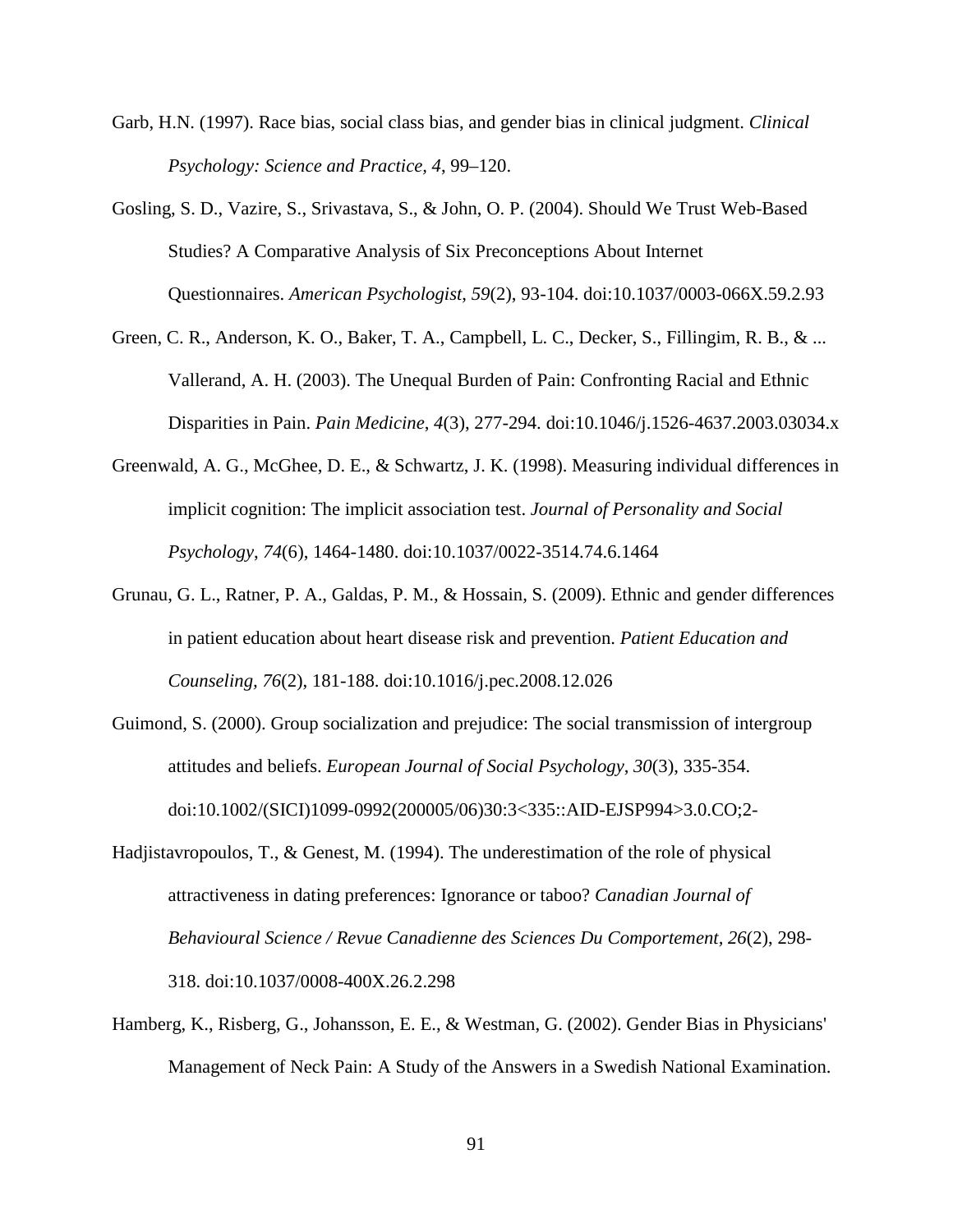*Journal of Women's Health & Gender-Based Medicine*, *11*(7), 653-665. doi:10.1089/152460902760360595

- Hamilton, D.L., Stroessner, S.J., & Driscoll, D.M. (1994). Social cognition and the study of stereotyping. In P.G. Devine, D.L. Hamilton, & T.M. Ostrom (Eds.), *Social cognition: Impact on social psychology* (pp. 292-323). San Diego, CA: Academic Press, Inc.
- Haslam, S. A., Oakes, P. J., & Turner, J. C. (1996). Social identity, self-categorization, and the perceived homogeneity of ingroups and outgroups: The interaction between social motivation and cognition. In R. M. Sorrentino, E. T. Higgins, R. M. Sorrentino, E. T. Higgins (Eds.), *Handbook of motivation and cognition, Vol. 3: The interpersonal context* (pp. 182-222). New York, NY, US: Guilford Press.
- Hauser, D. J., & Schwarz, N. (2016). Attentive turkers: MTurk participants perform better on online attention checks than do subject pool participants. *Behavior Research Methods*, *48*(1), 400-407. doi:10.3758/s13428-015-0578-z
- Hebl, M. R., & Xu, J. (2001). Weighing the care: Physicians' reactions to the size of a patient. *International Journal of Obesity*, *25*(8), 1246-1252. doi:10.1038/sj.ijo.0801681
- Hennessy, J., & West, M. A. (1999). Intergroup behavior in organizations: A field test of social identity theory. *Small Group Research*, *30*(3), 361-382.

doi:10.1177/104649649903000305

- Hewstone, M., Rubin, M., & Willis, H. (2002). Intergroup bias. *Annual Review of Psychology*, *53*(1), 575-604. doi:10.1146/annurev.psych.53.100901.135109
- Holtz, B. C. (2015), From First Impression to Fairness Perception: Investigating the Impact of Initial Trustworthiness Beliefs. *Personnel Psychology,* 68: 499–546. doi: 10.1111/peps.12092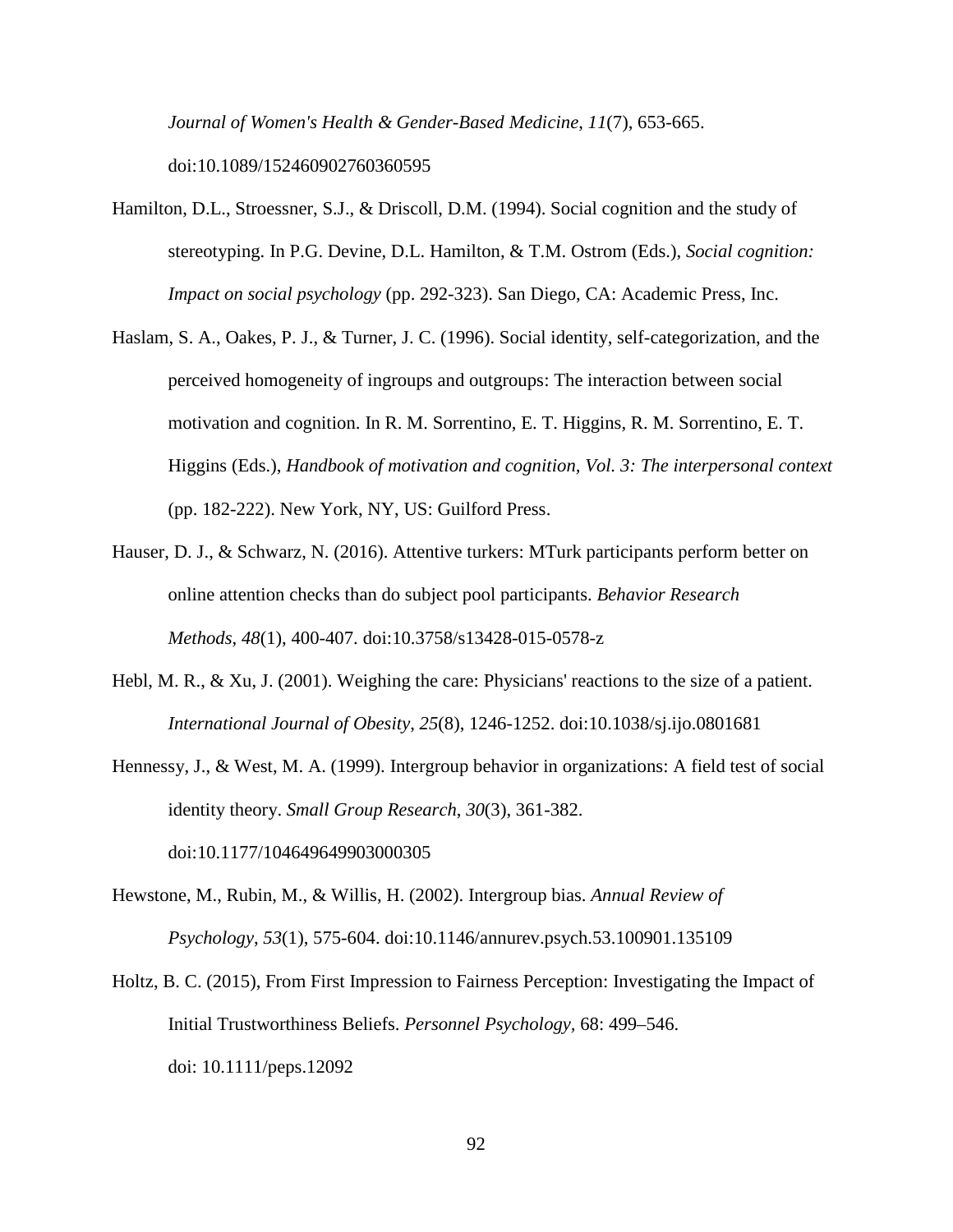- Hosoda, M., Stone-Romero, E. F., & Coats, G. (2003). The effects of physical attractiveness on job-related outcomes: A meta-analysis of experimental studies. *Personnel Psychology*, *56*(2), 431-462. doi:10.1111/j.1744-6570.2003.tb00157.x
- Houser, B. B., & Beckman, L. J. (1978). The effects of self versus other involvement and sexrole identity upon the attribution of causality and person perception. *The Journal of Social Psychology*, *105*(2), 217-227. doi:10.1080/00224545.1978.9924118
- Howell, G. T., & Lacroix, G. L. (2012). Decomposing interactions using GLM in combination with the COMNPARE< LMATRIX and MMATRIX subcommands in SPSS. *Tutorials in Quantitative Methods for Psychology, 8*(1), 1-22
- Hughes, D., & Chen, L. (1997). When and what parents tell children about race: An examination of race-related socialization among African American families. *Applied Developmental Science*, *1*(4), 200-214. doi:10.1207/s1532480xads0104\_4
- Ionescu, T., & Goldstone, R. L. (2007). The development of categorization. *Cogniţie Creier Comportament*, *11*(4), 629-633.
- Johnston, L., Hewstone, M., Pendry, L., & Frankish, C. (1994). Cognitive models of stereotype change: IV. Motivational and cognitive influences. *European Journal of Social Psychology*, *24*(2), 237-265. doi:10.1002/ejsp.2420240203
- Kalick, S. M. (1988). Physical attractiveness as a status cue. *Journal of Experimental Social Psychology*, *24*(6), 469-489. doi:10.1016/0022-1031(88)90047-9
- Kanahara, S. (2006). A Review of the Definitions of Stereotype and a Proposal for a Progressional Model. *Individual Differences Research*, *4*(5), 306-321.
- Kassin, S. M. (1997). The psychology of confession evidence. *American Psychologist*, *52*(3), 221-233. doi:10.1037/0003-066X.52.3.221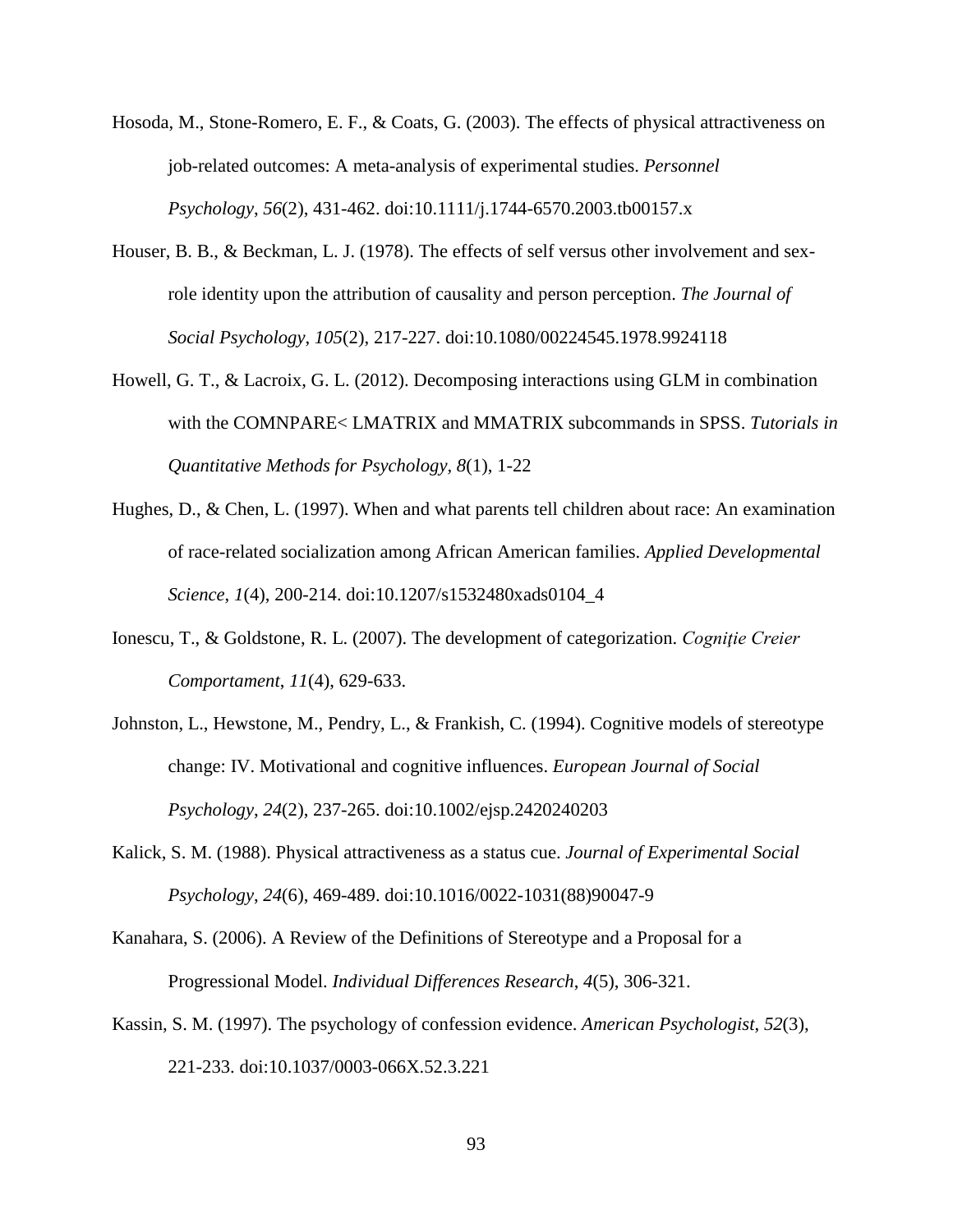- Kassin, S. M., Goldstein, C. C., & Savitsky, K. (2003). Behavioral confirmation in the interrogation room: On the dangers of presuming guilt. *Law and Human Behavior*, *27*(2), 187-203. doi:10.1023/A:1022599230598
- Keller, J. (2007). Stereotype threat in classroom settings: The interactive effect of domain identification, task difficulty and stereotype threat on female students' math performance. *British Journal of Educational Psychology, 77*(2), 323-338. doi:10.1348/000709906X113662
- Kunen, S., Niederhauser, R., Smith, P. O., Morris, J. A., & Marx, B. D. (2005). Race Disparities in Psychiatric Rates in Emergency Departments. *Journal of Consulting and Clinical Psychology*, *73*(1), 116-126. doi:10.1037/0022-006X.73.1.116
- Kutner, N. G., & Brogan, D. (1991). Gender stereotypes and health care: The case of treatment for kidney failure. *Gender Roles*, *24*(5-6), 279-290. doi:10.1007/BF00288302
- Langlois, J. H., Kalakanis, L. E., Rubenstein, A. J., Larson, A. D.,Hallam, M. J., & Smoot, M. T. (2000). Maxims or myths of beauty? A meta-analytic and theoretical review. *Psychological Bulletin*, 126,390-423.
- Leary, M. R. (1999). Making sense of self-esteem. *Current Directions In Psychological Science*,*8*(1), 32-35. doi:10.1111/1467-8721.00008
- Leung, S. M., & Chung, J. (2008). Beliefs about appropriate pain behaviour: Gender differences between health care professionals and non-health care professionals in Hong Kong. Journal of Clinical Nursing, 17(22), 2987-2992. doi:10.1111/j.1365-2702.2007.02137.x
- Lindgren, A. (2015). Stereotypes at work in classroom interactions: Pupils talk about the police in school cinema activities in Sweden. *Scandinavian Journal of Educational Research*, *59*(5), 515-530. doi:10.1080/00313831.2014.932306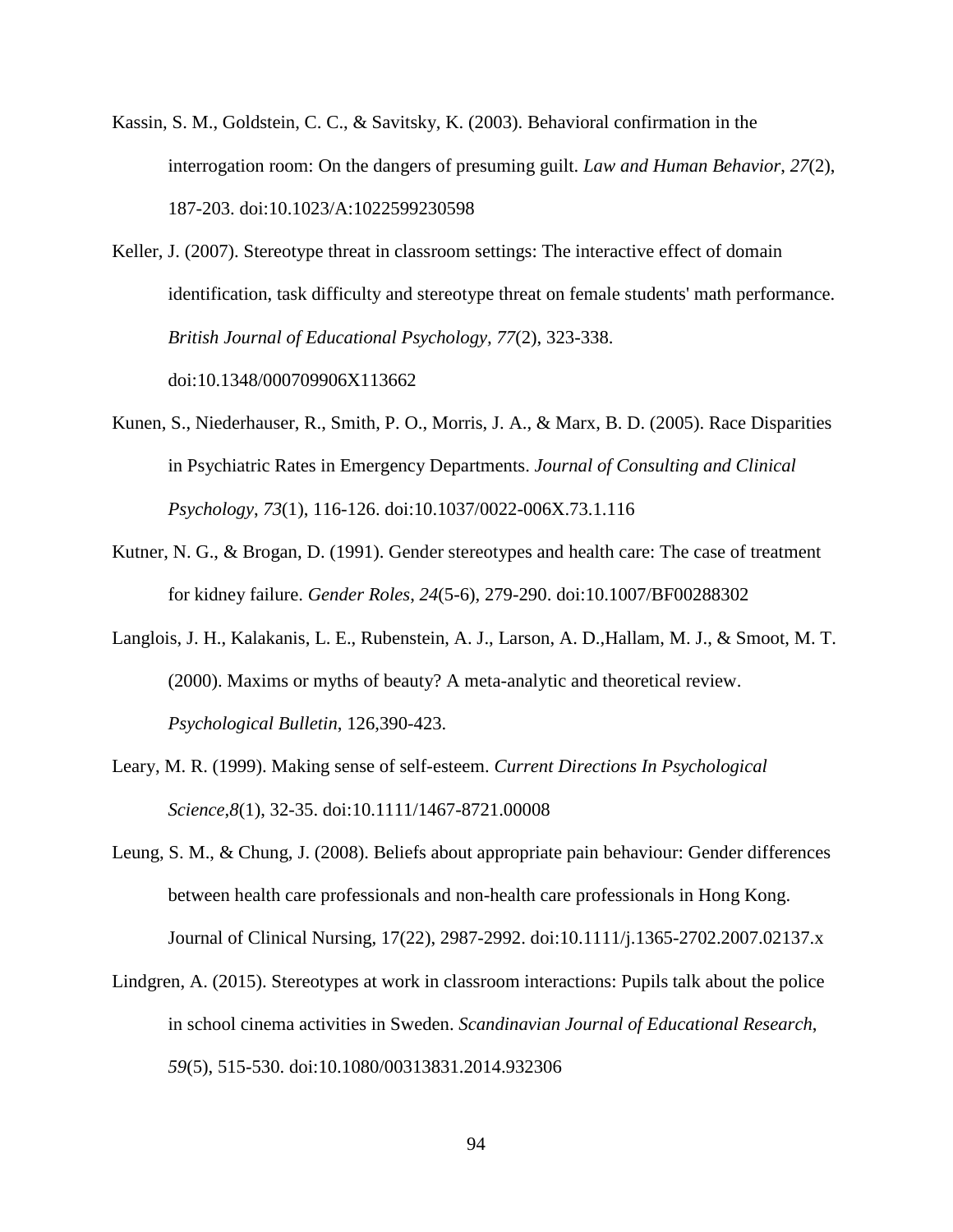- Linville, P. (1982). Affective consequences of complexity regarding the self and others. In M. S. Clark & S. T. Fiske (Eds.), *Affect and Cognition* (pp. 79-109). Hillsdale, NJ: Erlbaum.
- Lipkus, I. (1991). The construction and preliminary validation of a global belief in a just world scale and the exploratory analysis of the multidimensional belief in a just world scale. *Personality and Individual Differences*, *12*(11), 1171-1178. doi:10.1016/0191- 8869(91)90081-L
- Little, A. C., Burt, D. M., & Perrett, D. I. (2006). What is good is beautiful: Face preference reflects desired personality.*Personality And Individual Differences*, *41*(6), 1107-1118. doi:10.1016/j.paid.2006.04.015
- Lorenzo, G. L., Biesanz, J. C., & Human, L. J. (2010). What is beautiful is good and more accurately understood: Physical attractiveness and accuracy in first impressions of personality. *Psychological Science, 21,* 1777-1782. doi: 10.1177/0956797610388048
- Luce, T. S. (1974). The role of experience in inter-racial recognition.*Personality And Social Psychology Bulletin*, *1*(1), 39-41. doi:10.1177/014616727400100114
- Ly, A., & Crowshoe, L. (2015). 'Stereotypes are reality' : Addressing stereotyping in Canadian aboriginal medical education. *Medical Education, 49*(6), 612-622. doi:10.1111/medu.12725
- Ma, F., Xu, F., & Luo, X. (2015). Children's and adults' judgments of facial trustworthiness: The relationship to facial attractiveness. *Perceptual and Motor Skills*, *121*(1), 179-198. doi:10.2466/27.22.PMS.121c10x1
- Macrae, C. N., & Bodenhausen, G. V. (2000). Social cognition: Thinking categorically about others. *Annual Review of Psychology*, *51*93-120. doi:10.1146/annurev.psych.51.1.93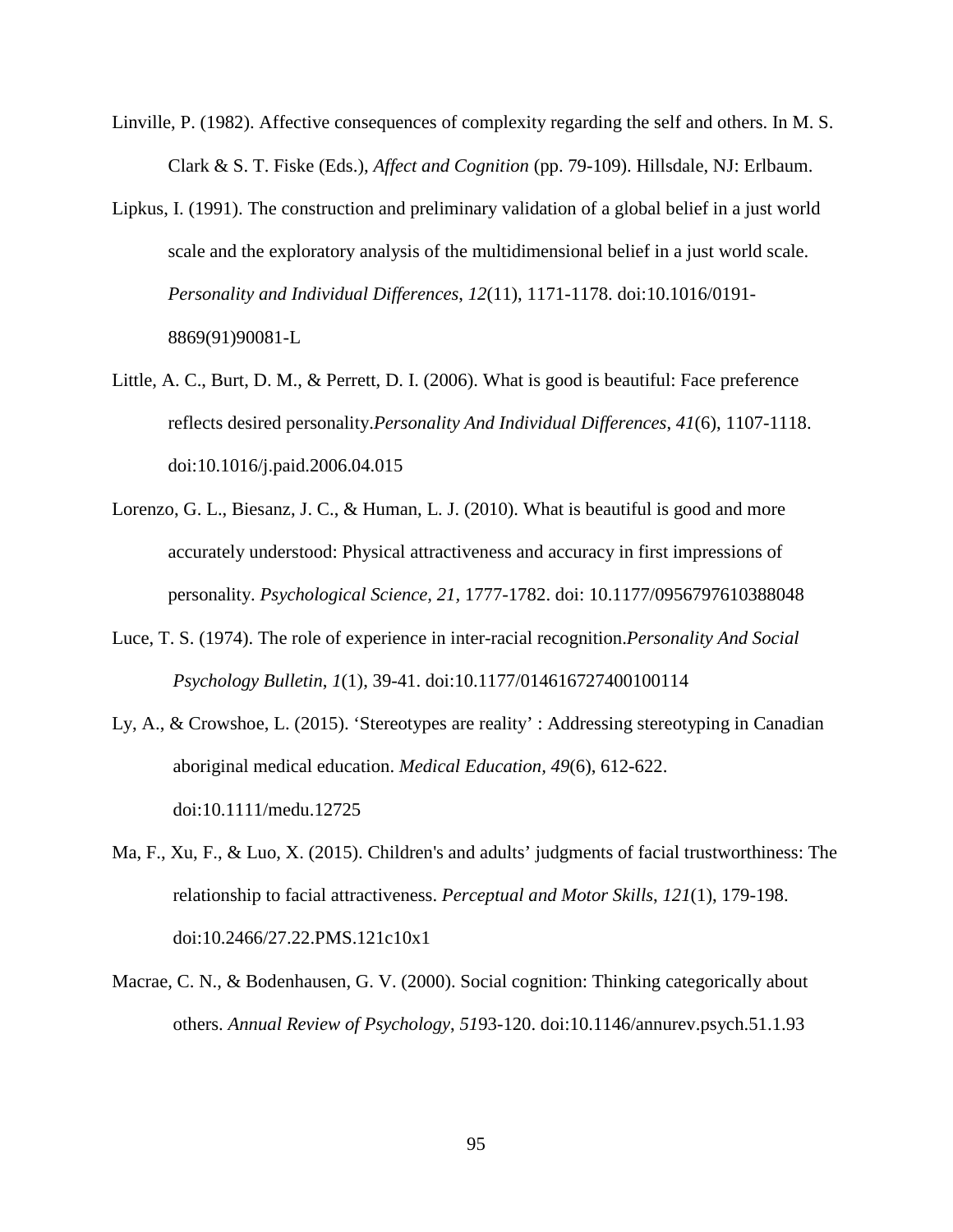- Macrae, C. N., Bodenhausen, G. V., Schloerscheidt, A. M., & Milne, A. B. (1999). Tales of the unexpected: Executive function and person perception. *Journal of Personality and Social Psychology*, *76*(2), 200-213. doi:10.1037/0022-3514.76.2.200
- Maner, J. K., Miller, S. L., Moss, J. H., Leo, J. L., & Plant, E. A. (2012). Motivated social categorization: Fundamental motives enhance people's sensitivity to basic social categories. *Journal of Personality and Social Psychology*, *103*(1), 70-83. doi:10.1037/a0028172
- McKinley, D. W. (2013). Doctor–patient relationships in a post‐racial era. *Medical Education*, *47*(9), 860-862. doi:10.1111/medu.12261
- McKinlay, J., Piccolo, R., & Marceau, L. (2013). An additional cause of health care disparities: The variable clinical decisions of primary care doctors. *Journal of Evaluation in Clinical Practice*, *19*(4), 664-673. doi:10.1111/jep.12015
- Meissner, C. A., & Brigham, J. C. (2001). Thirty years of investigating the own-race bias in memory for faces: A meta-analytic review. *Psychology, Public Policy, And Law*, *7*(1), 3- 35. doi:10.1037/1076-8971.7.1.3
- Montibeller, G., & von Winterfeldt, D. (2015). Cognitive and motivational biases in decision and risk analysis. *Risk Analysis*, *35*(7), 1230-1251. doi:10.1111/risa.1236
- Moskowitz, G. B., Stone, J., & Childs, A. (2012). Implicit stereotyping and medical decisions: Unconscious stereotype activation in practitioners' thoughts about African Americans. *American Journal of Public Health*, *102*(5), 996-1001. doi:10.2105/AJPH.2011.300591
- Murai, C., Kosugi, D., Tomonaga, M., Tanaka, M., Matsuzawa, T., & Itakura, S. (2005). Can chimpanzee infants (Pan troglodytes) form categorical representations in the same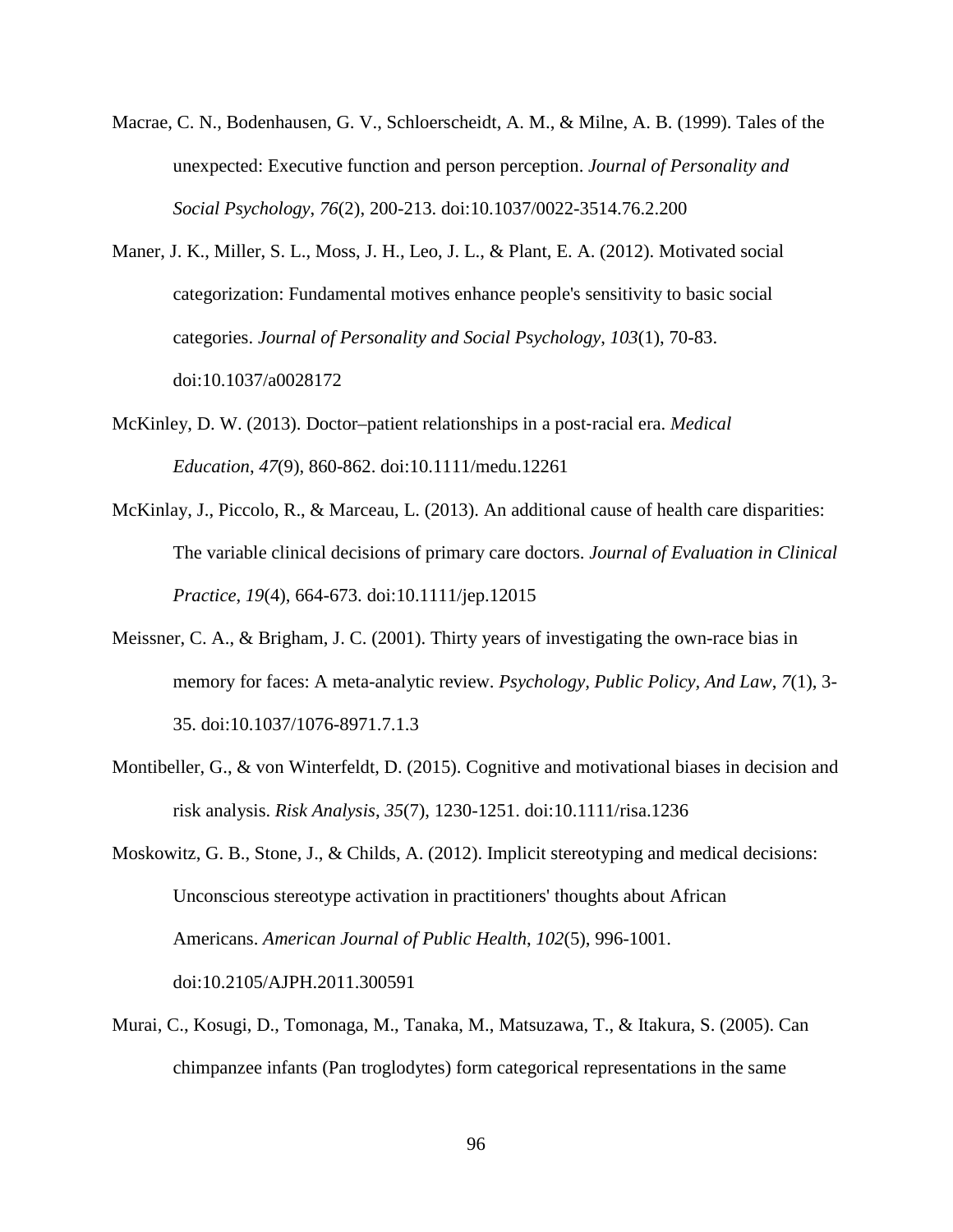manner as human infants (Homo sapiens)?. *Developmental Science*, *8*(3), 240-254. doi:10.1111/j.1467-7687.2005.00413.x

- Najdowski, C. J. (2011). Stereotype threat in criminal interrogations: Why innocent Black suspects are at risk for confessing falsely. *Psychology, Public Policy, And Law*, *17*(4), 562-591. doi:10.1037/a0023741
- Najdowski, C. J., Bottoms, B. L., & Goff, P. A. (2015). Stereotype threat and racial differences in citizens' experiences of police encounters. *Law and Human Behavior*, *39*(5), 463-477. doi:10.1037/lhb0000140
- Nedelec, J. L., & Beaver, K. M. (2014). Physical attractiveness as a phenotypic marker of health: An assessment using a nationally representative sample of American adults. *Evolution and Human Behavior, 35*(6), 456-463. doi:10.1016/j.evolhumbehav.2014.06.004
- Nesdale, D., & Dalton, D. (2011). Children's social groups and intergroup prejudice: Assessing the influence and inhibition of social group norms. *British Journal of Developmental Psychology*, *29*(4), 895-909. doi:10.1111/j.2044-835X.2010.02017.x
- Olivola, C. Y., & Todorov, A. (2010). Elected in 100 milliseconds: Appearance-based trait inferences and voting. *Journal of Nonverbal Behavior*, *34*(2), 83-110. doi:10.1007/s10919-009-0082-1
- Olson, I. R., & Marshuetz, C. (2005). Facial Attractiveness Is Appraised in a Glance. *Emotion*, *5*(4), 498-502. doi:10.1037/1528-3542.5.4.498
- Park, B., & Rothbart, M. (1982). Perception of out-group homogeneity and levels of social categorization: Memory for the subordinate attributes of in-group and out-group members. *Journal of Personality and Social Psychology*, *42*(6), 1051-1068. doi:10.1037/0022-3514.42.6.1051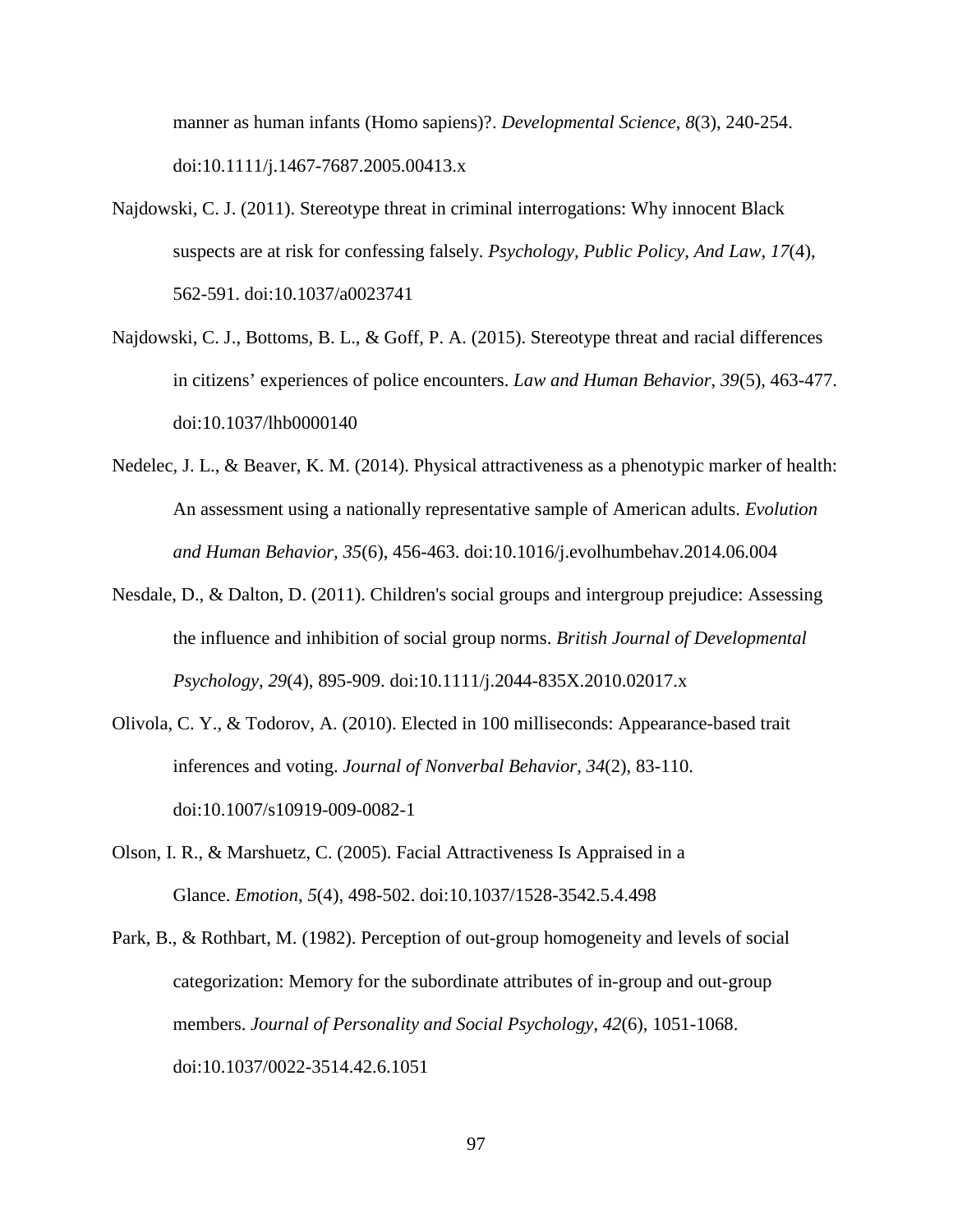- Peelen, M. V., Fei-Fei, L., & Kastner, S. (2009). Neural mechanisms of rapid natural scene categorization in human visual cortex. *Nature*, *460*(7251), 94-97. doi:10.1038/nature08103
- Pettigrew, T. F. (1979). The ultimate attribution error: Extending Allport's cognitive analysis of prejudice. *Personality and Social Psychology Bulletin*, *5*(4), 461-476. doi:10.1177/014616727900500407
- Pettigrew, T. F. (2001). Personality and sociocultural factors in intergroup attitudes: A crossnational comparison. In M. A. Hogg, D. Abrams, M. A. Hogg, D. Abrams (Eds.), *Intergroup relations: Essential readings* (pp. 18-29). New York, NY, US: Psychology Press.
- Rothman, E. J. (1990). No Adjustments Are Needed for Multiple Comparisons. *Epidemiology, 1*  $(1), 43-46.$
- Quinn, K. A., & Rosenthal, H. E. (2012). Categorizing others and the self: How social memory structures guide social perception and behavior. *Learning and Motivation*, *43*(4), 247- 258. doi:10.1016/j.lmot.2012.05.008
- Przygodzki-Lionet, N., Olivier, J., & Desrumaux, P. (2010). The effects of facial attractiveness, sex, internality of applicants on hiring decisions for managerial and non-managerial jobs. *Studia Psychologica 52 (1),* 53-57.
- Posavac, H. D., Posavac, S. S., & Posavac, E. J. (1998). Exposure to media images of female attractiveness and concern with body weight among young women. *Gender Roles*, *38*(3- 4), 187-201. doi:10.1023/A:1018729015490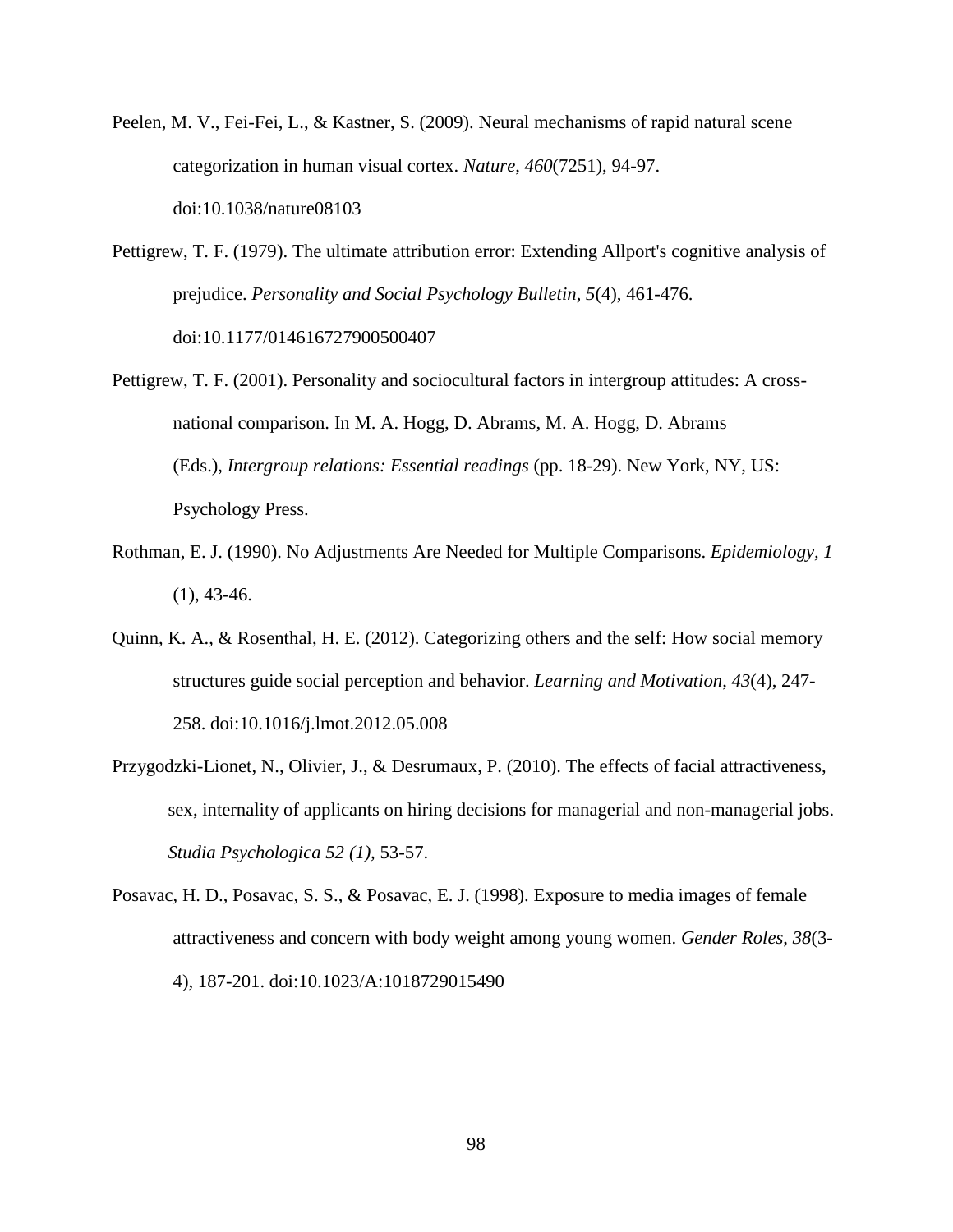- Quattrone, G. A., & Jones, E. E. (1980). The perception of variability within in-groups and outgroups: Implications for the law of small numbers. *Journal of Personality and Social Psychology*, *38*(1), 141-152. doi:10.1037/0022-3514.38.1.141
- Raza, S. M., & Carpenter, B. N. (1987). A model of hiring decisions in real employment interviews. *Journal of Applied Psychology*, *72*(4), 596-603. doi:10.1037/0021- 9010.72.4.596
- Ritter, C., Benson, D. E., & Snyder, C. (1990). Belief in a just world and depression. *Sociological Perspectives*, *33*(2), 235-252. doi:10.2307/1389045
- Rogers, K. H., & Biesanz, J. C. (2015). Knowing Versus Liking: Separating Normative Knowledge from Social Desirability in First Impressions of Personality. *Journal of Personality and Social Psychology*, doi:10.1037/a0039587
- Rojek, J. (2003). A decade of excellence in problem-oriented policing: Characteristics of the Goldstein award winners. *Police Quarterly*, *6*(4), 492.
- Rosenberg, M. (1965). *Society and the adolescent self-image*. Princeton, NJ: Princeton University Press.
- Rosenthal, R., & Jacobson, L. (1966). Teachers' expectancies: Determinants of pupils' IQ gains. *Psychological Reports, 19*(1), 115-118. doi:10.2466/pr0.1966.19.1.115
- Sartwell, C. (2017), Beauty. In E.N.Zalta (Editor), The Stanford Encyclopedia of Philosophy. URL = <https://plato.stanford.edu/archives/win2017/entries/beauty/>.
- Sheppard, L. D., Goffin, R. D., Lewis, R. J., & Olson, J. (2011). The effect of target attractiveness and rating method on the accuracy of trait ratings. *Journal of Personnel Psychology*,*10*(1), 24-33. doi:10.1027/1866-5888/a000030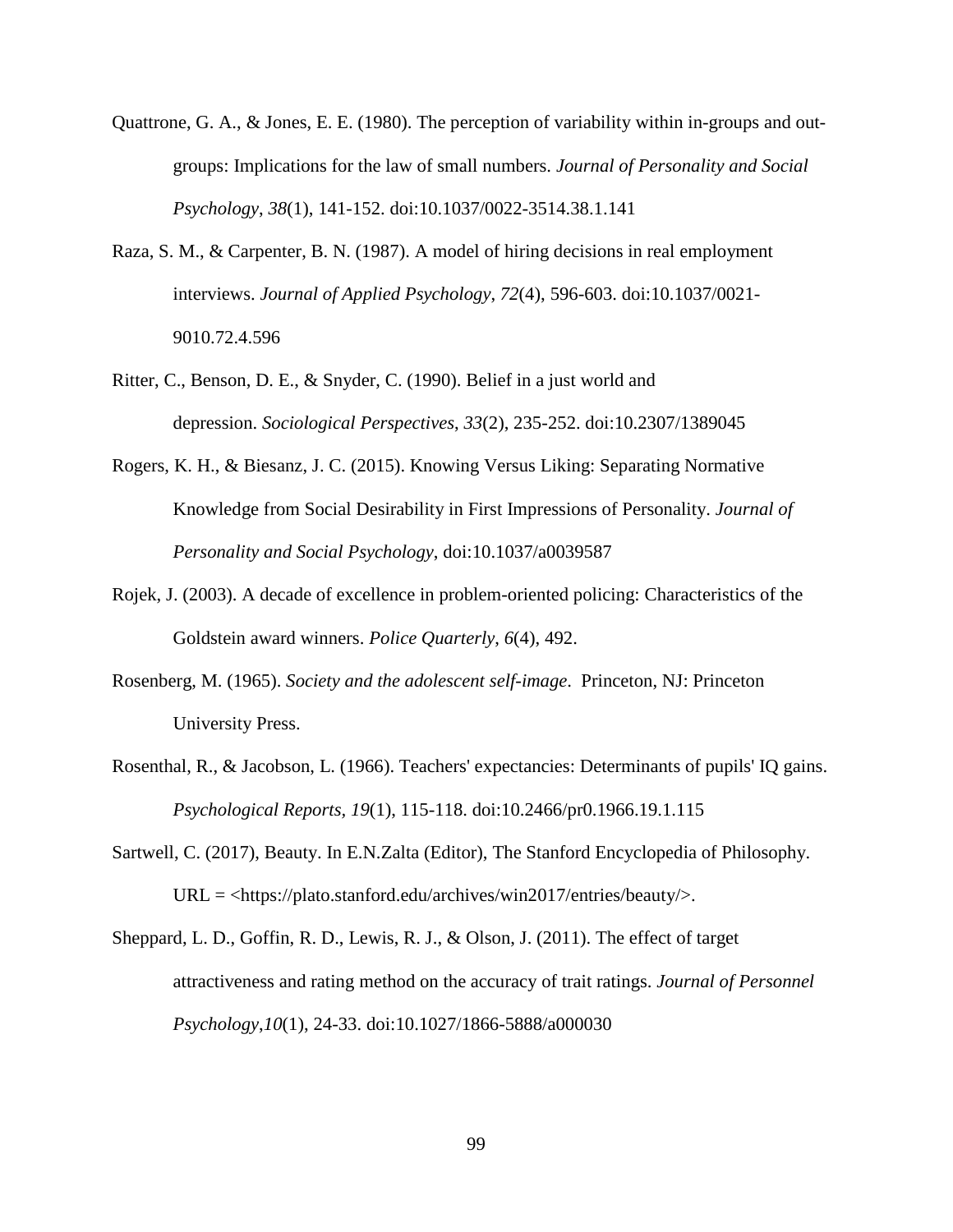- Siegel, J. T., Navarro, M. A., Tan, C. N., & Hyde, M. K. (2014). *Attitude–behavior consistency, the principle of compatibility, and organ donation: A classic innovation. Health Psychology, 33*(9), 1084-1091. doi:10.1037/hea0000062
- Singh, R. (1974). Reinforcement and attraction: Specifying the effects of affective states. *Journal of Research in Personality*, *8*(3), 294-305. doi:10.1016/0092-6566(74)90040-3
- Singh, R., Ng, R., Ong, E. L., & Lin, P. F. (2008). Different mediators for the age, sex, and attitude similarity effects in interpersonal attraction. *Basic and Applied Social Psychology*, *30*(1), 1-17. doi:10.1080/01973530701665165
- Smith, A. E., Jussim, L., & Eccles, J. (1999). Do self-fulfilling prophecies accumulate, dissipate, or remain stable over time? *Journal of Personality and Social Psychology, 77*(3), 548- 565. doi:10.1037/0022-3514.77.3.548
- Smith, C. T., & De Houwer, J. (2014). The impact of persuasive messages on IAT performance is moderated by source attractiveness and likeability. *Social Psychology*, *45*(6), 437-448. doi:10.1027/1864-9335/a000208
- Smith, N. A., Sabat, I. E., Martinez, L. R., Weaver, K., & Xu, S. (2015). A convenient solution: Using MTurk to sample from hard-to-reach populations. *Industrial and Organizational Psychology: Perspectives On Science and Practice*, *8*(2), 220-228. doi:10.1017/iop.2015.29
- Smith, S. M., McIntosh, W. D., & Bazzini, D. G. (1999). Are the beautiful good in Hollywood? An investigation of the beauty-and-goodness stereotype on film. *Basic and Applied Social Psychology*, *21*(1), 69-80. doi:10.1207/15324839951036579
- Stenmark, H., Bergström, E., Hägglöf, B., Öhman, A., & Petersen, S. (2016). Mental problems and their socio-demographic determinants in young schoolchildren in Sweden, a country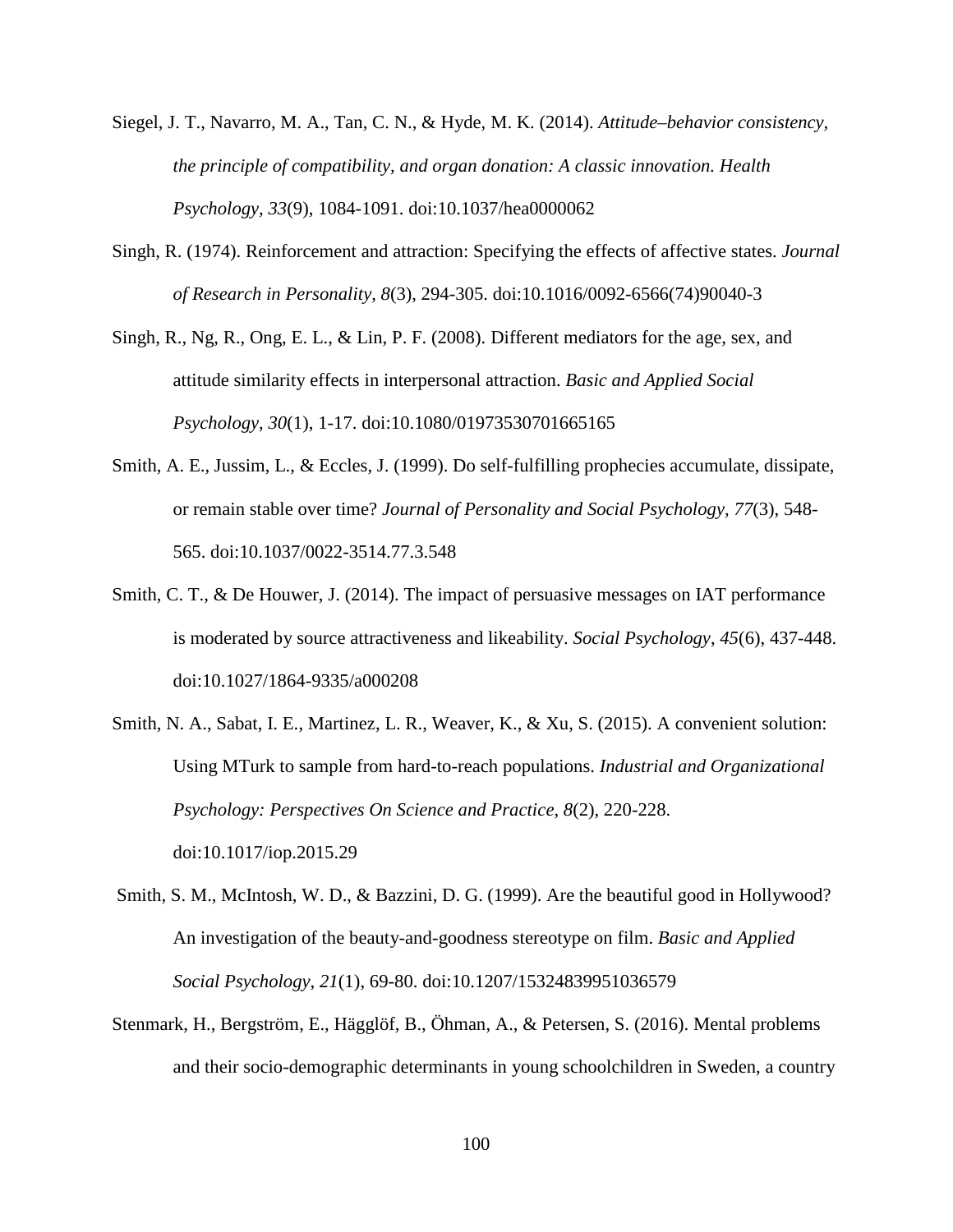with high gender and income equality. *Scandinavian Journal of Public Health, 44*(1), 18-26. doi:10.1177/1403494815603544

- Stern, M., Moritzen, S. K., Carmel, S., & Olexa-Andrews, M. (2001). The prematurity stereotype in Israeli health care providers. *Medical Education*, *35*(2), 129-133. doi:10.1046/j.1365- 2923.2001.00761.x
- Swift, J. A., Hanlon, S., El‐Redy, L., Puhl, R. M., & Glazebrook, C. (2013). Weight bias among UK trainee dietitians, doctors, nurses and nutritionists. *Journal of Human Nutrition and Dietetics*, *26*(4), 395-402. doi:10.1111/jhn.12019
- Tajfel, H. (1970). Experiments in intergroup discrimination. *Scientific American, 223,* 96-102
- Tajfel, H., Billig, M. G., Bundy, R. P., & Flament, C. (1971). Social categorization and intergroup behaviour. *European Journal of Social Psychology*, *1*(2), 149-178. doi:10.1002/ejsp.2420010202
- Tajfel, H., & Turner, J. C. (1986). The social identity theory of intergroup behaviour. In S. Worchel & W. G. Austin (Eds.), *Psychology of Intergroup Relations* (pp. 7–24). Chicago, IL: Nelson-Hall.
- Tausch, N., & Hewstone, M. (2010). Social dominance orientation attenuates stereotype change in the face of disconfirming information. *Social Psychology*, *41*(3), 169-176. doi:10.1027/1864-9335/a000024

Taylor, D. M., & Jaggi, V. (1974). Ethnocentrism and causal attribution in a south Indian context. *Journal of Cross-Cultural Psychology*, *5*(2), 162-171. doi:10.1177/002202217400500202

Terry, R. L., & Stockton, L. A. (1993). Eyeglasses and children's schemata. *The Journal of Social Psychology*, *133*(4), 425-438. doi:10.1080/00224545.1993.9712166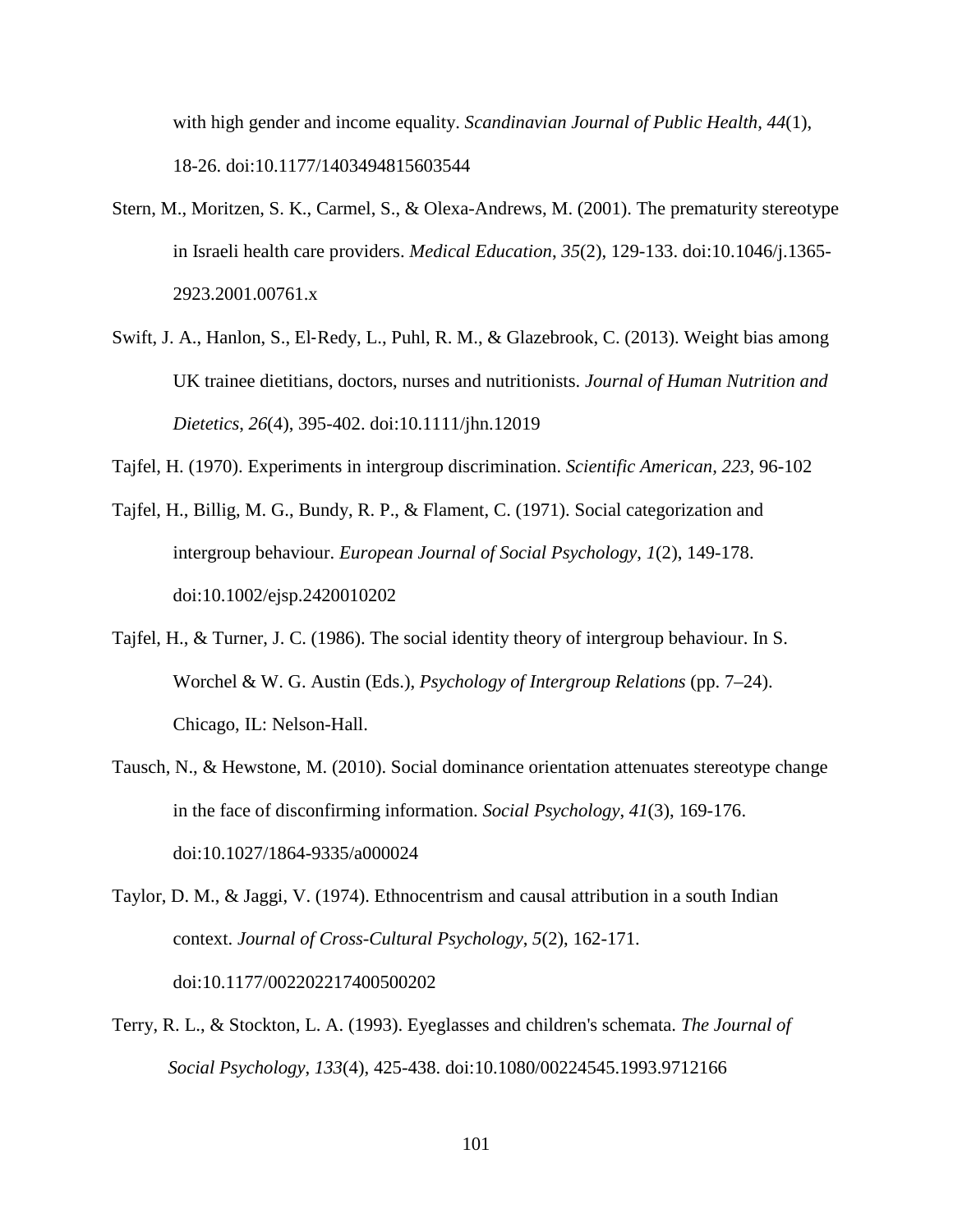- Tews, M. J., Stafford, K., & Zhu, J. (2009). Beauty revisited: The impact of attractiveness, ability, and personality in the assessment of employment suitability. *International Journal of Selection and Assessment, 17 (1),* 92-100. doi: 10.1111/j.1468- 2389.2009.00454.x
- Todorov, A., Pakrashi, M., & Oosterhof, N. N. (2009). Evaluating faces on trustworthiness after minimal time exposure. *Social Cognition*, *27*(6), 813-833. doi:10.1521/soco.2009.27.6.813
- Trichas, S., & Schyns, B. (2012). The face of leadership: Perceiving leaders from facial expression. *The Leadership Quarterly*, *23*(3), 545-566. doi:10.1016/j.leaqua.2011.12.007
- Tsiga, E., Panagopoulou, E., & Benos, A. (2016). Patient attractiveness reduces the likelihood of a missed diagnosis: implications for person-centered healthcare. *European Journal for Person Centered Healthcare, 4*, 439-443. 10.5750/ejpch.v4i3.1098.
- Tversky, A., & Kahneman, D. (2004). Judgment under Uncertainty: Heuristics and Biases. In D. A. Balota, E. J. Marsh, D. A. Balota, E. J. Marsh (Eds.), *Cognitive psychology: Key readings* (pp. 631-642). New York, NY, US: Psychology Press.
- Tversky, A., & Kahneman, D. (1974). Judgment under uncertainty: Heuristics and biases. *Science*, *185*(4157), 1124-1131. doi:10.1126/science.185.4157.1124
- Vartanian, L. R., & Silverstein, K. M. (2013). Obesity as a status cue: Perceived social status and the stereotypes of obese individuals. *Journal of Applied Social Psychology*, *43*(Suppl 2), E319-E328. doi:10.1111/jasp.12052
- Vrij, A. (1993). Credibility judgments of detectives: The impact of nonverbal behavior, social skills, and physical characteristics on impression formation. *The Journal of Social Psychology*, *133*(5), 601-610. doi:10.1080/00224545.1993.9713915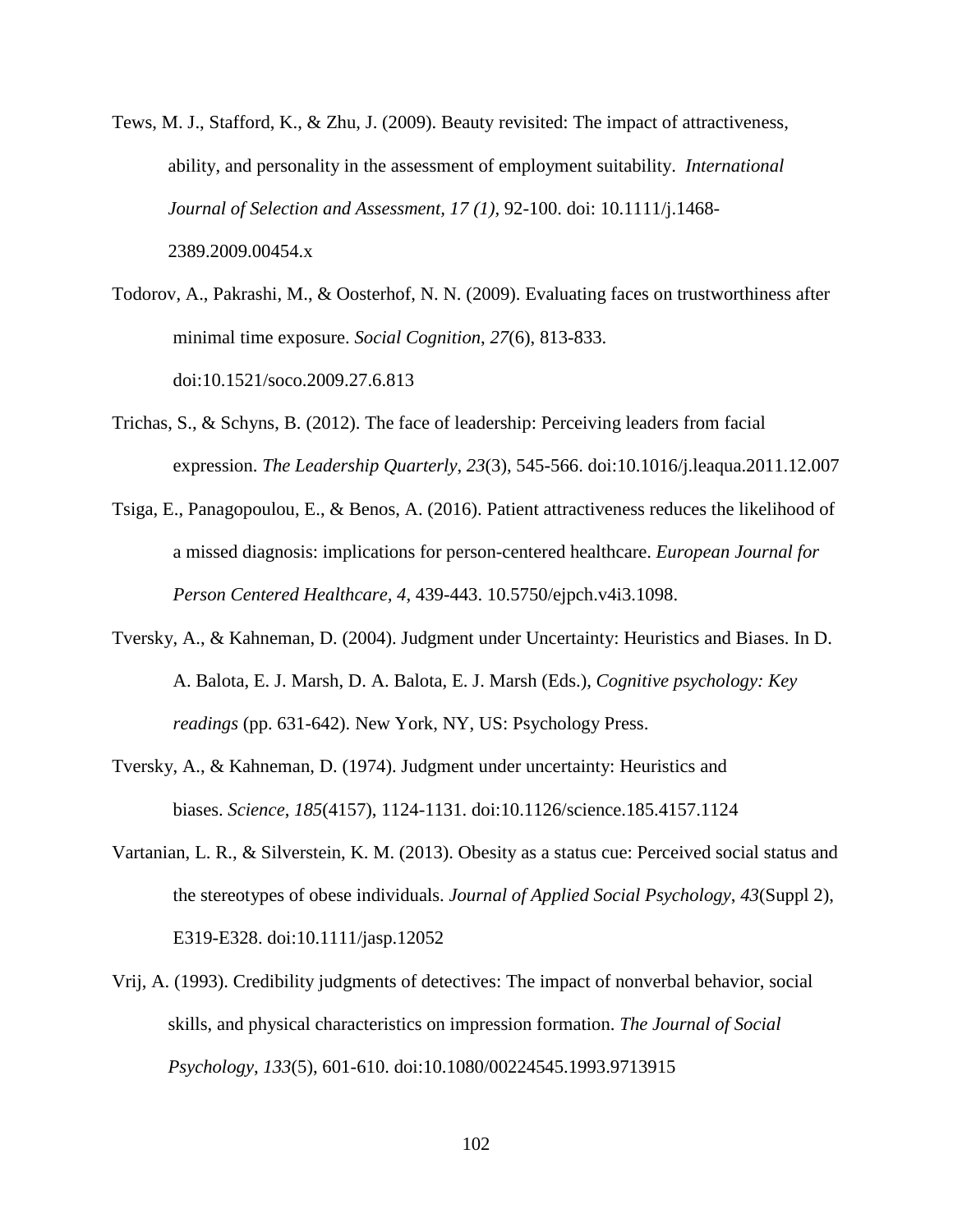- van Selm, M., & Van der Heijden, B. M. (2013). Communicating employability enhancement throughout the life-span: A national intervention program aimed at combating age-related stereotypes at the workplace. *Educational Gerontology*, *39*(4), 259-272. doi:10.1080/03601277.2013.750965
- Vatanoğlu-Lutz, E. E., Coban, M., & Izgi, M. C. (2014). Are all deaths the same for physicians and nurses?: Stereotype questions physicians and nurses utilize to characterize a person who has died. *Omega: Journal of Death and Dying*, *69*(4), 367-382.
- Wallace, D. S., Paulson, R. M., Lord, C. G., & Bond, C. J. (2005). *Which Behaviors Do Attitudes Predict? Meta-Analyzing the Effects of Social Pressure and Perceived Difficulty. Review of General Psychology, 9*(3), 214-227. doi:10.1037/1089-2680.9.3.214
- Waller, T., Lampman, C., & Lupfer‐Johnson, G. (2012). Assessing bias against overweight individuals among nursing and psychology students: An implicit association test. *Journal of Clinical Nursing*, *21*(23-24), 3504-3512. doi:10.1111/j.1365-2702.2012.04226.x
- Weber, R., & Crocker, J. (1983). Cognitive processes in the revision of stereotypic beliefs. *Journal of Personality and Social Psychology*, *45*(5), 961-977. doi:10.1037/0022- 3514.45.5.961
- Weinraub, M., Clemens, L. P., Sockloff, A., Ethridge, T., Gracely, E., & Myers, B. (1984). The development of gender role stereotypes in the third year: Relationships to gender labeling, gender identity, sex-typed toy preference, and family characteristics. *Child Development*, *55*(4), 1493-1503. doi:10.2307/1130019
- Westfall, R., Millar, M., & Walsh, M. (2016). Effects of instructor attractiveness on learning. *Journal of General Psychology*, *143*(3), 161-171. doi:10.1080/00221309.2016.1200529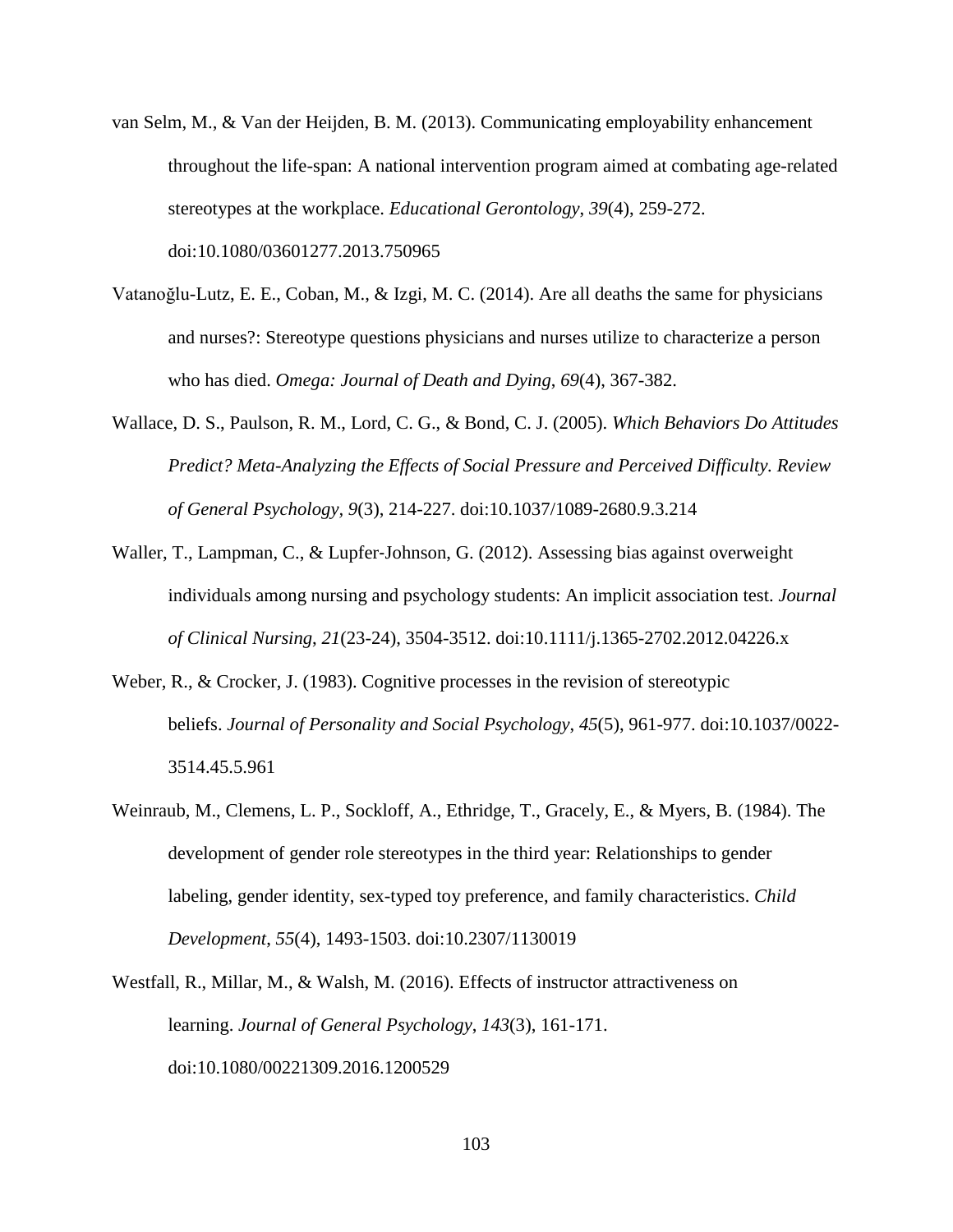- Westfall, R. S., Millar, M., & Walsh, M. (under review). Effects of self-esteem threat on Physical Attractiveness Stereotypes. *International Journal of Social Psychology*
- Wheeler, L., & Kim, Y. (1997). What is beautiful is culturally good: The physical attractiveness stereotype has different content in collectivistic cultures. *Personality and Social Psychology Bulletin, 23,* 795-800. doi: 10.1177/0146167297238001
- Wheeler, B. C., Mennecke, B. E., & Scudder, J. H. (1993). Restrictive group support systems as a source of process structure for high and low procedural order groups. *Small Group Research, 24*(4), 504-522. doi:10.1177/1046496493244005
- Widiger, T.A. (1998). Gender bias in the diagnosis of personality disorders. *Journal of Personality Disorders, 12*, 95–118.
- Young, S. G., Hugenberg, K., Bernstein, M. J., & Sacco, D. F. (2012). Perception and motivation in face recognition: A critical review of theories of the cross-race effect. *Personality and Social Psychology Review*, *16*(2), 116-142. doi:10.1177/1088868311418987
- Yoder, J. D., & Berendsen, L. L. (2001). 'Outsider within' the firehouse: African American and White women firefighters. *Psychology of Women Quarterly*, *25*(1), 27-36. doi:10.1111/1471-6402.00004
- Zahr, L. (1985). Physical attractiveness and Lebanese children's school performance. *Psychological reports, 58*, 191-192. doi: 1986-10461-001
- Zebrowitz, L. A. & Montepare, J. M. (2008). Social psychological face perception: Why appearance matters. *Social and Personality Psychology Compass, 2*, 1497–1517
- Zheng, C., Zhang, L., & Sun, L. (2017). Evidence, question and prospect of glucose in promoting the state self-control. *Chinese Journal of Clinical Psychology, 25*(3), 430-434.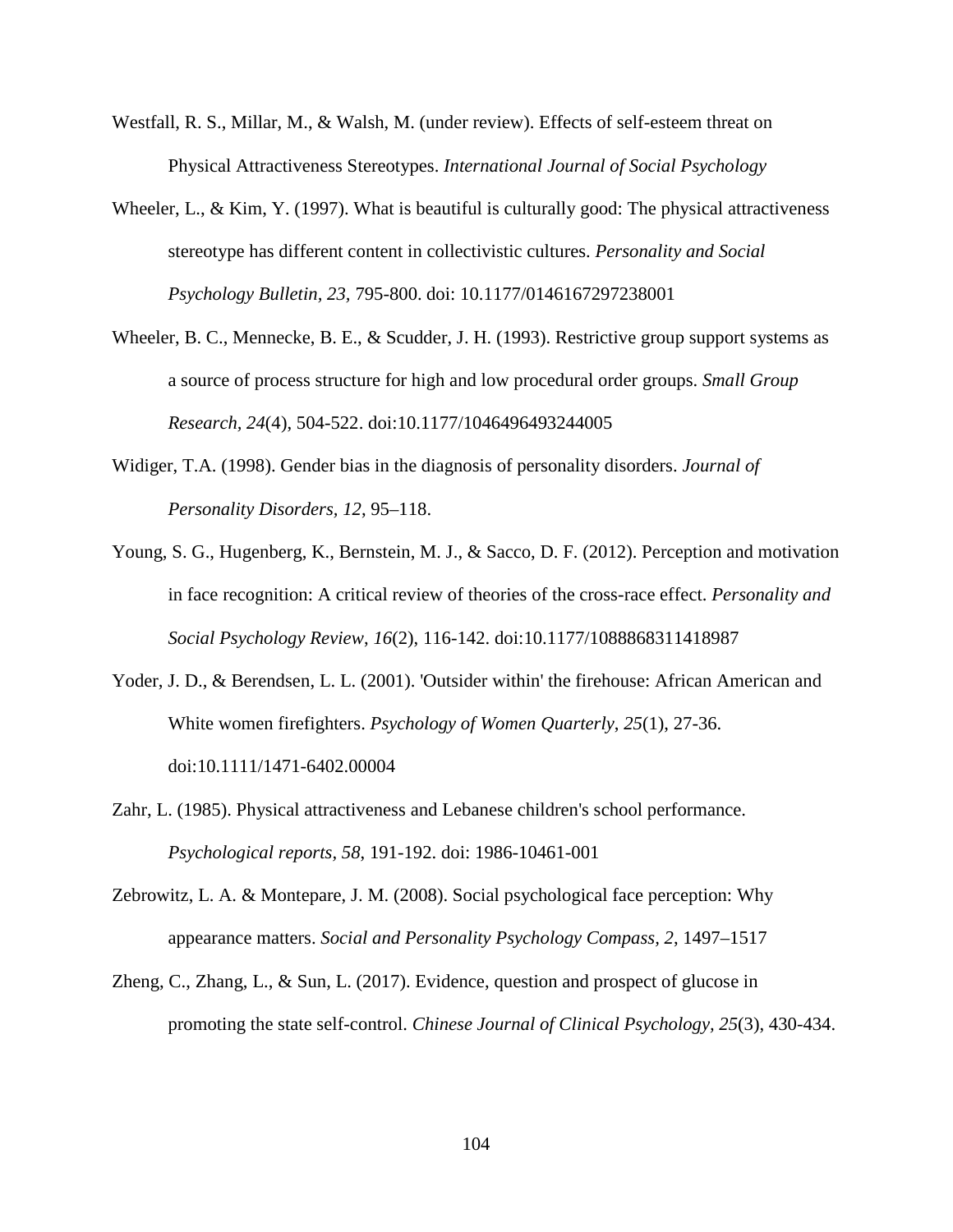### **Curriculum Vitae**

### **Richard Shane Westfall**

*4505 S Maryland Pkwy Las Vegas, NV 89154-5030 richard.westfall@unlv.edu*

#### **Education**

| Doctor of Philosophy in Psychology                             | Expected May 2018 |
|----------------------------------------------------------------|-------------------|
| <b>Experimental Psychology</b>                                 |                   |
| Chair: Murray G. Millar, Ph.D. University of Nevada, Las Vegas |                   |
| Master of Arts Degree                                          | May 2015          |
| <b>Experimental Psychology</b>                                 |                   |
| Chair: Murray G. Millar, Ph.D. University of Nevada, Las Vegas |                   |
| <b>Bachelors of Arts Degree</b>                                | May 2011          |
| Psychology, Texas Tech University                              |                   |

### **Research Interests**

- Implicit Influences on Human Behavior
- Physical Attractiveness Stereotypes
- Evolutionary Theories of Human Mating
- Social Perception

## **Professional Membership**

- Association for Psychological Science
- Rocky Mountain Psychological Association
- Society of Personality and Social Psychology
- Western Psychological Association

## **Teaching**

## **2012- University of Nevada, Las Vegas**

| <b>Research Methods</b>             | 7 sections taught  |
|-------------------------------------|--------------------|
| <b>History of Psychology</b>        | 2 sections taught  |
| Foundations of Cognitive Psychology | 2 sections taught  |
| Foundations of Social Psychology    | 11 sections taught |
| Introduction to Psychology          | 6 sections taught  |

Introduction to Statistical Methods (as teaching assistant)

# **Publications**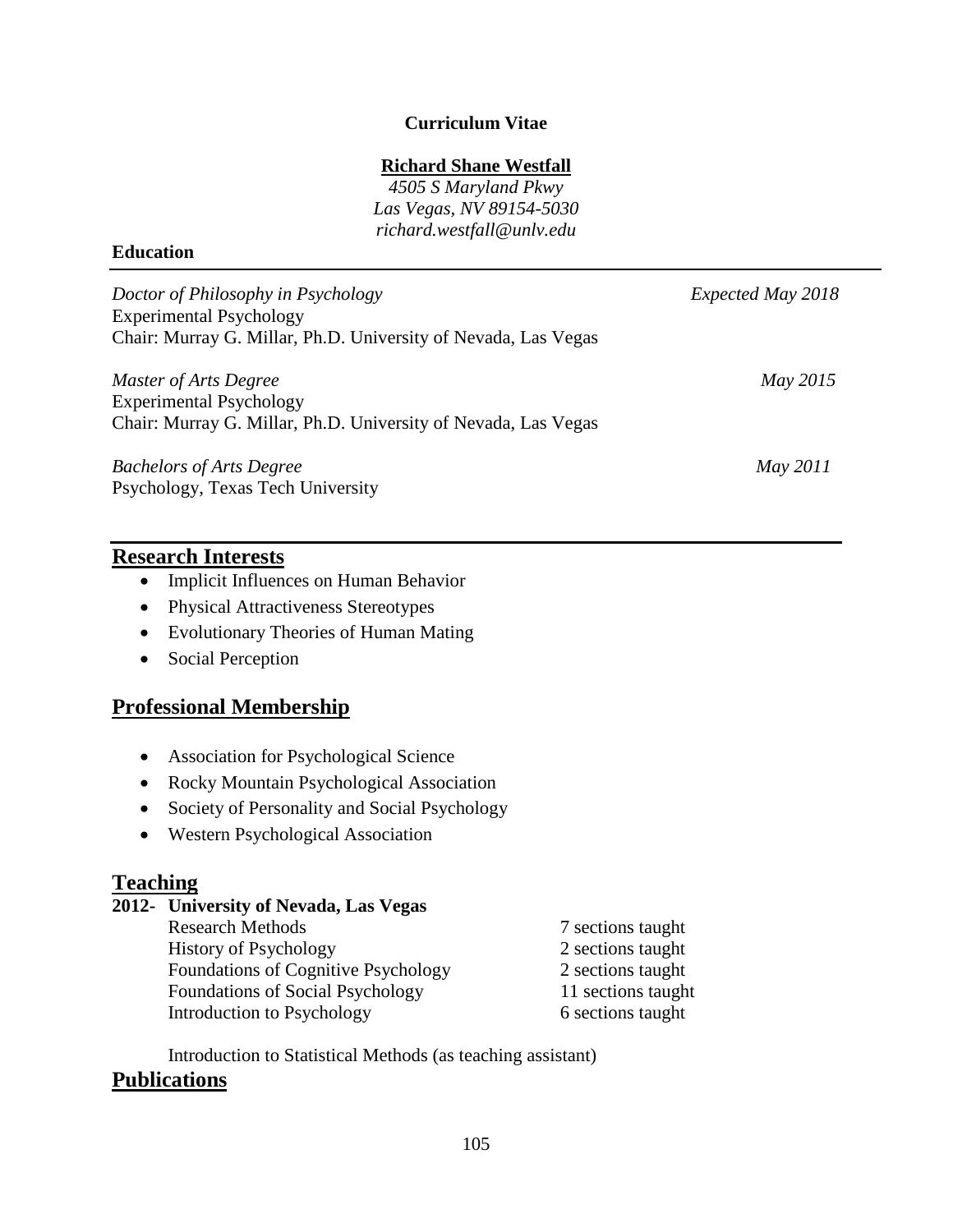- Millar, M., **Westfall, R. S.**, & Lovitt, A. (in press). The Influence of Mate Value on Women's Desire for Long and Short-Term Mates: Implicit Responses. *Personality and Individual Differences*
- **Westfall, R. S.**, Millar, M., & Lovitt, A. (in press). The Influence of Physical Attractiveness on Belief in a Just World. *Psychological Reports*
- **Westfall , R. S.** (in press). Self-esteem, theory of. In B. J. Carducci (Editor-in-Chief) & C. S. Nave (Vol. Ed.), *The Wiley-Blackwell encyclopedia of personality and individual differences: Vol. I. Models and theories.* Hoboken, NJ: John Wiley & Sons
- **Westfall , R. S.** (in press). Self-monitoring, theory of. In B. J. Carducci (Editor-in-Chief) & C. S. Nave (Vol. Ed.), *The Wiley-Blackwell encyclopedia of personality and individual differences: Vol. I. Models and theories.* Hoboken, NJ: John Wiley & Sons
- Walsh, M., Millar, M., & **Westfall, R. S**. (2016). The Effects of Gender and Cost on Suspicion in Initial Courtship Communications. *Evolutionary Psychological Science,* 2 (4), 262 - 267. doi:10.1007/s40806-016-0062-8
- **Westfall, R. S.**, Millar, M., & Walsh, M. (2016). Effects of Instructor Attractiveness on Classroom Learning. *Journal of General Psychology*, *143* (3), 161 – 171. doi:10.1080/00221309.2016.1200530
- Millar, M., & **Westfall, R. S.** (2015). The Effects of Implicit Anxiety on the Performance of Skin Self‐Examinations. *Journal of Applied Social Psychology*, *45*(10), 584-592. doi:10.1111/jasp.12321
- Barchard, K. A., Hurlburt, R. T., **Westfall, R. S**., Ullman, J., & Day, T. (2012). *Item bank for Comprehending Behavioral Statistics* (5<sup>th</sup> edition) by Russell Hurlburt. Contains 1586 items for 20 quizzes. Available as part of *Personal Trainer 5.0* from Russell Hurlburt, russ@unlv.nevada.edu

# **Publications Under Review**

- **Westfall, R. S.**, McAuley, A. J., & Millar, M. (in revision). The Influence of Implicit Anxiety of Math Achievement. *Journal of Experimental Education*
- Walsh, M. Millar, M., & **Westfall, R. S.** (under review). Responses to Emotional and Sexual Infidelity in Dating Relationships. *Journal of Individual Differences*
- **Westfall, R. S.,** Millar, M., & Walsh, M. (under review). Effects of self-esteem threat on Physical Attractiveness Stereotypes. *International Journal of Social Psychology*

## **Publications in Preparation**

- Millar, M., **Westfall, R. S.,** & Walsh, M. (In prep) The Moderating Effects of Mate-Value on the Relationship between Perceived Sex Ratio and Mating Strategies.
- Ullman, J., **Westfall, R. S.,** & Silver, N. C. (In prep) An Assessment of Warning Label Features for Edible Marijuana Products
- Benning, S. D., Barchard K.A., **Westfall R. S.,** Molina S. M., Brouwers, V. P (In prep) Meanness as a coordinating construct in psychopathy: A theoretical review and quantitative model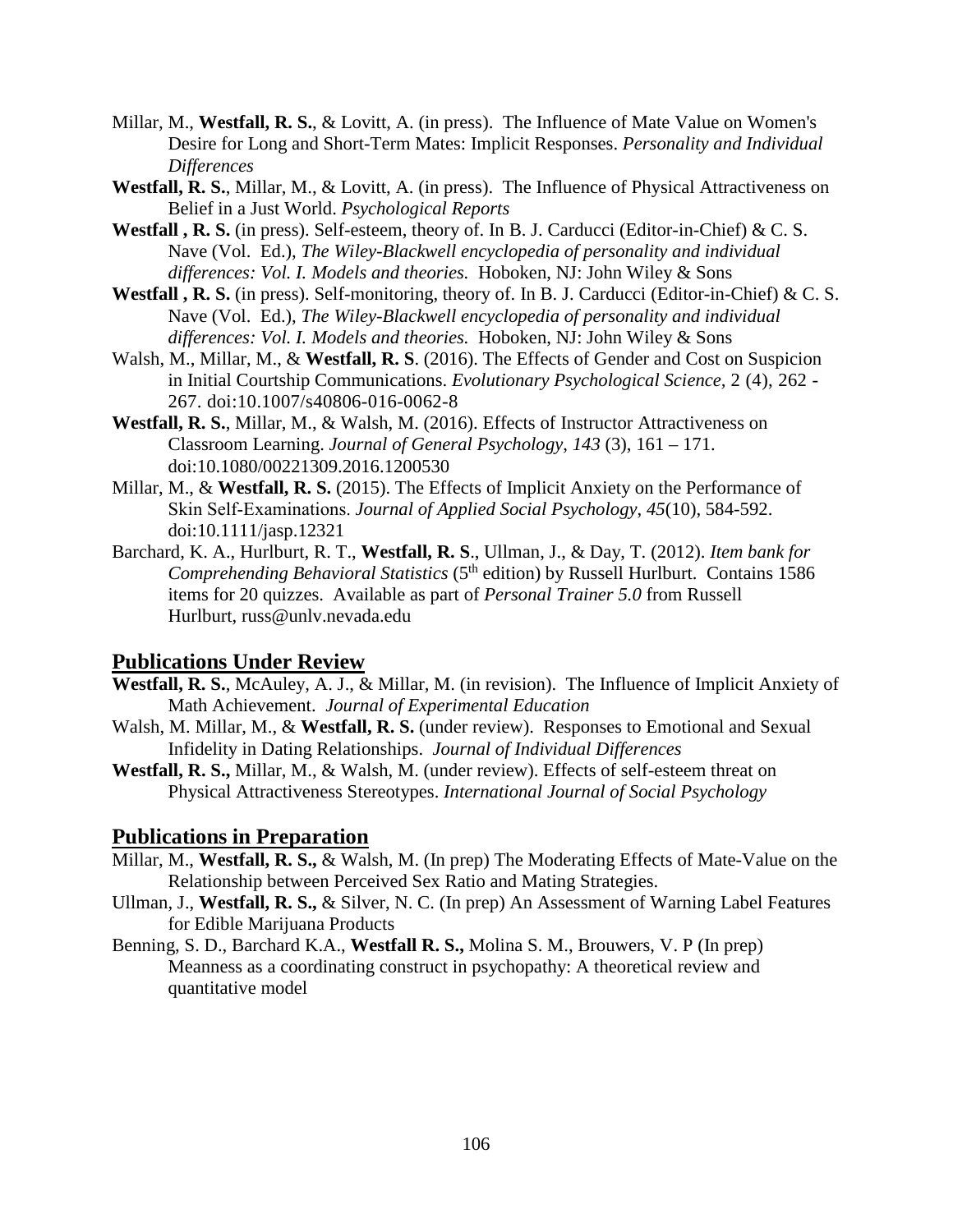### **Conference Presentations**

### **National and International Conference Presentations**

- **Westfall, R. S.**, Millar, M., & Lovitt, A. (2018, March). *Physical Attractiveness and Belief in a Just World: The Mediating Effects of Life Satisfaction.* Talk presented at the annual meeting of the Society of Personality and Social Psychologists, Atlanta, GA.
- Benning, S. D., Barchard K.A., **Westfall R. S.,** Molina S. M., Brouwers, V. P. (2017, May) *What*  does it mean to be mean? Malice, Coldness, and Imperviousness in the Inventory of *Psychopathic Meanness.* Talk presented at the annual meeting of the Society for the Scientific Study of Psychopathy, Antwerp, Belgium.
- **Westfall R. S.,** Benning, S. D., Barchard K.A., Molina S. M., Brouwers, V. P. (2017, January). *Differential personality correlates of three aspects of psychopathic Mmanness.* Poster presented at the annual meeting of the Society of Personality and Social Psychologists, San Antonio, TX.
- **Westfall, R. S.** & Millar, M. G., (2016, January). *Effects of physical attractiveness on belief in a just world.* Poster presented at the annual meeting of the Society of Personality and Social Psychologists, San Diego, CA.
- Molina, S. M., Barchard, K. A., Brouwers, V., **Westfall, R. S.,** Benning, S. D. (2015, June). *Convergent validity of the Inventory of Psychopathic Meanness.* Poster presented at the 6th Biennial Meeting of the Society for the Scientific Study of Psychopathy, Chicago, IL.
- Benning, S. D., Barchard, K. A., **Westfall, R. S.,** & Brouwers, V. (2015). *Factor structure of the Inventory of Psychopathic Meanness.* Poster presented at the 6th biennial meeting of the Society for the Scientific Study of Psychopathy: Chicago, IL.
- **Westfall, R. S.,** Millar, M. G., & Tuttle, O. (2015, February). *Effects of perceived attractiveness on endorsement of the just world hypothesis.* Poster presented at the annual meeting of the Society of Personality and Social Psychologists, Long Beach, CA.
- **Westfall, R. S.**, & Millar, M. G. (2014, February). *Effects of implicit anxiety on performance of skin self-examinations*. Poster presented at the annual meeting of the Society of Personality and Social Psychologists, Austin, TX.
- **Westfall, R. S.**, & Millar, M. G. (2013, January). *Effects of instructor attractiveness on classroom learning*. Poster presented at the annual meeting of the Society of Personality and Social Psychologists, New Orleans, LA.

## **Regional Conference Presentations**

Underlining represents supervised undergraduates

- Delgado, M., **Westfall, R. S.,** & Millar, M. G. (2017, April). *Implicit associations regarding judgments of sexually transmitted infections based on physical attractiveness.* Poster presented at the Western Psychological Association annual convention, Sacramento, CA.
- McAuley, A., **Westfall, R. S.***,* Delgado, M., Millar, M. G. & Ashcraft, M. (2017, April). *Math anxiety: not as "explicit" as one would think*. Poster presented at the Western Psychological Association annual convention, Sacramento, CA.
- Rodriquez, A., **Westfall, R. S.,** & Millar, M. G. (2017, April). *The relationship between physical aggression and sports participation.* Poster presented at the Western Psychological Association annual convention, Sacramento, CA.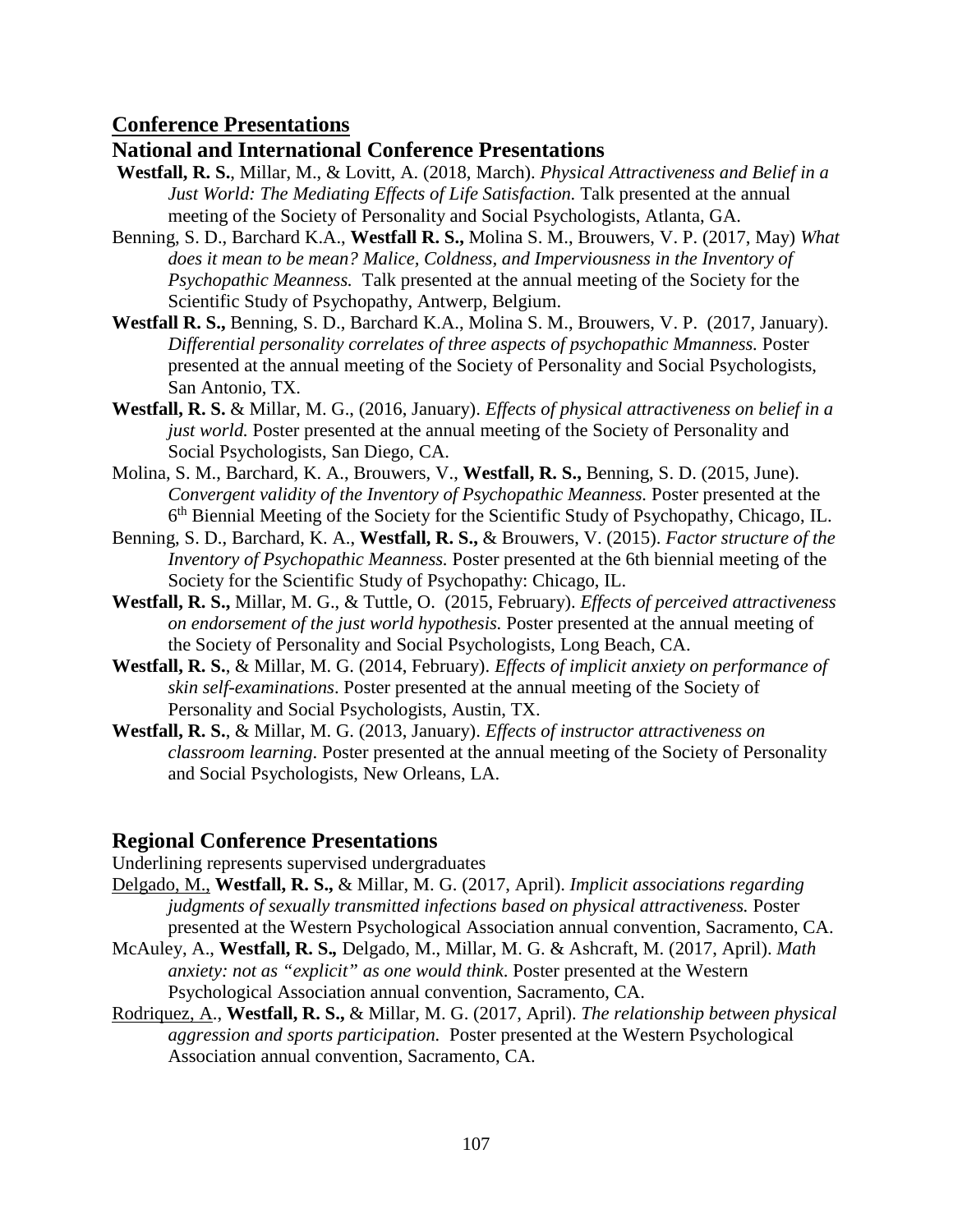- Livngston, T. N., Delgado, M., & **Westfall, R. S.** (2016, April). *Correlations between attitudes regarding health behavior and self-perceived mate value.* Poster presented at the Western Psychological Association annual convention, Long Beach, CA.
- **Westfall, R. S.** & Millar, M. G. (2015, April). *Instructor attractiveness and performance on a classroom learning task*. Talk presented at the annual meeting of the Rocky Mountain Psychological Association, Boise, ID.
- Benning, S. D., **Westfall, R. S.,** Barchard, K. A., & Brouwers, V. (2015, April). *The intermediate psychopathy measure: Factor structure and criterion-related validity*. Poster presented at the Western Psychological Association annual convention, Las Vegas, NV.
- Hughes, C. M., **Westfall, R. S.** &Millar, M. G. (2015, April). *Effects of physical attractiveness on learning tasks.* Poster presented at the Western Psychological Association annual convention, Las Vegas, NV
- **Westfall, R. S.,** Millar, M. G., & Tuttle, O. (2015, March). *Effects of perceived attractiveness on endorsement of the just world hypothesis*. Poster presented at the UNLV Graduate & Professional Student Research Forum, Las Vegas, NV**.**
- **Westfall, R.S.**, Kirsch, P.M, & Barchard, K.A. (2014, April). *Measuring emotional contagion: an examination of the responsive distress scale.* Poster presented at the annual meeting of the Western Psychological Association, Portland, OR.
- **Westfall, R. S.**, & Millar, M. G. (2014, March). *Effects of implicit anxiety on performance of skin self-examinations*. Poster presented at the UNLV Graduate & Professional Student Research Forum, Las Vegas, NV.
- **Westfall, R. S.**, Millar, M. G., & Page, S. (2013, April). *Effects of self-esteem threat on attractiveness stereotypes.* Poster presented at the annual meeting of the Western Psychological Association, Reno, NV.
- **Westfall, R. S.**, & Millar, M. G. (2012, April). *Menstrual cycle changes in implicit preferences for traits indicating good genes.* Poster presented at the annual meeting of the Western Psychological Association, San Francisco, CA.

## **Reviewing Activities**

| Ad Hoc reviewer for <i>Evolution and Human Behavior</i> , <i>Psychological Reports</i> |        |
|----------------------------------------------------------------------------------------|--------|
| 2013, 2014                                                                             |        |
| 2015                                                                                   |        |
| 2014, 2015, 2016, 2017                                                                 |        |
| 2014, 2016                                                                             |        |
| 2014, 2017                                                                             |        |
|                                                                                        |        |
|                                                                                        |        |
|                                                                                        |        |
| UNLV Graduate and Professional Student Association representative                      |        |
| UNLV Experimental Student Committee representative                                     |        |
|                                                                                        |        |
| 2016                                                                                   | \$3000 |
| 2016                                                                                   | \$500  |
|                                                                                        |        |